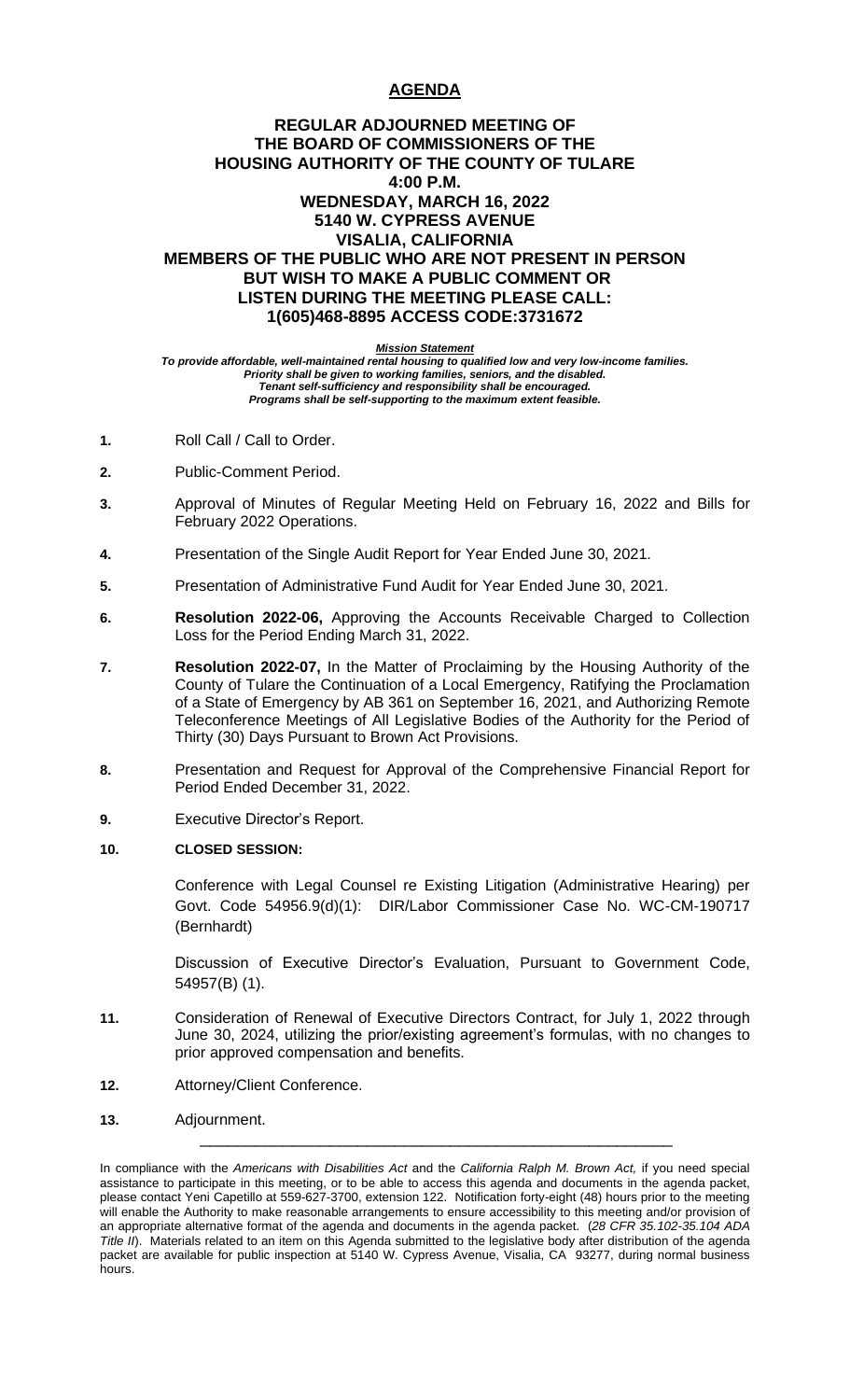## **AGENDA**

## **REUNIÓN CLAUSURADA REGULAR DE LA MESA DE COMISIONADOS DE LA AUTORIDAD DE VIVIENDAS DEL CONDADO DE TULARE 4:00 P.M. MIERCOLES, 16 DE FEBRERO DEL 2022 5140 W. CYPRESS AVENUE VISALIA, CALIFORNIA MIEMBROS DEL PUBLICO QUE NO ESTEN PRESENTES EN PERSONA PERO QUE DESEEN HACER UN COMENTARIO PUBLICO O ESCUCHAR LA REUNION POR FAVOR DE LLAMAR AL: 1(605)468-8895 CODIGO DE ACCESSO:3731672**

*Nuestra Misión*

*Proveer viviendas habitables y de renta aceptable para familias de bajos o muy bajos ingresos que califiquen. La prioridad es para familias que trabajen, personas de edad avanzada y personas incapacitadas. La responsabilidad y autosuficiencia del inquilino debe ser fomentada. Los programas deben mantener por si solos su máxima extensión factible.*

- **1.** Pase de Lista / Llamada a Orden.
- **2.** Periodo de Comentario Público.
- **3.** Aprobación de los Minutos de la Reunión Regular del 16 de Febrero del 2022 y Aprobación de las Facturas de las Operaciones de Febrero del 2022.
- **4.** Presentación del Reporte de la Auditoria Singular del Año que Termino el 30 de Junio del 2021.
- **5.** Presentación de la Auditoria al Fondo Administrativo del Año que Termino el 30 de Junio del 2021.
- **6. Resolución 2022-06,** Aprobación de las Cuentas Recibidles Cobradas como Perdidas durante el Periodo que Termina el 31 de Marzo del 2022.
- **7. Resolución 2022-07**, En la Materia de la Autoridad de Viviendas del Condado de Tulare Proclamando la Continuación de una Emergencia Local, Ratificando la Proclamación de un Estado de Emergencia por AB 361 el 16 de Septiembre del 2021, y Autorizando Reuniones de Teleconferencia Remota de Todos los Cuerpos Legislativos de la Autoridad por un Periodo de Treinta (30) Días Conforme a las Provisiones del Acta Brown.
- **8.** Presentación y Petición para Aprobar el Reporte Financiero Comprensivo para el Periodo que Termino el 31 de Diciembre del 2022.
- **9.** Reporte del Director Ejecutivo.

### **10. SECION CERRADA:**

Conferencia con Asesoría Legal sobre Litigación Existente (Audiencia Administrativa) Conforme a Código Gubernamental 54956.9 (d) (1): DIR/Labor Caso del Comisionado No. WC-CM-190717 (Bernhardt)

Discusión de la Evaluación del Director Ejecutivo, Conforme al Código Gubernamental, 54957(B)(1).

- **11.** Consideración para Renovar el Contrato del Director Ejecutivo, del 1 de Julio del 2022 al 30 de Junio del 2024, utilizando las fórmulas preexistentes en el contrato, sin cambios a la compensación y beneficios previamente aprobados.
- **12.** Conferencia Abogado/Cliente.
- **13.** Clausura.

\_\_\_\_\_\_\_\_\_\_\_\_\_\_\_\_\_\_\_\_\_\_\_\_\_\_\_\_\_\_\_\_\_\_\_\_\_\_\_\_\_\_\_\_\_\_\_\_\_\_

En cumplimento con el *Acto de Incapacidad de Americanos* y el *Acto de California Ralph M. Brown*, si Ud. Necesita asistencia especial en participar en esta junta o poder acceder a esta agenda y documentos en el paquete de la agenda, por favor de comunicase con Yeni Capetillo, teléfono 559-627-3700, extensión 122. Notificación de 48 horas antes de la junta podrá de que la Autoridad pueda hacer arreglos razonables para asegurarse de accesibilidad a esta junta y / o provisión de un formato alternativo apropiado de la agenda y documentos en el paquete de la agenda. (*28 CFR 35.102-35. 104 Titulo de ADA II*) Materiales Relacionados con los objetos en esta Agenda sometidos al cuerpo legislativo después de la distribución de este paquete de Agenda estarán disponibles para inspección del público en el 5140 W. Cypress Ave, Visalia, CA 93277 durante las horas normales de trabajo.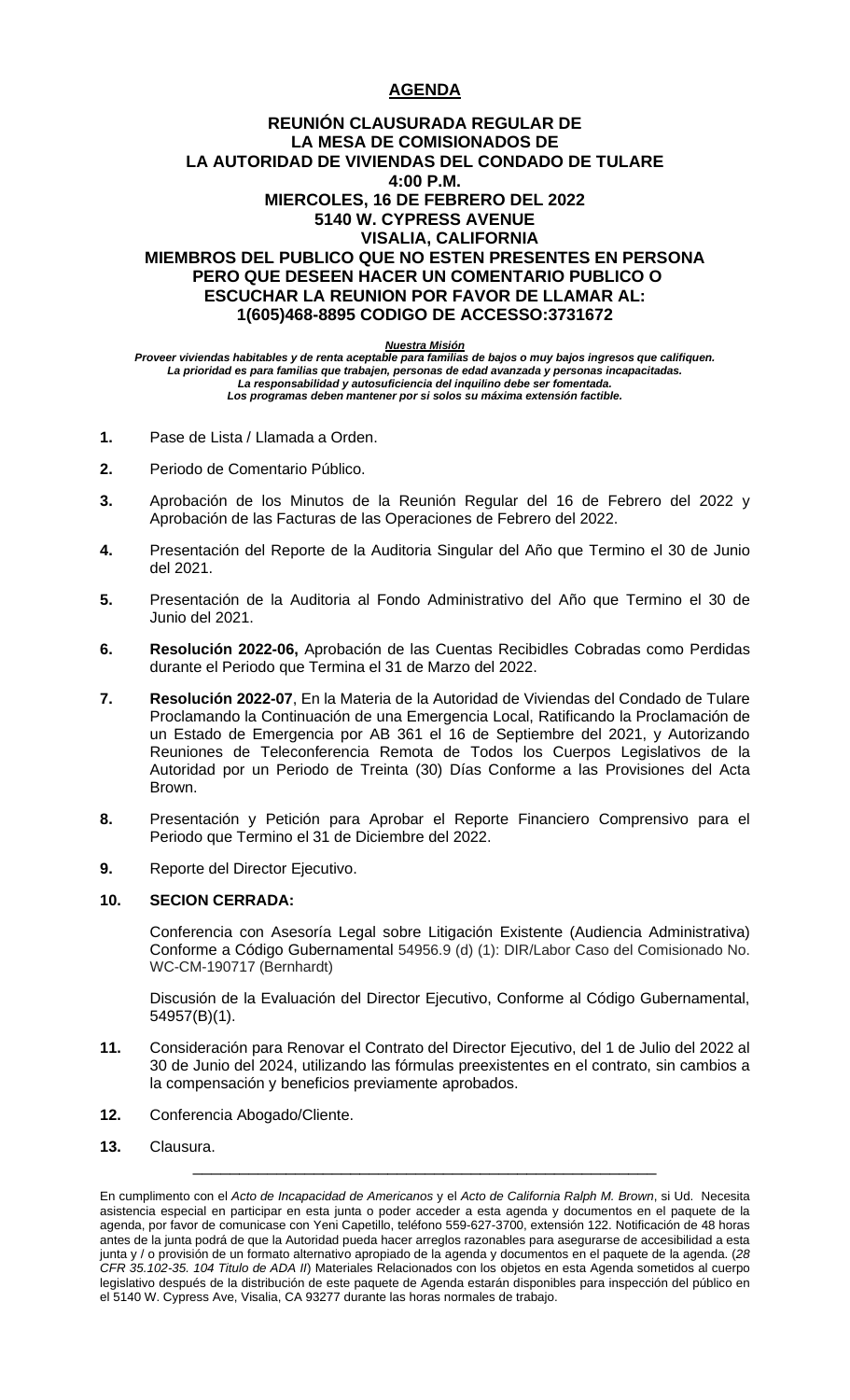## **MINUTES OF THE REGULAR MEETING OF THE HOUSING AUTHORITY OF THE COUNTY OF TULARE**

## **WEDNESDAY, FEBRUARY 16, 2022**

**1. ROLL CALL/CALL TO ORDER:** Chairperson Hess called the meeting to

order at 4:00 P.M., and a roll call showed the following members in attendance:

## COMMISSIONERS PRESENT:

John Hess, Chairperson Judy Silicato, Vice Chairperson Sharon Chavarria, Commissioner Joanne Walters, Commissioner Tomas Velasquez, Commissioner

COMMISSIONERS ABSENT: None

STAFF MEMBERS PRESENT:

Ken Kugler, Executive Director Yeni Capetillo, Executive Assistant Susan Alegria, Office Assistant Amy Powell, Human Resources Manager Julia M. Lew, Attorney

STAFF MEMBERS ABSENT: None

There being a quorum present, Chairperson Hess declared the meeting ready to

transact business.

**2. PUBLIC-COMMENT PERIOD:** Chairperson Hess declared the public-

comment period open. There was no one present in person or via teleconference from the public to comment.

## **3. APPROVAL OF MINUTES OF REGULAR MEETING HELD JANUARY 27,**

**2022 AND BILLS FOR JANUARY 2022 OPERATIONS:** Commissioner Velasquez presented a motion to approve as a consent item the minutes of the regular meeting held

1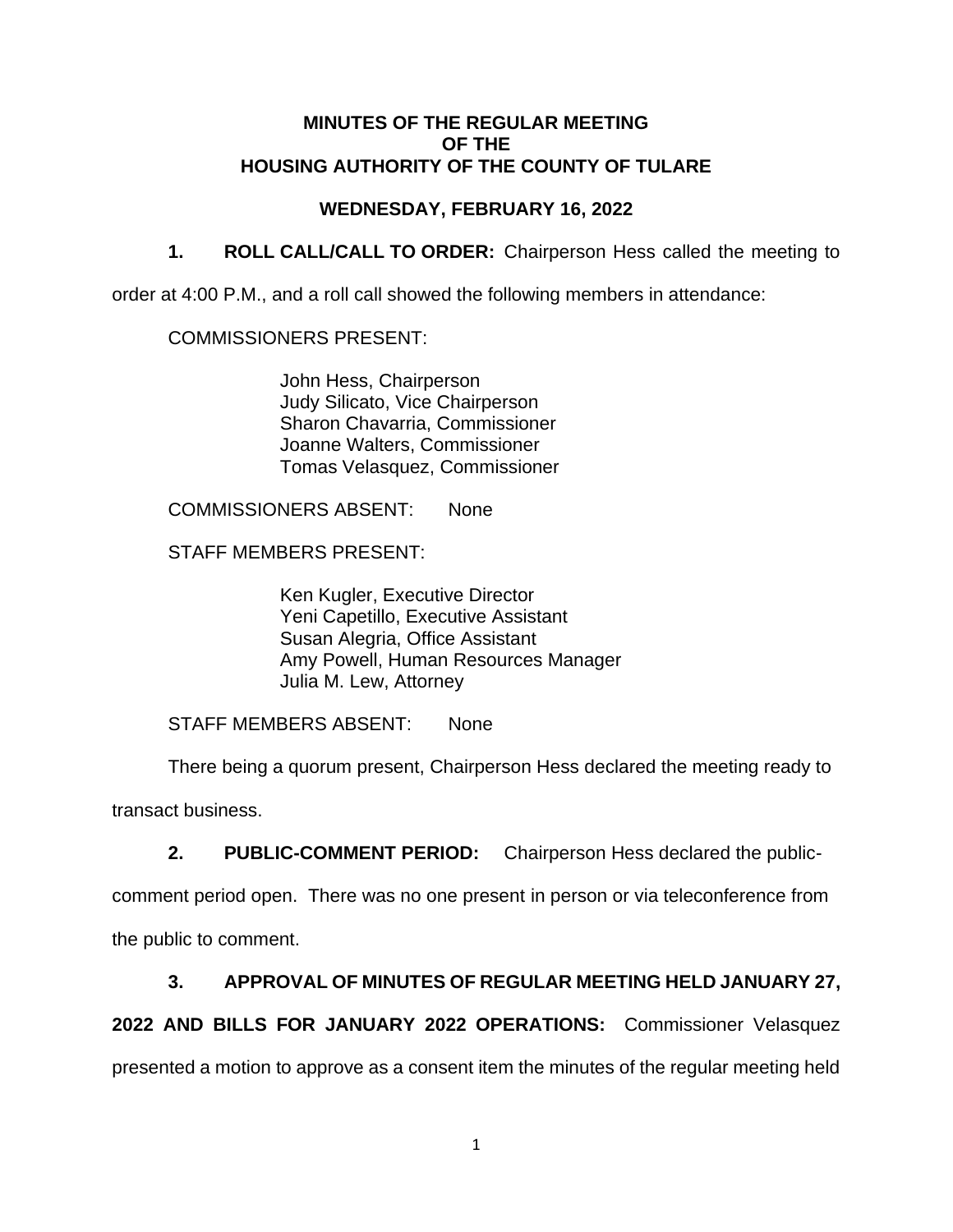January 27, 2022, and the bills for January 2022 as presented. Commissioner Silicato seconded the motion, which passed by the following roll call vote:

> AYES: Hess, Silicato, Velasquez, Chavarria, Walters NAYES: None ABSTAIN: None ABSENT: None

# **4. RESOLUTION 2022-03, IN THE MATTER OF APPROVAL OF ANNUAL MOVING-TO WORK 2022-2023 PLAN CERTIFICATIONS OF COMPLIANCE:** Mr. Kugler presented the annual Moving-to-Work (MTW) Agency Plan for fiscal year July 1, 2022 through June 30, 2023 at the January 27, 2021 meeting. HUD requires a Board approved Resolution affirming HATC is in compliance with program directives and

regulations. In last month's Board Meeting we presented the proposed plan to the Board, but there were a couple of corrections that needed to be made. One of those corrections was the to add the COVID-19 terminology to Section 1 and Section 5 of the plan. In Section 2 Part i of the plan, the leasing information portion of the plan had a mistake on the computation of planned total of households served. That correction was made to the computation the section now it reflects the correct total. In Section 2 Part ii, the addition of the request to HUD to be able to increase the payment standard to 130% of the Fair Market Rents released by HUD. Our payment standards are currently at 110% of HUD released Fair Market Rents. In order for us to increase our payment standards we need to request approval from HUD. In Section 4 Activity 6, we have updated the imputed income to reflect the minimum wage increase. This will be monitored in the event that changes are needed on an annual basis.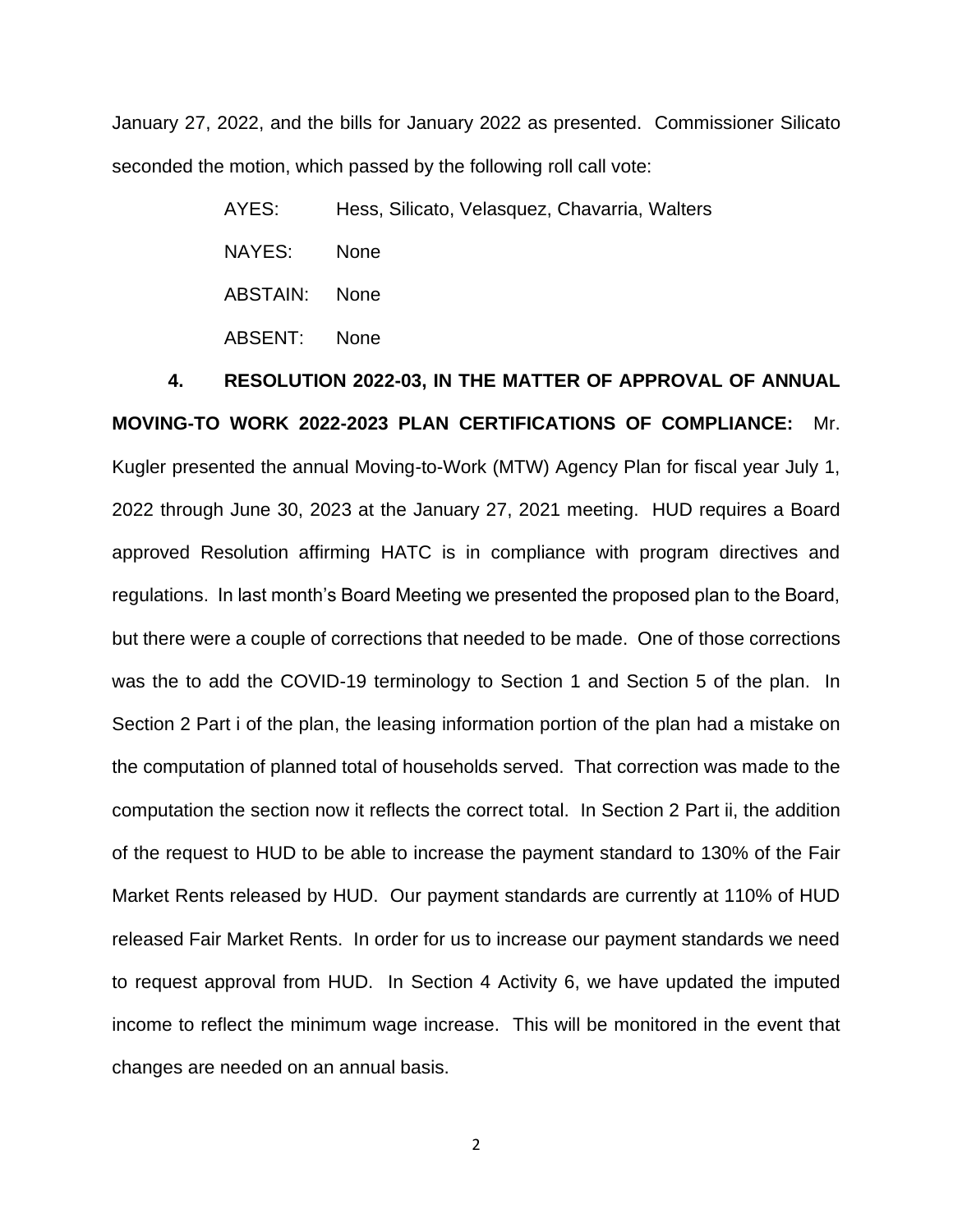Commissioner Silicato presented a motion approving Resolution 2022-03, In the Matter of Approving 2022/2023 Annual Moving-to-Work Agency Plan Certifications of Compliance, as presented. Commissioner Chavarria seconded the motion, which was passed by the following vote:

> AYES: Hess, Silicato, Velasquez, Chavarria Walters NAYES: None ABSTAIN: None ABSENT: None

# **5. RESOLUTION 2022-04, APPROVAL OF PROPOSED BUDGETS FOR THE CONVENTIONAL PUBLIC HOUSING PROGRAM FOR FISCAL YEAR 2022-2023** Ken Kugler presented the proposed budget for the conventional low-rent public-housing program for fiscal year July 1, 2022 through June 30, 2023. Mr. Kugler reviewed the total operating income and subsidy anticipated for the fiscal year and informed the Board of potential project expenses. Mr. Kugler reported dwelling rental income estimated for 2022-2023 fiscal year is \$3,599,184; interest on general fund investment total is \$811,632; other income, which includes laundry income and late fees projected is \$665,255; the total operating income is \$5,076,071. Total administrative expenses projected are \$735,705 and utility expenses projected are \$698,015. Total operating expenditures are estimated at \$4,646,338. This would leave us with a surplus residual income potential of \$2,776,907. The money will go into our investment portfolio, and money for the low-rent program. Mr. Kugler informed the Board that there are some projects that are in need of reroofing, repairs to the concrete/asphalt, and HVAC system.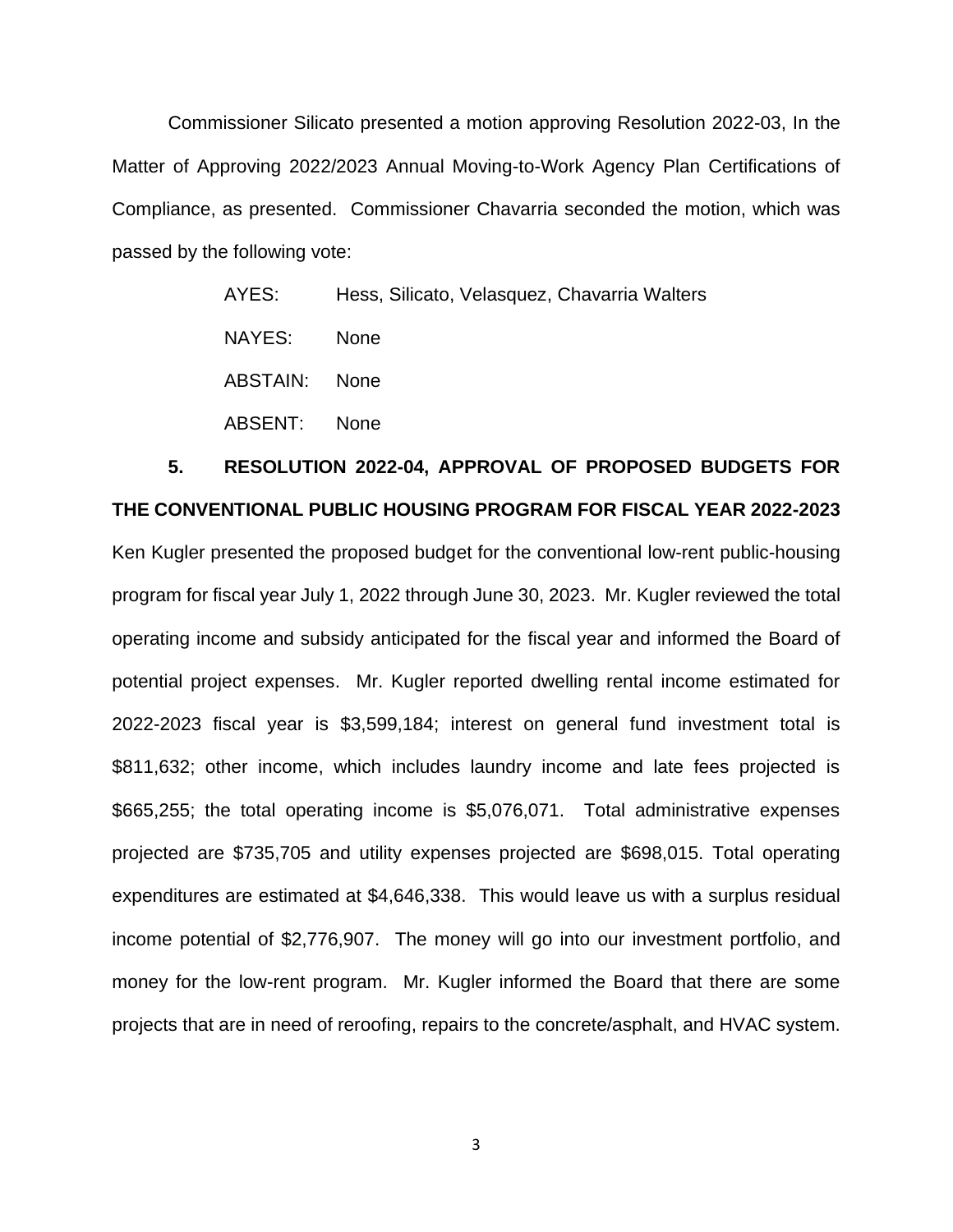Commissioner Chavarria presented a motion to approve Resolution 2022-04 as presented. Commissioner Walters seconded the motion, which passed by the following roll call vote:

| AYES:         | Hess, Silicato, Velasquez, Chavarria, Walters |
|---------------|-----------------------------------------------|
| NAYES:        | <b>None</b>                                   |
| ABSTAIN: None |                                               |
| ABSENT: None  |                                               |

**6. THE MATTER OF PROCLAIMING BY THE HOUSING AUTHORITY OF THE COUNTY OF TULARE THE CONTINUATION OF A LOCAL EMERGENCY, RATIFYING THE PROCLAMATION OF A STATE OF EMERGENCY BY AB 361 ON SEPTEMBER 16, 2021, AND AUTHORIZING REMOTE TELECONFERENCE MEETINGS OF ALL LEGISLATIVE BODIES OF THE AUTHORITY FOR THE PERIOD OF THIRTY (30) DAYS PURSUANT TO BROWN ACT PROVISIONS:** Mr. Kugler informed the Board that this resolution also allows us to hold the meeting via teleconference in the even that we need to it also

Commissioner Velasquez presented a motion to approve Resolution 2022-05 as presented. Commissioner Chavarria seconded the motion, which passed by the following roll call vote:

| AYES:         | Hess, Silicato, Chavarria, Walters, Velasquez |
|---------------|-----------------------------------------------|
| NAYES:        | <b>None</b>                                   |
| ABSTAIN: None |                                               |
| ABSENT: None  |                                               |

4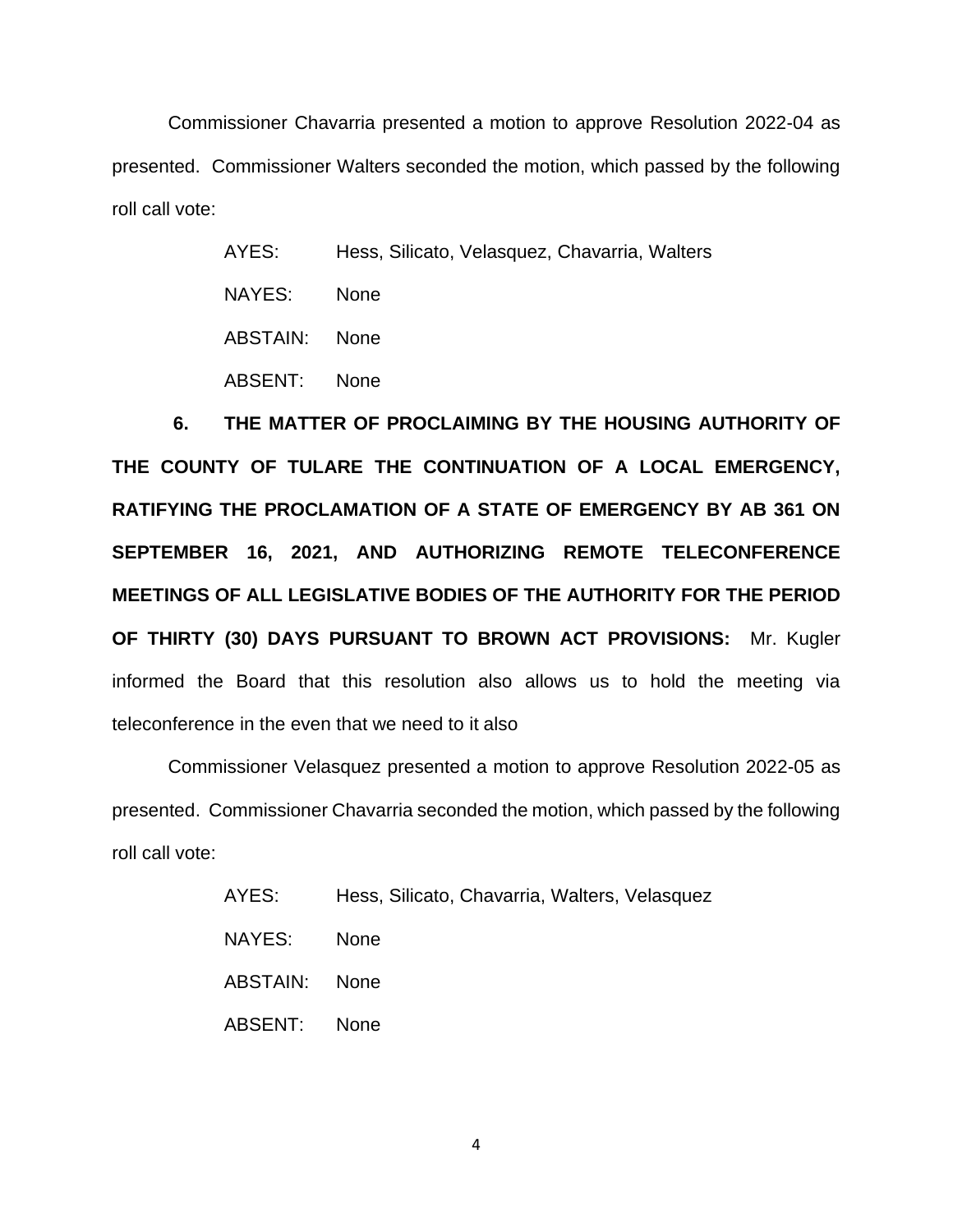**7. AUTHORIZATION TO ADVANCE MOVING-TO-WORK FUNDS TO KAWEAH MANAGEMENT COMPANY, INC. FOR THE PURCHASE OF 18-UNIT PROJECT LOCATED AT 211 NORTH F STREET, IN EXETER, CA IN THE AMOUNT UP TO \$2,190,000.** Mr. Kugler presented to the Board pictures of the subject property. Mr. Kugler informed the Board that the property is a really attractive apartment building in downtown Exeter. There are 18 units total with 10 one-bedrooms, 6 two-bedrooms, and 2 three-bedroom apartments. The complex was reconfigured into an apartment complex in 2000 from an old hotel. The complex includes a courtyard, private parking lot, and a laundry room. The apartments are in good shape. According to the seller's agent the property has close to a million dollars in financing from the City of Exeter at zero percent interest. The seller's agent also disclosed that only 11 of the 18 units are restricted to low-income rents and the rest are subject to fair market rent. However, after having a chance to review the preliminary title report. Mr. Kugler was able to determine that the property has a HOME Agreement in place with low-income restrictions on all 18 of the units. There is no additional information in the preliminary title report of any amendment to the HOME Agreement recorded after the original agreement on the property. In addition, even if the loan to the city is paid off, the HOME Agreement will remain, which will mean that the restrictions are on all 18 units limiting the amount of money that the property can generate. Mr. Kugler informed the Board that the offer is contingent on the clarification of the HOME Agreement. Mr. Kugler ask for the Board to table item 7 on the agenda until we have clarification on the HOME Agreement in place.

5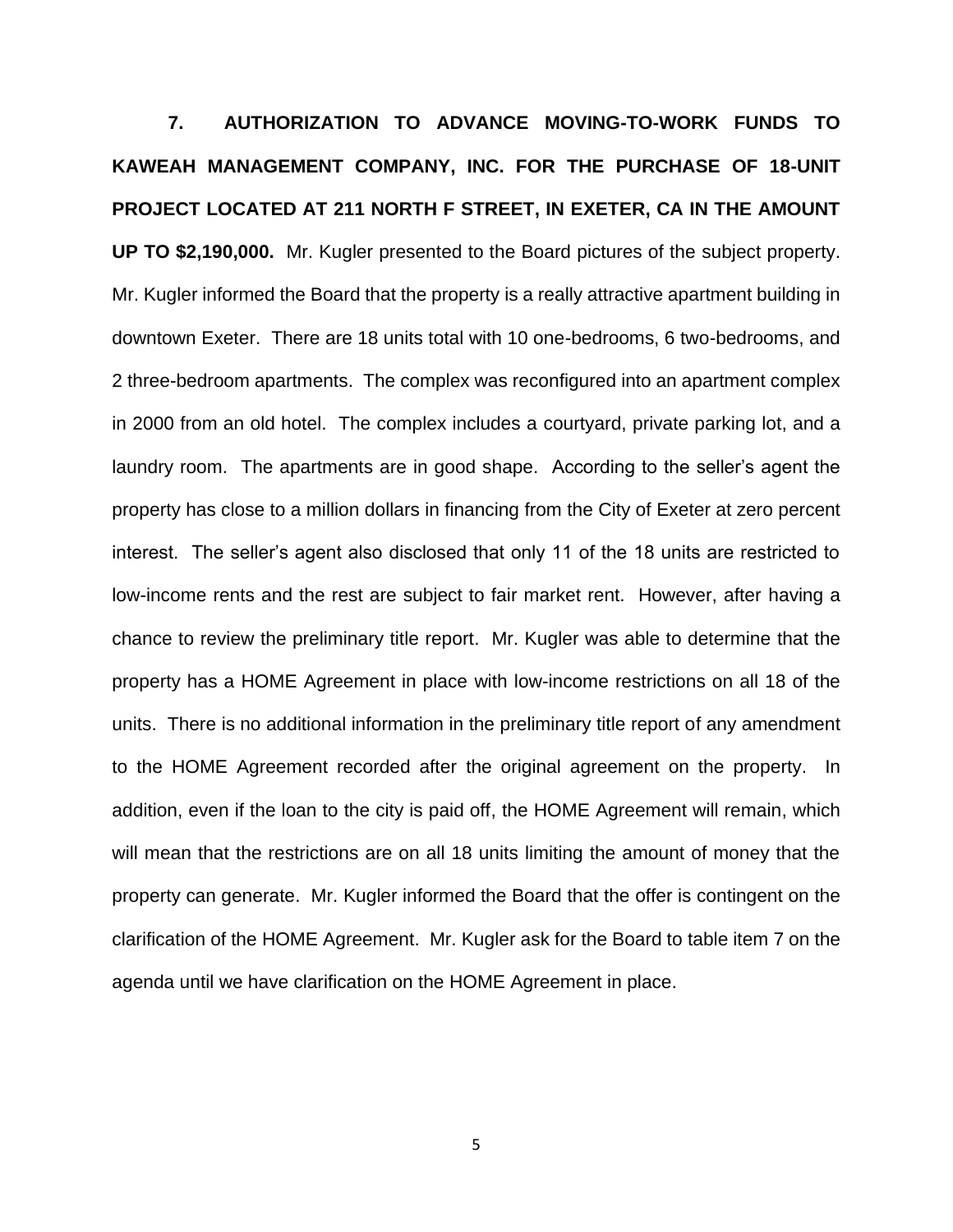**8. APPROVAL OF PROPOSED BUDGETS FOR FARM LABOR AND TULARE FARM LABOR FOR FISCAL YEAR 2022-2023:** Mr. Kugler presented the proposed budgets for fiscal year July 1, 2022 through June 30, 2023 for the farm labor programs which include Linnell and Woodville Farm Labor Center, Sonora Apartments in Tulare, Visalia Farm Labor (La Puente Apartments) and Terra Bella. Mr. Kugler discussed the budgets and provided information regarding anticipated rental income, operating expenses, and utility increases.

Commissioner Velasquez presented a motion to approve the proposed budgets for Linnell, Woodville, Tulare, Visalia and Terra Bella Farm Labor for fiscal year 2022- 2023, as presented. Commissioner Silicato seconded the motion, which was passed by the following vote:

| AYES:    | Hess, Silicato, Velasquez, Walters, Chavarria |
|----------|-----------------------------------------------|
| NAYES:   | <b>None</b>                                   |
| ABSTAIN: | <b>None</b>                                   |
| ABSENT:  | <b>None</b>                                   |

**9. REQUEST FOR CONSIDERATION TO INCREASE SECTION 8 VOUCHER PAYMENT STANDARDS:** Mr. Kugler shared with the Board that payment standards are used by HATC to calculate the amount of a family's housing assistance payment for our income-based Housing Choice Voucher (HCV) program. Participants on the income-based HCV program are not subject to term limits and these payment standards cannot exceed the published fair market rents or any approved communitywide exception rent, and will not be less than 90% or more than 130% of either of the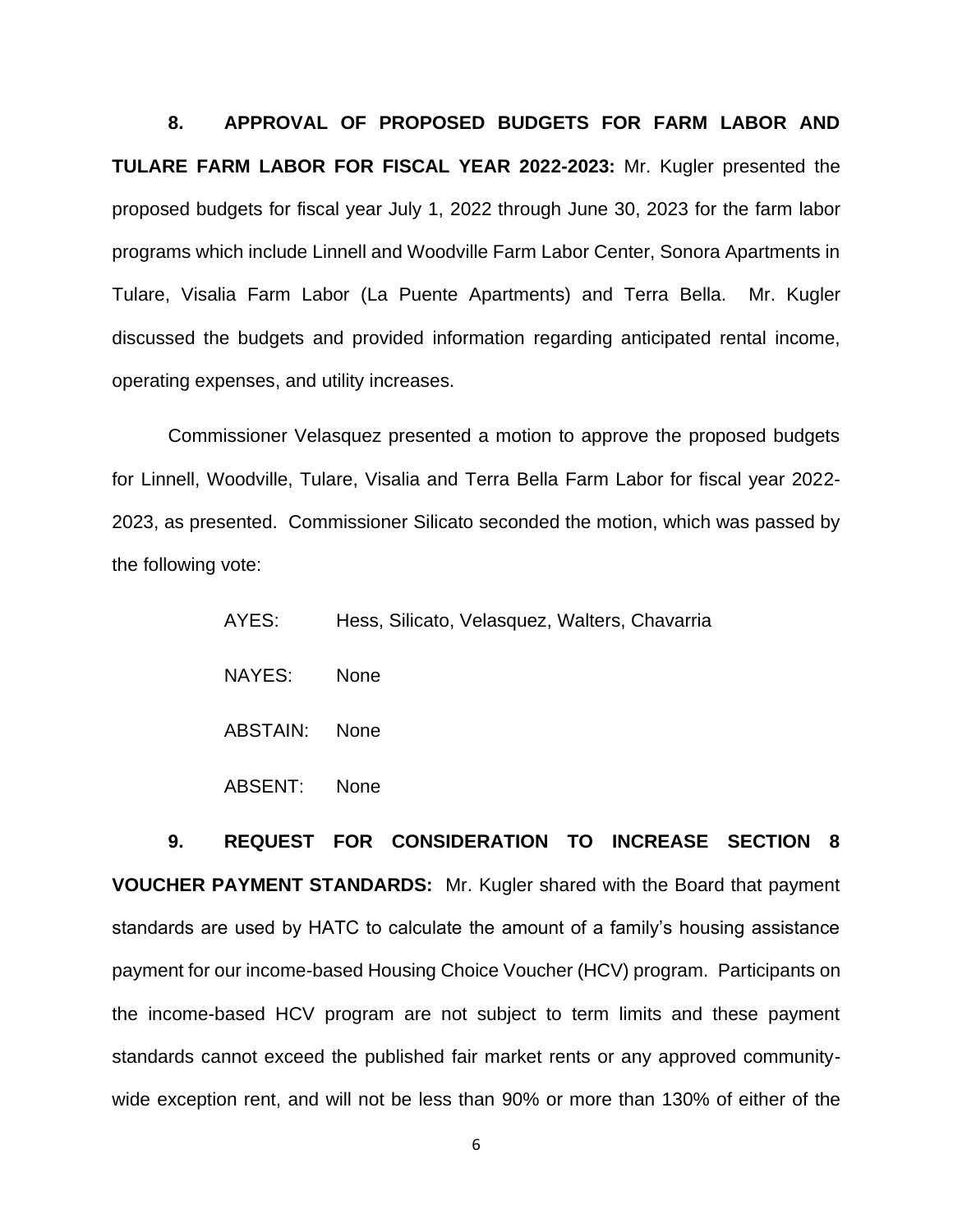above referenced. Since HUD published the new Fair Market Rents in December 2021, we are proposing to raise our payment standards to be in compliance with HUD regulations and to ensure that the HCV program can keep up with market rent increases in our areas.

Commissioner Silicato presented a motion to approve the request for consideration to increase Section 8 Voucher Payment Standards, as presented. Commissioner Walters seconded the motion, which was passed by the following vote:

> AYES: Hess, Silicato, Velasquez, Walters, Chavarria NAYES: None ABSTAIN: None ABSENT: None

**12. EXECUTIVE DIRECTOR'S REPORT:** Mr. Kugler informed the Board that Welfare Tax Exemptions are almost complete for the year.

Mr. Kugler informed the Board we continue to be in contact with RH Builders for the sale of 99 Palms. They are working on the funding for the rehab. RH Builders most likely will request a 60-day close of escrow.

Mr. Kugler informed the Board that we signed the contract with Scott Vincent to take over the Burke & Roosevelt project. Scott has started working on new site plans. Scott has some new ideas for the driveway access. We are trying get that drawn up to submit to the city for site plan review.

Mr. Kugler informed the Board that Lane North Project will be going in for site plan review in March with the revisions requested by the city.

7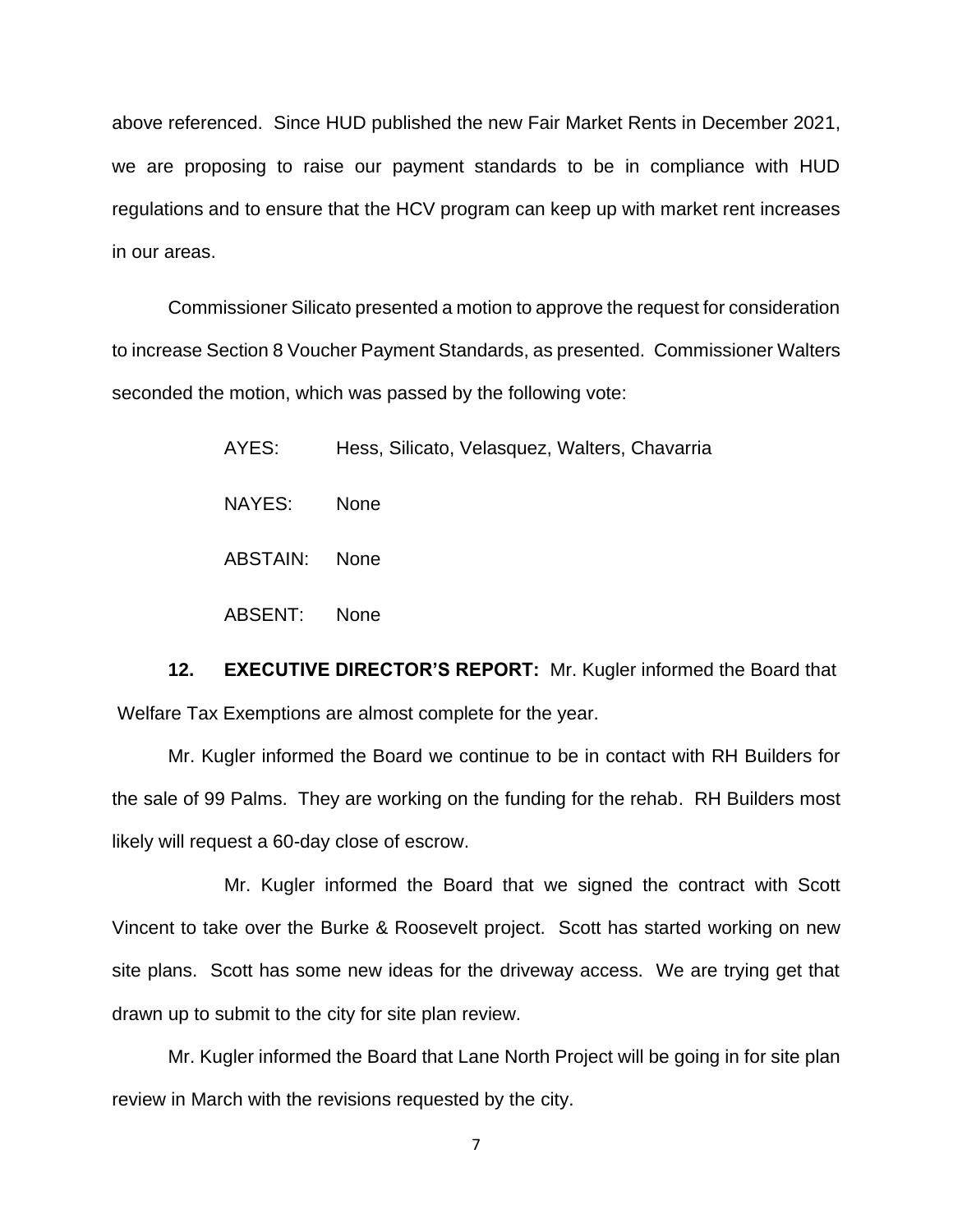Mr. Kugler informed the Board that the Myrtle Senior Project is progressing. In the near future, we hope to be able to bring pictures to the Board of the progress.

Mr. Kugler informed the Board that we are staying in compliance with our cash management.

Mr. Kugler informed the Board that our payroll computer system is up and running and working efficiently. We are still working on getting a payment portal set up with Emphasys. The addition of the payment kiosks is still under work.

Mr. Kugler informed the Board of the receipt of citations from the State of California Water Boards for Woodville and Linnell Farm Labor Centers. The citations required notification to the tenants of the failure to collect and test for Coliform Contaminant in the water for December and January. Since then, we have contracted with Water Systems Solutions to conduct the monthly collection, delivery for testing and review of reports. He will also work with us on the future chlorination project at Woodville Farm Labor Center. There has been a large shortage for water treatment plant experts.

**9. ATTORNEY/CLIENT CONFERENCE:** There was nothing to report.

**10. ADJOURMENT:** There being no further business to come before the Board, Chairperson Hess declared the meeting adjourned at 5:09 P.M.

Respectfully Submitted,

By \_\_\_\_\_\_\_\_\_\_\_\_\_\_\_\_\_\_\_\_\_\_\_\_\_\_\_\_

KEN KUGLER, Secretary

MW/Minutes/February2022.doc

8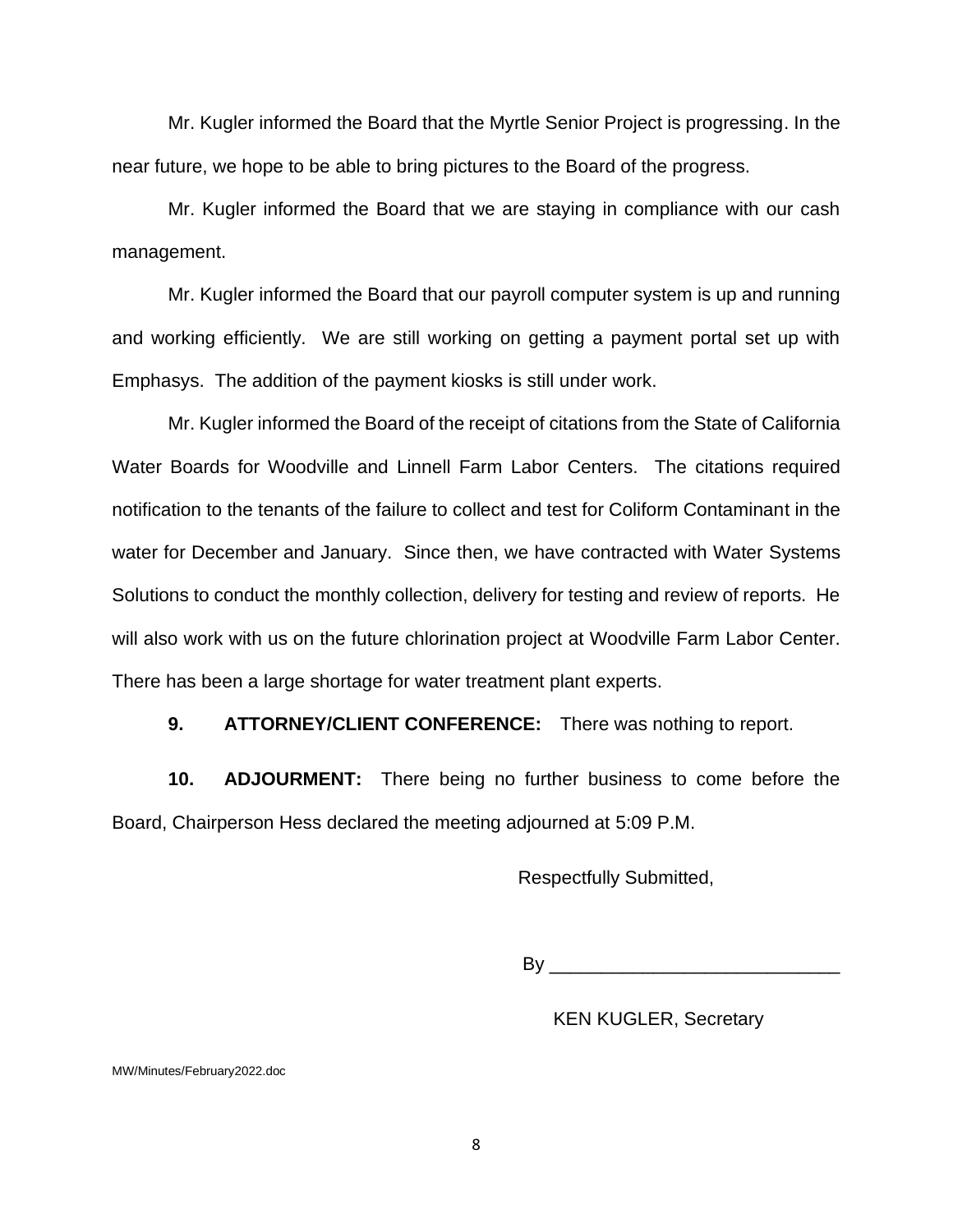| Vendor Name                  | CheckTotal | $\overline{1}$                   | LR              | <b>FLC</b>      | <b>TFLC</b>     | <b>ELMWD</b>    | SBRIDGE       | <b>KBURGLD</b> | PDISELAND     | CC               | 830E RVLT      | <b>SFP</b>    | LS            | ADMIN         |
|------------------------------|------------|----------------------------------|-----------------|-----------------|-----------------|-----------------|---------------|----------------|---------------|------------------|----------------|---------------|---------------|---------------|
|                              |            | $\overline{c}$                   | <b>RETIRE</b>   | <b>KAWO</b>     | <b>VICKIE</b>   | VGV             | LINMAR        | <b>MILLCR</b>  | <b>ROBIN</b>  | ZACRY            | <b>JACOB</b>   | <b>SHADY</b>  | <b>CYPGRD</b> | <b>DOUGLS</b> |
|                              |            | 3                                | <b>WPV</b>      | POPLAR          | <b>CRNSHW</b>   | <b>PARKSD</b>   | <b>EUCLID</b> | GW1            | <b>VILGRV</b> | CT&PDS           | <b>GROVES</b>  | <b>ENCINA</b> | <b>TULEV</b>  | <b>WTRL</b>   |
|                              |            | 4                                | SALLEE          | <b>VCHR</b>     | <b>ALLOC</b>    | <b>GW II</b>    | SULTAN        | <b>MYRTLE</b>  | 1634 S GRDN   | <b>OAKWD</b>     | PALOMR         | <b>TRCYCT</b> | <b>NSP</b>    | MANZTA        |
|                              |            | 5                                | <b>EKAW</b>     | <b>CYPCVE</b>   | <b>FAIRVW</b>   | <b>ASHLAN</b>   | <b>ASPEN</b>  | LOTAS          | SEQVIL        | <b>TMHSA</b>     | WILLOW         | LYNORA        | <b>NEWCOM</b> | ORIOLE        |
|                              |            | 6                                | <b>LVRSLN</b>   | <b>CTYMNR</b>   | <b>VISGAR</b>   | <b>BRDMRS</b>   | <b>BELMNT</b> | <b>AVENAL</b>  | KPC           | <b>SCNTRL</b>    | SCROWE         | <b>LESLIE</b> | <b>VICWD</b>  | ORNGWD        |
|                              |            |                                  | S GRDN          | <b>KMCSCTRL</b> | <b>PACCOURT</b> | <b>SSFETPLX</b> | VASSAR        | <b>BATES</b>   | QUINCE        | 1844SGRD         | <b>FULGHAM</b> | <b>KIMBAL</b> | S1STDIBA      | LARK          |
|                              |            | 8                                | <b>ROOSEVLT</b> | <b>LYRA TPX</b> | LAKEVIW         | 99PALM          | <b>TBRA</b>   | W TUL          | CDBG          | <b>MYRTLESNR</b> | EHV            | S COURT       | CONYER        |               |
| 36 NORTH OIL                 | 318.45     |                                  | 304.04          | 14.41           |                 |                 |               |                |               |                  |                |               |               |               |
| CHANGERS, LLC                |            | $\overline{2}$                   |                 |                 |                 |                 |               |                |               |                  |                |               |               |               |
|                              |            |                                  |                 |                 |                 |                 |               |                |               |                  |                |               |               |               |
|                              |            |                                  |                 |                 |                 |                 |               |                |               |                  |                |               |               |               |
|                              |            |                                  |                 |                 |                 |                 |               |                |               |                  |                |               |               |               |
|                              |            |                                  |                 |                 |                 |                 |               |                |               |                  |                |               |               |               |
|                              |            |                                  |                 |                 |                 |                 |               |                |               |                  |                |               |               |               |
|                              |            |                                  |                 |                 |                 |                 |               |                |               |                  |                |               |               |               |
| ABC LASER USA                | 1,712.20   | $\overline{1}$                   |                 |                 |                 |                 |               |                |               |                  |                |               |               | 1,712.20      |
|                              |            | $\overline{2}$                   |                 |                 |                 |                 |               |                |               |                  |                |               |               |               |
|                              |            |                                  |                 |                 |                 |                 |               |                |               |                  |                |               |               |               |
|                              |            |                                  |                 |                 |                 |                 |               |                |               |                  |                |               |               |               |
|                              |            |                                  |                 |                 |                 |                 |               |                |               |                  |                |               |               |               |
|                              |            |                                  |                 |                 |                 |                 |               |                |               |                  |                |               |               |               |
|                              |            |                                  |                 |                 |                 |                 |               |                |               |                  |                |               |               |               |
|                              |            |                                  |                 |                 |                 |                 |               |                |               |                  |                |               |               |               |
| <b>ADMIN LOAN</b>            | 170,611.52 | $\overline{1}$                   |                 |                 |                 |                 |               |                |               |                  |                |               |               |               |
|                              |            | 2                                |                 | 150,981.59      |                 | 9,542.54        |               |                |               |                  |                |               |               |               |
|                              |            |                                  |                 |                 |                 |                 |               |                |               |                  |                |               |               |               |
|                              |            |                                  |                 |                 |                 |                 |               |                |               |                  |                |               |               |               |
|                              |            |                                  |                 |                 |                 | 4,130.52        |               |                |               |                  |                | 954.26        |               |               |
|                              |            |                                  |                 |                 |                 |                 |               |                |               |                  | 2,513.06       | 2,489.55      |               |               |
|                              |            |                                  |                 |                 |                 |                 |               |                |               |                  |                |               |               |               |
|                              |            | 8                                |                 |                 |                 |                 |               |                |               |                  |                |               |               |               |
| ADT COMMERCIAL<br><b>LLC</b> | 1,953.12   | $\overline{1}$<br>$\overline{2}$ | 558.64          | 321.18          | 12.61           |                 |               |                |               |                  |                |               |               |               |
|                              |            |                                  |                 |                 |                 | 71.79           |               |                |               |                  |                |               |               |               |
|                              |            |                                  |                 | 443.81          |                 |                 |               |                |               |                  |                |               |               |               |
|                              |            |                                  |                 |                 |                 |                 | 124.06        |                |               |                  |                |               |               |               |
|                              |            |                                  |                 |                 |                 | 255.95          | 98.27         |                |               |                  |                |               |               |               |
|                              |            |                                  |                 |                 |                 |                 |               |                |               |                  |                |               |               |               |
|                              |            |                                  |                 |                 |                 | 66.81           |               |                |               |                  |                |               |               |               |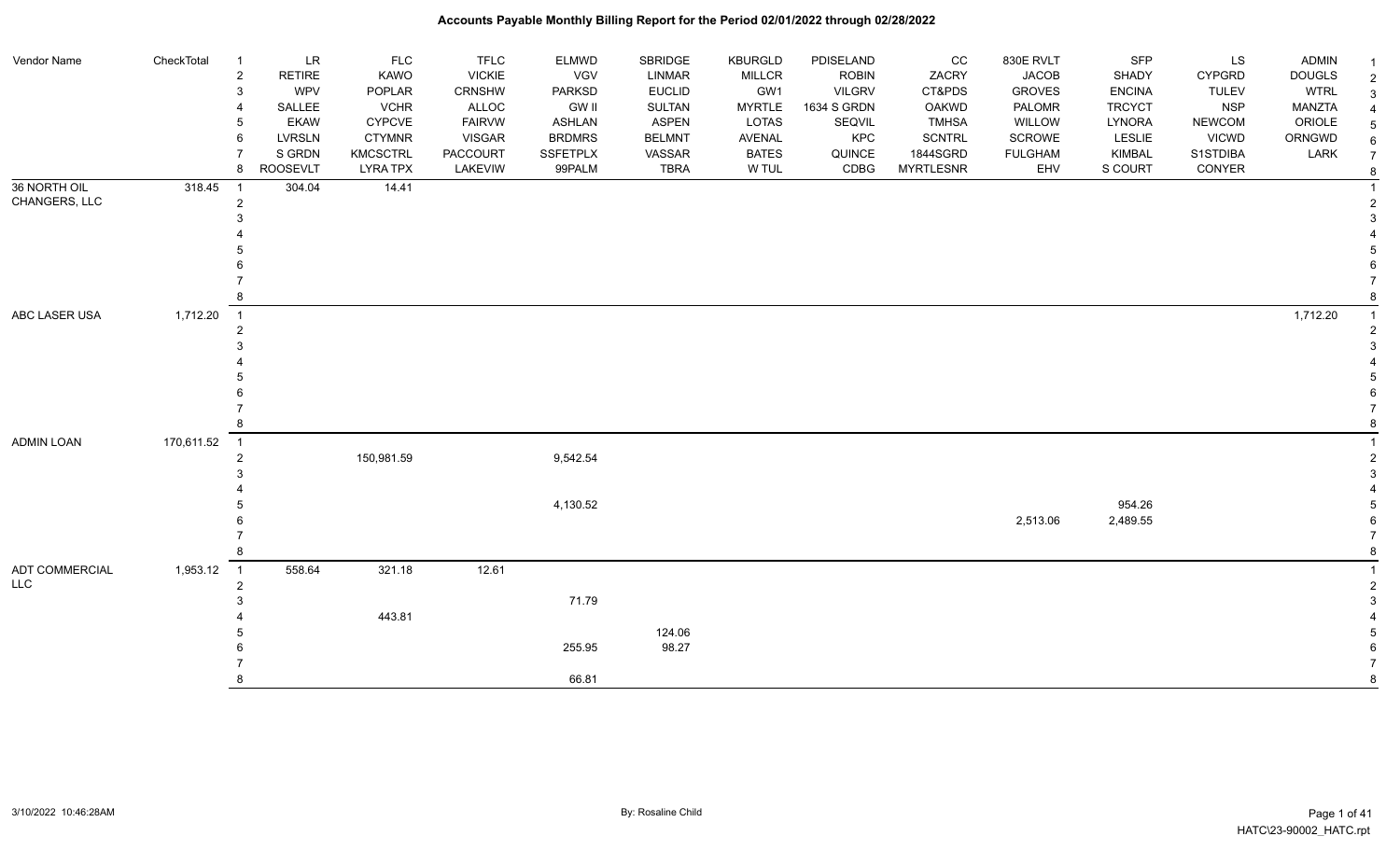| Vendor Name        | CheckTotal | $\overline{1}$             | LR              | <b>FLC</b>      | <b>TFLC</b>     | ELMWD           | <b>SBRIDGE</b> | <b>KBURGLD</b> | PDISELAND     | cc               | 830E RVLT      | <b>SFP</b>    | <b>LS</b>     | <b>ADMIN</b>  | $\overline{1}$ |
|--------------------|------------|----------------------------|-----------------|-----------------|-----------------|-----------------|----------------|----------------|---------------|------------------|----------------|---------------|---------------|---------------|----------------|
|                    |            | $\sqrt{2}$                 | <b>RETIRE</b>   | KAWO            | <b>VICKIE</b>   | VGV             | <b>LINMAR</b>  | <b>MILLCR</b>  | <b>ROBIN</b>  | ZACRY            | <b>JACOB</b>   | SHADY         | <b>CYPGRD</b> | <b>DOUGLS</b> | $\overline{2}$ |
|                    |            | 3                          | <b>WPV</b>      | POPLAR          | CRNSHW          | <b>PARKSD</b>   | <b>EUCLID</b>  | GW1            | <b>VILGRV</b> | CT&PDS           | <b>GROVES</b>  | <b>ENCINA</b> | <b>TULEV</b>  | <b>WTRL</b>   | 3              |
|                    |            |                            | SALLEE          | <b>VCHR</b>     | ALLOC           | <b>GW II</b>    | SULTAN         | <b>MYRTLE</b>  | 1634 S GRDN   | <b>OAKWD</b>     | PALOMR         | <b>TRCYCT</b> | <b>NSP</b>    | MANZTA        |                |
|                    |            | 5                          | <b>EKAW</b>     | <b>CYPCVE</b>   | <b>FAIRVW</b>   | <b>ASHLAN</b>   | <b>ASPEN</b>   | <b>LOTAS</b>   | SEQVIL        | <b>TMHSA</b>     | WILLOW         | <b>LYNORA</b> | <b>NEWCOM</b> | ORIOLE        |                |
|                    |            | 6                          | <b>LVRSLN</b>   | <b>CTYMNR</b>   | <b>VISGAR</b>   | <b>BRDMRS</b>   | <b>BELMNT</b>  | <b>AVENAL</b>  | KPC           | <b>SCNTRL</b>    | SCROWE         | LESLIE        | <b>VICWD</b>  | ORNGWD        |                |
|                    |            |                            | S GRDN          | <b>KMCSCTRL</b> | <b>PACCOURT</b> | <b>SSFETPLX</b> | VASSAR         | <b>BATES</b>   | QUINCE        | 1844SGRD         | <b>FULGHAM</b> | <b>KIMBAL</b> | S1STDIBA      | LARK          |                |
|                    |            | 8                          | <b>ROOSEVLT</b> | <b>LYRA TPX</b> | LAKEVIW         | 99PALM          | <b>TBRA</b>    | W TUL          | CDBG          | <b>MYRTLESNR</b> | EHV            | S COURT       | CONYER        |               |                |
| ADVANCED AUTO      | 480.00     | $\overline{1}$             | 42.54           | 120.00          | 6.06            |                 |                |                |               |                  |                | 17.40         | 10.80         | 270.00        |                |
| & SMOG             |            | $\overline{2}$             |                 |                 |                 |                 |                |                |               |                  |                |               |               |               |                |
|                    |            |                            |                 | 4.20            |                 |                 |                |                |               |                  |                |               |               |               |                |
|                    |            |                            |                 |                 |                 |                 |                |                |               |                  |                |               |               |               |                |
|                    |            |                            |                 |                 |                 |                 |                | 1.80           | 3.00          |                  |                |               | 4.20          |               |                |
|                    |            |                            |                 |                 |                 |                 |                |                |               |                  |                |               |               |               |                |
|                    |            |                            |                 |                 |                 |                 |                |                |               |                  |                |               |               |               |                |
|                    |            |                            |                 |                 |                 |                 |                |                |               |                  |                |               |               |               |                |
| AMERICAN           | 152.03     | $\overline{1}$             | 23.23           | 7.74            | 1.11            |                 |                |                |               | 0.55             |                | 3.32          | 2.21          | 44.71         |                |
| <b>EXPRESS</b>     |            | $\overline{2}$             |                 |                 |                 | 2.21            | 1.66           | 1.66           | 0.55          |                  |                |               |               |               |                |
|                    |            | 3                          | 1.11            | 2.21            |                 | 0.55            | 1.11           |                |               | 1.11             |                |               | 2.21          |               |                |
|                    |            |                            |                 | 36.51           |                 |                 | 0.55           | 1.66           |               | 0.55             | 1.11           |               | 0.55          |               |                |
|                    |            |                            |                 | 0.55            |                 | 0.55            | 1.11           |                | 0.55          | 1.11             | 0.55           |               | 2.21          |               |                |
|                    |            |                            |                 |                 |                 | 2.21            | $0.55\,$       |                |               |                  |                |               |               |               |                |
|                    |            |                            |                 |                 | 0.55            |                 |                |                |               | 0.59             |                | 3.32          |               |               |                |
|                    |            | 8                          |                 |                 |                 |                 |                |                |               |                  |                |               |               |               |                |
| AMERICAN           | 2,065.29   | $\overline{1}$             |                 |                 |                 |                 |                |                |               |                  |                |               |               | 2,065.29      |                |
| <b>INCORPORTED</b> |            | $\overline{2}$             |                 |                 |                 |                 |                |                |               |                  |                |               |               |               |                |
|                    |            |                            |                 |                 |                 |                 |                |                |               |                  |                |               |               |               |                |
|                    |            |                            |                 |                 |                 |                 |                |                |               |                  |                |               |               |               |                |
|                    |            |                            |                 |                 |                 |                 |                |                |               |                  |                |               |               |               |                |
|                    |            |                            |                 |                 |                 |                 |                |                |               |                  |                |               |               |               |                |
|                    |            |                            |                 |                 |                 |                 |                |                |               |                  |                |               |               |               |                |
|                    |            |                            |                 |                 |                 |                 |                |                |               |                  |                |               |               |               |                |
| AMERITAS GROUP     | 7,953.76   | $\overline{\phantom{0}}$ 1 |                 |                 |                 |                 |                |                |               |                  |                |               |               | 7,953.76      |                |
|                    |            | $\overline{2}$             |                 |                 |                 |                 |                |                |               |                  |                |               |               |               |                |
|                    |            |                            |                 |                 |                 |                 |                |                |               |                  |                |               |               |               |                |
|                    |            |                            |                 |                 |                 |                 |                |                |               |                  |                |               |               |               |                |
|                    |            |                            |                 |                 |                 |                 |                |                |               |                  |                |               |               |               |                |
|                    |            |                            |                 |                 |                 |                 |                |                |               |                  |                |               |               |               |                |
|                    |            |                            |                 |                 |                 |                 |                |                |               |                  |                |               |               |               |                |
|                    |            |                            |                 |                 |                 |                 |                |                |               |                  |                |               |               |               |                |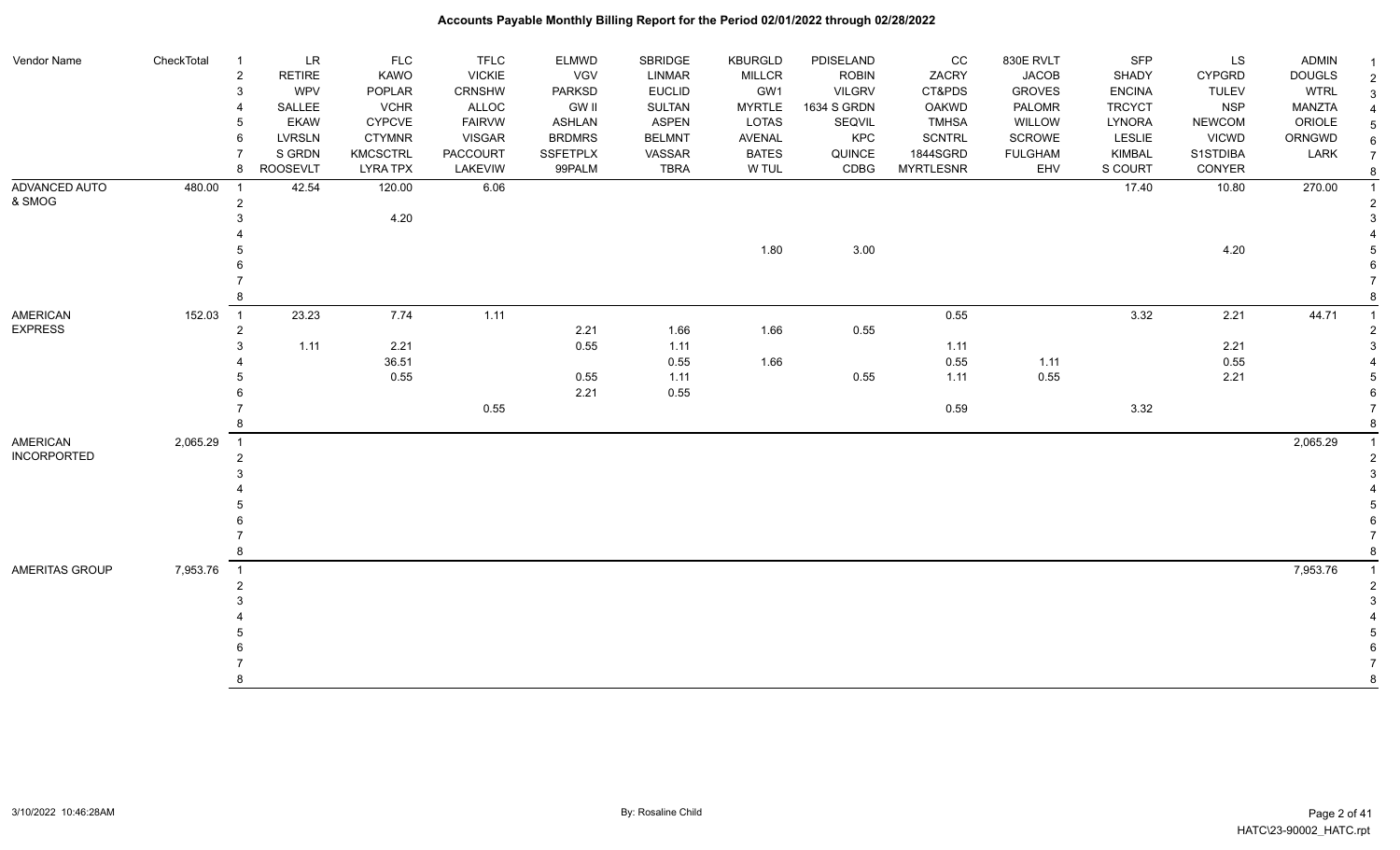| Vendor Name      | CheckTotal | $\overline{1}$ | $\ensuremath{\mathsf{LR}}\xspace$ | <b>FLC</b>      | <b>TFLC</b>   | <b>ELMWD</b>    | SBRIDGE       | <b>KBURGLD</b> | PDISELAND     | cc               | 830E RVLT      | SFP           | <b>LS</b>     | <b>ADMIN</b>  |                |
|------------------|------------|----------------|-----------------------------------|-----------------|---------------|-----------------|---------------|----------------|---------------|------------------|----------------|---------------|---------------|---------------|----------------|
|                  |            | $\overline{2}$ | <b>RETIRE</b>                     | <b>KAWO</b>     | <b>VICKIE</b> | VGV             | LINMAR        | <b>MILLCR</b>  | <b>ROBIN</b>  | ZACRY            | <b>JACOB</b>   | SHADY         | <b>CYPGRD</b> | <b>DOUGLS</b> | $\overline{2}$ |
|                  |            | 3              | <b>WPV</b>                        | POPLAR          | CRNSHW        | <b>PARKSD</b>   | <b>EUCLID</b> | GW1            | <b>VILGRV</b> | CT&PDS           | <b>GROVES</b>  | <b>ENCINA</b> | <b>TULEV</b>  | <b>WTRL</b>   | 3              |
|                  |            | $\overline{4}$ | SALLEE                            | <b>VCHR</b>     | ALLOC         | <b>GW II</b>    | <b>SULTAN</b> | <b>MYRTLE</b>  | 1634 S GRDN   | <b>OAKWD</b>     | <b>PALOMR</b>  | <b>TRCYCT</b> | <b>NSP</b>    | MANZTA        |                |
|                  |            | 5              | <b>EKAW</b>                       | <b>CYPCVE</b>   | <b>FAIRVW</b> | <b>ASHLAN</b>   | ASPEN         | LOTAS          | SEQVIL        | TMHSA            | WILLOW         | LYNORA        | <b>NEWCOM</b> | ORIOLE        |                |
|                  |            | 6              | <b>LVRSLN</b>                     | <b>CTYMNR</b>   | <b>VISGAR</b> | <b>BRDMRS</b>   | <b>BELMNT</b> | AVENAL         | KPC           | <b>SCNTRL</b>    | SCROWE         | LESLIE        | <b>VICWD</b>  | ORNGWD        |                |
|                  |            | $\overline{7}$ | S GRDN                            | <b>KMCSCTRL</b> | PACCOURT      | <b>SSFETPLX</b> | VASSAR        | <b>BATES</b>   | QUINCE        | 1844SGRD         | <b>FULGHAM</b> | <b>KIMBAL</b> | S1STDIBA      | LARK          |                |
|                  |            | 8              | <b>ROOSEVLT</b>                   | <b>LYRA TPX</b> | LAKEVIW       | 99PALM          | <b>TBRA</b>   | W TUL          | CDBG          | <b>MYRTLESNR</b> | EHV            | S COURT       | CONYER        |               | 8              |
| <b>ANGELINA</b>  | 6,040.00   | $\overline{1}$ | 1,776.00                          |                 |               |                 |               |                |               |                  |                |               |               |               |                |
| <b>BARRAGAM</b>  |            | $\overline{2}$ |                                   |                 |               | 312.00          |               | 645.00         |               |                  | 336.00         |               |               |               |                |
|                  |            | 3              |                                   |                 |               |                 |               |                | 648.00        |                  |                |               |               |               |                |
|                  |            |                |                                   |                 |               |                 |               |                |               |                  | 312.00         |               |               |               |                |
|                  |            |                |                                   |                 |               |                 |               |                |               |                  |                |               |               |               |                |
|                  |            |                |                                   |                 |               |                 | 1,699.00      |                |               |                  |                |               |               |               |                |
|                  |            |                |                                   |                 |               |                 |               |                |               |                  |                | 312.00        |               |               |                |
|                  |            | 8              |                                   |                 |               |                 |               |                |               |                  |                |               |               |               |                |
| AON EDGE         | 1,950.24   | $\overline{1}$ |                                   |                 |               |                 |               |                |               |                  |                |               |               |               |                |
| <b>INSURANCE</b> |            | $\overline{2}$ |                                   |                 |               |                 |               |                |               |                  |                |               |               | 1,950.24      |                |
|                  |            | 3              |                                   |                 |               |                 |               |                |               |                  |                |               |               |               |                |
|                  |            |                |                                   |                 |               |                 |               |                |               |                  |                |               |               |               |                |
|                  |            |                |                                   |                 |               |                 |               |                |               |                  |                |               |               |               |                |
|                  |            | 6              |                                   |                 |               |                 |               |                |               |                  |                |               |               |               |                |
|                  |            |                |                                   |                 |               |                 |               |                |               |                  |                |               |               |               |                |
|                  |            | 8              |                                   |                 |               |                 |               |                |               |                  |                |               |               |               |                |
| AT&T             | 6,780.24   | $\overline{1}$ | 1,449.37                          | 294.36          | 22.21         |                 |               |                |               |                  |                | 204.60        | 37.87         | 24.08         |                |
|                  |            | $\overline{2}$ |                                   |                 |               |                 |               | 488.47         |               |                  |                |               |               |               |                |
|                  |            | 3              |                                   | 126.00          |               | 274.38          | 322.45        |                | 218.81        |                  |                |               |               |               |                |
|                  |            |                |                                   | 1,165.04        |               |                 |               |                |               |                  | 445.28         |               |               |               |                |
|                  |            |                |                                   |                 |               | 5.82            | 687.43        | 6.41           | 11.08         |                  |                |               | 89.91         |               |                |
|                  |            |                |                                   |                 |               | 180.48          |               |                |               |                  |                |               |               |               |                |
|                  |            | $\overline{7}$ |                                   |                 |               |                 |               |                |               |                  |                |               |               |               |                |
|                  |            | 8              |                                   |                 |               | 726.19          |               |                |               |                  |                |               |               |               |                |
| AUTO ZONE        | 460.33     | $\overline{1}$ | 61.93                             | 4.74            |               |                 |               |                |               |                  |                |               |               | 393.66        |                |
| COMMERCIAL       |            | $\overline{2}$ |                                   |                 |               |                 |               |                |               |                  |                |               |               |               |                |
|                  |            | 3              |                                   |                 |               |                 |               |                |               |                  |                |               |               |               |                |
|                  |            |                |                                   |                 |               |                 |               |                |               |                  |                |               |               |               |                |
|                  |            |                |                                   |                 |               |                 |               |                |               |                  |                |               |               |               |                |
|                  |            |                |                                   |                 |               |                 |               |                |               |                  |                |               |               |               |                |
|                  |            |                |                                   |                 |               |                 |               |                |               |                  |                |               |               |               |                |
|                  |            | $\mathsf{R}$   |                                   |                 |               |                 |               |                |               |                  |                |               |               |               |                |
|                  |            |                |                                   |                 |               |                 |               |                |               |                  |                |               |               |               |                |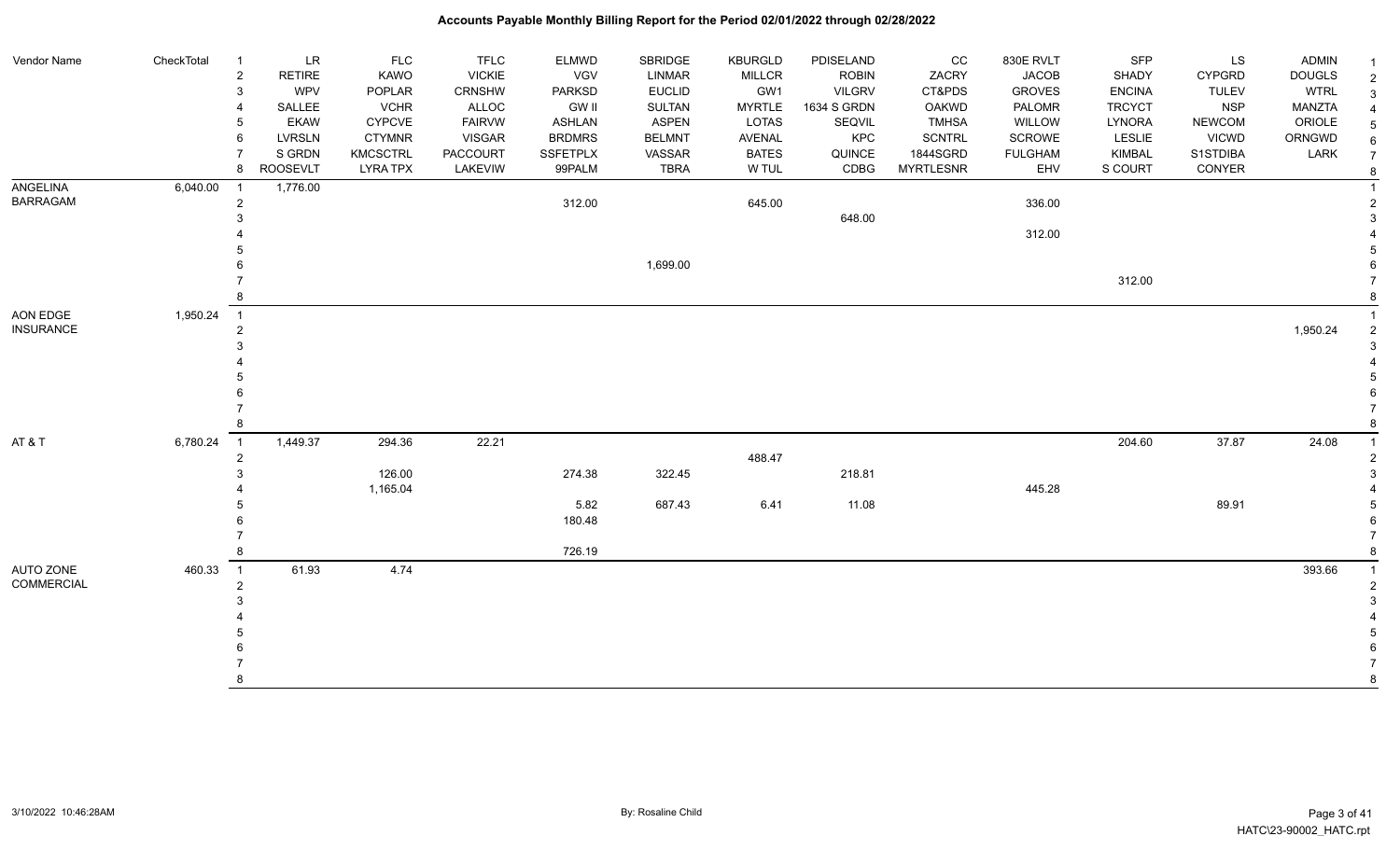| Vendor Name                       | CheckTotal | $\overline{1}$                               | <b>LR</b>     | <b>FLC</b>      | <b>TFLC</b>     | <b>ELMWD</b>    | SBRIDGE       | <b>KBURGLD</b> | PDISELAND     | cc               | 830E RVLT      | <b>SFP</b>    | LS            | <b>ADMIN</b>  | - 1                              |
|-----------------------------------|------------|----------------------------------------------|---------------|-----------------|-----------------|-----------------|---------------|----------------|---------------|------------------|----------------|---------------|---------------|---------------|----------------------------------|
|                                   |            | $\overline{2}$                               | <b>RETIRE</b> | <b>KAWO</b>     | <b>VICKIE</b>   | VGV             | LINMAR        | <b>MILLCR</b>  | <b>ROBIN</b>  | ZACRY            | <b>JACOB</b>   | SHADY         | <b>CYPGRD</b> | <b>DOUGLS</b> | $\overline{2}$                   |
|                                   |            | 3                                            | <b>WPV</b>    | POPLAR          | <b>CRNSHW</b>   | <b>PARKSD</b>   | <b>EUCLID</b> | GW1            | <b>VILGRV</b> | CT&PDS           | <b>GROVES</b>  | <b>ENCINA</b> | <b>TULEV</b>  | <b>WTRL</b>   | 3                                |
|                                   |            | 4                                            | SALLEE        | <b>VCHR</b>     | ALLOC           | <b>GW II</b>    | SULTAN        | <b>MYRTLE</b>  | 1634 S GRDN   | <b>OAKWD</b>     | PALOMR         | <b>TRCYCT</b> | <b>NSP</b>    | <b>MANZTA</b> |                                  |
|                                   |            | 5                                            | <b>EKAW</b>   | <b>CYPCVE</b>   | <b>FAIRVW</b>   | <b>ASHLAN</b>   | <b>ASPEN</b>  | LOTAS          | SEQVIL        | <b>TMHSA</b>     | WILLOW         | <b>LYNORA</b> | <b>NEWCOM</b> | ORIOLE        |                                  |
|                                   |            | 6                                            | <b>LVRSLN</b> | <b>CTYMNR</b>   | <b>VISGAR</b>   | <b>BRDMRS</b>   | <b>BELMNT</b> | <b>AVENAL</b>  | KPC           | <b>SCNTRL</b>    | SCROWE         | <b>LESLIE</b> | <b>VICWD</b>  | ORNGWD        | 6                                |
|                                   |            | $\overline{7}$                               | S GRDN        | <b>KMCSCTRL</b> | <b>PACCOURT</b> | <b>SSFETPLX</b> | VASSAR        | <b>BATES</b>   | QUINCE        | 1844SGRD         | <b>FULGHAM</b> | <b>KIMBAL</b> | S1STDIBA      | LARK          | $\overline{7}$                   |
|                                   |            | 8                                            | ROOSEVLT      | <b>LYRA TPX</b> | LAKEVIW         | 99PALM          | <b>TBRA</b>   | W TUL          | CDBG          | <b>MYRTLESNR</b> | EHV            | S COURT       | CONYER        |               | 8                                |
| <b>AUTOMATED</b>                  | 302.08     | $\overline{\phantom{0}}$                     | 99.75         | 29.12           | 10.75           |                 |               |                |               |                  |                | 17.04         |               |               | $\overline{\mathbf{1}}$          |
| OFFICE SYSTEMS                    |            | $\overline{2}$                               |               |                 |                 |                 |               |                |               |                  |                |               |               |               | $\overline{2}$                   |
|                                   |            | 3                                            |               |                 |                 | 0.09            | 0.18          |                |               |                  |                |               |               |               |                                  |
|                                   |            |                                              |               | 145.15          |                 |                 |               |                |               |                  |                |               |               |               |                                  |
|                                   |            |                                              |               |                 |                 |                 |               |                |               |                  |                |               |               |               |                                  |
|                                   |            |                                              |               |                 |                 |                 |               |                |               |                  |                |               |               |               |                                  |
|                                   |            |                                              |               |                 |                 |                 |               |                |               |                  |                |               |               |               |                                  |
|                                   |            | 8                                            |               |                 |                 |                 |               |                |               |                  |                |               |               |               |                                  |
| <b>B.R. FUNSTEN &amp;</b>         | 4,796.74   | $\overline{\phantom{0}}$ 1                   |               |                 |                 |                 |               |                |               |                  |                |               |               | 4,796.74      |                                  |
| CO DBA TOM                        |            | $\overline{2}$                               |               |                 |                 |                 |               |                |               |                  |                |               |               |               |                                  |
|                                   |            | 3                                            |               |                 |                 |                 |               |                |               |                  |                |               |               |               |                                  |
|                                   |            |                                              |               |                 |                 |                 |               |                |               |                  |                |               |               |               |                                  |
|                                   |            |                                              |               |                 |                 |                 |               |                |               |                  |                |               |               |               |                                  |
|                                   |            |                                              |               |                 |                 |                 |               |                |               |                  |                |               |               |               |                                  |
|                                   |            |                                              |               |                 |                 |                 |               |                |               |                  |                |               |               |               |                                  |
|                                   |            | 8                                            |               |                 |                 |                 |               |                |               |                  |                |               |               |               |                                  |
| <b>BATTERY</b>                    | 154.96     | $\overline{\phantom{0}}$ 1                   |               |                 |                 |                 |               |                |               |                  |                |               |               | 154.96        |                                  |
| SYSTEMS, LLC                      |            | $\overline{2}$                               |               |                 |                 |                 |               |                |               |                  |                |               |               |               |                                  |
|                                   |            |                                              |               |                 |                 |                 |               |                |               |                  |                |               |               |               |                                  |
|                                   |            |                                              |               |                 |                 |                 |               |                |               |                  |                |               |               |               |                                  |
|                                   |            |                                              |               |                 |                 |                 |               |                |               |                  |                |               |               |               |                                  |
|                                   |            |                                              |               |                 |                 |                 |               |                |               |                  |                |               |               |               |                                  |
|                                   |            |                                              |               |                 |                 |                 |               |                |               |                  |                |               |               |               |                                  |
|                                   |            | 8                                            |               |                 |                 |                 |               |                |               |                  |                |               |               |               | 8                                |
| <b>BAYNE PEST</b><br>CONTROL, INC | 3,770.00   | $\overline{\phantom{0}}$ 1<br>$\overline{2}$ | 495.00        | 55.00           | 55.00           |                 |               |                |               |                  |                | 1,420.00      | 110.00        | 55.00         | $\overline{1}$<br>$\overline{2}$ |
|                                   |            |                                              |               |                 |                 |                 |               |                |               |                  |                |               | 55.00         |               |                                  |
|                                   |            |                                              |               |                 |                 |                 |               |                |               |                  |                |               |               |               |                                  |
|                                   |            |                                              |               | 110.00          |                 | 55.00           | 220.00        | 55.00          | 55.00         | 700.00           |                |               | 165.00        |               |                                  |
|                                   |            |                                              |               |                 |                 | 55.00           |               |                |               |                  |                |               |               |               |                                  |
|                                   |            |                                              |               |                 |                 |                 |               |                |               |                  |                |               |               |               |                                  |
|                                   |            | 8                                            |               |                 |                 | 110.00          |               |                |               |                  |                |               |               |               | 8                                |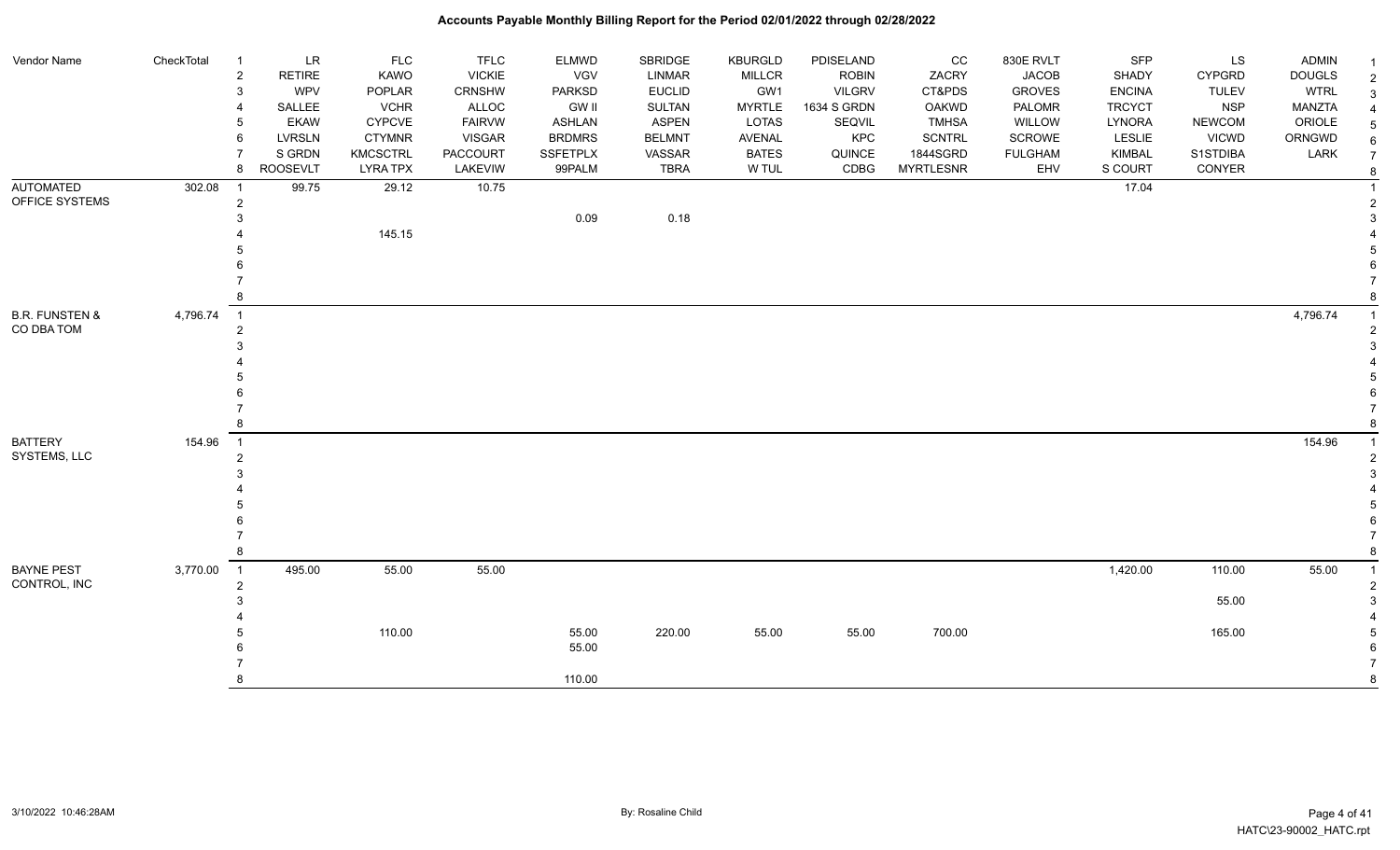| Vendor Name          | CheckTotal | LR<br>$\overline{1}$            | <b>FLC</b>      | <b>TFLC</b>     | <b>ELMWD</b>    | SBRIDGE       | <b>KBURGLD</b> | PDISELAND     | CC               | 830E RVLT      | SFP           | LS            | <b>ADMIN</b>  |                |
|----------------------|------------|---------------------------------|-----------------|-----------------|-----------------|---------------|----------------|---------------|------------------|----------------|---------------|---------------|---------------|----------------|
|                      |            | <b>RETIRE</b><br>$\overline{c}$ | KAWO            | <b>VICKIE</b>   | VGV             | LINMAR        | MILLCR         | <b>ROBIN</b>  | ZACRY            | <b>JACOB</b>   | SHADY         | <b>CYPGRD</b> | <b>DOUGLS</b> | $\sqrt{2}$     |
|                      |            | <b>WPV</b><br>3                 | POPLAR          | <b>CRNSHW</b>   | PARKSD          | <b>EUCLID</b> | GW1            | <b>VILGRV</b> | CT&PDS           | <b>GROVES</b>  | <b>ENCINA</b> | <b>TULEV</b>  | <b>WTRL</b>   | 3              |
|                      |            | SALLEE                          | <b>VCHR</b>     | ALLOC           | <b>GW II</b>    | SULTAN        | <b>MYRTLE</b>  | 1634 S GRDN   | OAKWD            | PALOMR         | <b>TRCYCT</b> | <b>NSP</b>    | MANZTA        | $\overline{4}$ |
|                      |            | <b>EKAW</b>                     | CYPCVE          | <b>FAIRVW</b>   | ASHLAN          | <b>ASPEN</b>  | LOTAS          | SEQVIL        | <b>TMHSA</b>     | WILLOW         | <b>LYNORA</b> | <b>NEWCOM</b> | ORIOLE        | 5              |
|                      |            | <b>LVRSLN</b><br>6              | <b>CTYMNR</b>   | <b>VISGAR</b>   | <b>BRDMRS</b>   | <b>BELMNT</b> | <b>AVENAL</b>  | KPC           | <b>SCNTRL</b>    | SCROWE         | <b>LESLIE</b> | <b>VICWD</b>  | ORNGWD        | 6              |
|                      |            | S GRDN                          | <b>KMCSCTRL</b> | <b>PACCOURT</b> | <b>SSFETPLX</b> | VASSAR        | <b>BATES</b>   | QUINCE        | 1844SGRD         | <b>FULGHAM</b> | <b>KIMBAL</b> | S1STDIBA      | LARK          | $\overline{7}$ |
|                      |            | <b>ROOSEVLT</b><br>8            | <b>LYRA TPX</b> | LAKEVIW         | 99PALM          | <b>TBRA</b>   | W TUL          | CDBG          | <b>MYRTLESNR</b> | EHV            | S COURT       | CONYER        |               | 8              |
| <b>BERKADIA</b>      | 32,066.03  |                                 |                 |                 |                 |               |                |               |                  |                |               |               |               |                |
| COMMERCIAL           |            | $\overline{2}$                  |                 |                 |                 |               |                |               |                  |                |               |               |               |                |
|                      |            |                                 |                 |                 | 4,692.63        |               |                | 8,482.60      |                  |                |               | 18,890.80     |               | 3              |
|                      |            |                                 |                 |                 |                 |               |                |               |                  |                |               |               |               |                |
|                      |            |                                 |                 |                 |                 |               |                |               |                  |                |               |               |               |                |
|                      |            |                                 |                 |                 |                 |               |                |               |                  |                |               |               |               |                |
|                      |            |                                 |                 |                 |                 |               |                |               |                  |                |               |               |               |                |
|                      |            |                                 |                 |                 |                 |               |                |               |                  |                |               |               |               |                |
| <b>BOVEE</b>         | 1,050.00   | 1,050.00<br>$\overline{1}$      |                 |                 |                 |               |                |               |                  |                |               |               |               |                |
| <b>ENVIRONMENTAL</b> |            | $\mathfrak{p}$                  |                 |                 |                 |               |                |               |                  |                |               |               |               | $\overline{2}$ |
|                      |            |                                 |                 |                 |                 |               |                |               |                  |                |               |               |               |                |
|                      |            |                                 |                 |                 |                 |               |                |               |                  |                |               |               |               |                |
|                      |            |                                 |                 |                 |                 |               |                |               |                  |                |               |               |               |                |
|                      |            |                                 |                 |                 |                 |               |                |               |                  |                |               |               |               |                |
|                      |            |                                 |                 |                 |                 |               |                |               |                  |                |               |               |               |                |
|                      |            |                                 |                 |                 |                 |               |                |               |                  |                |               |               |               |                |
| <b>BSE RENTS</b>     | 502.20     | 502.20<br>$\overline{1}$        |                 |                 |                 |               |                |               |                  |                |               |               |               |                |
| <b>EQUIPMENT</b>     |            | $\overline{2}$                  |                 |                 |                 |               |                |               |                  |                |               |               |               |                |
|                      |            |                                 |                 |                 |                 |               |                |               |                  |                |               |               |               |                |
|                      |            |                                 |                 |                 |                 |               |                |               |                  |                |               |               |               |                |
|                      |            |                                 |                 |                 |                 |               |                |               |                  |                |               |               |               |                |
|                      |            |                                 |                 |                 |                 |               |                |               |                  |                |               |               |               |                |
|                      |            |                                 |                 |                 |                 |               |                |               |                  |                |               |               |               |                |
|                      |            |                                 |                 |                 |                 |               |                |               |                  |                |               |               |               |                |
| C C PROCESS          | 105.00     | 55.00<br>$\overline{1}$         |                 |                 |                 |               |                |               |                  |                |               |               |               |                |
| <b>SERVICES</b>      |            | 2                               |                 |                 |                 |               |                |               |                  |                |               |               |               | $\overline{2}$ |
|                      |            |                                 |                 |                 |                 |               |                |               |                  |                |               |               |               |                |
|                      |            |                                 |                 |                 |                 |               |                |               |                  |                |               |               |               |                |
|                      |            |                                 |                 |                 |                 |               |                |               |                  |                |               |               |               |                |
|                      |            |                                 |                 |                 |                 |               |                |               |                  |                |               |               |               |                |
|                      |            |                                 |                 | 50.00           |                 |               |                |               |                  |                |               |               |               |                |
|                      |            |                                 |                 |                 |                 |               |                |               |                  |                |               |               |               | 8              |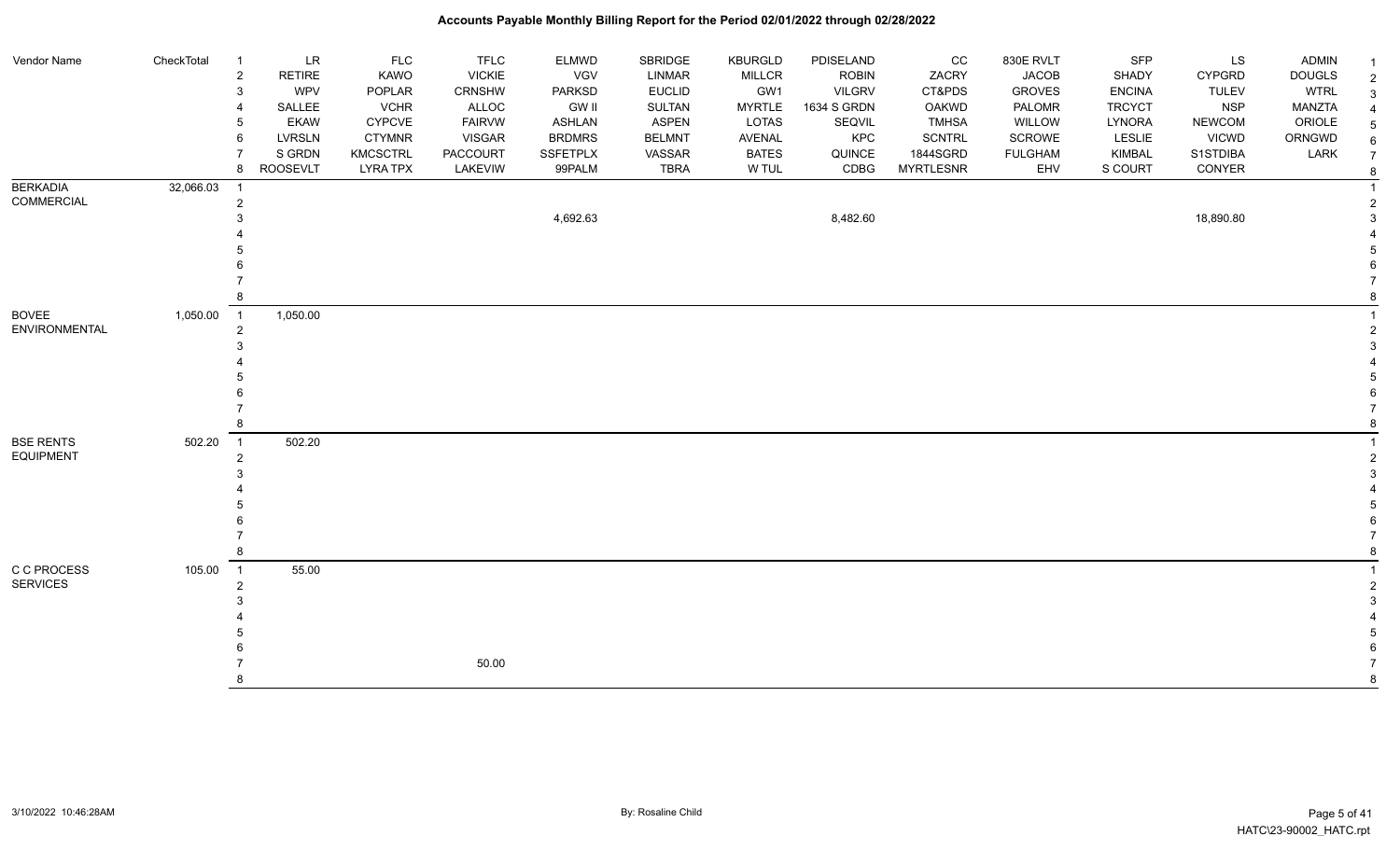| Vendor Name            | CheckTotal | $\overline{1}$ | <b>LR</b>     | <b>FLC</b>      | <b>TFLC</b>   | <b>ELMWD</b>    | SBRIDGE       | <b>KBURGLD</b> | PDISELAND     | CC               | 830E RVLT      | SFP           | LS            | <b>ADMIN</b>  |  |
|------------------------|------------|----------------|---------------|-----------------|---------------|-----------------|---------------|----------------|---------------|------------------|----------------|---------------|---------------|---------------|--|
|                        |            | $\sqrt{2}$     | <b>RETIRE</b> | KAWO            | <b>VICKIE</b> | VGV             | LINMAR        | <b>MILLCR</b>  | <b>ROBIN</b>  | ZACRY            | <b>JACOB</b>   | SHADY         | <b>CYPGRD</b> | <b>DOUGLS</b> |  |
|                        |            | 3              | WPV           | POPLAR          | <b>CRNSHW</b> | <b>PARKSD</b>   | <b>EUCLID</b> | GW1            | <b>VILGRV</b> | CT&PDS           | <b>GROVES</b>  | <b>ENCINA</b> | <b>TULEV</b>  | <b>WTRL</b>   |  |
|                        |            | $\overline{4}$ | SALLEE        | <b>VCHR</b>     | ALLOC         | <b>GW II</b>    | SULTAN        | <b>MYRTLE</b>  | 1634 S GRDN   | <b>OAKWD</b>     | PALOMR         | <b>TRCYCT</b> | <b>NSP</b>    | MANZTA        |  |
|                        |            | 5              | <b>EKAW</b>   | <b>CYPCVE</b>   | <b>FAIRVW</b> | <b>ASHLAN</b>   | ASPEN         | LOTAS          | SEQVIL        | <b>TMHSA</b>     | WILLOW         | LYNORA        | <b>NEWCOM</b> | ORIOLE        |  |
|                        |            | 6              | LVRSLN        | <b>CTYMNR</b>   | <b>VISGAR</b> | <b>BRDMRS</b>   | <b>BELMNT</b> | <b>AVENAL</b>  | <b>KPC</b>    | <b>SCNTRL</b>    | <b>SCROWE</b>  | <b>LESLIE</b> | <b>VICWD</b>  | ORNGWD        |  |
|                        |            |                | S GRDN        | <b>KMCSCTRL</b> | PACCOURT      | <b>SSFETPLX</b> | VASSAR        | <b>BATES</b>   | QUINCE        | 1844SGRD         | <b>FULGHAM</b> | <b>KIMBAL</b> | S1STDIBA      | LARK          |  |
|                        |            | 8              | ROOSEVLT      | <b>LYRA TPX</b> | LAKEVIW       | 99PALM          | TBRA          | W TUL          | CDBG          | <b>MYRTLESNR</b> | EHV            | S COURT       | CONYER        |               |  |
| <b>CALIF STATEWIDE</b> | 1,800.00   | $\overline{1}$ |               |                 |               |                 |               |                |               |                  |                |               |               |               |  |
| <b>COMMUNITIES DEV</b> |            | $\overline{2}$ |               |                 |               |                 |               |                |               |                  |                |               |               |               |  |
|                        |            | 3              |               |                 |               | 1,800.00        |               |                |               |                  |                |               |               |               |  |
|                        |            |                |               |                 |               |                 |               |                |               |                  |                |               |               |               |  |
|                        |            |                |               |                 |               |                 |               |                |               |                  |                |               |               |               |  |
|                        |            |                |               |                 |               |                 |               |                |               |                  |                |               |               |               |  |
|                        |            |                |               |                 |               |                 |               |                |               |                  |                |               |               |               |  |
|                        |            | 8              |               |                 |               |                 |               |                |               |                  |                |               |               |               |  |
| CALIFORNIA             | 1,765.62   | $\overline{1}$ |               |                 |               |                 |               |                |               |                  |                |               |               | 1,765.62      |  |
| <b>COMPUFORMS</b>      |            | $\overline{2}$ |               |                 |               |                 |               |                |               |                  |                |               |               |               |  |
|                        |            | 3              |               |                 |               |                 |               |                |               |                  |                |               |               |               |  |
|                        |            |                |               |                 |               |                 |               |                |               |                  |                |               |               |               |  |
|                        |            |                |               |                 |               |                 |               |                |               |                  |                |               |               |               |  |
|                        |            |                |               |                 |               |                 |               |                |               |                  |                |               |               |               |  |
|                        |            |                |               |                 |               |                 |               |                |               |                  |                |               |               |               |  |
|                        |            | 8              |               |                 |               |                 |               |                |               |                  |                |               |               |               |  |
| CALIFORNIA             | 572.00     | $\overline{1}$ |               | 572.00          |               |                 |               |                |               |                  |                |               |               |               |  |
| RURAL WATER            |            | $\overline{c}$ |               |                 |               |                 |               |                |               |                  |                |               |               |               |  |
|                        |            | 3              |               |                 |               |                 |               |                |               |                  |                |               |               |               |  |
|                        |            |                |               |                 |               |                 |               |                |               |                  |                |               |               |               |  |
|                        |            |                |               |                 |               |                 |               |                |               |                  |                |               |               |               |  |
|                        |            |                |               |                 |               |                 |               |                |               |                  |                |               |               |               |  |
|                        |            |                |               |                 |               |                 |               |                |               |                  |                |               |               |               |  |
|                        |            | 8              |               |                 |               |                 |               |                |               |                  |                |               |               |               |  |
| <b>CALIFORNIA</b>      | 55.36      | $\overline{1}$ |               |                 |               |                 |               |                |               |                  |                |               |               | 55.36         |  |
| <b>STATE</b>           |            | $\overline{2}$ |               |                 |               |                 |               |                |               |                  |                |               |               |               |  |
|                        |            | 3              |               |                 |               |                 |               |                |               |                  |                |               |               |               |  |
|                        |            |                |               |                 |               |                 |               |                |               |                  |                |               |               |               |  |
|                        |            |                |               |                 |               |                 |               |                |               |                  |                |               |               |               |  |
|                        |            |                |               |                 |               |                 |               |                |               |                  |                |               |               |               |  |
|                        |            |                |               |                 |               |                 |               |                |               |                  |                |               |               |               |  |
|                        |            | 8              |               |                 |               |                 |               |                |               |                  |                |               |               |               |  |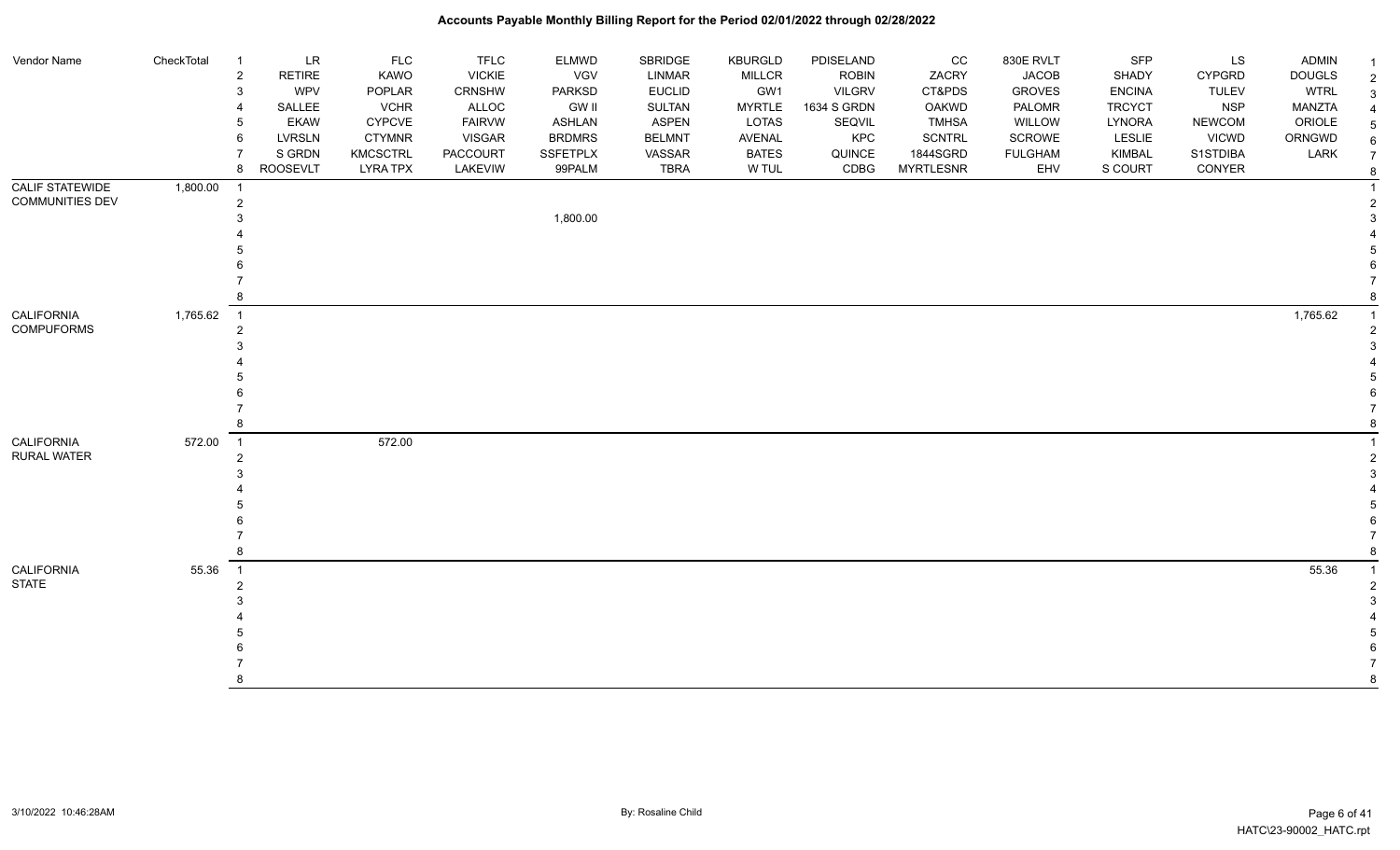| Vendor Name           | CheckTotal | $\overline{1}$           | LR              | <b>FLC</b>      | <b>TFLC</b>     | <b>ELMWD</b>    | SBRIDGE       | <b>KBURGLD</b> | PDISELAND     | CC               | 830E RVLT      | <b>SFP</b>    | LS            | <b>ADMIN</b>  |  |
|-----------------------|------------|--------------------------|-----------------|-----------------|-----------------|-----------------|---------------|----------------|---------------|------------------|----------------|---------------|---------------|---------------|--|
|                       |            | $\overline{c}$           | <b>RETIRE</b>   | KAWO            | <b>VICKIE</b>   | VGV             | <b>LINMAR</b> | MILLCR         | <b>ROBIN</b>  | ZACRY            | <b>JACOB</b>   | SHADY         | <b>CYPGRD</b> | <b>DOUGLS</b> |  |
|                       |            | 3                        | WPV             | POPLAR          | <b>CRNSHW</b>   | <b>PARKSD</b>   | <b>EUCLID</b> | GW1            | <b>VILGRV</b> | CT&PDS           | <b>GROVES</b>  | <b>ENCINA</b> | <b>TULEV</b>  | <b>WTRL</b>   |  |
|                       |            | $\overline{4}$           | SALLEE          | <b>VCHR</b>     | ALLOC           | <b>GW II</b>    | <b>SULTAN</b> | <b>MYRTLE</b>  | 1634 S GRDN   | <b>OAKWD</b>     | PALOMR         | <b>TRCYCT</b> | <b>NSP</b>    | MANZTA        |  |
|                       |            | 5                        | <b>EKAW</b>     | <b>CYPCVE</b>   | <b>FAIRVW</b>   | <b>ASHLAN</b>   | ASPEN         | LOTAS          | SEQVIL        | <b>TMHSA</b>     | WILLOW         | LYNORA        | <b>NEWCOM</b> | ORIOLE        |  |
|                       |            | 6                        | <b>LVRSLN</b>   | <b>CTYMNR</b>   | <b>VISGAR</b>   | <b>BRDMRS</b>   | <b>BELMNT</b> | <b>AVENAL</b>  | KPC           | <b>SCNTRL</b>    | <b>SCROWE</b>  | LESLIE        | <b>VICWD</b>  | ORNGWD        |  |
|                       |            | 7                        | S GRDN          | <b>KMCSCTRL</b> | <b>PACCOURT</b> | <b>SSFETPLX</b> | VASSAR        | <b>BATES</b>   | QUINCE        | 1844SGRD         | <b>FULGHAM</b> | <b>KIMBAL</b> | S1STDIBA      | LARK          |  |
|                       |            | 8                        | <b>ROOSEVLT</b> | <b>LYRA TPX</b> | LAKEVIW         | 99PALM          | <b>TBRA</b>   | W TUL          | CDBG          | <b>MYRTLESNR</b> | EHV            | S COURT       | CONYER        |               |  |
| <b>CALIFORNIA</b>     | 9,329.57   | $\overline{\phantom{0}}$ | 1,089.35        | 324.85          |                 |                 |               |                |               | 279.12           |                |               |               | 390.43        |  |
| <b>WATER SERVICE</b>  |            | $\overline{2}$           |                 | 21.20           |                 |                 |               | 2,869.80       |               |                  |                |               |               |               |  |
|                       |            | 3                        |                 |                 |                 |                 |               |                |               | 585.91           |                |               |               |               |  |
|                       |            |                          |                 |                 |                 |                 |               | 20.97          |               |                  |                | 62.44         |               |               |  |
|                       |            |                          | 250.13          |                 | 477.27          |                 |               |                |               | 200.48           | 303.32         |               |               |               |  |
|                       |            | 6                        |                 |                 |                 |                 |               |                |               |                  | 198.51         |               |               |               |  |
|                       |            |                          |                 | 193.18          | 440.19          | 111.35          |               |                |               |                  |                | 1,511.07      |               |               |  |
|                       |            | 8                        |                 |                 |                 |                 |               |                |               |                  |                |               |               |               |  |
| <b>CALPERS FISCAL</b> | 57,684.36  | $\overline{1}$           |                 |                 |                 |                 |               |                |               |                  |                |               |               | 57,684.36     |  |
| <b>SERVICES</b>       |            | $\overline{2}$           |                 |                 |                 |                 |               |                |               |                  |                |               |               |               |  |
|                       |            | 3                        |                 |                 |                 |                 |               |                |               |                  |                |               |               |               |  |
|                       |            |                          |                 |                 |                 |                 |               |                |               |                  |                |               |               |               |  |
|                       |            |                          |                 |                 |                 |                 |               |                |               |                  |                |               |               |               |  |
|                       |            |                          |                 |                 |                 |                 |               |                |               |                  |                |               |               |               |  |
|                       |            |                          |                 |                 |                 |                 |               |                |               |                  |                |               |               |               |  |
|                       |            | 8                        |                 |                 |                 |                 |               |                |               |                  |                |               |               |               |  |
| CARPET RESCUE &       | 1,499.06   | $\overline{1}$           |                 |                 |                 |                 |               |                |               |                  |                |               |               |               |  |
| DRY OUTS INC.         |            | $\overline{c}$           |                 |                 |                 |                 |               |                |               |                  |                |               |               |               |  |
|                       |            | 3                        |                 |                 |                 |                 | 1,499.06      |                |               |                  |                |               |               |               |  |
|                       |            |                          |                 |                 |                 |                 |               |                |               |                  |                |               |               |               |  |
|                       |            |                          |                 |                 |                 |                 |               |                |               |                  |                |               |               |               |  |
|                       |            |                          |                 |                 |                 |                 |               |                |               |                  |                |               |               |               |  |
|                       |            |                          |                 |                 |                 |                 |               |                |               |                  |                |               |               |               |  |
|                       |            | 8                        |                 |                 |                 |                 |               |                |               |                  |                |               |               |               |  |
| CARROLL'S TIRE        | 269.64     | $\overline{1}$           |                 | 269.64          |                 |                 |               |                |               |                  |                |               |               |               |  |
| <b>WAREHOUSE</b>      |            | $\overline{2}$           |                 |                 |                 |                 |               |                |               |                  |                |               |               |               |  |
|                       |            | 3                        |                 |                 |                 |                 |               |                |               |                  |                |               |               |               |  |
|                       |            |                          |                 |                 |                 |                 |               |                |               |                  |                |               |               |               |  |
|                       |            |                          |                 |                 |                 |                 |               |                |               |                  |                |               |               |               |  |
|                       |            |                          |                 |                 |                 |                 |               |                |               |                  |                |               |               |               |  |
|                       |            |                          |                 |                 |                 |                 |               |                |               |                  |                |               |               |               |  |
|                       |            | 8                        |                 |                 |                 |                 |               |                |               |                  |                |               |               |               |  |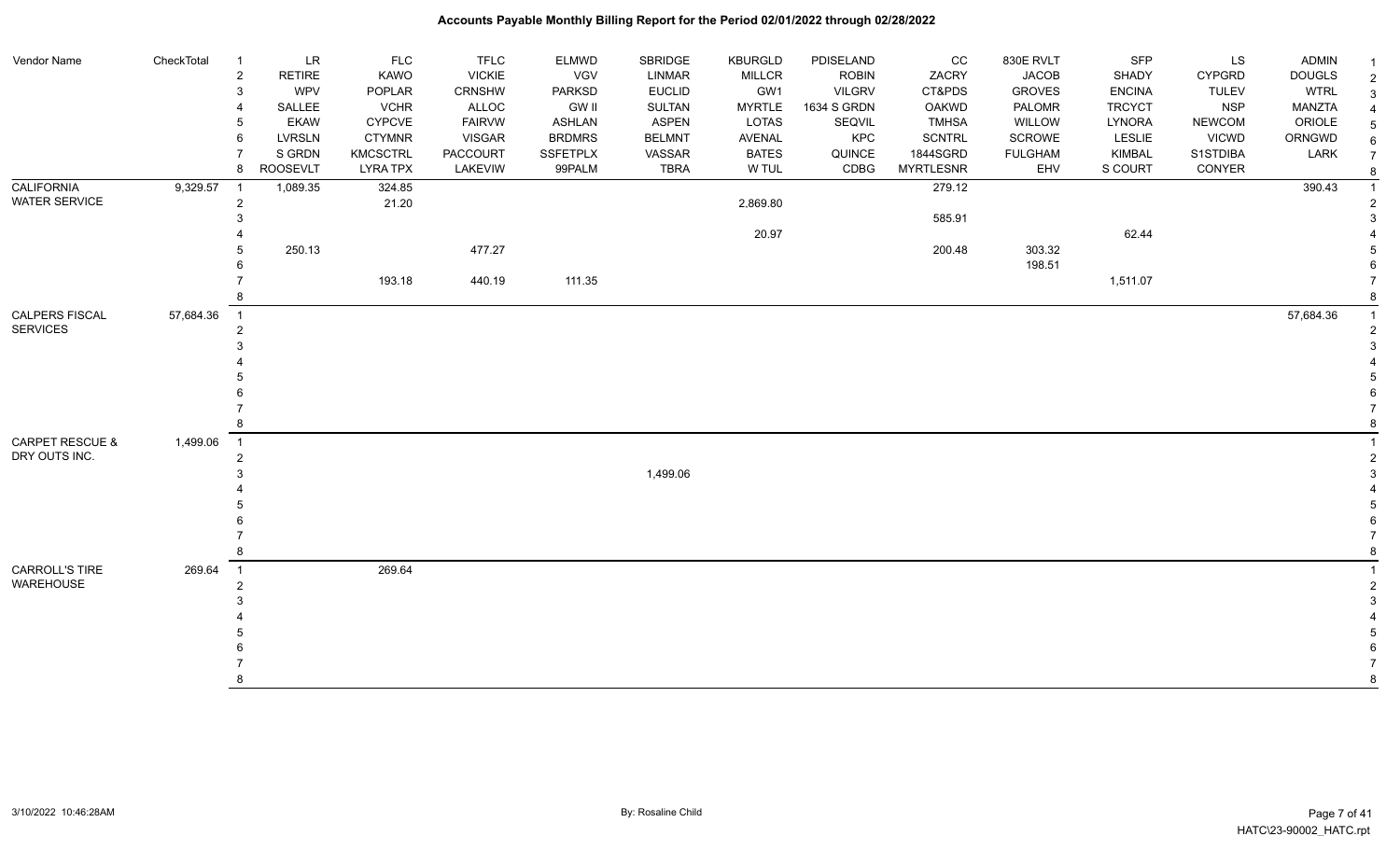| Vendor Name          | CheckTotal | <b>LR</b><br>$\overline{1}$<br><b>RETIRE</b><br>$\overline{2}$ | <b>FLC</b><br><b>KAWO</b> | <b>TFLC</b><br><b>VICKIE</b> | <b>ELMWD</b><br>VGV | SBRIDGE<br>LINMAR | <b>KBURGLD</b><br><b>MILLCR</b> | PDISELAND<br><b>ROBIN</b> | cc<br>ZACRY      | 830E RVLT<br><b>JACOB</b> | <b>SFP</b><br>SHADY | LS<br><b>CYPGRD</b> | <b>ADMIN</b><br><b>DOUGLS</b> | -1<br>$\overline{2}$ |
|----------------------|------------|----------------------------------------------------------------|---------------------------|------------------------------|---------------------|-------------------|---------------------------------|---------------------------|------------------|---------------------------|---------------------|---------------------|-------------------------------|----------------------|
|                      |            | WPV<br>3                                                       | POPLAR                    | <b>CRNSHW</b>                | <b>PARKSD</b>       | <b>EUCLID</b>     | GW1                             | <b>VILGRV</b>             | CT&PDS           | <b>GROVES</b>             | <b>ENCINA</b>       | <b>TULEV</b>        | <b>WTRL</b>                   | 3                    |
|                      |            | SALLEE                                                         | <b>VCHR</b>               | <b>ALLOC</b>                 | GW II               | <b>SULTAN</b>     | <b>MYRTLE</b>                   | 1634 S GRDN               | <b>OAKWD</b>     | <b>PALOMR</b>             | <b>TRCYCT</b>       | <b>NSP</b>          | MANZTA                        |                      |
|                      |            | <b>EKAW</b>                                                    | <b>CYPCVE</b>             | <b>FAIRVW</b>                | <b>ASHLAN</b>       | <b>ASPEN</b>      | LOTAS                           | SEQVIL                    | <b>TMHSA</b>     | WILLOW                    | LYNORA              | <b>NEWCOM</b>       | ORIOLE                        |                      |
|                      |            | <b>LVRSLN</b><br>6                                             | <b>CTYMNR</b>             | <b>VISGAR</b>                | <b>BRDMRS</b>       | <b>BELMNT</b>     | AVENAL                          | KPC                       | <b>SCNTRL</b>    | SCROWE                    | LESLIE              | <b>VICWD</b>        | ORNGWD                        | 6                    |
|                      |            | S GRDN                                                         | <b>KMCSCTRL</b>           | <b>PACCOURT</b>              | <b>SSFETPLX</b>     | VASSAR            | <b>BATES</b>                    | QUINCE                    | 1844SGRD         | <b>FULGHAM</b>            | <b>KIMBAL</b>       | S1STDIBA            | LARK                          | $\overline{7}$       |
|                      |            | <b>ROOSEVLT</b><br>8                                           | <b>LYRA TPX</b>           | <b>LAKEVIW</b>               | 99PALM              | <b>TBRA</b>       | W TUL                           | CDBG                      | <b>MYRTLESNR</b> | EHV                       | S COURT             | CONYER              |                               | 8                    |
| <b>CDW</b>           | 1,127.03   | $\overline{1}$                                                 |                           |                              |                     |                   |                                 |                           |                  |                           |                     |                     | 1,127.03                      |                      |
| <b>GOVERNMENT</b>    |            | 2                                                              |                           |                              |                     |                   |                                 |                           |                  |                           |                     |                     |                               |                      |
|                      |            |                                                                |                           |                              |                     |                   |                                 |                           |                  |                           |                     |                     |                               |                      |
|                      |            |                                                                |                           |                              |                     |                   |                                 |                           |                  |                           |                     |                     |                               |                      |
|                      |            |                                                                |                           |                              |                     |                   |                                 |                           |                  |                           |                     |                     |                               |                      |
|                      |            |                                                                |                           |                              |                     |                   |                                 |                           |                  |                           |                     |                     |                               |                      |
|                      |            |                                                                |                           |                              |                     |                   |                                 |                           |                  |                           |                     |                     |                               |                      |
|                      |            |                                                                |                           |                              |                     |                   |                                 |                           |                  |                           |                     |                     |                               |                      |
| CENTRAL VALLEY       | 6,541.65   | $\overline{1}$                                                 |                           |                              |                     |                   |                                 |                           |                  |                           |                     |                     |                               |                      |
| <b>COALITION FOR</b> |            |                                                                |                           |                              |                     |                   |                                 |                           |                  |                           |                     |                     |                               | $\overline{2}$       |
|                      |            |                                                                |                           |                              |                     | 833.33            |                                 | 250.00                    | 416.66           |                           |                     |                     |                               |                      |
|                      |            |                                                                |                           |                              |                     |                   |                                 |                           |                  | 416.66                    |                     |                     |                               |                      |
|                      |            |                                                                |                           |                              |                     | 833.33            |                                 | 625.00                    |                  |                           |                     | 1,250.00            |                               |                      |
|                      |            |                                                                |                           |                              | 1,250.00            | 666.67            |                                 |                           |                  |                           |                     |                     |                               |                      |
|                      |            |                                                                |                           |                              |                     |                   |                                 |                           |                  |                           |                     |                     |                               |                      |
|                      |            |                                                                |                           |                              |                     |                   |                                 |                           |                  |                           |                     |                     |                               |                      |
| <b>CINTAS</b>        | 3,113.02   | 1,149.30<br>$\overline{1}$                                     | 555.83                    | 58.78                        |                     |                   |                                 |                           | 3.27             |                           | 52.76               | 36.70               | 445.98                        | -1                   |
| CORPORATION          |            | $\overline{2}$                                                 | 0.90                      |                              | 6.47                | 57.03             | 3.10                            | 1.78                      |                  | 0.30                      |                     |                     |                               | 2                    |
|                      |            | 2.67                                                           | 15.26                     |                              | 28.28               | 2.76              |                                 | 0.15                      | 3.47             |                           | 0.45                | 10.72               |                               |                      |
|                      |            |                                                                | 507.76                    | 14.60                        |                     | 44.72             | 5.00                            |                           | 2.46             | 3.95                      | 0.44                | 1.92                |                               |                      |
|                      |            | 1.37                                                           | 2.28                      | 1.63                         | 0.43                | 10.72             | 5.59                            | 9.62                      | 3.48             | 1.82                      | 2.68                | 16.55               |                               |                      |
|                      |            |                                                                |                           |                              | 4.51                | 1.48              |                                 |                           |                  |                           |                     |                     |                               |                      |
|                      |            | 1.17                                                           |                           | 2.50                         | 1.39                |                   |                                 | 0.88                      | 3.64             |                           | 5.59                | 0.08                |                               |                      |
|                      |            |                                                                | 1.80                      |                              | 17.00               |                   |                                 |                           |                  |                           |                     |                     |                               |                      |
| <b>CITIZENS</b>      | 30,240.49  | $\overline{1}$                                                 |                           |                              |                     |                   |                                 |                           |                  |                           |                     |                     |                               |                      |
| <b>BUSINESS BANK</b> |            | $\overline{2}$                                                 | 16,617.07                 |                              |                     |                   |                                 |                           |                  |                           |                     |                     |                               |                      |
|                      |            |                                                                |                           |                              |                     |                   |                                 |                           |                  |                           |                     |                     |                               |                      |
|                      |            |                                                                |                           |                              |                     |                   | 9,348.08                        |                           |                  |                           |                     |                     |                               |                      |
|                      |            |                                                                |                           |                              |                     |                   |                                 |                           |                  |                           |                     |                     | 4,275.34                      |                      |
|                      |            |                                                                |                           |                              |                     |                   |                                 |                           |                  |                           |                     |                     |                               |                      |
|                      |            |                                                                |                           |                              |                     |                   |                                 |                           |                  |                           |                     |                     |                               |                      |
|                      |            |                                                                |                           |                              |                     |                   |                                 |                           |                  |                           |                     |                     |                               | 8                    |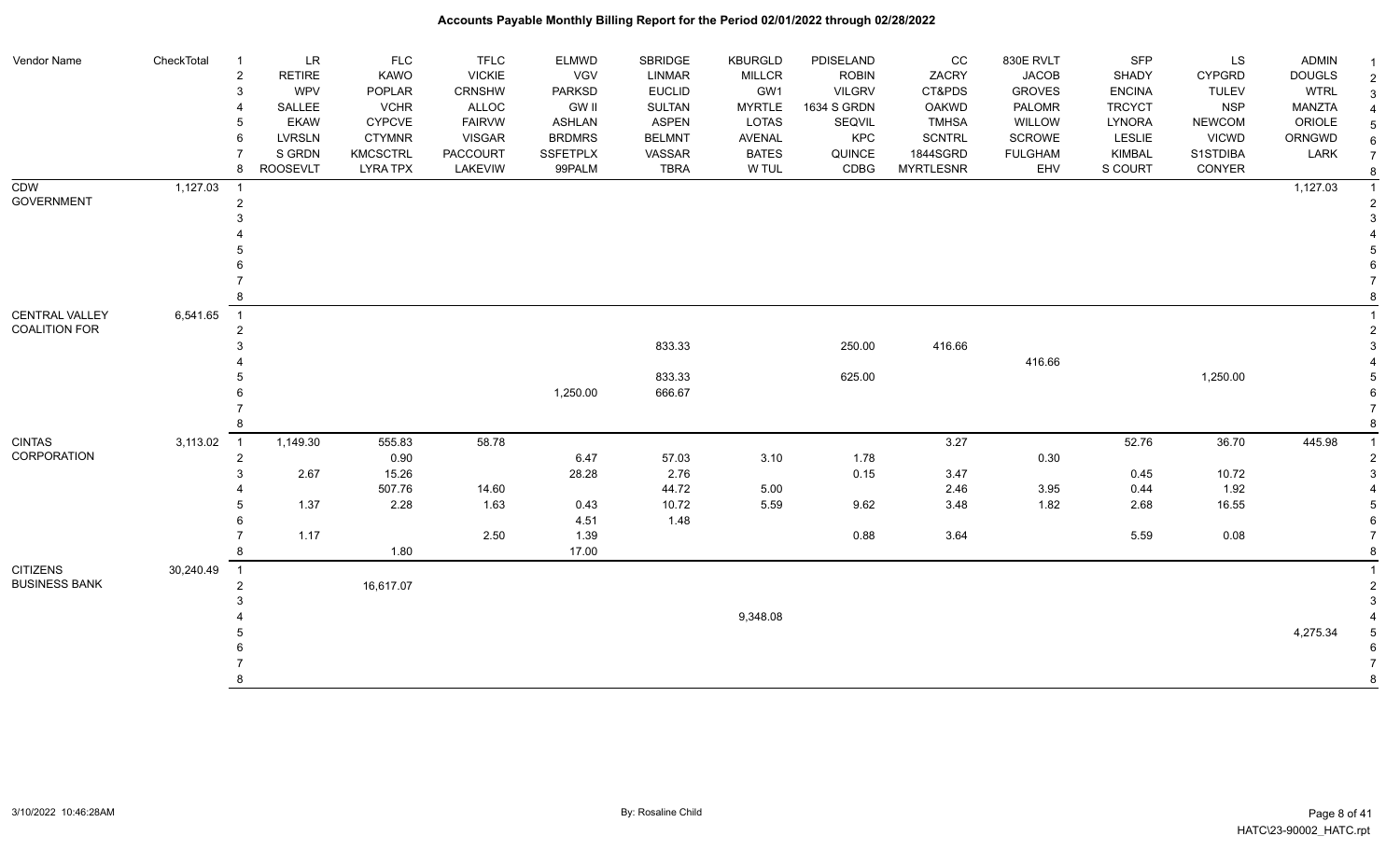#### Vendor Name CheckTotal 1 LR FLC FLC ELMWD SBRIDGE KBURGLD PDISELAND CC 830E RVLT SFP LS ADMIN <sub>1</sub> 2 RETIRE KAWO VICKIE VGV LINMAR MILLCR ROBIN ZACRY JACOB SHADY CYPGRD DOUGLS 2 3 WPV POPLAR CRNSHW PARKSD EUCLID GW1 VILGRV CT&PDS GROVES ENCINA TULEV WTRL 3 4 SALLEE VCHR ALLOC GW II SULTAN MYRTLE 1634 S GRDN OAKWD PALOMR TRCYCT NSP MANZTA 4 5 EKAW CYPCVE FAIRVW ASHLAN ASPEN LOTAS SEQVIL TMHSA WILLOW LYNORA NEWCOM ORIOLE 5 6 LVRSLN CTYMNR VISGAR BRDMRS BELMNT AVENAL KPC SCNTRL SCROWE LESLIE VICWD ORNGWD  $_{6}$ 7 SIGRDN KMCSCTRL PACCOURT SSFETPLX VASSAR BATES QUINCE 1844SGRD FULGHAM KIMBAL S1STDIBA LARK 7 8 ROOSEVLT LYRA TPX LAKEVIW 99PALM TBRA W TUL CDBG MYRTLESNR EHV S COURT CONYER <sub>8</sub> CITY OF DINUBA 12,374.78 1 7,853.03 1 2 2  $4,521.75$  3 4 4 5 5  $6$  7 7 8 8 CITY OF EXETER 3,063.91 1 1 2 2  $3<sup>3</sup>$  4 4 5 5 6 2,679.92 6 та и последни производите в 183.99 године в 183.99 године и производите в 183.99 године в 184.1 године при тех 8 8 CITY OF FARMERSVILLE 5,471.63 1 1 2 2  $3,011.30$   $3,011.30$   $3,011.30$  4 2,460.33 4 5 5  $6$  7 7 8 8 CITY OF KINGSBURG 2,346.20 1 1 2 and a set of the set of the set of the set of the set of the set of the set of the set of the set of the set of the set of the set of the set of the set of the set of the set of the set of the set of the set of the set  $3<sup>3</sup>$  4 4 5 5  $6$  7 7 8 8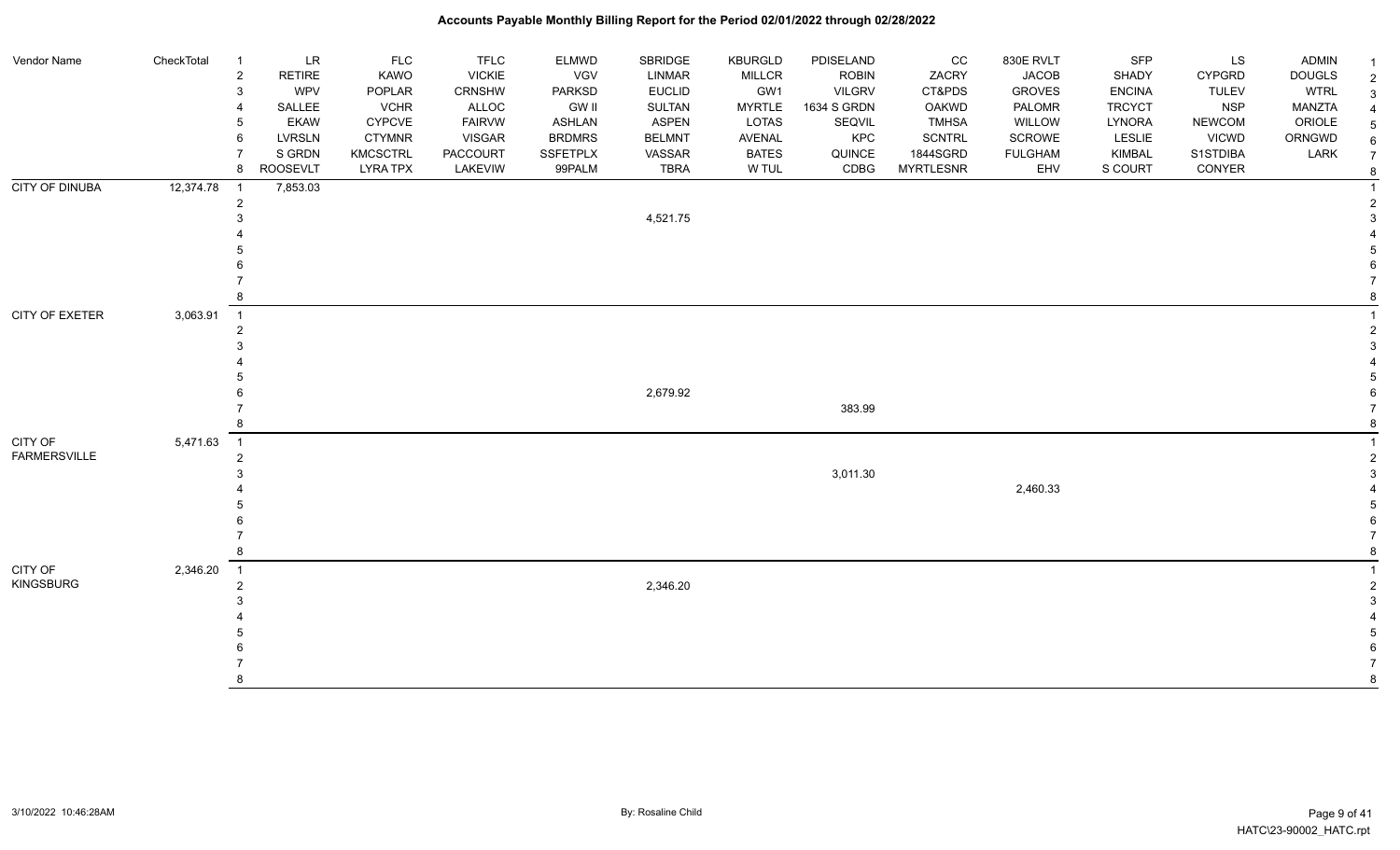#### Vendor Name CheckTotal 1 LR FLC FLC ELMWD SBRIDGE KBURGLD PDISELAND CC 830E RVLT SFP LS ADMIN <sub>1</sub> 2 RETIRE KAWO VICKIE VGV LINMAR MILLCR ROBIN ZACRY JACOB SHADY CYPGRD DOUGLS 2 3 WPV POPLAR CRNSHW PARKSD EUCLID GW1 VILGRV CT&PDS GROVES ENCINA TULEV WTRL 3 4 SALLEE VCHR ALLOC GW II SULTAN MYRTLE 1634 S GRDN OAKWD PALOMR TRCYCT NSP MANZTA 4 5 EKAW CYPCVE FAIRVW ASHLAN ASPEN LOTAS SEQVIL TMHSA WILLOW LYNORA NEWCOM ORIOLE 5 6 LVRSLN CTYMNR VISGAR BRDMRS BELMNT AVENAL KPC SCNTRL SCROWE LESLIE VICWD ORNGWD  $_{6}$ 7 SIGRDN KMCSCTRL PACCOURT SSFETPLX VASSAR BATES QUINCE 1844SGRD FULGHAM KIMBAL S1STDIBA LARK 7 8 ROOSEVLT LYRA TPX LAKEVIW 99PALM TBRA W TUL CDBG MYRTLESNR EHV S COURT CONYER <sub>8</sub> CITY OF LINDSAY 1,050.35 1 1 2 2  $3<sup>3</sup>$  4 4 5 283.53 766.82 5  $6$  7 7 8 8 CITY OF PORTERVILLE 19,085.04 1 5,813.88 4,832.01 36.47 186.48 1 2 2  $3 \hspace{5cm} 14.18$  4 4 5 997.89 10.13 90.84 7,103.16 5  $6$  7 7 8 8 CITY OF TULARE 56,898.70 1 21,876.48 4,383.42 1,729.83 1 2 228.43 228.43 228.43 228.43 228.43 228.43 228.43 228.43 228.43 228.43 228.43 228.43 228.43 228.43 228.43 228  $\,$  3  $\,$  6,733.61  $\,$  3  $\,$  6,733.61  $\,$  3  $\,$  4 1,759.96 511.19 262.00 4 5 3,831.78 5,842.43 1,518.18 1,279.65 5 6 6,676.64 6 7 7 8 265.10 265.10 265.10 CITY OF VISALIA 32,605.17 1 10,551.39 1,006.72 3.80 545.17 1,213.38 1 2 111.52 3,469.19 3,604.31 545.97 321.69 321.69 3 1,357.14 1,349.91 161.16 3 4 39.42 164.35 300.21 300.21 300.21 439.42 300.21 439.42 30.42 30.42 50.42 50.42 50.42 50.42 50.42 50.42 50.42 50.42 50.42 50.42 50.42 50.42 50.42 50.42 50.42 50.42 50.42 50.42 50.42 50.42 50.42 50.42 50.42 50.42 50.42 50. 5 418.84 444.49 575.08 553.29 5 6 416.40 6 7 202.24 142.00 746.78 216.14 1,080.26 2,664.32 7 8 8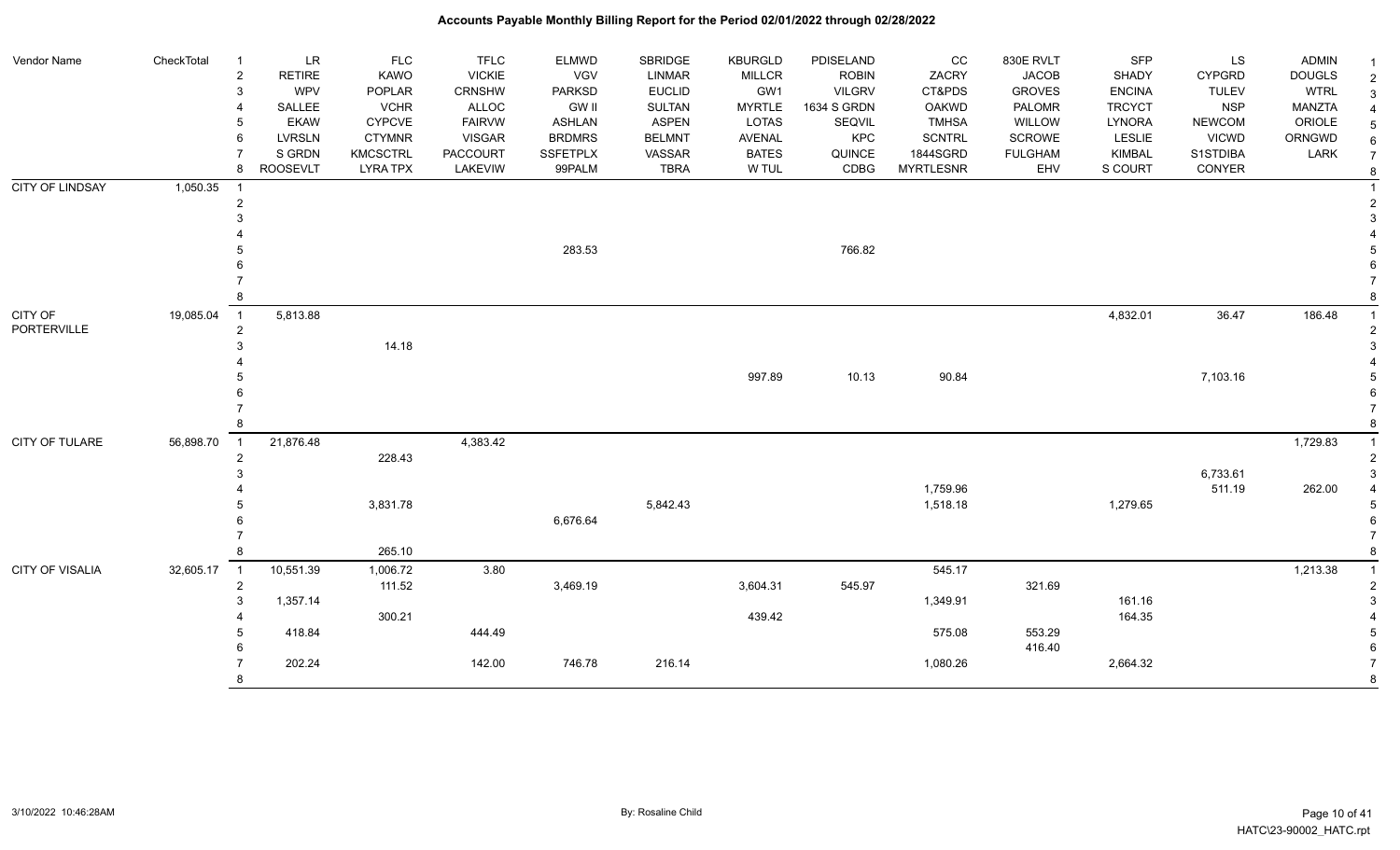| Vendor Name     | CheckTotal | $\mathbf{1}$               | <b>LR</b>       | <b>FLC</b>      | <b>TFLC</b>   | <b>ELMWD</b>    | SBRIDGE       | <b>KBURGLD</b> | PDISELAND     | cc               | 830E RVLT      | <b>SFP</b>    | LS            | <b>ADMIN</b>  | -1             |
|-----------------|------------|----------------------------|-----------------|-----------------|---------------|-----------------|---------------|----------------|---------------|------------------|----------------|---------------|---------------|---------------|----------------|
|                 |            | $\sqrt{2}$                 | RETIRE          | KAWO            | <b>VICKIE</b> | <b>VGV</b>      | LINMAR        | <b>MILLCR</b>  | <b>ROBIN</b>  | ZACRY            | <b>JACOB</b>   | SHADY         | <b>CYPGRD</b> | <b>DOUGLS</b> | $\overline{2}$ |
|                 |            | 3                          | <b>WPV</b>      | POPLAR          | <b>CRNSHW</b> | <b>PARKSD</b>   | <b>EUCLID</b> | GW1            | <b>VILGRV</b> | CT&PDS           | <b>GROVES</b>  | <b>ENCINA</b> | <b>TULEV</b>  | <b>WTRL</b>   | 3              |
|                 |            | $\overline{\mathcal{A}}$   | SALLEE          | <b>VCHR</b>     | ALLOC         | <b>GW II</b>    | <b>SULTAN</b> | <b>MYRTLE</b>  | 1634 S GRDN   | <b>OAKWD</b>     | PALOMR         | <b>TRCYCT</b> | <b>NSP</b>    | <b>MANZTA</b> |                |
|                 |            | 5                          | <b>EKAW</b>     | <b>CYPCVE</b>   | <b>FAIRVW</b> | <b>ASHLAN</b>   | ASPEN         | LOTAS          | SEQVIL        | <b>TMHSA</b>     | WILLOW         | LYNORA        | <b>NEWCOM</b> | ORIOLE        | 5              |
|                 |            | 6                          | LVRSLN          | <b>CTYMNR</b>   | <b>VISGAR</b> | <b>BRDMRS</b>   | <b>BELMNT</b> | AVENAL         | KPC           | <b>SCNTRL</b>    | SCROWE         | LESLIE        | <b>VICWD</b>  | ORNGWD        |                |
|                 |            | $\overline{7}$             | S GRDN          | <b>KMCSCTRL</b> | PACCOURT      | <b>SSFETPLX</b> | VASSAR        | <b>BATES</b>   | QUINCE        | 1844SGRD         | <b>FULGHAM</b> | <b>KIMBAL</b> | S1STDIBA      | LARK          |                |
|                 |            | 8                          | <b>ROOSEVLT</b> | <b>LYRA TPX</b> | LAKEVIW       | 99PALM          | <b>TBRA</b>   | W TUL          | CDBG          | <b>MYRTLESNR</b> | EHV            | S COURT       | CONYER        |               | 8              |
| CITY OF         | 6,660.03   | $\overline{1}$             | 3,630.03        |                 |               |                 |               |                |               |                  |                |               |               |               |                |
| WOODLAKE        |            | $\overline{2}$             |                 |                 |               |                 |               |                |               |                  |                |               |               |               |                |
|                 |            | 3                          |                 |                 |               | 3,030.00        |               |                |               |                  |                |               |               |               |                |
|                 |            |                            |                 |                 |               |                 |               |                |               |                  |                |               |               |               |                |
|                 |            |                            |                 |                 |               |                 |               |                |               |                  |                |               |               |               |                |
|                 |            |                            |                 |                 |               |                 |               |                |               |                  |                |               |               |               |                |
|                 |            |                            |                 |                 |               |                 |               |                |               |                  |                |               |               |               |                |
|                 |            | 8                          |                 |                 |               |                 |               |                |               |                  |                |               |               |               |                |
| COMCAST         | 217.71     | $\overline{\phantom{0}}$ 1 |                 |                 |               |                 |               |                |               |                  |                |               |               |               |                |
|                 |            | $\overline{2}$             |                 |                 |               |                 |               | 93.60          |               |                  |                |               |               |               |                |
|                 |            | 3                          |                 |                 |               |                 |               |                |               |                  |                |               |               |               |                |
|                 |            |                            |                 |                 |               |                 |               |                |               |                  |                |               |               |               |                |
|                 |            |                            |                 |                 |               |                 |               |                |               |                  |                |               |               |               |                |
|                 |            |                            |                 |                 |               |                 |               |                |               |                  |                |               |               |               |                |
|                 |            |                            |                 |                 |               |                 |               |                |               |                  |                | 124.11        |               |               |                |
|                 |            | 8                          |                 |                 |               |                 |               |                |               |                  |                |               |               |               |                |
| CONTINENTAL     | 113,669.22 | $\overline{1}$             |                 |                 |               |                 |               |                |               |                  |                |               |               | 113,669.22    |                |
| <b>FLOORING</b> |            | $\overline{2}$             |                 |                 |               |                 |               |                |               |                  |                |               |               |               |                |
|                 |            | 3                          |                 |                 |               |                 |               |                |               |                  |                |               |               |               |                |
|                 |            |                            |                 |                 |               |                 |               |                |               |                  |                |               |               |               |                |
|                 |            |                            |                 |                 |               |                 |               |                |               |                  |                |               |               |               |                |
|                 |            |                            |                 |                 |               |                 |               |                |               |                  |                |               |               |               |                |
|                 |            |                            |                 |                 |               |                 |               |                |               |                  |                |               |               |               |                |
|                 |            | 8                          |                 |                 |               |                 |               |                |               |                  |                |               |               |               |                |
| CORNERSTONE     | 210.00     | $\overline{\phantom{0}}$ 1 |                 |                 |               |                 |               |                |               |                  |                |               |               |               |                |
| POOL SERVICE    |            | $\overline{2}$             |                 |                 |               |                 |               |                |               |                  |                |               |               |               |                |
|                 |            | 3                          |                 |                 |               |                 |               |                |               |                  |                |               |               |               |                |
|                 |            |                            |                 |                 |               |                 |               |                |               |                  |                |               |               |               |                |
|                 |            |                            |                 |                 |               |                 |               |                |               |                  |                |               | 210.00        |               |                |
|                 |            |                            |                 |                 |               |                 |               |                |               |                  |                |               |               |               |                |
|                 |            |                            |                 |                 |               |                 |               |                |               |                  |                |               |               |               |                |
|                 |            | 8                          |                 |                 |               |                 |               |                |               |                  |                |               |               |               | 8              |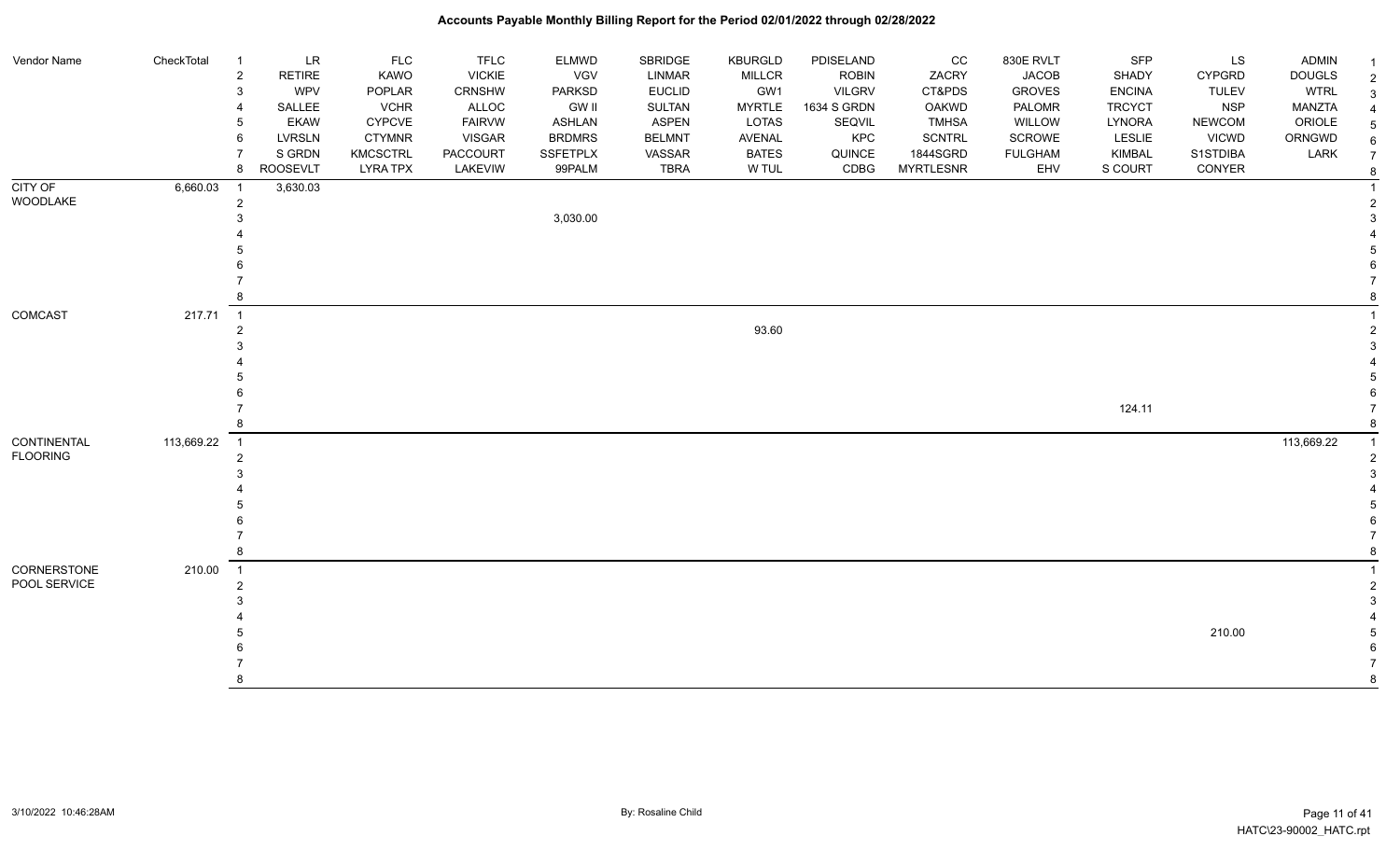| Vendor Name          | CheckTotal | $\mathbf{1}$               | <b>LR</b>       | <b>FLC</b>      | <b>TFLC</b>   | <b>ELMWD</b>    | SBRIDGE       | KBURGLD       | PDISELAND     | cc               | 830E RVLT      | SFP           | LS            | <b>ADMIN</b>  |                |
|----------------------|------------|----------------------------|-----------------|-----------------|---------------|-----------------|---------------|---------------|---------------|------------------|----------------|---------------|---------------|---------------|----------------|
|                      |            | $\overline{2}$             | <b>RETIRE</b>   | KAWO            | <b>VICKIE</b> | VGV             | LINMAR        | <b>MILLCR</b> | <b>ROBIN</b>  | ZACRY            | <b>JACOB</b>   | SHADY         | <b>CYPGRD</b> | <b>DOUGLS</b> | $\overline{2}$ |
|                      |            | 3                          | WPV             | POPLAR          | CRNSHW        | <b>PARKSD</b>   | <b>EUCLID</b> | GW1           | <b>VILGRV</b> | CT&PDS           | <b>GROVES</b>  | <b>ENCINA</b> | <b>TULEV</b>  | <b>WTRL</b>   | 3              |
|                      |            | $\overline{\mathbf{4}}$    | SALLEE          | <b>VCHR</b>     | ALLOC         | <b>GW II</b>    | <b>SULTAN</b> | <b>MYRTLE</b> | 1634 S GRDN   | <b>OAKWD</b>     | PALOMR         | <b>TRCYCT</b> | <b>NSP</b>    | <b>MANZTA</b> |                |
|                      |            | 5                          | <b>EKAW</b>     | <b>CYPCVE</b>   | <b>FAIRVW</b> | <b>ASHLAN</b>   | <b>ASPEN</b>  | LOTAS         | SEQVIL        | <b>TMHSA</b>     | WILLOW         | LYNORA        | <b>NEWCOM</b> | ORIOLE        |                |
|                      |            | 6                          | <b>LVRSLN</b>   | <b>CTYMNR</b>   | <b>VISGAR</b> | <b>BRDMRS</b>   | <b>BELMNT</b> | AVENAL        | KPC           | <b>SCNTRL</b>    | <b>SCROWE</b>  | LESLIE        | <b>VICWD</b>  | ORNGWD        |                |
|                      |            | $\overline{7}$             | S GRDN          | <b>KMCSCTRL</b> | PACCOURT      | <b>SSFETPLX</b> | VASSAR        | <b>BATES</b>  | QUINCE        | 1844SGRD         | <b>FULGHAM</b> | KIMBAL        | S1STDIBA      | LARK          |                |
|                      |            | 8                          | <b>ROOSEVLT</b> | <b>LYRA TPX</b> | LAKEVIW       | 99PALM          | <b>TBRA</b>   | W TUL         | CDBG          | <b>MYRTLESNR</b> | EHV            | S COURT       | CONYER        |               | 8              |
| <b>COUNTER TOPS</b>  | 2,600.00   | $\overline{1}$             | 1,280.00        |                 |               |                 |               |               |               |                  |                |               |               | 240.00        | -1             |
| BY CHET RICHARD      |            | $\overline{2}$             |                 |                 |               |                 |               |               |               |                  |                |               |               |               |                |
|                      |            | 3                          |                 | 1,080.00        |               |                 |               |               |               |                  |                |               |               |               |                |
|                      |            |                            |                 |                 |               |                 |               |               |               |                  |                |               |               |               |                |
|                      |            |                            |                 |                 |               |                 |               |               |               |                  |                |               |               |               |                |
|                      |            |                            |                 |                 |               |                 |               |               |               |                  |                |               |               |               |                |
|                      |            |                            |                 |                 |               |                 |               |               |               |                  |                |               |               |               |                |
|                      |            | 8                          |                 |                 |               |                 |               |               |               |                  |                |               |               |               |                |
| CREATIVE             | 95.43      | $\overline{1}$             |                 |                 |               |                 |               |               |               |                  |                |               |               | 95.43         |                |
| <b>FLOWERS UNDER</b> |            | $\overline{2}$             |                 |                 |               |                 |               |               |               |                  |                |               |               |               |                |
|                      |            | 3                          |                 |                 |               |                 |               |               |               |                  |                |               |               |               |                |
|                      |            |                            |                 |                 |               |                 |               |               |               |                  |                |               |               |               |                |
|                      |            |                            |                 |                 |               |                 |               |               |               |                  |                |               |               |               |                |
|                      |            |                            |                 |                 |               |                 |               |               |               |                  |                |               |               |               |                |
|                      |            |                            |                 |                 |               |                 |               |               |               |                  |                |               |               |               |                |
|                      |            | 8                          |                 |                 |               |                 |               |               |               |                  |                |               |               |               |                |
| <b>CRYSTAL CLEAR</b> | 300.00     | $\overline{1}$             |                 |                 |               |                 |               |               |               |                  |                |               |               |               |                |
| POOL SERVICE INC     |            | $\overline{2}$             |                 |                 |               |                 |               |               |               |                  |                |               |               |               |                |
|                      |            | 3                          |                 |                 |               |                 |               |               |               |                  |                |               |               |               |                |
|                      |            |                            |                 |                 |               |                 |               |               |               |                  |                |               |               |               |                |
|                      |            |                            |                 |                 |               |                 |               |               |               |                  |                |               |               |               |                |
|                      |            |                            |                 |                 |               |                 |               |               |               |                  |                |               |               |               |                |
|                      |            |                            |                 |                 | 300.00        |                 |               |               |               |                  |                |               |               |               |                |
|                      |            | 8                          |                 |                 |               |                 |               |               |               |                  |                |               |               |               |                |
| <b>CUTLER PUBLIC</b> | 3,410.00   | $\overline{\phantom{0}}$ 1 | 3,410.00        |                 |               |                 |               |               |               |                  |                |               |               |               |                |
| UTILITY DISTRICT     |            | $\overline{2}$             |                 |                 |               |                 |               |               |               |                  |                |               |               |               |                |
|                      |            | 3                          |                 |                 |               |                 |               |               |               |                  |                |               |               |               |                |
|                      |            |                            |                 |                 |               |                 |               |               |               |                  |                |               |               |               |                |
|                      |            |                            |                 |                 |               |                 |               |               |               |                  |                |               |               |               |                |
|                      |            |                            |                 |                 |               |                 |               |               |               |                  |                |               |               |               |                |
|                      |            |                            |                 |                 |               |                 |               |               |               |                  |                |               |               |               |                |
|                      |            | 8                          |                 |                 |               |                 |               |               |               |                  |                |               |               |               | 8              |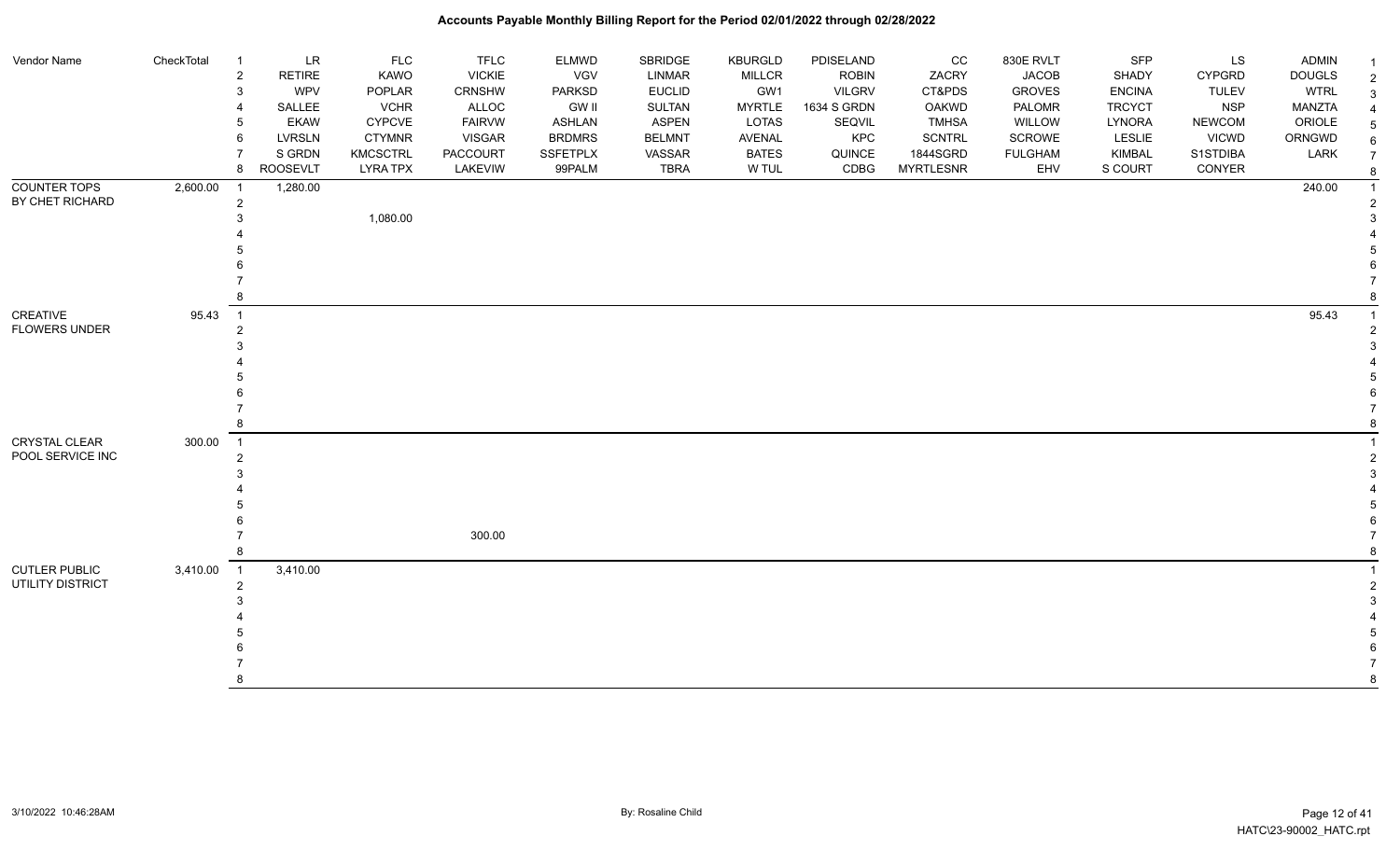| Vendor Name           | CheckTotal | $\overline{\mathbf{1}}$    | LR              | <b>FLC</b>      | <b>TFLC</b>     | <b>ELMWD</b>    | <b>SBRIDGE</b> | <b>KBURGLD</b> | PDISELAND     | CC               | 830E RVLT      | <b>SFP</b>    | LS            | <b>ADMIN</b>  |   |
|-----------------------|------------|----------------------------|-----------------|-----------------|-----------------|-----------------|----------------|----------------|---------------|------------------|----------------|---------------|---------------|---------------|---|
|                       |            | $\overline{2}$             | <b>RETIRE</b>   | KAWO            | <b>VICKIE</b>   | VGV             | <b>LINMAR</b>  | <b>MILLCR</b>  | <b>ROBIN</b>  | ZACRY            | <b>JACOB</b>   | SHADY         | <b>CYPGRD</b> | <b>DOUGLS</b> |   |
|                       |            | 3                          | WPV             | POPLAR          | CRNSHW          | <b>PARKSD</b>   | <b>EUCLID</b>  | GW1            | <b>VILGRV</b> | CT&PDS           | <b>GROVES</b>  | <b>ENCINA</b> | <b>TULEV</b>  | <b>WTRL</b>   |   |
|                       |            | 4                          | SALLEE          | <b>VCHR</b>     | ALLOC           | <b>GW II</b>    | <b>SULTAN</b>  | <b>MYRTLE</b>  | 1634 S GRDN   | <b>OAKWD</b>     | PALOMR         | <b>TRCYCT</b> | <b>NSP</b>    | <b>MANZTA</b> |   |
|                       |            | 5                          | <b>EKAW</b>     | <b>CYPCVE</b>   | <b>FAIRVW</b>   | <b>ASHLAN</b>   | <b>ASPEN</b>   | <b>LOTAS</b>   | SEQVIL        | <b>TMHSA</b>     | WILLOW         | <b>LYNORA</b> | <b>NEWCOM</b> | ORIOLE        |   |
|                       |            | 6                          | <b>LVRSLN</b>   | <b>CTYMNR</b>   | <b>VISGAR</b>   | <b>BRDMRS</b>   | <b>BELMNT</b>  | AVENAL         | KPC           | <b>SCNTRL</b>    | SCROWE         | LESLIE        | <b>VICWD</b>  | ORNGWD        |   |
|                       |            |                            | S GRDN          | <b>KMCSCTRL</b> | <b>PACCOURT</b> | <b>SSFETPLX</b> | VASSAR         | <b>BATES</b>   | QUINCE        | 1844SGRD         | <b>FULGHAM</b> | <b>KIMBAL</b> | S1STDIBA      | LARK          |   |
|                       |            | 8                          | <b>ROOSEVLT</b> | <b>LYRA TPX</b> | LAKEVIW         | 99PALM          | <b>TBRA</b>    | W TUL          | CDBG          | <b>MYRTLESNR</b> | EHV            | S COURT       | CONYER        |               | 8 |
| <b>DAN MUSTIN DBA</b> | 15,340.59  |                            | 10,432.45       |                 | 2,660.55        |                 |                |                |               |                  |                |               |               |               |   |
| CAL-AIR COOLING       |            | $\overline{2}$             |                 |                 |                 |                 |                |                |               |                  |                |               |               |               |   |
|                       |            | 3                          |                 |                 |                 |                 | 117.00         |                |               |                  |                |               | 631.40        |               |   |
|                       |            |                            |                 |                 |                 |                 | 244.85         |                |               | 611.89           |                |               | 330.45        |               |   |
|                       |            |                            |                 | 156.00          |                 |                 | 156.00         |                |               |                  |                |               |               |               |   |
|                       |            |                            |                 |                 |                 |                 |                |                |               |                  |                |               |               |               |   |
|                       |            |                            |                 |                 |                 |                 |                |                |               |                  |                |               |               |               |   |
|                       |            | 8                          |                 |                 |                 |                 |                |                |               |                  |                |               |               |               |   |
| <b>DAN TRONG</b>      | 557.57     | $\overline{1}$             |                 |                 |                 |                 |                |                |               |                  |                |               |               | 557.57        |   |
| NGUYEN / TLD          |            | $\overline{2}$             |                 |                 |                 |                 |                |                |               |                  |                |               |               |               |   |
|                       |            |                            |                 |                 |                 |                 |                |                |               |                  |                |               |               |               |   |
|                       |            |                            |                 |                 |                 |                 |                |                |               |                  |                |               |               |               |   |
|                       |            |                            |                 |                 |                 |                 |                |                |               |                  |                |               |               |               |   |
|                       |            |                            |                 |                 |                 |                 |                |                |               |                  |                |               |               |               |   |
|                       |            |                            |                 |                 |                 |                 |                |                |               |                  |                |               |               |               |   |
|                       |            | 8                          |                 |                 |                 |                 |                |                |               |                  |                |               |               |               |   |
| DAVE SCOTT DBA        | 1,320.00   | $\overline{\phantom{0}}$ 1 |                 | 1,225.00        |                 |                 |                |                |               |                  |                |               |               |               |   |
| DAVES TUB &           |            | $\overline{2}$             |                 |                 |                 |                 |                |                |               |                  |                |               |               |               |   |
|                       |            |                            |                 |                 |                 |                 |                |                | 95.00         |                  |                |               |               |               |   |
|                       |            |                            |                 |                 |                 |                 |                |                |               |                  |                |               |               |               |   |
|                       |            |                            |                 |                 |                 |                 |                |                |               |                  |                |               |               |               |   |
|                       |            |                            |                 |                 |                 |                 |                |                |               |                  |                |               |               |               |   |
|                       |            |                            |                 |                 |                 |                 |                |                |               |                  |                |               |               |               |   |
|                       |            | 8                          |                 |                 |                 |                 |                |                |               |                  |                |               |               |               |   |
| DAVID J. ADAMS,       | 31,705.00  | $\overline{1}$             | 9,974.58        | 406.38          |                 |                 |                |                |               |                  |                | 2,060.52      | 2,202.44      | 1,319.16      |   |
| <b>DBA TWIN PALMS</b> |            | $\overline{2}$             |                 | 100.00          |                 | 2,100.00        |                | 2,035.00       | 760.00        |                  | 135.00         |               |               |               |   |
|                       |            | 3                          |                 | 1,528.83        |                 |                 | 1,000.00       |                | 1,000.00      | 750.00           |                | 200.00        |               |               |   |
|                       |            |                            |                 | 63.96           |                 |                 |                | 600.00         |               |                  |                | 425.00        |               |               |   |
|                       |            |                            | 150.00          |                 |                 | 5.75            |                | 6.34           | 10.95         | 375.00           |                |               | 1,046.09      |               |   |
|                       |            |                            |                 |                 |                 |                 | 225.00         |                |               |                  |                |               |               |               |   |
|                       |            |                            | 100.00          |                 | 345.00          | 360.00          |                |                | 320.00        | 525.00           |                | 1,575.00      |               |               |   |
|                       |            | 8                          |                 |                 |                 |                 |                |                |               |                  |                |               |               |               | 8 |
|                       |            |                            |                 |                 |                 |                 |                |                |               |                  |                |               |               |               |   |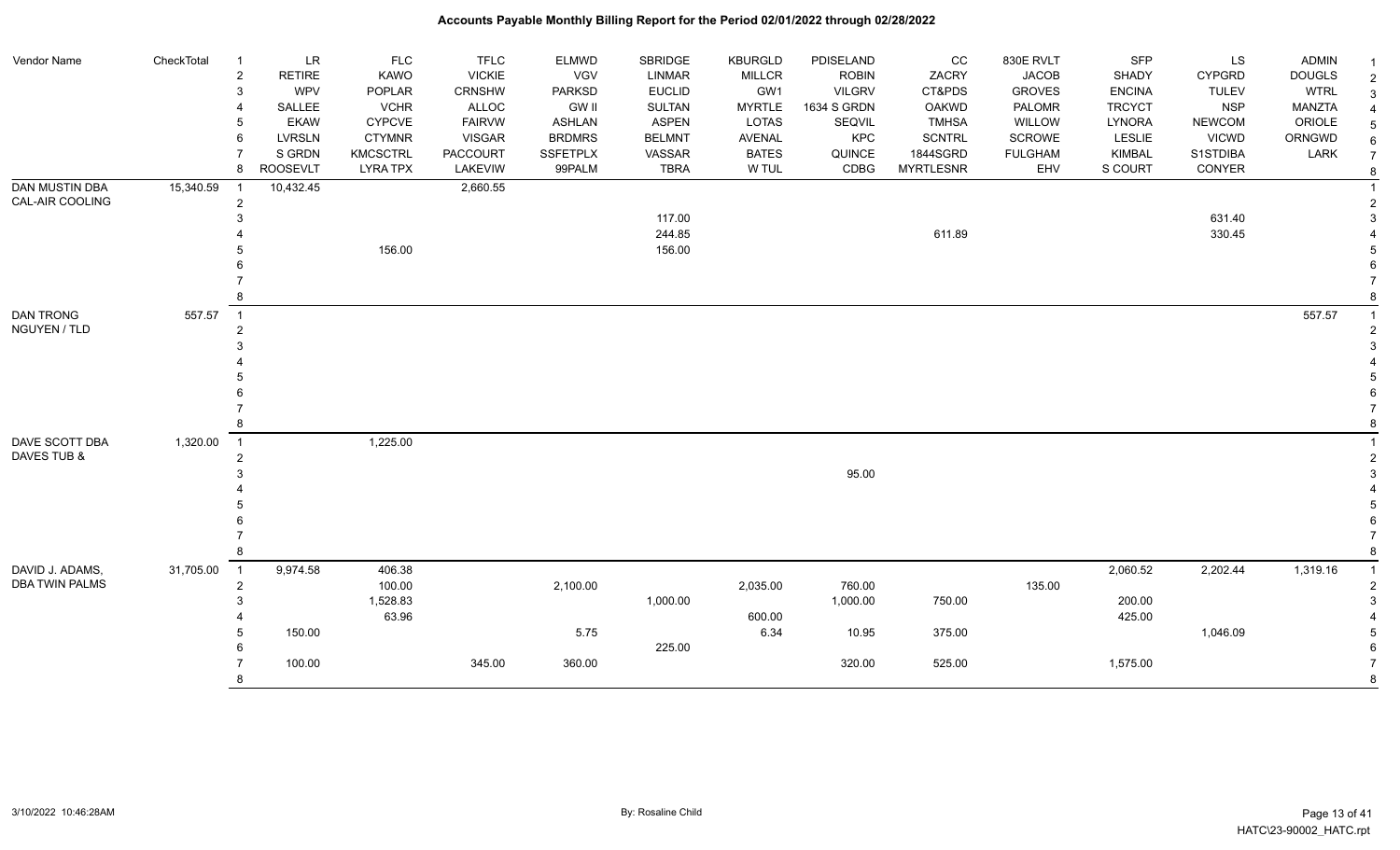| Vendor Name                       | CheckTotal | $\overline{1}$           | LR              | FLC             | <b>TFLC</b>   | <b>ELMWD</b>    | SBRIDGE       | KBURGLD       | PDISELAND     | cc               | 830E RVLT      | SFP           | <b>LS</b>     | <b>ADMIN</b>  |                |
|-----------------------------------|------------|--------------------------|-----------------|-----------------|---------------|-----------------|---------------|---------------|---------------|------------------|----------------|---------------|---------------|---------------|----------------|
|                                   |            | $\overline{2}$           | <b>RETIRE</b>   | KAWO            | <b>VICKIE</b> | <b>VGV</b>      | LINMAR        | <b>MILLCR</b> | <b>ROBIN</b>  | ZACRY            | <b>JACOB</b>   | SHADY         | CYPGRD        | <b>DOUGLS</b> | $\overline{2}$ |
|                                   |            | $\mathbf{3}$             | WPV             | POPLAR          | CRNSHW        | <b>PARKSD</b>   | <b>EUCLID</b> | GW1           | <b>VILGRV</b> | CT&PDS           | <b>GROVES</b>  | <b>ENCINA</b> | <b>TULEV</b>  | <b>WTRL</b>   | 3              |
|                                   |            | $\overline{4}$           | SALLEE          | <b>VCHR</b>     | ALLOC         | <b>GW II</b>    | <b>SULTAN</b> | <b>MYRTLE</b> | 1634 S GRDN   | OAKWD            | <b>PALOMR</b>  | <b>TRCYCT</b> | <b>NSP</b>    | MANZTA        |                |
|                                   |            | .5                       | <b>EKAW</b>     | <b>CYPCVE</b>   | <b>FAIRVW</b> | <b>ASHLAN</b>   | <b>ASPEN</b>  | LOTAS         | SEQVIL        | <b>TMHSA</b>     | WILLOW         | LYNORA        | <b>NEWCOM</b> | ORIOLE        |                |
|                                   |            | 6                        | LVRSLN          | <b>CTYMNR</b>   | <b>VISGAR</b> | <b>BRDMRS</b>   | <b>BELMNT</b> | AVENAL        | KPC           | <b>SCNTRL</b>    | SCROWE         | LESLIE        | <b>VICWD</b>  | ORNGWD        |                |
|                                   |            | $\overline{7}$           | S GRDN          | <b>KMCSCTRL</b> | PACCOURT      | <b>SSFETPLX</b> | VASSAR        | <b>BATES</b>  | QUINCE        | 1844SGRD         | <b>FULGHAM</b> | <b>KIMBAL</b> | S1STDIBA      | LARK          |                |
|                                   |            | 8                        | <b>ROOSEVLT</b> | <b>LYRA TPX</b> | LAKEVIW       | 99PALM          | <b>TBRA</b>   | W TUL         | CDBG          | <b>MYRTLESNR</b> | EHV            | S COURT       | CONYER        |               | 8              |
| <b>DEL ORO WATER</b>              | 821.31     | $\overline{\phantom{1}}$ | 821.31          |                 |               |                 |               |               |               |                  |                |               |               |               |                |
| COMPANY                           |            | $\overline{2}$           |                 |                 |               |                 |               |               |               |                  |                |               |               |               |                |
|                                   |            | 3                        |                 |                 |               |                 |               |               |               |                  |                |               |               |               |                |
|                                   |            |                          |                 |                 |               |                 |               |               |               |                  |                |               |               |               |                |
|                                   |            |                          |                 |                 |               |                 |               |               |               |                  |                |               |               |               |                |
| DEL R REED DBA<br><b>AMERICAN</b> |            |                          |                 |                 |               |                 |               |               |               |                  |                |               |               |               |                |
|                                   |            |                          |                 |                 |               |                 |               |               |               |                  |                |               |               |               |                |
|                                   |            | 8                        |                 |                 |               |                 |               |               |               |                  |                |               |               |               |                |
|                                   | 390.00     | $\overline{1}$           |                 |                 |               |                 |               |               |               |                  |                |               |               |               |                |
|                                   |            | $\overline{2}$           |                 |                 |               |                 |               |               |               |                  |                |               |               |               |                |
|                                   |            | 3                        |                 |                 |               |                 |               |               |               |                  |                |               |               |               |                |
|                                   |            |                          |                 |                 |               |                 |               |               |               |                  |                |               |               |               |                |
|                                   |            |                          |                 |                 |               |                 | 195.00        |               |               |                  |                |               |               |               |                |
|                                   |            |                          |                 |                 |               |                 |               |               |               |                  |                |               |               |               |                |
|                                   |            |                          |                 |                 |               |                 |               |               |               |                  |                |               |               |               |                |
|                                   |            | 8                        |                 |                 |               | 195.00          |               |               |               |                  |                |               |               |               |                |
| <b>DENNIS DUKE</b>                | 10,637.52  | $\overline{1}$           |                 |                 |               |                 |               |               |               |                  |                |               | 10,637.52     |               |                |
| CONSTRUCTION                      |            | $\overline{2}$           |                 |                 |               |                 |               |               |               |                  |                |               |               |               |                |
|                                   |            | 3                        |                 |                 |               |                 |               |               |               |                  |                |               |               |               |                |
|                                   |            |                          |                 |                 |               |                 |               |               |               |                  |                |               |               |               |                |
|                                   |            |                          |                 |                 |               |                 |               |               |               |                  |                |               |               |               |                |
|                                   |            |                          |                 |                 |               |                 |               |               |               |                  |                |               |               |               |                |
|                                   |            |                          |                 |                 |               |                 |               |               |               |                  |                |               |               |               |                |
|                                   |            | 8                        |                 |                 |               |                 |               |               |               |                  |                |               |               |               |                |
| <b>DINUBA GLASS</b>               | 806.60     | $\overline{1}$           | 139.92          |                 |               |                 |               |               |               |                  |                |               |               |               |                |
| COMPANY                           |            | $\overline{2}$           |                 |                 |               |                 |               |               |               |                  |                |               |               |               |                |
|                                   |            |                          |                 |                 |               | 423.68          |               |               |               |                  |                |               |               |               |                |
|                                   |            |                          |                 |                 |               |                 | 243.00        |               |               |                  |                |               |               |               |                |
|                                   |            |                          |                 |                 |               |                 |               |               |               |                  |                |               |               |               |                |
|                                   |            |                          |                 |                 |               |                 |               |               |               |                  |                |               |               |               |                |
|                                   |            |                          |                 |                 |               |                 |               |               |               |                  |                |               |               |               |                |
|                                   |            |                          |                 |                 |               |                 |               |               |               |                  |                |               |               |               |                |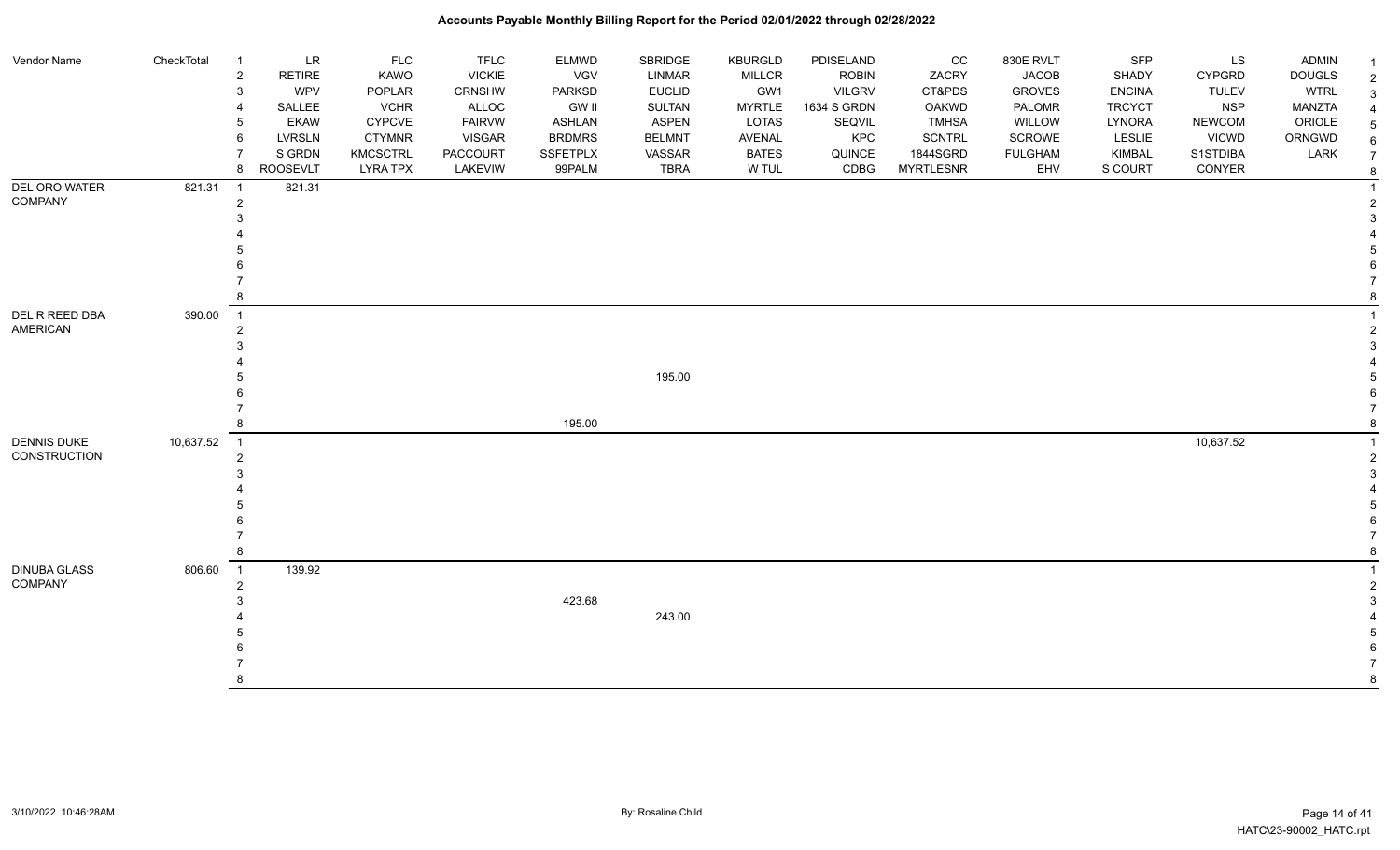| Vendor Name              | CheckTotal | $\overline{1}$ | LR              | <b>FLC</b>      | <b>TFLC</b>     | <b>ELMWD</b>    | SBRIDGE       | KBURGLD       | PDISELAND     | CC               | 830E RVLT      | SFP           | LS            | <b>ADMIN</b>  |  |
|--------------------------|------------|----------------|-----------------|-----------------|-----------------|-----------------|---------------|---------------|---------------|------------------|----------------|---------------|---------------|---------------|--|
|                          |            | $\overline{2}$ | <b>RETIRE</b>   | <b>KAWO</b>     | <b>VICKIE</b>   | <b>VGV</b>      | LINMAR        | <b>MILLCR</b> | <b>ROBIN</b>  | ZACRY            | <b>JACOB</b>   | SHADY         | <b>CYPGRD</b> | <b>DOUGLS</b> |  |
|                          |            | 3              | <b>WPV</b>      | POPLAR          | CRNSHW          | <b>PARKSD</b>   | <b>EUCLID</b> | GW1           | <b>VILGRV</b> | CT&PDS           | <b>GROVES</b>  | <b>ENCINA</b> | <b>TULEV</b>  | <b>WTRL</b>   |  |
|                          |            | 4              | SALLEE          | <b>VCHR</b>     | ALLOC           | <b>GW II</b>    | <b>SULTAN</b> | <b>MYRTLE</b> | 1634 S GRDN   | <b>OAKWD</b>     | PALOMR         | <b>TRCYCT</b> | <b>NSP</b>    | <b>MANZTA</b> |  |
|                          |            | 5              | <b>EKAW</b>     | <b>CYPCVE</b>   | <b>FAIRVW</b>   | <b>ASHLAN</b>   | <b>ASPEN</b>  | <b>LOTAS</b>  | SEQVIL        | <b>TMHSA</b>     | WILLOW         | LYNORA        | <b>NEWCOM</b> | ORIOLE        |  |
|                          |            | 6              | <b>LVRSLN</b>   | <b>CTYMNR</b>   | <b>VISGAR</b>   | <b>BRDMRS</b>   | <b>BELMNT</b> | AVENAL        | KPC           | <b>SCNTRL</b>    | SCROWE         | <b>LESLIE</b> | <b>VICWD</b>  | ORNGWD        |  |
|                          |            | $\overline{7}$ | S GRDN          | <b>KMCSCTRL</b> | <b>PACCOURT</b> | <b>SSFETPLX</b> | VASSAR        | <b>BATES</b>  | QUINCE        | 1844SGRD         | <b>FULGHAM</b> | KIMBAL        | S1STDIBA      | LARK          |  |
|                          |            | 8              | <b>ROOSEVLT</b> | <b>LYRA TPX</b> | LAKEVIW         | 99PALM          | <b>TBRA</b>   | W TUL         | CDBG          | <b>MYRTLESNR</b> | EHV            | S COURT       | CONYER        |               |  |
| <b>DINUBA LUMBER</b>     | 269.37     | $\overline{1}$ | 154.47          |                 |                 |                 |               |               |               |                  |                |               |               | 45.04         |  |
| <b>COMPANY INC</b>       |            | $\overline{c}$ |                 |                 |                 |                 |               |               |               |                  |                |               |               |               |  |
|                          |            | 3              |                 |                 |                 |                 | 45.08         |               |               |                  |                |               |               |               |  |
|                          |            |                |                 |                 |                 |                 | 24.78         |               |               |                  |                |               |               |               |  |
|                          |            |                |                 |                 |                 |                 |               |               |               |                  |                |               |               |               |  |
|                          |            |                |                 |                 |                 |                 |               |               |               |                  |                |               |               |               |  |
|                          |            |                |                 |                 |                 |                 |               |               |               |                  |                |               |               |               |  |
|                          |            | 8              |                 |                 |                 |                 |               |               |               |                  |                |               |               |               |  |
| <b>DON ERICKSON</b>      | 1,707.91   | $\overline{1}$ | 43.83           | 83.82           |                 |                 |               |               |               |                  |                |               |               |               |  |
| INC DBA COAST            |            | $\overline{c}$ |                 |                 |                 |                 |               |               |               |                  |                |               |               |               |  |
|                          |            | 3              |                 |                 |                 |                 |               |               |               | 59.45            |                |               |               |               |  |
|                          |            |                |                 |                 |                 |                 |               | 16.16         |               |                  |                | 135.30        |               |               |  |
|                          |            | 5              |                 |                 |                 |                 | 309.55        |               |               | 133.25           |                |               |               |               |  |
|                          |            |                |                 |                 |                 |                 | 51.76         |               |               |                  |                |               |               |               |  |
|                          |            |                | 183.06          |                 |                 |                 | 35.48         |               |               |                  |                | 656.25        |               |               |  |
|                          |            | 8              |                 |                 |                 |                 |               |               |               |                  |                |               |               |               |  |
| <b>DOUGLASS TRUCK</b>    | 369.02     | $\overline{1}$ |                 |                 |                 |                 |               |               |               |                  |                |               |               | 369.02        |  |
| BODIES, INC              |            | $\overline{2}$ |                 |                 |                 |                 |               |               |               |                  |                |               |               |               |  |
|                          |            | 3              |                 |                 |                 |                 |               |               |               |                  |                |               |               |               |  |
|                          |            |                |                 |                 |                 |                 |               |               |               |                  |                |               |               |               |  |
|                          |            |                |                 |                 |                 |                 |               |               |               |                  |                |               |               |               |  |
|                          |            |                |                 |                 |                 |                 |               |               |               |                  |                |               |               |               |  |
|                          |            |                |                 |                 |                 |                 |               |               |               |                  |                |               |               |               |  |
|                          |            | 8              |                 |                 |                 |                 |               |               |               |                  |                |               |               |               |  |
| <b>EATON &amp; EATON</b> | 38.00      | $\overline{1}$ |                 |                 |                 |                 |               |               |               |                  |                |               |               | 38.00         |  |
| <b>INSURANCE</b>         |            | $\overline{c}$ |                 |                 |                 |                 |               |               |               |                  |                |               |               |               |  |
|                          |            | 3              |                 |                 |                 |                 |               |               |               |                  |                |               |               |               |  |
|                          |            |                |                 |                 |                 |                 |               |               |               |                  |                |               |               |               |  |
|                          |            |                |                 |                 |                 |                 |               |               |               |                  |                |               |               |               |  |
|                          |            |                |                 |                 |                 |                 |               |               |               |                  |                |               |               |               |  |
|                          |            |                |                 |                 |                 |                 |               |               |               |                  |                |               |               |               |  |
|                          |            | 8              |                 |                 |                 |                 |               |               |               |                  |                |               |               |               |  |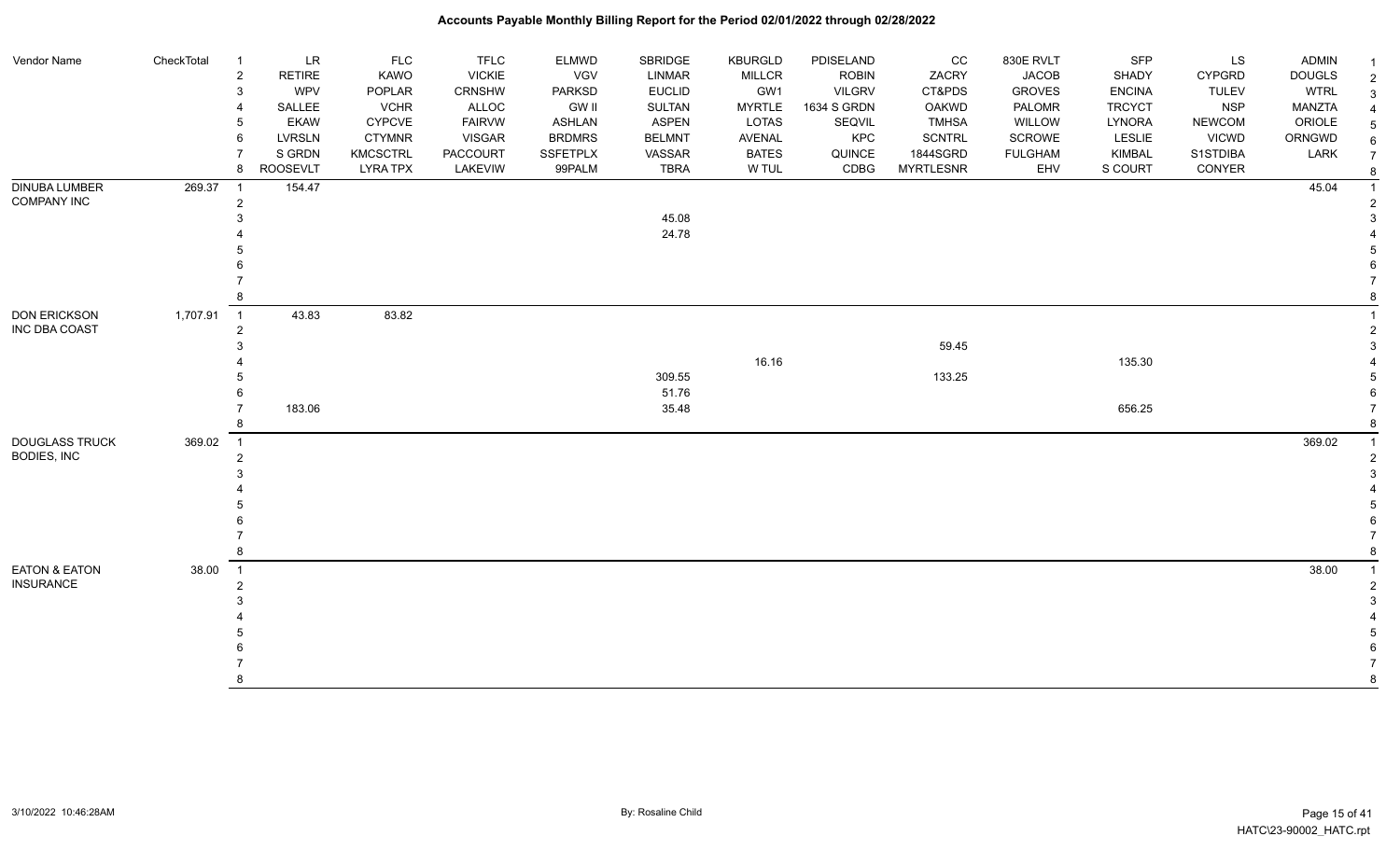| Vendor Name                         | CheckTotal | $\overline{1}$<br>$\sqrt{2}$ | LR<br><b>RETIRE</b>       | <b>FLC</b><br><b>KAWO</b>          | <b>TFLC</b><br><b>VICKIE</b> | <b>ELMWD</b><br><b>VGV</b> | SBRIDGE<br><b>LINMAR</b> | KBURGLD<br><b>MILLCR</b> | PDISELAND<br><b>ROBIN</b> | CC<br>ZACRY                  | 830E RVLT<br><b>JACOB</b> | <b>SFP</b><br>SHADY      | LS<br><b>CYPGRD</b> | <b>ADMIN</b><br><b>DOUGLS</b> | $\overline{2}$      |
|-------------------------------------|------------|------------------------------|---------------------------|------------------------------------|------------------------------|----------------------------|--------------------------|--------------------------|---------------------------|------------------------------|---------------------------|--------------------------|---------------------|-------------------------------|---------------------|
|                                     |            | 3                            | WPV                       | POPLAR                             | <b>CRNSHW</b>                | <b>PARKSD</b>              | <b>EUCLID</b>            | GW1                      | <b>VILGRV</b>             | CT&PDS                       | <b>GROVES</b>             | <b>ENCINA</b>            | <b>TULEV</b>        | <b>WTRL</b>                   | $\mathbf{3}$        |
|                                     |            |                              | SALLEE                    | <b>VCHR</b>                        | <b>ALLOC</b>                 | <b>GW II</b>               | <b>SULTAN</b>            | <b>MYRTLE</b>            | 1634 S GRDN               | OAKWD                        | PALOMR                    | <b>TRCYCT</b>            | <b>NSP</b>          | <b>MANZTA</b>                 | $\overline{4}$      |
|                                     |            | 5                            | EKAW                      | <b>CYPCVE</b>                      | <b>FAIRVW</b>                | <b>ASHLAN</b>              | <b>ASPEN</b>             | LOTAS                    | SEQVIL                    | TMHSA                        | WILLOW                    | <b>LYNORA</b>            | <b>NEWCOM</b>       | ORIOLE                        | 5                   |
|                                     |            | 6                            | LVRSLN                    | <b>CTYMNR</b>                      | <b>VISGAR</b>                | <b>BRDMRS</b>              | <b>BELMNT</b>            | AVENAL                   | KPC                       | <b>SCNTRL</b>                | SCROWE                    | <b>LESLIE</b>            | <b>VICWD</b>        | ORNGWD                        | 6                   |
|                                     |            | 8                            | S GRDN<br><b>ROOSEVLT</b> | <b>KMCSCTRL</b><br><b>LYRA TPX</b> | <b>PACCOURT</b><br>LAKEVIW   | <b>SSFETPLX</b><br>99PALM  | VASSAR<br><b>TBRA</b>    | <b>BATES</b><br>W TUL    | QUINCE<br>CDBG            | 1844SGRD<br><b>MYRTLESNR</b> | <b>FULGHAM</b><br>EHV     | <b>KIMBAL</b><br>S COURT | S1STDIBA<br>CONYER  | LARK                          | $\overline{7}$<br>8 |
| <b>EMPIRE SUPPLY</b>                | 2,560.26   | $\overline{1}$               | 289.87                    | 35.23                              |                              |                            |                          |                          |                           |                              |                           |                          |                     | 526.21                        |                     |
| COMPANY, INC                        |            | $\overline{2}$               |                           |                                    |                              |                            |                          |                          |                           |                              |                           |                          |                     |                               | 2                   |
|                                     |            |                              |                           |                                    |                              |                            |                          |                          |                           |                              |                           |                          |                     |                               |                     |
|                                     |            |                              |                           |                                    |                              |                            |                          |                          |                           |                              |                           |                          |                     |                               |                     |
|                                     |            |                              |                           |                                    |                              |                            |                          |                          |                           |                              |                           |                          | 1,708.95            |                               |                     |
|                                     |            |                              |                           |                                    |                              |                            |                          |                          |                           |                              |                           |                          |                     |                               |                     |
| <b>EVANS PROPERTY</b><br>MANAGEMENT |            |                              |                           |                                    |                              |                            |                          |                          |                           |                              |                           |                          |                     |                               |                     |
|                                     | 2,250.00   | $\overline{1}$               |                           |                                    |                              |                            |                          |                          |                           |                              |                           |                          |                     |                               |                     |
|                                     |            | $\overline{2}$               |                           |                                    |                              |                            |                          |                          |                           |                              |                           |                          |                     |                               | $\overline{2}$      |
|                                     |            | 3                            | 2,250.00                  |                                    |                              |                            |                          |                          |                           |                              |                           |                          |                     |                               | 3                   |
|                                     |            |                              |                           |                                    |                              |                            |                          |                          |                           |                              |                           |                          |                     |                               |                     |
|                                     |            |                              |                           |                                    |                              |                            |                          |                          |                           |                              |                           |                          |                     |                               |                     |
|                                     |            |                              |                           |                                    |                              |                            |                          |                          |                           |                              |                           |                          |                     |                               | 6<br>$\overline{7}$ |
|                                     |            |                              |                           |                                    |                              |                            |                          |                          |                           |                              |                           |                          |                     |                               | 8                   |
|                                     |            |                              |                           |                                    |                              |                            |                          |                          |                           |                              |                           |                          |                     |                               |                     |
| <b>EVERGREEN</b><br>LANDSCAPE INC   | 775.00     | $\overline{1}$<br>2          |                           |                                    |                              |                            |                          |                          |                           |                              |                           |                          |                     |                               | $\overline{2}$      |
|                                     |            |                              |                           |                                    |                              |                            |                          |                          |                           |                              |                           |                          |                     |                               | 3                   |
|                                     |            |                              |                           |                                    |                              |                            |                          |                          |                           | 775.00                       |                           |                          |                     |                               |                     |
|                                     |            |                              |                           |                                    |                              |                            |                          |                          |                           |                              |                           |                          |                     |                               |                     |
|                                     |            |                              |                           |                                    |                              |                            |                          |                          |                           |                              |                           |                          |                     |                               |                     |
|                                     |            |                              |                           |                                    |                              |                            |                          |                          |                           |                              |                           |                          |                     |                               |                     |
|                                     |            |                              |                           |                                    |                              |                            |                          |                          |                           |                              |                           |                          |                     |                               | 8                   |
| <b>EWING</b>                        | 779.39     | $\overline{1}$               | 506.08                    | 216.08                             |                              |                            |                          |                          |                           |                              |                           |                          |                     |                               |                     |
| <b>IRRIGATION</b>                   |            | $\overline{2}$               |                           |                                    |                              |                            |                          |                          |                           |                              |                           |                          |                     |                               | $\overline{2}$      |
|                                     |            |                              |                           |                                    |                              |                            |                          |                          |                           |                              |                           |                          | 57.23               |                               | 3                   |
|                                     |            |                              |                           |                                    |                              |                            |                          |                          |                           |                              |                           |                          |                     |                               |                     |
|                                     |            |                              |                           |                                    |                              |                            |                          |                          |                           |                              |                           |                          |                     |                               | $\overline{5}$      |
|                                     |            |                              |                           |                                    |                              |                            |                          |                          |                           |                              |                           |                          |                     |                               | $\overline{7}$      |
|                                     |            |                              |                           |                                    |                              |                            |                          |                          |                           |                              |                           |                          |                     |                               | 8                   |
|                                     |            |                              |                           |                                    |                              |                            |                          |                          |                           |                              |                           |                          |                     |                               |                     |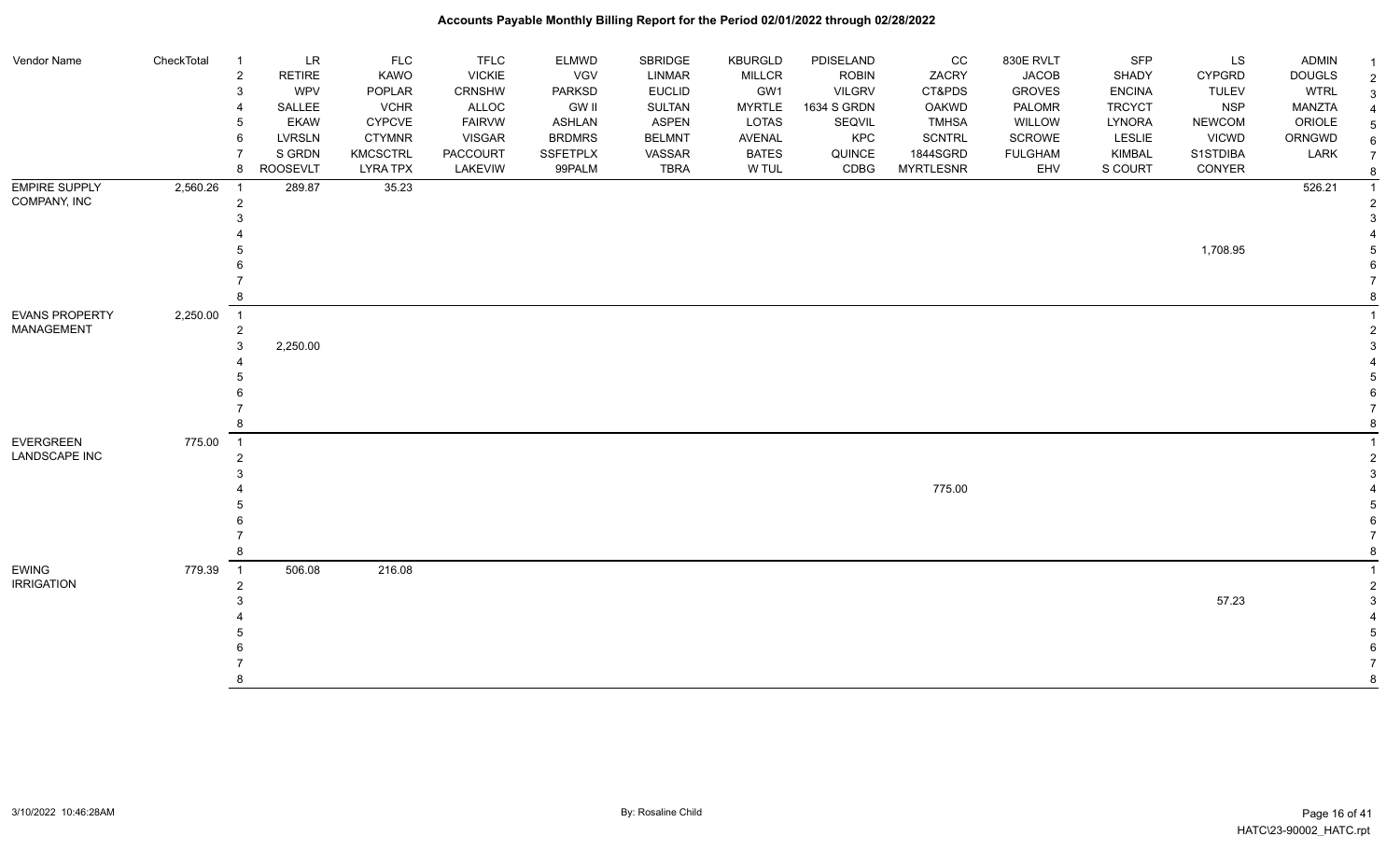| Vendor Name            | CheckTotal | $\overline{1}$                   | LR              | <b>FLC</b>      | <b>TFLC</b>     | <b>ELMWD</b>  | SBRIDGE       | <b>KBURGLD</b> | PDISELAND     | cc               | 830E RVLT      | SFP           | LS            | <b>ADMIN</b>  | -1             |
|------------------------|------------|----------------------------------|-----------------|-----------------|-----------------|---------------|---------------|----------------|---------------|------------------|----------------|---------------|---------------|---------------|----------------|
|                        |            | $\boldsymbol{2}$                 | <b>RETIRE</b>   | KAWO            | <b>VICKIE</b>   | VGV           | LINMAR        | <b>MILLCR</b>  | <b>ROBIN</b>  | ZACRY            | <b>JACOB</b>   | SHADY         | <b>CYPGRD</b> | <b>DOUGLS</b> | $\overline{2}$ |
|                        |            | 3                                | <b>WPV</b>      | POPLAR          | <b>CRNSHW</b>   | <b>PARKSD</b> | <b>EUCLID</b> | GW1            | <b>VILGRV</b> | CT&PDS           | <b>GROVES</b>  | <b>ENCINA</b> | <b>TULEV</b>  | <b>WTRL</b>   | 3              |
|                        |            |                                  | SALLEE          | <b>VCHR</b>     | ALLOC           | <b>GW II</b>  | <b>SULTAN</b> | <b>MYRTLE</b>  | 1634 S GRDN   | <b>OAKWD</b>     | PALOMR         | <b>TRCYCT</b> | <b>NSP</b>    | <b>MANZTA</b> | 4              |
|                        |            | 5                                | <b>EKAW</b>     | <b>CYPCVE</b>   | <b>FAIRVW</b>   | ASHLAN        | <b>ASPEN</b>  | <b>LOTAS</b>   | SEQVIL        | <b>TMHSA</b>     | WILLOW         | LYNORA        | <b>NEWCOM</b> | ORIOLE        |                |
|                        |            | 6                                | <b>LVRSLN</b>   | <b>CTYMNR</b>   | <b>VISGAR</b>   | <b>BRDMRS</b> | <b>BELMNT</b> | AVENAL         | KPC           | <b>SCNTRL</b>    | SCROWE         | LESLIE        | <b>VICWD</b>  | ORNGWD        |                |
|                        |            | 7                                | S GRDN          | <b>KMCSCTRL</b> | <b>PACCOURT</b> | SSFETPLX      | VASSAR        | <b>BATES</b>   | QUINCE        | 1844SGRD         | <b>FULGHAM</b> | KIMBAL        | S1STDIBA      | LARK          |                |
|                        |            | 8                                | <b>ROOSEVLT</b> | <b>LYRA TPX</b> | LAKEVIW         | 99PALM        | <b>TBRA</b>   | W TUL          | CDBG          | <b>MYRTLESNR</b> | EHV            | S COURT       | CONYER        |               | 8              |
| <b>EXPRESS</b>         | 11,503.86  | - 1                              | 2,892.66        |                 |                 |               |               |                |               |                  |                |               |               | 5,718.57      |                |
| SERVICES, INC          |            | $\overline{2}$                   |                 |                 |                 |               |               |                |               |                  |                |               |               |               |                |
|                        |            |                                  |                 |                 |                 |               |               |                |               |                  |                |               |               |               |                |
|                        |            |                                  |                 | 2,892.63        |                 |               |               |                |               |                  |                |               |               |               |                |
|                        |            |                                  |                 |                 |                 |               |               |                |               |                  |                |               |               |               |                |
|                        |            |                                  |                 |                 |                 |               |               |                |               |                  |                |               |               |               |                |
|                        |            |                                  |                 |                 |                 |               |               |                |               |                  |                |               |               |               |                |
|                        |            |                                  |                 |                 |                 |               |               |                |               |                  |                |               |               |               |                |
| <b>FERGUSON</b>        | 607.04     | $\overline{1}$<br>$\overline{2}$ |                 |                 |                 |               |               |                |               |                  |                |               |               | 32.68         |                |
| <b>ENTERPRISES INC</b> |            |                                  |                 |                 |                 |               |               |                |               |                  |                |               |               |               |                |
|                        |            |                                  |                 | 170.62          |                 |               |               |                |               |                  |                |               |               |               |                |
|                        |            |                                  |                 |                 |                 |               |               |                |               |                  |                |               |               |               |                |
|                        |            |                                  |                 |                 |                 |               |               |                |               |                  |                |               |               |               |                |
|                        |            |                                  |                 |                 |                 | 403.74        |               |                |               |                  |                |               |               |               |                |
|                        |            |                                  |                 |                 |                 |               |               |                |               |                  |                |               |               |               |                |
| <b>FIRST AMERICAN</b>  | 325,726.00 | $\overline{1}$                   |                 |                 |                 |               |               |                |               |                  |                |               |               |               |                |
| TITLE COMPANY          |            | $\overline{2}$                   |                 | 325,726.00      |                 |               |               |                |               |                  |                |               |               |               | $\mathcal{P}$  |
|                        |            |                                  |                 |                 |                 |               |               |                |               |                  |                |               |               |               |                |
|                        |            |                                  |                 |                 |                 |               |               |                |               |                  |                |               |               |               |                |
|                        |            |                                  |                 |                 |                 |               |               |                |               |                  |                |               |               |               |                |
|                        |            |                                  |                 |                 |                 |               |               |                |               |                  |                |               |               |               |                |
|                        |            |                                  |                 |                 |                 |               |               |                |               |                  |                |               |               |               |                |
|                        |            |                                  |                 |                 |                 |               |               |                |               |                  |                |               |               |               | 8              |
| <b>FLOORING</b>        | 5,005.23   | $\overline{1}$                   |                 |                 |                 |               |               |                |               |                  |                |               |               |               |                |
| LIQUIDATORS INC.       |            | $\overline{2}$                   |                 |                 |                 |               |               |                |               |                  |                |               |               |               | $\overline{2}$ |
|                        |            |                                  |                 |                 |                 |               |               |                |               |                  |                |               | 2,987.34      |               |                |
|                        |            |                                  |                 |                 |                 |               |               |                |               |                  |                |               |               |               |                |
|                        |            |                                  |                 | 2,017.89        |                 |               |               |                |               |                  |                |               |               |               |                |
|                        |            |                                  |                 |                 |                 |               |               |                |               |                  |                |               |               |               |                |
|                        |            |                                  |                 |                 |                 |               |               |                |               |                  |                |               |               |               |                |
|                        |            |                                  |                 |                 |                 |               |               |                |               |                  |                |               |               |               | 8              |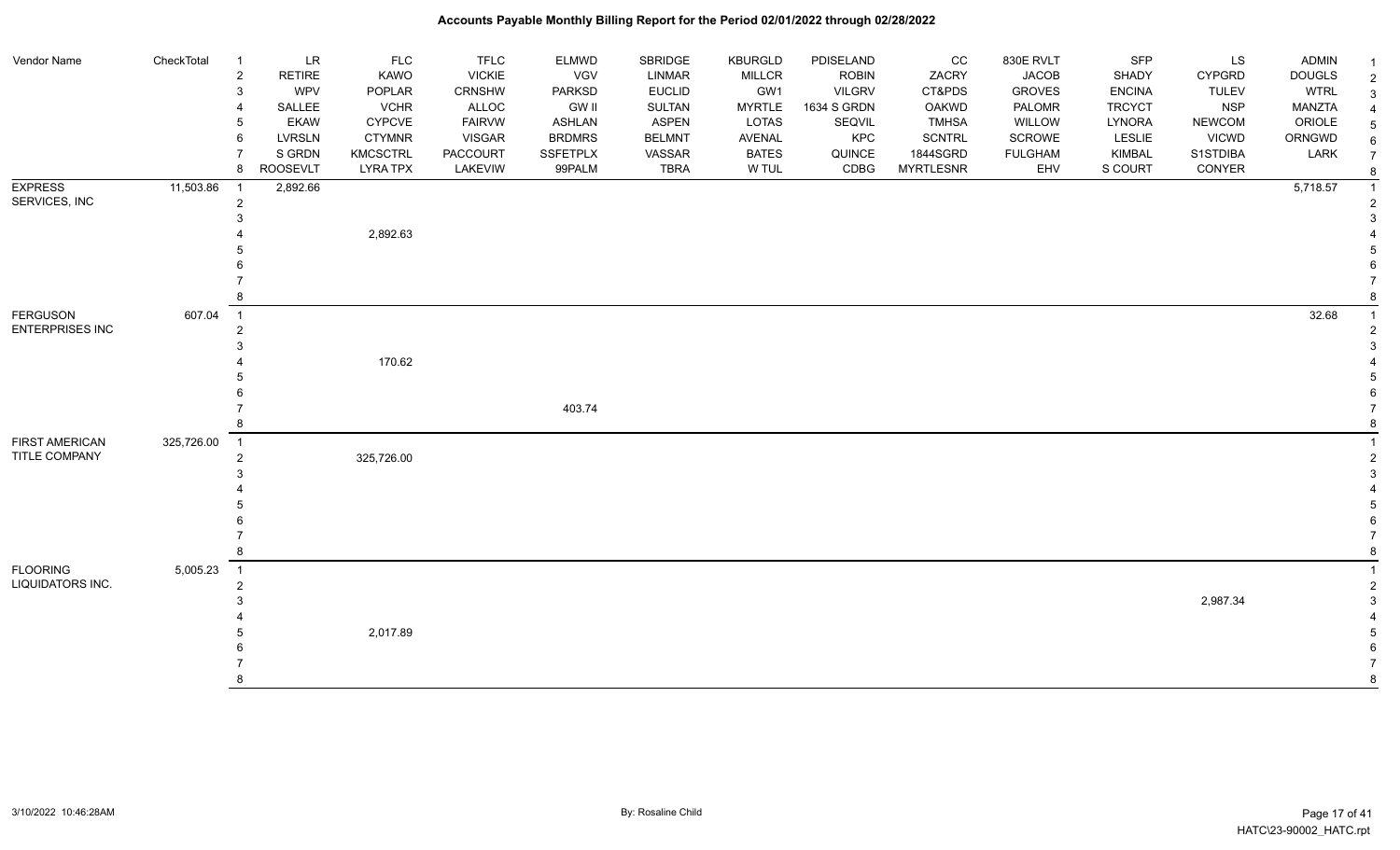| Vendor Name                           | CheckTotal | <b>LR</b><br>$\overline{1}$<br><b>RETIRE</b><br>$\overline{2}$<br><b>WPV</b><br>3<br>SALLEE<br><b>EKAW</b><br><b>LVRSLN</b><br>6<br>S GRDN | <b>FLC</b><br>KAWO<br>POPLAR<br><b>VCHR</b><br><b>CYPCVE</b><br><b>CTYMNR</b><br><b>KMCSCTRL</b> | <b>TFLC</b><br><b>VICKIE</b><br>CRNSHW<br><b>ALLOC</b><br><b>FAIRVW</b><br><b>VISGAR</b><br><b>PACCOURT</b> | <b>ELMWD</b><br>VGV<br><b>PARKSD</b><br><b>GW II</b><br>ASHLAN<br><b>BRDMRS</b><br>SSFETPLX | SBRIDGE<br><b>LINMAR</b><br><b>EUCLID</b><br>SULTAN<br>ASPEN<br><b>BELMNT</b><br>VASSAR | KBURGLD<br><b>MILLCR</b><br>GW1<br><b>MYRTLE</b><br>LOTAS<br>AVENAL<br><b>BATES</b> | PDISELAND<br><b>ROBIN</b><br><b>VILGRV</b><br>1634 S GRDN<br>SEQVIL<br>KPC<br>QUINCE | CC<br>ZACRY<br>CT&PDS<br><b>OAKWD</b><br><b>TMHSA</b><br><b>SCNTRL</b><br>1844SGRD | 830E RVLT<br><b>JACOB</b><br><b>GROVES</b><br>PALOMR<br>WILLOW<br>SCROWE<br><b>FULGHAM</b> | <b>SFP</b><br>SHADY<br><b>ENCINA</b><br><b>TRCYCT</b><br>LYNORA<br><b>LESLIE</b><br>KIMBAL | LS<br><b>CYPGRD</b><br><b>TULEV</b><br><b>NSP</b><br><b>NEWCOM</b><br><b>VICWD</b><br>S1STDIBA | ADMIN<br><b>DOUGLS</b><br><b>WTRL</b><br><b>MANZTA</b><br>ORIOLE<br>ORNGWD<br>LARK | $\overline{2}$<br>-3<br>5<br>6<br>$\overline{7}$ |
|---------------------------------------|------------|--------------------------------------------------------------------------------------------------------------------------------------------|--------------------------------------------------------------------------------------------------|-------------------------------------------------------------------------------------------------------------|---------------------------------------------------------------------------------------------|-----------------------------------------------------------------------------------------|-------------------------------------------------------------------------------------|--------------------------------------------------------------------------------------|------------------------------------------------------------------------------------|--------------------------------------------------------------------------------------------|--------------------------------------------------------------------------------------------|------------------------------------------------------------------------------------------------|------------------------------------------------------------------------------------|--------------------------------------------------|
|                                       |            | ROOSEVLT<br>8                                                                                                                              | <b>LYRA TPX</b>                                                                                  | LAKEVIW                                                                                                     | 99PALM                                                                                      | <b>TBRA</b>                                                                             | W TUL                                                                               | CDBG                                                                                 | <b>MYRTLESNR</b>                                                                   | EHV                                                                                        | S COURT                                                                                    | CONYER                                                                                         |                                                                                    | -8                                               |
| <b>FRANCISCO</b><br><b>REYES</b>      | 4,100.00   | $\overline{1}$<br>$\overline{2}$                                                                                                           |                                                                                                  |                                                                                                             |                                                                                             |                                                                                         |                                                                                     |                                                                                      |                                                                                    |                                                                                            |                                                                                            | 4,100.00                                                                                       |                                                                                    |                                                  |
| <b>FRANK'S</b><br>APPLIANCE, INC      | 3,972.90   | $\overline{1}$                                                                                                                             |                                                                                                  |                                                                                                             |                                                                                             |                                                                                         |                                                                                     |                                                                                      |                                                                                    |                                                                                            |                                                                                            |                                                                                                | 3,972.90                                                                           |                                                  |
| <b>FRONTIER</b><br>CALIFORNIA INC.    | 227.70     | $\overline{1}$<br>2                                                                                                                        |                                                                                                  |                                                                                                             |                                                                                             | 227.70                                                                                  |                                                                                     |                                                                                      |                                                                                    |                                                                                            |                                                                                            |                                                                                                |                                                                                    |                                                  |
| <b>GARY L SPRAGUE</b><br>DBA HOUSE OF | 626.42     | 626.42<br>$\overline{1}$<br>2                                                                                                              |                                                                                                  |                                                                                                             |                                                                                             |                                                                                         |                                                                                     |                                                                                      |                                                                                    |                                                                                            |                                                                                            |                                                                                                |                                                                                    | 8                                                |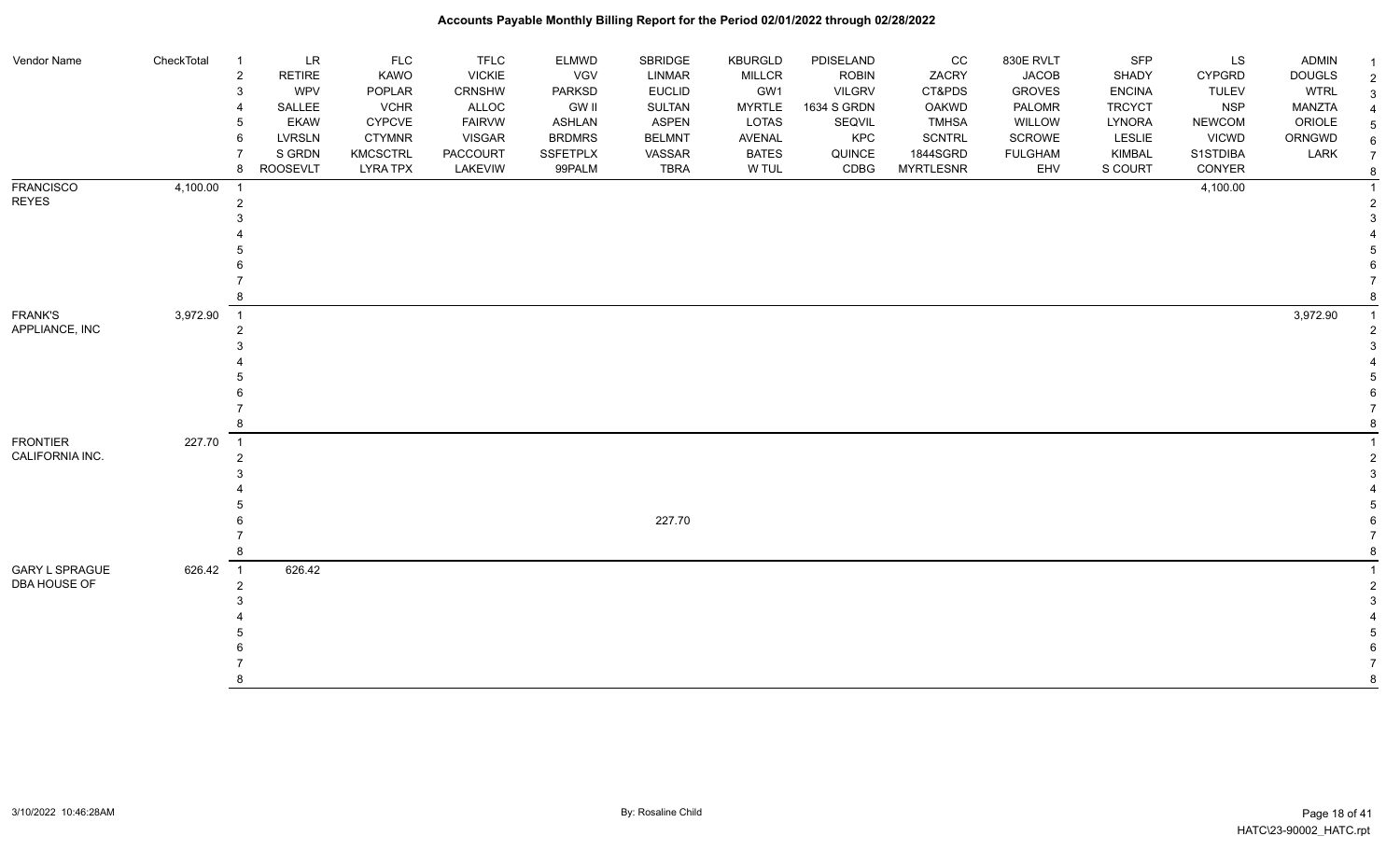| Vendor Name          | CheckTotal | $\overline{1}$ | <b>LR</b>       | <b>FLC</b>      | <b>TFLC</b>     | ELMWD           | SBRIDGE       | <b>KBURGLD</b> | PDISELAND     | cc               | 830E RVLT      | <b>SFP</b>    | <b>LS</b>     | <b>ADMIN</b>  |  |
|----------------------|------------|----------------|-----------------|-----------------|-----------------|-----------------|---------------|----------------|---------------|------------------|----------------|---------------|---------------|---------------|--|
|                      |            | $\overline{c}$ | <b>RETIRE</b>   | KAWO            | <b>VICKIE</b>   | VGV             | LINMAR        | <b>MILLCR</b>  | <b>ROBIN</b>  | ZACRY            | <b>JACOB</b>   | SHADY         | <b>CYPGRD</b> | <b>DOUGLS</b> |  |
|                      |            | $\mathbf{3}$   | WPV             | POPLAR          | <b>CRNSHW</b>   | PARKSD          | <b>EUCLID</b> | GW1            | <b>VILGRV</b> | CT&PDS           | <b>GROVES</b>  | <b>ENCINA</b> | <b>TULEV</b>  | <b>WTRL</b>   |  |
|                      |            | 4              | SALLEE          | <b>VCHR</b>     | ALLOC           | <b>GW II</b>    | <b>SULTAN</b> | <b>MYRTLE</b>  | 1634 S GRDN   | OAKWD            | PALOMR         | <b>TRCYCT</b> | <b>NSP</b>    | MANZTA        |  |
|                      |            | 5              | <b>EKAW</b>     | <b>CYPCVE</b>   | <b>FAIRVW</b>   | ASHLAN          | <b>ASPEN</b>  | LOTAS          | SEQVIL        | <b>TMHSA</b>     | WILLOW         | LYNORA        | <b>NEWCOM</b> | ORIOLE        |  |
|                      |            | 6              | <b>LVRSLN</b>   | <b>CTYMNR</b>   | <b>VISGAR</b>   | <b>BRDMRS</b>   | <b>BELMNT</b> | AVENAL         | <b>KPC</b>    | SCNTRL           | SCROWE         | <b>LESLIE</b> | <b>VICWD</b>  | ORNGWD        |  |
|                      |            |                | S GRDN          | <b>KMCSCTRL</b> | <b>PACCOURT</b> | <b>SSFETPLX</b> | VASSAR        | <b>BATES</b>   | QUINCE        | 1844SGRD         | <b>FULGHAM</b> | KIMBAL        | S1STDIBA      | LARK          |  |
|                      |            | 8              | <b>ROOSEVLT</b> | <b>LYRA TPX</b> | LAKEVIW         | 99PALM          | <b>TBRA</b>   | W TUL          | CDBG          | <b>MYRTLESNR</b> | EHV            | S COURT       | CONYER        |               |  |
| <b>GOMEZ POOL</b>    | 250.00     | - 1            |                 |                 |                 |                 |               |                |               |                  |                |               |               |               |  |
| <b>SERVICE</b>       |            | $\overline{2}$ |                 |                 |                 |                 |               | 250.00         |               |                  |                |               |               |               |  |
|                      |            | 3              |                 |                 |                 |                 |               |                |               |                  |                |               |               |               |  |
|                      |            |                |                 |                 |                 |                 |               |                |               |                  |                |               |               |               |  |
|                      |            |                |                 |                 |                 |                 |               |                |               |                  |                |               |               |               |  |
|                      |            |                |                 |                 |                 |                 |               |                |               |                  |                |               |               |               |  |
|                      |            |                |                 |                 |                 |                 |               |                |               |                  |                |               |               |               |  |
|                      |            | 8              |                 |                 |                 |                 |               |                |               |                  |                |               |               |               |  |
| <b>GOSHEN</b>        | 840.00     | $\overline{1}$ | 840.00          |                 |                 |                 |               |                |               |                  |                |               |               |               |  |
| COMMUNITY            |            | $\overline{c}$ |                 |                 |                 |                 |               |                |               |                  |                |               |               |               |  |
|                      |            | 3              |                 |                 |                 |                 |               |                |               |                  |                |               |               |               |  |
|                      |            |                |                 |                 |                 |                 |               |                |               |                  |                |               |               |               |  |
|                      |            |                |                 |                 |                 |                 |               |                |               |                  |                |               |               |               |  |
|                      |            |                |                 |                 |                 |                 |               |                |               |                  |                |               |               |               |  |
|                      |            |                |                 |                 |                 |                 |               |                |               |                  |                |               |               |               |  |
|                      |            | 8              |                 |                 |                 |                 |               |                |               |                  |                |               |               |               |  |
| <b>GRAINGER, INC</b> | 388.97     | $\overline{1}$ |                 |                 |                 |                 |               |                |               |                  |                |               |               | 388.97        |  |
|                      |            | $\overline{c}$ |                 |                 |                 |                 |               |                |               |                  |                |               |               |               |  |
|                      |            | 3              |                 |                 |                 |                 |               |                |               |                  |                |               |               |               |  |
|                      |            |                |                 |                 |                 |                 |               |                |               |                  |                |               |               |               |  |
|                      |            |                |                 |                 |                 |                 |               |                |               |                  |                |               |               |               |  |
|                      |            |                |                 |                 |                 |                 |               |                |               |                  |                |               |               |               |  |
|                      |            |                |                 |                 |                 |                 |               |                |               |                  |                |               |               |               |  |
|                      |            | 8              |                 |                 |                 |                 |               |                |               |                  |                |               |               |               |  |
| <b>GROSS &amp;</b>   | 1,038.04   | $\overline{1}$ | 789.48          | 30.75           |                 |                 |               |                |               |                  |                |               |               |               |  |
| <b>STEVENS INC</b>   |            | $\overline{2}$ |                 |                 |                 |                 | 96.80         |                |               |                  |                |               |               |               |  |
|                      |            | 3              |                 |                 |                 | 48.40           |               |                |               |                  |                |               |               |               |  |
|                      |            |                |                 |                 |                 |                 | 72.61         |                |               |                  |                |               |               |               |  |
|                      |            |                |                 |                 |                 |                 |               |                |               |                  |                |               |               |               |  |
|                      |            | 6              |                 |                 |                 |                 |               |                |               |                  |                |               |               |               |  |

 7 7 8 8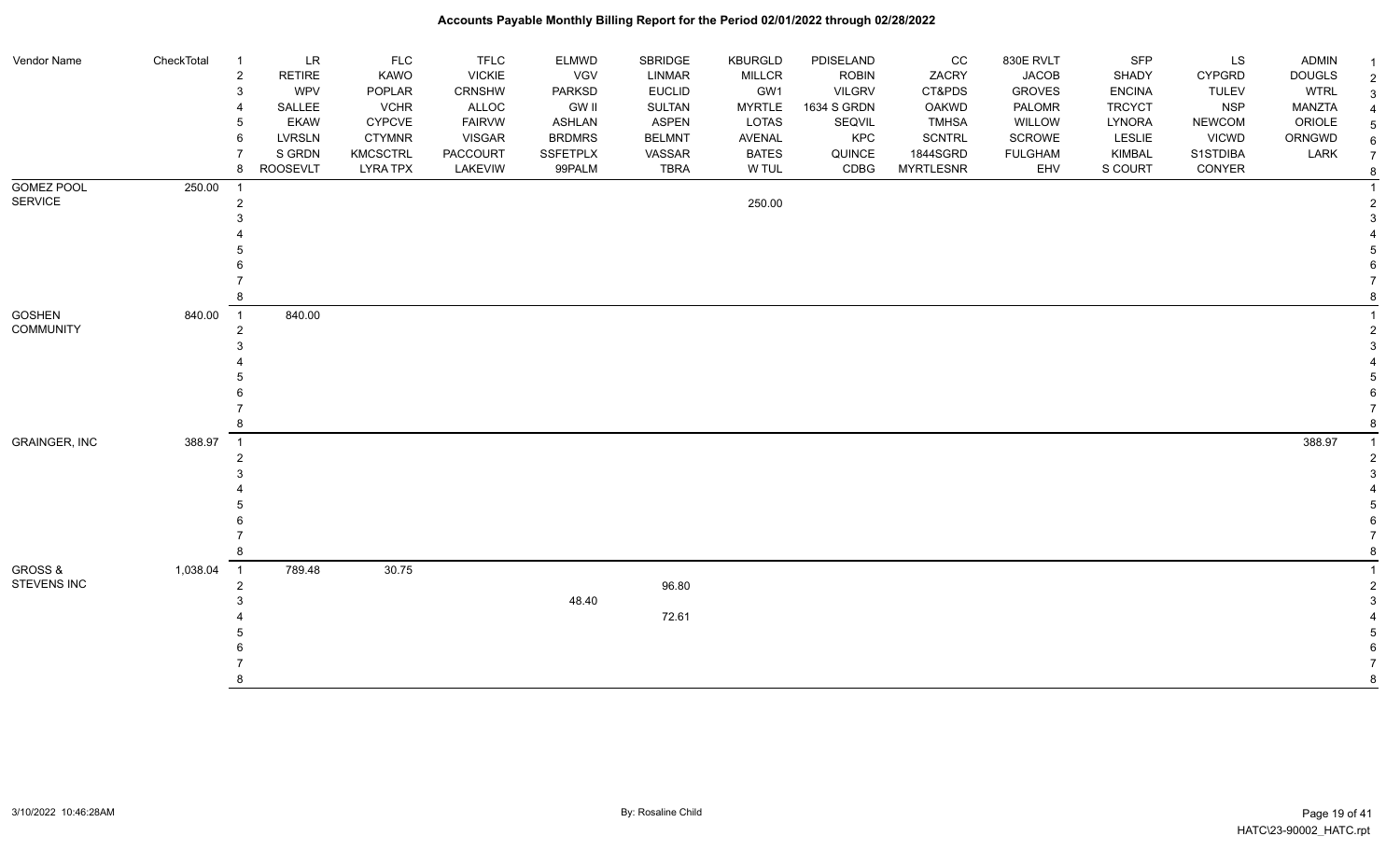| Vendor Name            | CheckTotal     | $\overline{1}$ | <b>LR</b>       | <b>FLC</b>      | <b>TFLC</b>     | <b>ELMWD</b>    | <b>SBRIDGE</b> | KBURGLD       | PDISELAND     | cc               | 830E RVLT      | <b>SFP</b>    | LS            | <b>ADMIN</b>  |                |
|------------------------|----------------|----------------|-----------------|-----------------|-----------------|-----------------|----------------|---------------|---------------|------------------|----------------|---------------|---------------|---------------|----------------|
|                        |                | $\overline{2}$ | <b>RETIRE</b>   | KAWO            | <b>VICKIE</b>   | <b>VGV</b>      | <b>LINMAR</b>  | <b>MILLCR</b> | <b>ROBIN</b>  | ZACRY            | <b>JACOB</b>   | SHADY         | <b>CYPGRD</b> | <b>DOUGLS</b> | $\overline{2}$ |
|                        |                | 3              | <b>WPV</b>      | <b>POPLAR</b>   | CRNSHW          | PARKSD          | <b>EUCLID</b>  | GW1           | <b>VILGRV</b> | CT&PDS           | <b>GROVES</b>  | <b>ENCINA</b> | <b>TULEV</b>  | <b>WTRL</b>   |                |
|                        |                |                | SALLEE          | <b>VCHR</b>     | ALLOC           | GW II           | <b>SULTAN</b>  | <b>MYRTLE</b> | 1634 S GRDN   | <b>OAKWD</b>     | PALOMR         | <b>TRCYCT</b> | <b>NSP</b>    | MANZTA        |                |
|                        |                |                | <b>EKAW</b>     | <b>CYPCVE</b>   | <b>FAIRVW</b>   | ASHLAN          | <b>ASPEN</b>   | <b>LOTAS</b>  | SEQVIL        | <b>TMHSA</b>     | WILLOW         | LYNORA        | <b>NEWCOM</b> | ORIOLE        |                |
|                        |                | 6              | <b>LVRSLN</b>   | <b>CTYMNR</b>   | <b>VISGAR</b>   | <b>BRDMRS</b>   | <b>BELMNT</b>  | AVENAL        | KPC           | <b>SCNTRL</b>    | <b>SCROWE</b>  | <b>LESLIE</b> | <b>VICWD</b>  | ORNGWD        |                |
|                        |                |                | S GRDN          | <b>KMCSCTRL</b> | <b>PACCOURT</b> | <b>SSFETPLX</b> | VASSAR         | <b>BATES</b>  | QUINCE        | 1844SGRD         | <b>FULGHAM</b> | <b>KIMBAL</b> | S1STDIBA      | LARK          |                |
|                        |                | 8              | <b>ROOSEVLT</b> | <b>LYRA TPX</b> | LAKEVIW         | 99PALM          | <b>TBRA</b>    | W TUL         | CDBG          | <b>MYRTLESNR</b> | EHV            | S COURT       | CONYER        |               |                |
| HAYES GARAGE           | 2,970.00       | $\overline{1}$ | 1,195.00        |                 |                 |                 |                |               |               |                  |                |               |               |               |                |
| DOOR                   |                | $\overline{2}$ |                 |                 |                 |                 |                |               |               |                  |                |               |               |               |                |
|                        |                |                |                 |                 |                 |                 |                |               |               | 750.00           |                |               | 1,025.00      |               |                |
|                        |                |                |                 |                 |                 |                 |                |               |               |                  |                |               |               |               |                |
|                        |                |                |                 |                 |                 |                 |                |               |               |                  |                |               |               |               |                |
|                        |                |                |                 |                 |                 |                 |                |               |               |                  |                |               |               |               |                |
|                        |                |                |                 |                 |                 |                 |                |               |               |                  |                |               |               |               |                |
|                        |                |                |                 |                 |                 |                 |                |               |               |                  |                |               |               |               |                |
| HIRE UP STAFFING       | 36,106.13      | $\overline{1}$ | 3,127.80        | 7,636.72        | 1,150.26        |                 |                |               |               |                  |                |               |               |               |                |
| <b>SERVICES</b>        | $\overline{2}$ |                |                 |                 |                 | 940.80          | 940.80         |               |               |                  |                |               |               |               |                |
|                        |                |                |                 | 3,055.93        |                 | 705.60          |                |               | 1,411.20      |                  |                |               | 1,343.56      |               |                |
|                        |                |                |                 | 2,140.62        |                 |                 |                | 940.80        |               | 83.79            | 940.80         |               | 41.89         |               |                |
|                        |                |                |                 |                 |                 | 126.91          | 1,275.94       | 84.60         | 564.48        | 592.21           |                |               | 940.80        |               |                |
|                        |                |                |                 |                 |                 | 940.80          | 940.80         |               |               |                  |                |               |               |               |                |
|                        |                |                |                 |                 | 5,238.22        |                 |                |               |               |                  |                | 940.80        |               |               |                |
|                        |                | 8              |                 |                 |                 |                 |                |               |               |                  |                |               |               |               |                |
| HOME DEPOT             | 12,072.31 1    |                | 4,791.32        | 1,777.48        | 173.16          |                 |                |               |               |                  |                | 331.76        | 250.84        | 312.84        |                |
| <b>CREDIT SERVICES</b> |                | $\overline{2}$ |                 |                 |                 | 521.66          |                | 87.61         |               |                  |                |               | 127.53        |               |                |
|                        |                |                |                 | 484.55          |                 |                 |                |               | 90.37         | 26.57            |                |               | 42.83         |               |                |
|                        |                |                |                 | 18.42           |                 |                 |                | 112.84        |               |                  |                |               |               |               |                |
|                        |                |                | 86.62           | 57.90           |                 | 210.54          | 33.40          | 118.23        | 192.32        |                  | 221.35         | 136.74        | 1,075.31      |               |                |
|                        |                |                |                 |                 |                 | 56.20           | 10.27          |               |               |                  |                |               |               |               |                |
|                        |                |                |                 |                 |                 |                 | 17.34          |               |               |                  |                | 398.82        |               |               |                |
|                        |                | 8              |                 |                 |                 | 307.49          |                |               |               |                  |                |               |               |               |                |
| <b>IDEAL SAW</b>       | 84.28          | $\overline{1}$ |                 |                 |                 |                 |                |               |               |                  |                |               |               | 84.28         |                |
| WORKS                  |                | $\overline{2}$ |                 |                 |                 |                 |                |               |               |                  |                |               |               |               |                |
|                        |                |                |                 |                 |                 |                 |                |               |               |                  |                |               |               |               |                |
|                        |                |                |                 |                 |                 |                 |                |               |               |                  |                |               |               |               |                |
|                        |                |                |                 |                 |                 |                 |                |               |               |                  |                |               |               |               |                |
|                        |                |                |                 |                 |                 |                 |                |               |               |                  |                |               |               |               |                |
|                        |                |                |                 |                 |                 |                 |                |               |               |                  |                |               |               |               |                |
|                        |                | 8              |                 |                 |                 |                 |                |               |               |                  |                |               |               |               |                |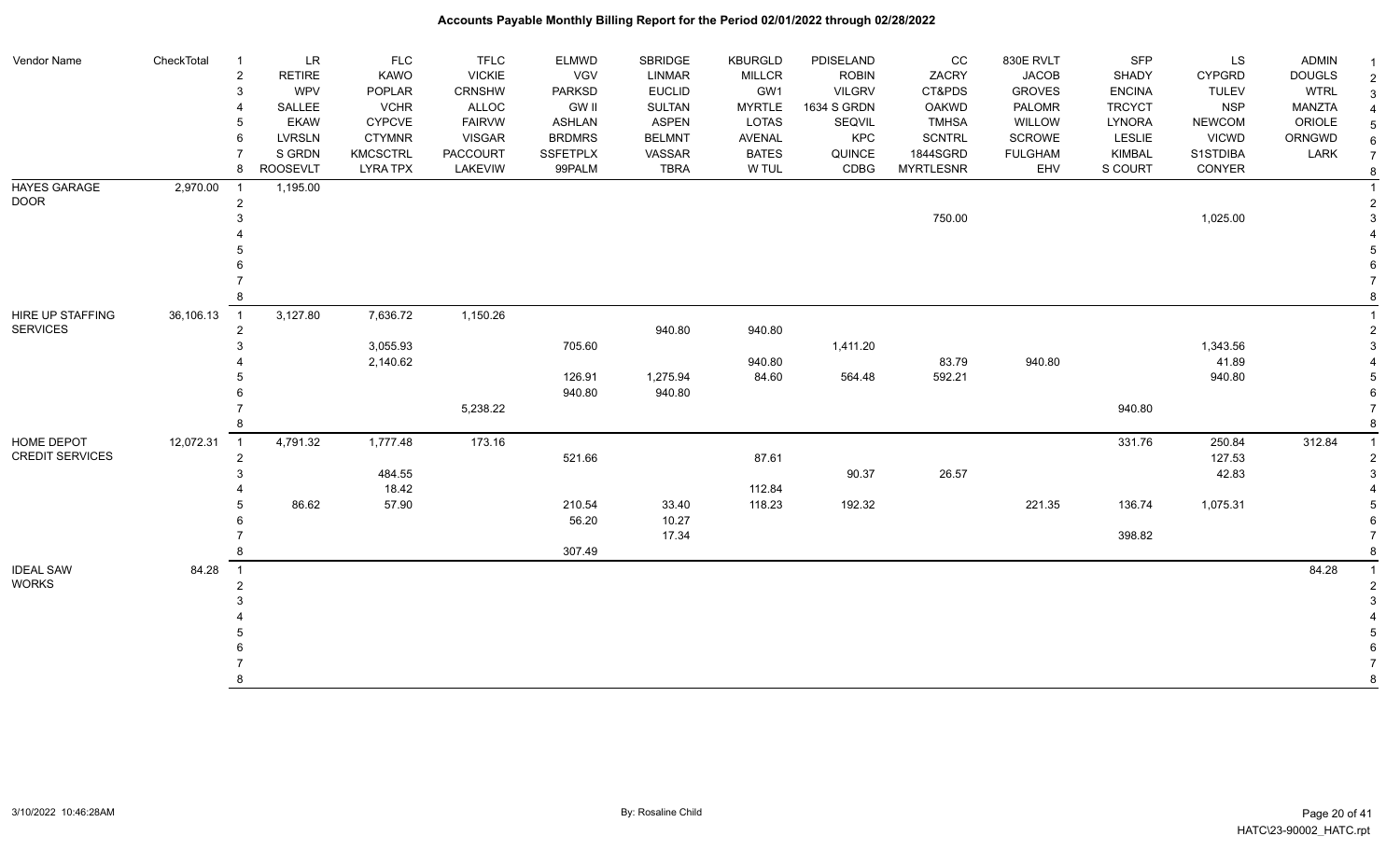| <b>Vendor Name</b>                | CheckTotal | $\overline{\mathbf{1}}$    | <b>LR</b>       | <b>FLC</b>      | <b>TFLC</b>     | <b>ELMWD</b>  | SBRIDGE       | <b>KBURGLD</b> | PDISELAND     | cc               | 830E RVLT      | SFP           | LS            | <b>ADMIN</b>  |                |
|-----------------------------------|------------|----------------------------|-----------------|-----------------|-----------------|---------------|---------------|----------------|---------------|------------------|----------------|---------------|---------------|---------------|----------------|
|                                   |            | $\overline{2}$             | <b>RETIRE</b>   | KAWO            | <b>VICKIE</b>   | <b>VGV</b>    | <b>LINMAR</b> | <b>MILLCR</b>  | <b>ROBIN</b>  | ZACRY            | <b>JACOB</b>   | SHADY         | <b>CYPGRD</b> | <b>DOUGLS</b> | $\overline{2}$ |
|                                   |            | $\mathbf{3}$               | <b>WPV</b>      | POPLAR          | <b>CRNSHW</b>   | <b>PARKSD</b> | <b>EUCLID</b> | GW1            | <b>VILGRV</b> | CT&PDS           | <b>GROVES</b>  | <b>ENCINA</b> | <b>TULEV</b>  | <b>WTRL</b>   | $\mathbf{3}$   |
|                                   |            | 4                          | SALLEE          | <b>VCHR</b>     | ALLOC           | GW II         | SULTAN        | <b>MYRTLE</b>  | 1634 S GRDN   | OAKWD            | <b>PALOMR</b>  | <b>TRCYCT</b> | <b>NSP</b>    | <b>MANZTA</b> | $\overline{4}$ |
|                                   |            | 5                          | <b>EKAW</b>     | <b>CYPCVE</b>   | <b>FAIRVW</b>   | <b>ASHLAN</b> | <b>ASPEN</b>  | LOTAS          | SEQVIL        | <b>TMHSA</b>     | WILLOW         | LYNORA        | NEWCOM        | ORIOLE        | 5              |
|                                   |            | 6                          | <b>LVRSLN</b>   | <b>CTYMNR</b>   | <b>VISGAR</b>   | <b>BRDMRS</b> | <b>BELMNT</b> | AVENAL         | KPC           | <b>SCNTRL</b>    | SCROWE         | LESLIE        | <b>VICWD</b>  | ORNGWD        | 6              |
|                                   |            | $\overline{7}$             | S GRDN          | <b>KMCSCTRL</b> | <b>PACCOURT</b> | SSFETPLX      | VASSAR        | <b>BATES</b>   | QUINCE        | 1844SGRD         | <b>FULGHAM</b> | <b>KIMBAL</b> | S1STDIBA      | LARK          | $\overline{7}$ |
|                                   |            | 8                          | <b>ROOSEVLT</b> | <b>LYRA TPX</b> | LAKEVIW         | 99PALM        | <b>TBRA</b>   | W TUL          | CDBG          | <b>MYRTLESNR</b> | EHV            | S COURT       | CONYER        |               | 8              |
| <b>INGRAM</b>                     | 3,663.63   | $\overline{1}$             |                 | 3,663.63        |                 |               |               |                |               |                  |                |               |               |               |                |
| <b>EQUIPMENT</b>                  |            | $\overline{2}$             |                 |                 |                 |               |               |                |               |                  |                |               |               |               | $\overline{2}$ |
|                                   |            | 3                          |                 |                 |                 |               |               |                |               |                  |                |               |               |               | 3              |
|                                   |            |                            |                 |                 |                 |               |               |                |               |                  |                |               |               |               |                |
|                                   |            |                            |                 |                 |                 |               |               |                |               |                  |                |               |               |               |                |
| JANET YOUNG DBA<br>AMERICAN BLIND |            |                            |                 |                 |                 |               |               |                |               |                  |                |               |               |               |                |
|                                   |            |                            |                 |                 |                 |               |               |                |               |                  |                |               |               |               |                |
|                                   |            | 8                          |                 |                 |                 |               |               |                |               |                  |                |               |               |               | 8              |
|                                   | 3,753.06   | $\overline{\phantom{0}}$ 1 | 298.38          |                 |                 |               |               |                |               | 171.43           |                |               |               |               |                |
|                                   |            | $\overline{2}$             |                 |                 |                 | 378.67        |               |                |               |                  |                |               |               |               | $\overline{2}$ |
|                                   |            | 3                          |                 |                 |                 |               |               |                | 329.30        |                  |                |               |               |               | 3              |
|                                   |            |                            |                 |                 |                 |               |               | 77.04          |               |                  | 453.54         |               |               |               |                |
|                                   |            |                            |                 | 759.50          | 394.40          |               |               |                |               | 78.12            |                |               |               |               |                |
|                                   |            |                            |                 |                 |                 |               | 488.26        |                |               |                  |                |               |               |               | 6              |
|                                   |            |                            |                 |                 |                 |               |               |                |               |                  |                | 324.42        |               |               |                |
|                                   |            | 8                          |                 |                 |                 |               |               |                |               |                  |                |               |               |               |                |
| JC LANSDOWNE,                     | 888.45     | $\overline{\phantom{0}}$ 1 |                 |                 |                 |               |               |                |               |                  |                |               |               | 888.45        |                |
| <b>INC</b>                        |            | $\overline{2}$             |                 |                 |                 |               |               |                |               |                  |                |               |               |               | $\overline{2}$ |
|                                   |            | 3                          |                 |                 |                 |               |               |                |               |                  |                |               |               |               |                |
|                                   |            |                            |                 |                 |                 |               |               |                |               |                  |                |               |               |               |                |
|                                   |            |                            |                 |                 |                 |               |               |                |               |                  |                |               |               |               |                |
|                                   |            |                            |                 |                 |                 |               |               |                |               |                  |                |               |               |               |                |
|                                   |            |                            |                 |                 |                 |               |               |                |               |                  |                |               |               |               |                |
|                                   |            | 8                          |                 |                 |                 |               |               |                |               |                  |                |               |               |               |                |
| <b>JENSEN &amp;</b>               | 876.71     | $\overline{\phantom{0}}$ 1 |                 | 390.57          |                 |               |               |                |               |                  |                |               |               | 486.14        | $\overline{1}$ |
| PILEGARD                          |            | $\overline{2}$             |                 |                 |                 |               |               |                |               |                  |                |               |               |               | $\overline{2}$ |
|                                   |            | 3                          |                 |                 |                 |               |               |                |               |                  |                |               |               |               | 3              |
|                                   |            |                            |                 |                 |                 |               |               |                |               |                  |                |               |               |               |                |
|                                   |            |                            |                 |                 |                 |               |               |                |               |                  |                |               |               |               | 5              |
|                                   |            |                            |                 |                 |                 |               |               |                |               |                  |                |               |               |               |                |
|                                   |            |                            |                 |                 |                 |               |               |                |               |                  |                |               |               |               | 7              |
|                                   |            | 8                          |                 |                 |                 |               |               |                |               |                  |                |               |               |               | 8              |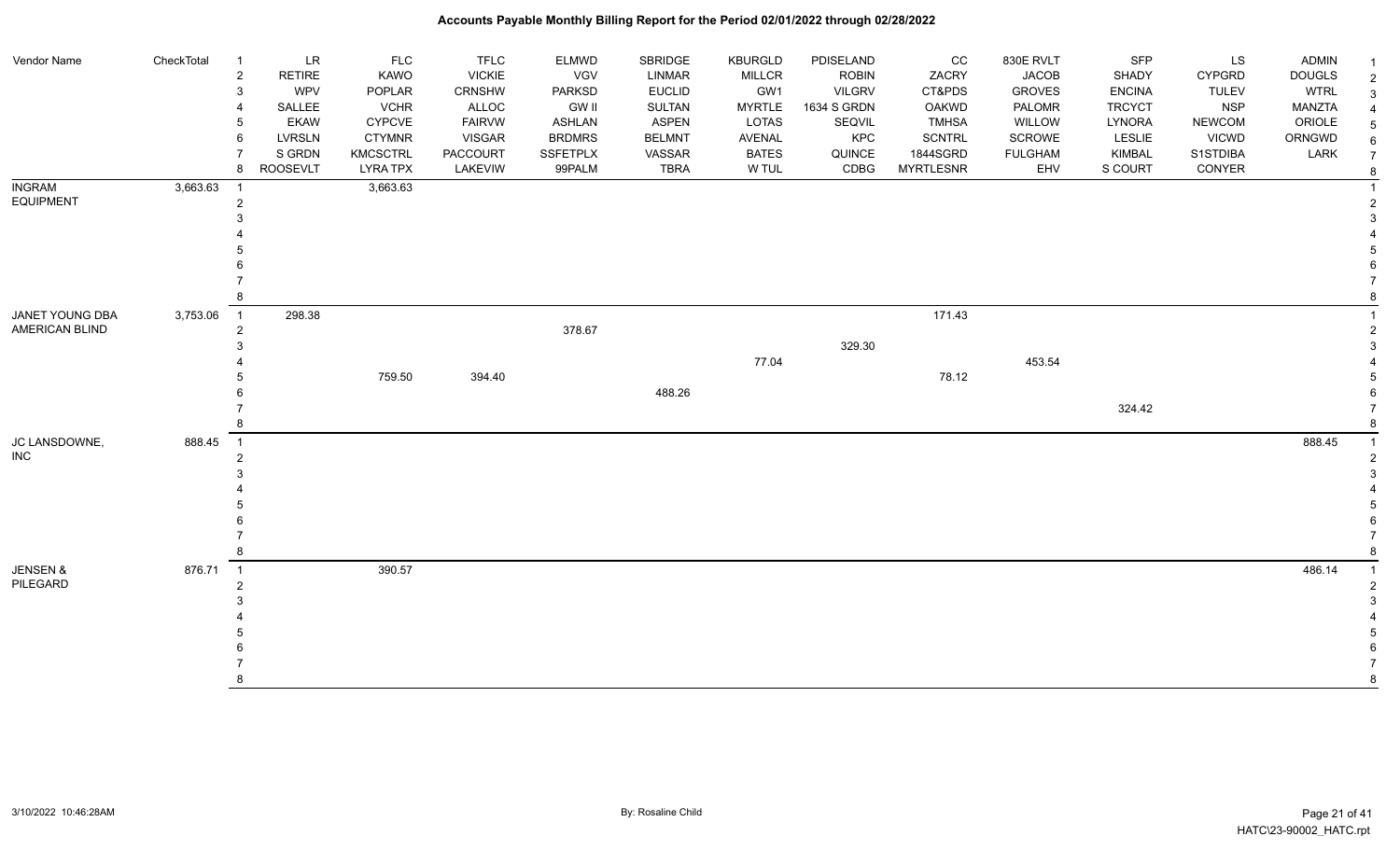| Vendor Name            | CheckTotal | $\overline{1}$ | $\ensuremath{\mathsf{LR}}$ | FLC             | <b>TFLC</b>   | <b>ELMWD</b>    | SBRIDGE       | KBURGLD       | PDISELAND     | cc               | 830E RVLT      | <b>SFP</b>    | LS            | <b>ADMIN</b>  |   |
|------------------------|------------|----------------|----------------------------|-----------------|---------------|-----------------|---------------|---------------|---------------|------------------|----------------|---------------|---------------|---------------|---|
|                        |            | $\overline{2}$ | <b>RETIRE</b>              | KAWO            | <b>VICKIE</b> | VGV             | LINMAR        | MILLCR        | <b>ROBIN</b>  | ZACRY            | <b>JACOB</b>   | SHADY         | <b>CYPGRD</b> | <b>DOUGLS</b> |   |
|                        |            | 3              | WPV                        | POPLAR          | <b>CRNSHW</b> | <b>PARKSD</b>   | <b>EUCLID</b> | GW1           | <b>VILGRV</b> | CT&PDS           | <b>GROVES</b>  | <b>ENCINA</b> | <b>TULEV</b>  | <b>WTRL</b>   | 3 |
|                        |            | $\overline{4}$ | SALLEE                     | <b>VCHR</b>     | ALLOC         | <b>GW II</b>    | <b>SULTAN</b> | <b>MYRTLE</b> | 1634 S GRDN   | OAKWD            | PALOMR         | <b>TRCYCT</b> | <b>NSP</b>    | <b>MANZTA</b> |   |
|                        |            | 5              | <b>EKAW</b>                | <b>CYPCVE</b>   | <b>FAIRVW</b> | <b>ASHLAN</b>   | <b>ASPEN</b>  | LOTAS         | SEQVIL        | <b>TMHSA</b>     | WILLOW         | LYNORA        | <b>NEWCOM</b> | ORIOLE        |   |
|                        |            | 6              | <b>LVRSLN</b>              | <b>CTYMNR</b>   | <b>VISGAR</b> | <b>BRDMRS</b>   | <b>BELMNT</b> | AVENAL        | KPC           | <b>SCNTRL</b>    | SCROWE         | LESLIE        | <b>VICWD</b>  | ORNGWD        |   |
|                        |            | $\overline{7}$ | S GRDN                     | <b>KMCSCTRL</b> | PACCOURT      | <b>SSFETPLX</b> | VASSAR        | <b>BATES</b>  | QUINCE        | 1844SGRD         | <b>FULGHAM</b> | <b>KIMBAL</b> | S1STDIBA      | LARK          |   |
|                        |            | 8              | <b>ROOSEVLT</b>            | <b>LYRA TPX</b> | LAKEVIW       | 99PALM          | <b>TBRA</b>   | W TUL         | CDBG          | <b>MYRTLESNR</b> | EHV            | S COURT       | CONYER        |               |   |
| <b>JIM REESE</b>       | 2,327.60   | $\overline{1}$ | 2,044.98                   |                 | 7.82          |                 |               |               |               |                  |                |               |               |               |   |
| CORPORATION            |            | $\overline{2}$ |                            |                 |               |                 |               |               |               |                  |                |               |               |               |   |
|                        |            | 3              |                            |                 |               |                 |               |               |               |                  |                |               |               |               |   |
|                        |            |                |                            | 62.20           |               |                 |               |               |               |                  |                |               |               |               |   |
|                        |            |                |                            |                 |               |                 |               |               |               | 212.60           |                |               |               |               |   |
|                        |            |                |                            |                 |               |                 |               |               |               |                  |                |               |               |               |   |
|                        |            |                |                            |                 |               |                 |               |               |               |                  |                |               |               |               |   |
|                        |            | 8              |                            |                 |               |                 |               |               |               |                  |                |               |               |               |   |
| <b>JOANNE M</b>        | 102.02     | $\overline{1}$ |                            |                 |               |                 |               |               |               |                  |                |               |               | 102.02        |   |
| WALTERS                |            | $\overline{2}$ |                            |                 |               |                 |               |               |               |                  |                |               |               |               |   |
|                        |            | 3              |                            |                 |               |                 |               |               |               |                  |                |               |               |               |   |
|                        |            |                |                            |                 |               |                 |               |               |               |                  |                |               |               |               |   |
|                        |            |                |                            |                 |               |                 |               |               |               |                  |                |               |               |               |   |
|                        |            |                |                            |                 |               |                 |               |               |               |                  |                |               |               |               |   |
|                        |            |                |                            |                 |               |                 |               |               |               |                  |                |               |               |               |   |
|                        |            | 8              |                            |                 |               |                 |               |               |               |                  |                |               |               |               |   |
| JOHN LOGAN             | 122.96     | $\overline{1}$ |                            |                 |               |                 |               |               |               |                  |                |               |               | 122.96        |   |
| <b>HESS</b>            |            | $\overline{2}$ |                            |                 |               |                 |               |               |               |                  |                |               |               |               |   |
|                        |            | 3              |                            |                 |               |                 |               |               |               |                  |                |               |               |               |   |
|                        |            |                |                            |                 |               |                 |               |               |               |                  |                |               |               |               |   |
|                        |            |                |                            |                 |               |                 |               |               |               |                  |                |               |               |               |   |
|                        |            |                |                            |                 |               |                 |               |               |               |                  |                |               |               |               |   |
|                        |            |                |                            |                 |               |                 |               |               |               |                  |                |               |               |               |   |
|                        |            | 8              |                            |                 |               |                 |               |               |               |                  |                |               |               |               |   |
| <b>JORGENSEN &amp;</b> | 530.42     | $\overline{1}$ |                            | 530.42          |               |                 |               |               |               |                  |                |               |               |               |   |
| <b>COMPANY INC</b>     |            | $\sqrt{2}$     |                            |                 |               |                 |               |               |               |                  |                |               |               |               |   |
|                        |            | 3              |                            |                 |               |                 |               |               |               |                  |                |               |               |               |   |
|                        |            |                |                            |                 |               |                 |               |               |               |                  |                |               |               |               |   |
|                        |            |                |                            |                 |               |                 |               |               |               |                  |                |               |               |               |   |
|                        |            |                |                            |                 |               |                 |               |               |               |                  |                |               |               |               |   |
|                        |            |                |                            |                 |               |                 |               |               |               |                  |                |               |               |               |   |
|                        |            | 8              |                            |                 |               |                 |               |               |               |                  |                |               |               |               |   |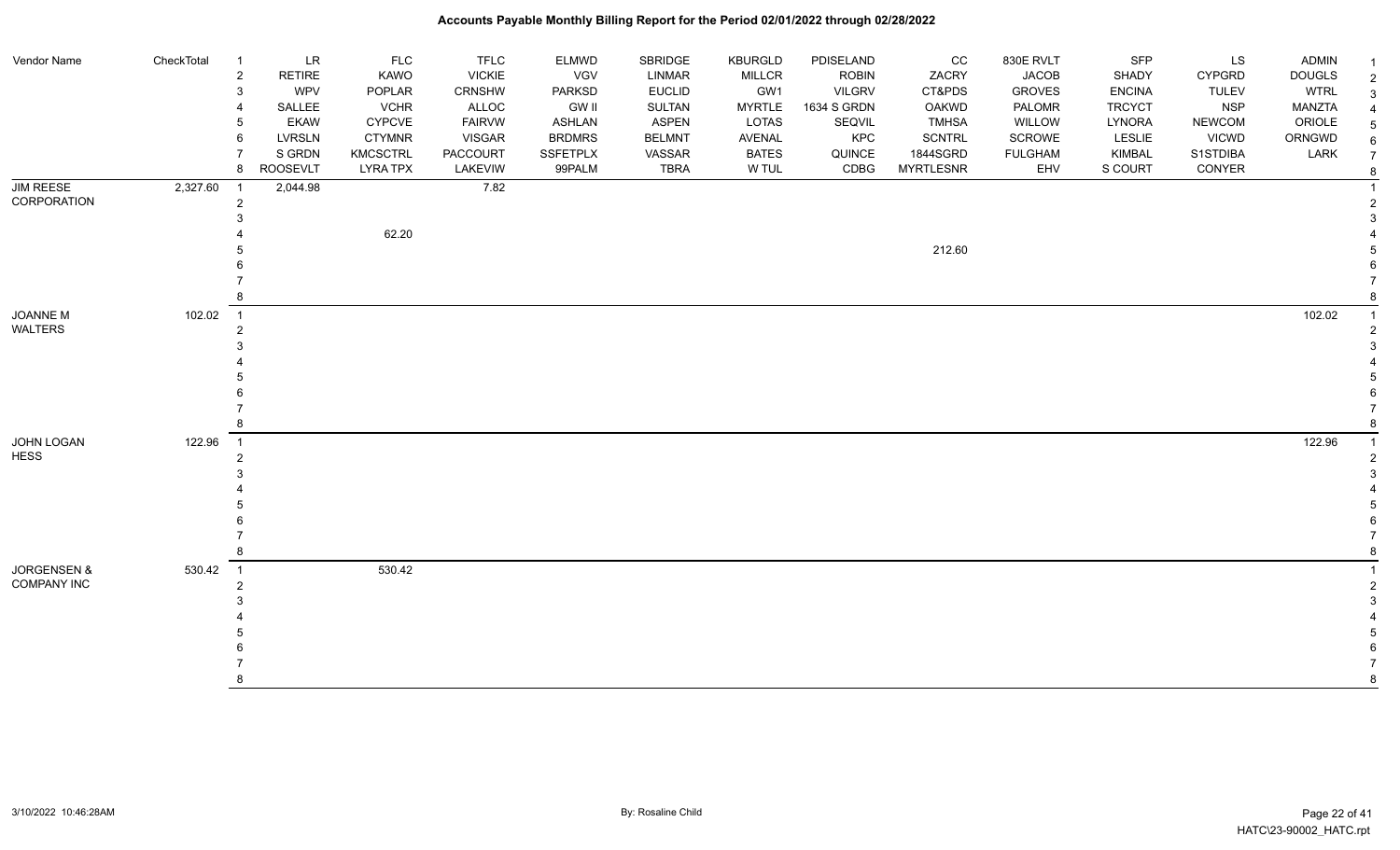| Vendor Name             | CheckTotal | $\overline{1}$ | LR              | <b>FLC</b>      | <b>TFLC</b>   | <b>ELMWD</b>    | SBRIDGE       | KBURGLD       | PDISELAND     | CC               | 830E RVLT      | SFP           | LS            | <b>ADMIN</b>  |                |
|-------------------------|------------|----------------|-----------------|-----------------|---------------|-----------------|---------------|---------------|---------------|------------------|----------------|---------------|---------------|---------------|----------------|
|                         |            | $\overline{c}$ | <b>RETIRE</b>   | KAWO            | <b>VICKIE</b> | VGV             | LINMAR        | <b>MILLCR</b> | <b>ROBIN</b>  | ZACRY            | <b>JACOB</b>   | SHADY         | <b>CYPGRD</b> | <b>DOUGLS</b> | $\overline{2}$ |
|                         |            | 3              | WPV             | POPLAR          | CRNSHW        | <b>PARKSD</b>   | <b>EUCLID</b> | GW1           | <b>VILGRV</b> | CT&PDS           | <b>GROVES</b>  | <b>ENCINA</b> | <b>TULEV</b>  | <b>WTRL</b>   | 3              |
|                         |            |                | SALLEE          | <b>VCHR</b>     | <b>ALLOC</b>  | <b>GW II</b>    | <b>SULTAN</b> | <b>MYRTLE</b> | 1634 S GRDN   | <b>OAKWD</b>     | PALOMR         | <b>TRCYCT</b> | <b>NSP</b>    | MANZTA        |                |
|                         |            |                | <b>EKAW</b>     | <b>CYPCVE</b>   | <b>FAIRVW</b> | <b>ASHLAN</b>   | <b>ASPEN</b>  | <b>LOTAS</b>  | SEQVIL        | <b>TMHSA</b>     | WILLOW         | LYNORA        | <b>NEWCOM</b> | ORIOLE        | 5              |
|                         |            | 6              | LVRSLN          | <b>CTYMNR</b>   | <b>VISGAR</b> | <b>BRDMRS</b>   | <b>BELMNT</b> | AVENAL        | KPC           | <b>SCNTRL</b>    | <b>SCROWE</b>  | <b>LESLIE</b> | <b>VICWD</b>  | ORNGWD        | 6              |
|                         |            |                | S GRDN          | <b>KMCSCTRL</b> | PACCOURT      | <b>SSFETPLX</b> | VASSAR        | <b>BATES</b>  | QUINCE        | 1844SGRD         | <b>FULGHAM</b> | <b>KIMBAL</b> | S1STDIBA      | LARK          | $\overline{7}$ |
|                         |            | 8              | <b>ROOSEVLT</b> | <b>LYRA TPX</b> | LAKEVIW       | 99PALM          | <b>TBRA</b>   | W TUL         | CDBG          | <b>MYRTLESNR</b> | EHV            | S COURT       | CONYER        |               | 8              |
| <b>JULIA A SILICATO</b> | 115.24     |                |                 |                 |               |                 |               |               |               |                  |                |               |               | 115.24        |                |
|                         |            |                |                 |                 |               |                 |               |               |               |                  |                |               |               |               |                |
|                         |            |                |                 |                 |               |                 |               |               |               |                  |                |               |               |               |                |
|                         |            |                |                 |                 |               |                 |               |               |               |                  |                |               |               |               |                |
|                         |            |                |                 |                 |               |                 |               |               |               |                  |                |               |               |               |                |
|                         |            |                |                 |                 |               |                 |               |               |               |                  |                |               |               |               |                |
|                         |            |                |                 |                 |               |                 |               |               |               |                  |                |               |               |               |                |
|                         |            |                |                 |                 |               |                 |               |               |               |                  |                |               |               |               |                |
| <b>KAWEAH</b>           | 177,035.26 | $\overline{1}$ |                 |                 |               | 5,260.50        | 2,666.55      |               |               |                  |                |               |               |               |                |
| MANAGEMENT              |            | $\overline{2}$ |                 |                 | 10,824.44     |                 |               |               |               | 2,766.75         | 2,636.76       | 2,964.87      | 15,870.01     | 16,300.02     |                |
|                         |            |                |                 |                 | 1,921.36      |                 |               |               |               |                  |                |               |               |               |                |
|                         |            |                | 2,871.65        |                 |               |                 |               |               | 2,048.24      |                  |                | 2,360.05      |               | 2,062.43      |                |
|                         |            |                | 2,550.54        |                 |               |                 |               |               |               |                  |                |               |               | 671.92        |                |
|                         |            | 6              |                 | 6,978.68        | 8.157.21      |                 |               |               |               |                  |                |               | 841.43        |               |                |
|                         |            |                | 1,293.76        | 9,930.08        | 9,260.72      | 4,738.73        | 4,150.06      | 3,212.62      | 3,115.13      | 7,075.20         |                |               | 876.94        | 2,722.60      |                |
|                         |            |                | 10,861.98       | 8,700.93        | 3,811.60      | 14,423.91       |               | 3,107.59      |               |                  |                |               |               |               |                |
| KAWEAH PUMP,            | 4,056.23   | $\overline{1}$ |                 | 4,056.23        |               |                 |               |               |               |                  |                |               |               |               |                |
| <b>INC</b>              |            |                |                 |                 |               |                 |               |               |               |                  |                |               |               |               |                |
|                         |            |                |                 |                 |               |                 |               |               |               |                  |                |               |               |               |                |
|                         |            |                |                 |                 |               |                 |               |               |               |                  |                |               |               |               |                |
|                         |            |                |                 |                 |               |                 |               |               |               |                  |                |               |               |               |                |
|                         |            |                |                 |                 |               |                 |               |               |               |                  |                |               |               |               |                |
|                         |            |                |                 |                 |               |                 |               |               |               |                  |                |               |               |               |                |
|                         |            |                |                 |                 |               |                 |               |               |               |                  |                |               |               |               |                |
| <b>KRC SAFETY CO</b>    | 489.43     | $\overline{1}$ | 489.43          |                 |               |                 |               |               |               |                  |                |               |               |               |                |
| <b>INC</b>              |            | $\mathcal{P}$  |                 |                 |               |                 |               |               |               |                  |                |               |               |               |                |
|                         |            |                |                 |                 |               |                 |               |               |               |                  |                |               |               |               |                |
|                         |            |                |                 |                 |               |                 |               |               |               |                  |                |               |               |               |                |
|                         |            |                |                 |                 |               |                 |               |               |               |                  |                |               |               |               |                |
|                         |            |                |                 |                 |               |                 |               |               |               |                  |                |               |               |               |                |
|                         |            |                |                 |                 |               |                 |               |               |               |                  |                |               |               |               |                |
|                         |            |                |                 |                 |               |                 |               |               |               |                  |                |               |               |               | 8              |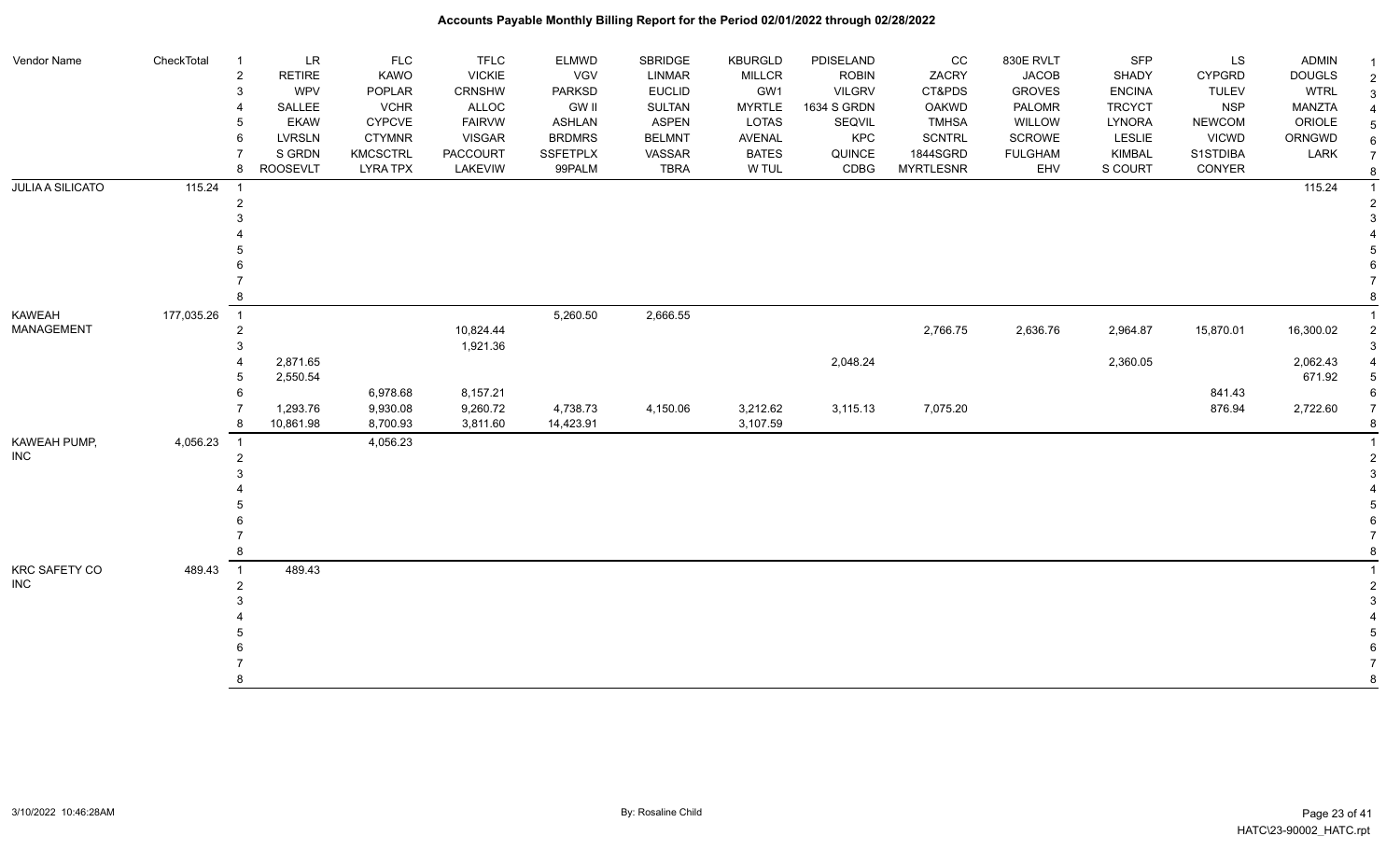| Vendor Name                  | CheckTotal | $\overline{1}$                   | LR            | <b>FLC</b>      | <b>TFLC</b>   | <b>ELMWD</b>    | SBRIDGE       | <b>KBURGLD</b> | PDISELAND     | CC               | 830E RVLT      | SFP           | LS            | ADMIN         |                |
|------------------------------|------------|----------------------------------|---------------|-----------------|---------------|-----------------|---------------|----------------|---------------|------------------|----------------|---------------|---------------|---------------|----------------|
|                              |            | $\overline{2}$                   | <b>RETIRE</b> | KAWO            | <b>VICKIE</b> | VGV             | LINMAR        | <b>MILLCR</b>  | <b>ROBIN</b>  | ZACRY            | <b>JACOB</b>   | SHADY         | <b>CYPGRD</b> | <b>DOUGLS</b> | $\overline{2}$ |
|                              |            | 3                                | WPV           | POPLAR          | <b>CRNSHW</b> | <b>PARKSD</b>   | <b>EUCLID</b> | GW1            | <b>VILGRV</b> | CT&PDS           | <b>GROVES</b>  | <b>ENCINA</b> | <b>TULEV</b>  | <b>WTRL</b>   | 3              |
|                              |            |                                  | SALLEE        | <b>VCHR</b>     | ALLOC         | <b>GW II</b>    | SULTAN        | <b>MYRTLE</b>  | 1634 S GRDN   | <b>OAKWD</b>     | PALOMR         | <b>TRCYCT</b> | <b>NSP</b>    | MANZTA        |                |
|                              |            | 5                                | <b>EKAW</b>   | <b>CYPCVE</b>   | <b>FAIRVW</b> | <b>ASHLAN</b>   | <b>ASPEN</b>  | LOTAS          | SEQVIL        | <b>TMHSA</b>     | WILLOW         | <b>LYNORA</b> | <b>NEWCOM</b> | ORIOLE        | 5              |
|                              |            | 6                                | LVRSLN        | <b>CTYMNR</b>   | <b>VISGAR</b> | <b>BRDMRS</b>   | <b>BELMNT</b> | AVENAL         | KPC           | <b>SCNTRL</b>    | SCROWE         | LESLIE        | VICWD         | ORNGWD        | 6              |
|                              |            |                                  | S GRDN        | KMCSCTRL        | PACCOURT      | <b>SSFETPLX</b> | VASSAR        | <b>BATES</b>   | QUINCE        | 1844SGRD         | <b>FULGHAM</b> | <b>KIMBAL</b> | S1STDIBA      | LARK          | $\overline{7}$ |
|                              |            | <b>ROOSEVLT</b><br>8             |               | <b>LYRA TPX</b> | LAKEVIW       | 99PALM          | <b>TBRA</b>   | W TUL          | CDBG          | <b>MYRTLESNR</b> | EHV            | S COURT       | CONYER        |               |                |
| <b>LANDSCAPE</b>             | 12,944.00  | $\overline{1}$                   | 2,812.00      |                 | 805.00        |                 |               |                |               | 375.00           |                |               |               | 290.00        |                |
| DEVELOPMENT                  |            | $\overline{2}$                   |               |                 |               |                 |               |                |               |                  |                |               |               |               |                |
|                              |            | 3                                | 1,545.00      |                 |               | 700.00          |               |                |               |                  |                |               | 1,430.00      |               |                |
|                              |            |                                  |               |                 |               |                 |               |                |               | 503.00           |                |               |               |               |                |
|                              |            |                                  |               | 1,439.00        |               |                 | 800.00        |                |               |                  |                |               |               |               |                |
|                              |            |                                  |               |                 |               | 1,442.00        |               |                |               |                  |                |               |               |               |                |
|                              |            |                                  |               |                 |               |                 |               |                |               |                  |                |               |               |               |                |
|                              |            | 8                                |               |                 |               | 803.00          |               |                |               |                  |                |               |               |               |                |
| LANGE PLUMBING               | 49.47      | $\overline{1}$                   | 39.49         |                 | 9.98          |                 |               |                |               |                  |                |               |               |               |                |
| SUPPLY INC                   |            | $\overline{2}$                   |               |                 |               |                 |               |                |               |                  |                |               |               |               |                |
|                              |            |                                  |               |                 |               |                 |               |                |               |                  |                |               |               |               |                |
|                              |            |                                  |               |                 |               |                 |               |                |               |                  |                |               |               |               |                |
|                              |            |                                  |               |                 |               |                 |               |                |               |                  |                |               |               |               |                |
|                              |            |                                  |               |                 |               |                 |               |                |               |                  |                |               |               |               |                |
|                              |            |                                  |               |                 |               |                 |               |                |               |                  |                |               |               |               |                |
|                              |            |                                  |               |                 |               |                 |               |                |               |                  |                |               |               |               |                |
| LAWRENCE<br>TRACTOR CO., INC | 310.74     | $\overline{1}$<br>$\overline{2}$ |               | 270.46          |               |                 |               |                |               |                  |                |               |               | 40.28         |                |
|                              |            |                                  |               |                 |               |                 |               |                |               |                  |                |               |               |               |                |
|                              |            |                                  |               |                 |               |                 |               |                |               |                  |                |               |               |               |                |
|                              |            |                                  |               |                 |               |                 |               |                |               |                  |                |               |               |               |                |
|                              |            |                                  |               |                 |               |                 |               |                |               |                  |                |               |               |               |                |
|                              |            |                                  |               |                 |               |                 |               |                |               |                  |                |               |               |               |                |
|                              |            |                                  |               |                 |               |                 |               |                |               |                  |                |               |               |               |                |
| LESLIE'S                     | 491.94     | $\overline{1}$                   |               |                 |               |                 |               |                |               |                  |                |               |               |               |                |
| POOLMART INC                 |            | $\overline{2}$                   |               |                 |               |                 |               |                |               |                  |                |               |               |               |                |
|                              |            |                                  |               |                 |               |                 | 491.94        |                |               |                  |                |               |               |               |                |
|                              |            |                                  |               |                 |               |                 |               |                |               |                  |                |               |               |               |                |
|                              |            |                                  |               |                 |               |                 |               |                |               |                  |                |               |               |               |                |
|                              |            |                                  |               |                 |               |                 |               |                |               |                  |                |               |               |               |                |
|                              |            |                                  |               |                 |               |                 |               |                |               |                  |                |               |               |               |                |
|                              |            |                                  |               |                 |               |                 |               |                |               |                  |                |               |               |               | 8              |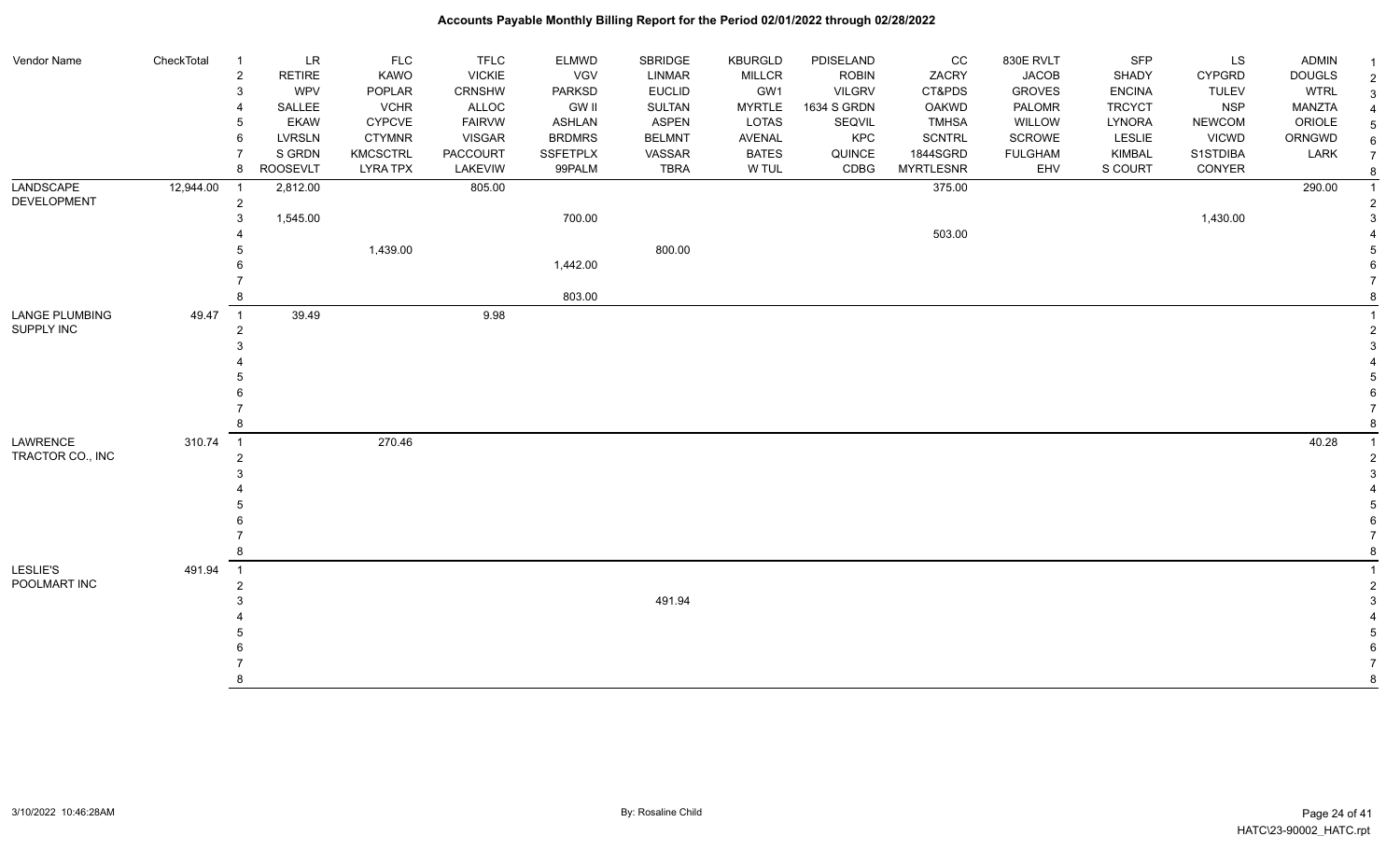| Vendor Name                       | CheckTotal | <b>LR</b><br>$\overline{1}$     | <b>FLC</b>      | <b>TFLC</b>   | ELMWD           | <b>SBRIDGE</b> | <b>KBURGLD</b> | PDISELAND     | CC               | 830E RVLT      | <b>SFP</b>    | LS            | <b>ADMIN</b>  |                |
|-----------------------------------|------------|---------------------------------|-----------------|---------------|-----------------|----------------|----------------|---------------|------------------|----------------|---------------|---------------|---------------|----------------|
|                                   |            | <b>RETIRE</b><br>$\overline{2}$ | KAWO            | <b>VICKIE</b> | VGV             | <b>LINMAR</b>  | <b>MILLCR</b>  | <b>ROBIN</b>  | ZACRY            | <b>JACOB</b>   | SHADY         | <b>CYPGRD</b> | <b>DOUGLS</b> | $\overline{2}$ |
|                                   |            | <b>WPV</b><br>3                 | POPLAR          | <b>CRNSHW</b> | <b>PARKSD</b>   | <b>EUCLID</b>  | GW1            | <b>VILGRV</b> | CT&PDS           | <b>GROVES</b>  | <b>ENCINA</b> | <b>TULEV</b>  | <b>WTRL</b>   |                |
|                                   |            | SALLEE                          | <b>VCHR</b>     | ALLOC         | <b>GW II</b>    | SULTAN         | <b>MYRTLE</b>  | 1634 S GRDN   | OAKWD            | PALOMR         | <b>TRCYCT</b> | <b>NSP</b>    | <b>MANZTA</b> |                |
|                                   |            | <b>EKAW</b>                     | <b>CYPCVE</b>   | <b>FAIRVW</b> | <b>ASHLAN</b>   | <b>ASPEN</b>   | <b>LOTAS</b>   | SEQVIL        | <b>TMHSA</b>     | WILLOW         | <b>LYNORA</b> | <b>NEWCOM</b> | ORIOLE        |                |
|                                   |            | <b>LVRSLN</b><br>6              | <b>CTYMNR</b>   | <b>VISGAR</b> | <b>BRDMRS</b>   | <b>BELMNT</b>  | AVENAL         | KPC           | <b>SCNTRL</b>    | SCROWE         | <b>LESLIE</b> | <b>VICWD</b>  | ORNGWD        |                |
|                                   |            | S GRDN                          | KMCSCTRL        | PACCOURT      | <b>SSFETPLX</b> | VASSAR         | <b>BATES</b>   | QUINCE        | 1844SGRD         | <b>FULGHAM</b> | KIMBAL        | S1STDIBA      | LARK          | $\overline{7}$ |
|                                   |            | <b>ROOSEVLT</b><br>8            | <b>LYRA TPX</b> | LAKEVIW       | 99PALM          | <b>TBRA</b>    | W TUL          | CDBG          | <b>MYRTLESNR</b> | EHV            | S COURT       | CONYER        |               |                |
| <b>LINCOLN</b>                    | 4,067.62   | $\overline{\phantom{0}}$ 1      |                 |               |                 |                |                |               |                  |                |               |               | 4,067.62      |                |
| NATIONAL LIFE                     |            | 2                               |                 |               |                 |                |                |               |                  |                |               |               |               |                |
|                                   |            |                                 |                 |               |                 |                |                |               |                  |                |               |               |               |                |
|                                   |            |                                 |                 |               |                 |                |                |               |                  |                |               |               |               |                |
|                                   |            |                                 |                 |               |                 |                |                |               |                  |                |               |               |               |                |
|                                   |            |                                 |                 |               |                 |                |                |               |                  |                |               |               |               |                |
|                                   |            |                                 |                 |               |                 |                |                |               |                  |                |               |               |               |                |
|                                   |            |                                 |                 |               |                 |                |                |               |                  |                |               |               |               |                |
| <b>LONDON</b><br><b>COMMUNITY</b> | 1,590.00   | 1,590.00<br>$\overline{1}$      |                 |               |                 |                |                |               |                  |                |               |               |               |                |
|                                   |            | $\overline{2}$                  |                 |               |                 |                |                |               |                  |                |               |               |               |                |
|                                   |            |                                 |                 |               |                 |                |                |               |                  |                |               |               |               |                |
|                                   |            |                                 |                 |               |                 |                |                |               |                  |                |               |               |               |                |
|                                   |            |                                 |                 |               |                 |                |                |               |                  |                |               |               |               |                |
|                                   |            |                                 |                 |               |                 |                |                |               |                  |                |               |               |               |                |
|                                   |            |                                 |                 |               |                 |                |                |               |                  |                |               |               |               |                |
|                                   |            |                                 |                 |               |                 |                |                |               |                  |                |               |               |               |                |
| LOWES                             | 8,839.25   | 3,654.24<br>$\overline{1}$      | 828.85          |               |                 |                |                |               | 47.90            |                | 2,135.62      |               | 240.64        |                |
|                                   |            | $\overline{2}$                  |                 |               |                 |                | 494.43         |               |                  |                |               |               |               |                |
|                                   |            |                                 |                 |               |                 |                |                | 29.88         | 26.79            |                |               |               |               |                |
|                                   |            |                                 |                 |               |                 |                |                |               | 152.20           | 92.73          |               |               |               |                |
|                                   |            |                                 | 107.24          |               |                 |                |                | 61.94         |                  |                | 52.33         | 71.05         |               |                |
|                                   |            |                                 |                 | 190.94        |                 |                |                |               |                  |                |               |               |               |                |
|                                   |            |                                 |                 |               | 75.23           | 268.83         |                |               |                  |                | 308.41        |               |               |                |
|                                   |            |                                 |                 |               |                 |                |                |               |                  |                |               |               |               |                |
| Malibu Pools / Isaac              | 1,750.00   | $\overline{1}$                  |                 |               |                 |                |                |               |                  |                |               |               |               |                |
| John Tinoco                       |            | 2                               |                 |               |                 |                |                |               |                  |                |               |               |               |                |
|                                   |            |                                 |                 |               |                 | 1,750.00       |                |               |                  |                |               |               |               |                |
|                                   |            |                                 |                 |               |                 |                |                |               |                  |                |               |               |               |                |
|                                   |            |                                 |                 |               |                 |                |                |               |                  |                |               |               |               |                |
|                                   |            |                                 |                 |               |                 |                |                |               |                  |                |               |               |               |                |
|                                   |            |                                 |                 |               |                 |                |                |               |                  |                |               |               |               |                |
|                                   |            |                                 |                 |               |                 |                |                |               |                  |                |               |               |               |                |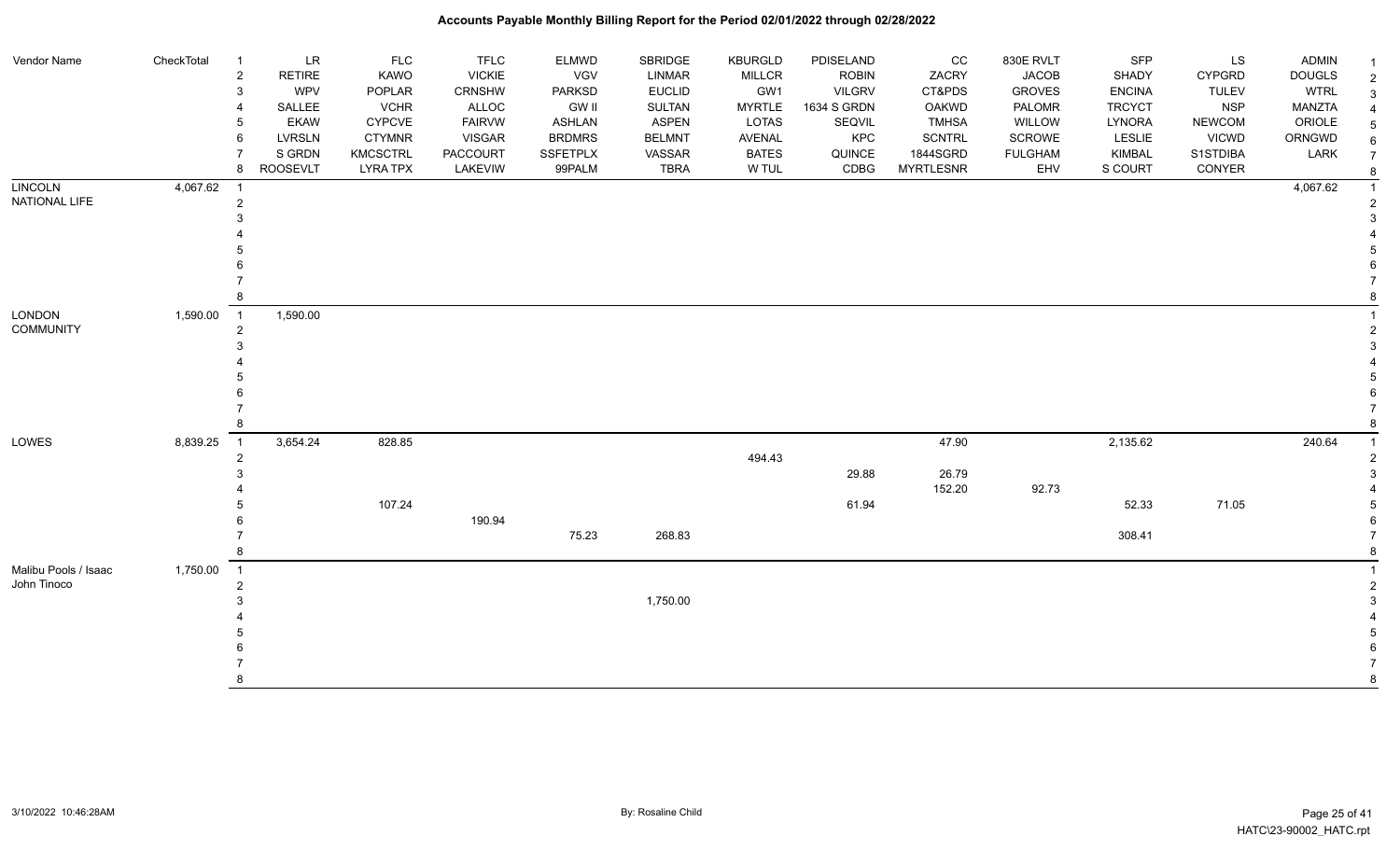| Vendor Name           | CheckTotal | - 1            | $\ensuremath{\mathsf{LR}}$ | <b>FLC</b>      | <b>TFLC</b>   | <b>ELMWD</b>  | SBRIDGE       | <b>KBURGLD</b> | PDISELAND     | cc               | 830E RVLT      | <b>SFP</b>    | LS            | ADMIN         |                       |
|-----------------------|------------|----------------|----------------------------|-----------------|---------------|---------------|---------------|----------------|---------------|------------------|----------------|---------------|---------------|---------------|-----------------------|
|                       |            | $\sqrt{2}$     | <b>RETIRE</b>              | KAWO            | <b>VICKIE</b> | VGV           | LINMAR        | <b>MILLCR</b>  | <b>ROBIN</b>  | ZACRY            | <b>JACOB</b>   | SHADY         | <b>CYPGRD</b> | <b>DOUGLS</b> | $\overline{2}$        |
|                       |            | $\mathbf{3}$   | WPV                        | POPLAR          | <b>CRNSHW</b> | <b>PARKSD</b> | <b>EUCLID</b> | GW1            | <b>VILGRV</b> | CT&PDS           | <b>GROVES</b>  | <b>ENCINA</b> | <b>TULEV</b>  | <b>WTRL</b>   | 3                     |
|                       |            | $\overline{4}$ | SALLEE                     | <b>VCHR</b>     | ALLOC         | <b>GW II</b>  | SULTAN        | <b>MYRTLE</b>  | 1634 S GRDN   | <b>OAKWD</b>     | PALOMR         | <b>TRCYCT</b> | <b>NSP</b>    | MANZTA        | $\boldsymbol{\Delta}$ |
|                       |            | 5              | <b>EKAW</b>                | <b>CYPCVE</b>   | <b>FAIRVW</b> | <b>ASHLAN</b> | <b>ASPEN</b>  | LOTAS          | SEQVIL        | <b>TMHSA</b>     | WILLOW         | LYNORA        | <b>NEWCOM</b> | ORIOLE        | 5                     |
|                       |            | 6              | <b>LVRSLN</b>              | <b>CTYMNR</b>   | <b>VISGAR</b> | <b>BRDMRS</b> | <b>BELMNT</b> | AVENAL         | KPC           | <b>SCNTRL</b>    | SCROWE         | LESLIE        | <b>VICWD</b>  | ORNGWD        |                       |
|                       |            | $\overline{7}$ | S GRDN                     | <b>KMCSCTRL</b> | PACCOURT      | SSFETPLX      | VASSAR        | <b>BATES</b>   | QUINCE        | 1844SGRD         | <b>FULGHAM</b> | <b>KIMBAL</b> | S1STDIBA      | LARK          |                       |
|                       |            | 8              | <b>ROOSEVLT</b>            | <b>LYRA TPX</b> | LAKEVIW       | 99PALM        | <b>TBRA</b>   | W TUL          | CDBG          | <b>MYRTLESNR</b> | EHV            | S COURT       | CONYER        |               | 8                     |
| <b>MARK HUERTAZ</b>   | 220.00     | $\overline{1}$ |                            | 220.00          |               |               |               |                |               |                  |                |               |               |               |                       |
| <b>DBA MARKS</b>      |            | $\overline{c}$ |                            |                 |               |               |               |                |               |                  |                |               |               |               | 2                     |
|                       |            | 3              |                            |                 |               |               |               |                |               |                  |                |               |               |               |                       |
|                       |            |                |                            |                 |               |               |               |                |               |                  |                |               |               |               |                       |
|                       |            |                |                            |                 |               |               |               |                |               |                  |                |               |               |               |                       |
|                       |            |                |                            |                 |               |               |               |                |               |                  |                |               |               |               |                       |
|                       |            |                |                            |                 |               |               |               |                |               |                  |                |               |               |               |                       |
|                       |            | 8              |                            |                 |               |               |               |                |               |                  |                |               |               |               |                       |
| <b>MATSON ALARM,</b>  | 228.00     | $\overline{1}$ |                            |                 |               |               |               |                |               |                  |                |               |               |               |                       |
| <b>INC</b>            |            | $\overline{2}$ |                            |                 |               |               |               | 39.50          |               |                  |                |               |               |               |                       |
|                       |            | 3              |                            | 39.50           |               |               |               |                | 36.50         |                  |                |               |               |               |                       |
|                       |            |                |                            |                 |               |               |               |                |               |                  |                |               |               |               |                       |
|                       |            |                |                            |                 |               |               |               |                |               |                  |                |               | 73.00         |               |                       |
|                       |            |                |                            |                 |               |               |               |                |               |                  |                |               |               |               |                       |
|                       |            |                |                            |                 |               |               |               |                |               |                  |                | 39.50         |               |               |                       |
|                       |            | 8              |                            |                 |               |               |               |                |               |                  |                |               |               |               | 8                     |
| <b>MECHANICS BANK</b> | 7,584.82   | $\overline{1}$ |                            |                 |               |               |               |                |               |                  |                |               |               |               |                       |
|                       |            | $\overline{c}$ |                            |                 |               |               |               |                |               |                  |                |               |               |               | $\overline{2}$        |
|                       |            | 3              |                            |                 |               |               |               |                |               |                  |                |               |               |               |                       |
|                       |            |                |                            |                 |               |               |               |                |               |                  |                |               |               |               |                       |
|                       |            |                |                            |                 |               |               | 7,584.82      |                |               |                  |                |               |               |               |                       |
|                       |            |                |                            |                 |               |               |               |                |               |                  |                |               |               |               |                       |
|                       |            |                |                            |                 |               |               |               |                |               |                  |                |               |               |               |                       |
|                       |            | 8              |                            |                 |               |               |               |                |               |                  |                |               |               |               | 8                     |
| MERLE STONE           | 847.99     | $\overline{1}$ |                            | 847.99          |               |               |               |                |               |                  |                |               |               |               |                       |
| <b>CHEVOLET</b>       |            | $\overline{c}$ |                            |                 |               |               |               |                |               |                  |                |               |               |               | $\overline{2}$        |
|                       |            | 3              |                            |                 |               |               |               |                |               |                  |                |               |               |               |                       |
|                       |            |                |                            |                 |               |               |               |                |               |                  |                |               |               |               |                       |
|                       |            |                |                            |                 |               |               |               |                |               |                  |                |               |               |               |                       |
|                       |            |                |                            |                 |               |               |               |                |               |                  |                |               |               |               |                       |
|                       |            |                |                            |                 |               |               |               |                |               |                  |                |               |               |               |                       |
|                       |            | 8              |                            |                 |               |               |               |                |               |                  |                |               |               |               | 8                     |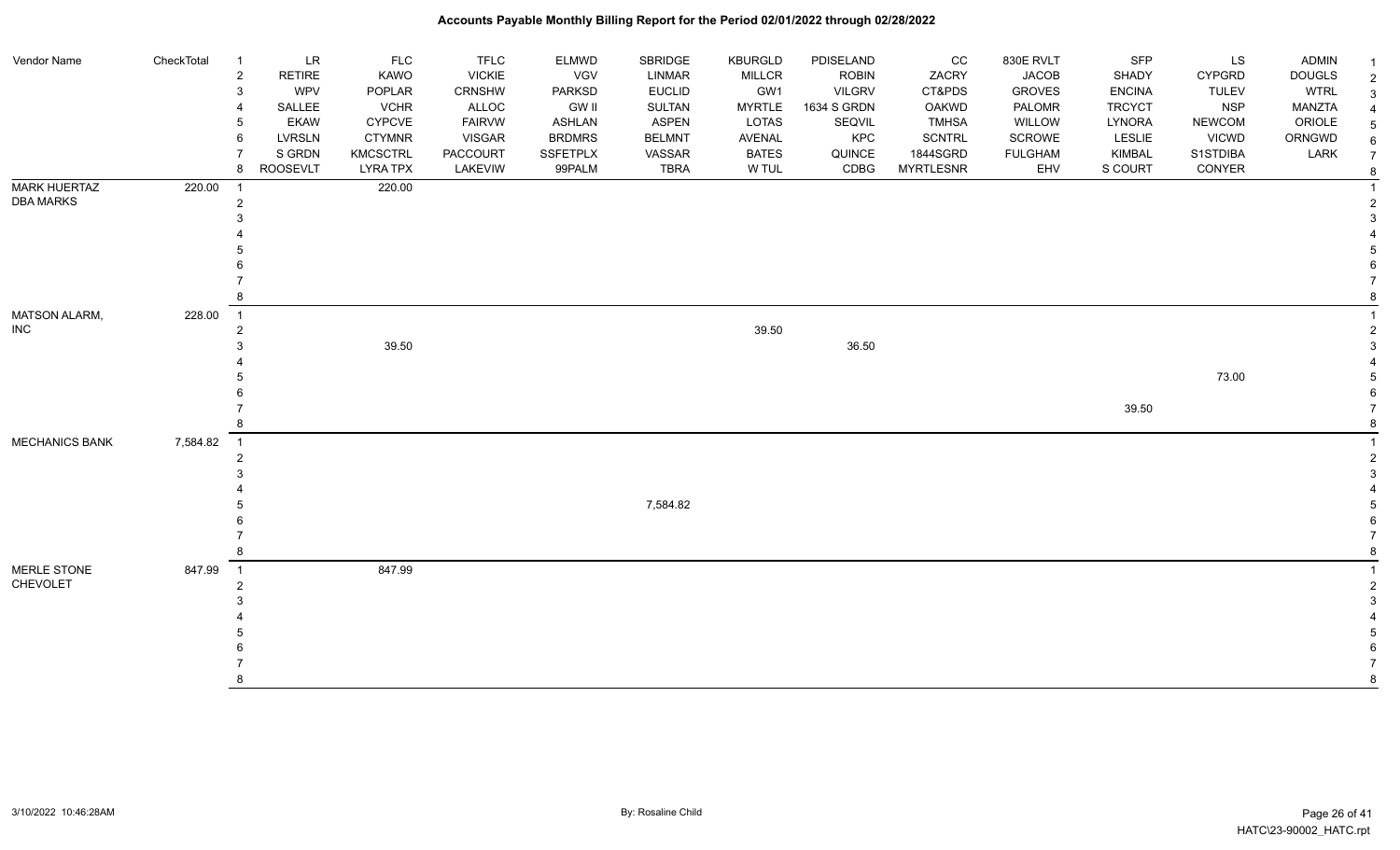#### Vendor Name CheckTotal 1 LR FLC FLC ELMWD SBRIDGE KBURGLD PDISELAND CC 830E RVLT SFP LS ADMIN <sub>1</sub> 2 RETIRE KAWO VICKIE VGV LINMAR MILLCR ROBIN ZACRY JACOB SHADY CYPGRD DOUGLS 2 3 WPV POPLAR CRNSHW PARKSD EUCLID GW1 VILGRV CT&PDS GROVES ENCINA TULEV WTRL 3 4 SALLEE VCHR ALLOC GW II SULTAN MYRTLE 1634 S GRDN OAKWD PALOMR TRCYCT NSP MANZTA 4 5 EKAW CYPCVE FAIRVW ASHLAN ASPEN LOTAS SEQVIL TMHSA WILLOW LYNORA NEWCOM ORIOLE 5 6 LVRSLN CTYMNR VISGAR BRDMRS BELMNT AVENAL KPC SCNTRL SCROWE LESLIE VICWD ORNGWD  $_{6}$ 7 SIGRDN KMCSCTRL PACCOURT SSFETPLX VASSAR BATES QUINCE 1844SGRD FULGHAM KIMBAL S1STDIBA LARK 7 8 ROOSEVLT LYRA TPX LAKEVIW 99PALM TBRA W TUL CDBG MYRTLESNR EHV S COURT CONYER <sub>8</sub> METZNER INC dba JACK & JEFF 440.00 1 1 2 2  $3<sup>3</sup>$  4 4 5 5  $6$  7 7 8 440.00 8 MICHAEAL C. NELSON / NELSON 52.06 1 1 2 2  $3<sup>3</sup>$  4 4  $5-5$  $6$  7 7 8 8 MID VALLEY DISPOSAL 10,239.26 1 9,310.28 1 2 2  $426.27$  3 4 502.71 4 5 5  $6$  7 7 8 8 MORRIS LEVIN & SON INC 35.71 1 1 2 2  $3<sup>3</sup>$  4 35.71 4 5 5  $6$  7 7 8 8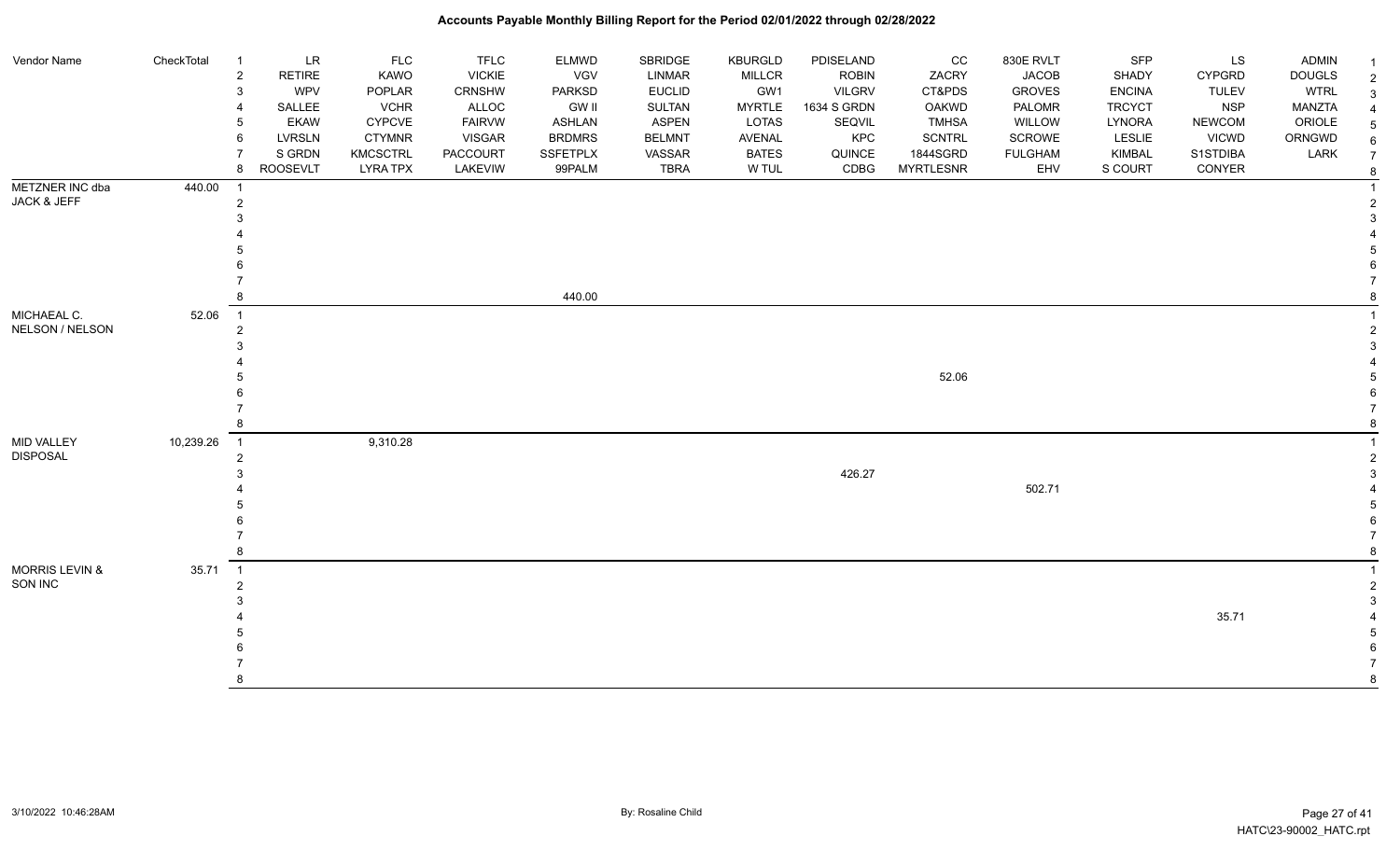| Vendor Name     | CheckTotal | $\overline{1}$      | <b>LR</b>       | <b>FLC</b>            | <b>TFLC</b>     | <b>ELMWD</b>                  | SBRIDGE                        | <b>KBURGLD</b>       | PDISELAND                    | CC               | 830E RVLT               | <b>SFP</b>                     | LS                         | <b>ADMIN</b>          |                |
|-----------------|------------|---------------------|-----------------|-----------------------|-----------------|-------------------------------|--------------------------------|----------------------|------------------------------|------------------|-------------------------|--------------------------------|----------------------------|-----------------------|----------------|
|                 |            | $\sqrt{2}$          | <b>RETIRE</b>   | KAWO                  | <b>VICKIE</b>   | VGV                           | LINMAR                         | <b>MILLCR</b>        | <b>ROBIN</b>                 | ZACRY            | <b>JACOB</b>            | SHADY                          | <b>CYPGRD</b>              | <b>DOUGLS</b>         | $\overline{2}$ |
|                 |            | 3<br>$\overline{4}$ | WPV<br>SALLEE   | POPLAR<br><b>VCHR</b> | CRNSHW<br>ALLOC | <b>PARKSD</b><br><b>GW II</b> | <b>EUCLID</b><br><b>SULTAN</b> | GW1<br><b>MYRTLE</b> | <b>VILGRV</b><br>1634 S GRDN | CT&PDS<br>OAKWD  | <b>GROVES</b><br>PALOMR | <b>ENCINA</b><br><b>TRCYCT</b> | <b>TULEV</b><br><b>NSP</b> | <b>WTRL</b><br>MANZTA | 3              |
|                 |            | 5                   | <b>EKAW</b>     | <b>CYPCVE</b>         | <b>FAIRVW</b>   | <b>ASHLAN</b>                 | <b>ASPEN</b>                   | LOTAS                | SEQVIL                       | <b>TMHSA</b>     | WILLOW                  | LYNORA                         | <b>NEWCOM</b>              | ORIOLE                |                |
|                 |            | 6                   | <b>LVRSLN</b>   | <b>CTYMNR</b>         | <b>VISGAR</b>   | <b>BRDMRS</b>                 | <b>BELMNT</b>                  | <b>AVENAL</b>        | KPC                          | <b>SCNTRL</b>    | SCROWE                  | LESLIE                         | <b>VICWD</b>               | ORNGWD                | 5              |
|                 |            | $\overline{7}$      | S GRDN          | <b>KMCSCTRL</b>       | <b>PACCOURT</b> | <b>SSFETPLX</b>               | VASSAR                         | <b>BATES</b>         | QUINCE                       | 1844SGRD         | <b>FULGHAM</b>          | KIMBAL                         | S1STDIBA                   | LARK                  | 6              |
|                 |            | 8                   | <b>ROOSEVLT</b> | <b>LYRA TPX</b>       | LAKEVIW         | 99PALM                        | <b>TBRA</b>                    | W TUL                | CDBG                         | <b>MYRTLESNR</b> | EHV                     | S COURT                        | CONYER                     |                       | $\overline{7}$ |
| <b>NATIONAL</b> | 4,795.00   | $\overline{1}$      |                 | 3,737.13              | 514.10          |                               | 69.21                          |                      |                              |                  |                         |                                |                            |                       | 8              |
| <b>FACILITY</b> |            | $\overline{2}$      |                 |                       |                 |                               | 474.56                         |                      |                              |                  |                         |                                |                            |                       |                |
|                 |            | 3                   |                 |                       |                 |                               |                                |                      |                              |                  |                         |                                |                            |                       |                |
|                 |            |                     |                 |                       |                 |                               |                                |                      |                              |                  |                         |                                |                            |                       |                |
|                 |            |                     |                 |                       |                 |                               |                                |                      |                              |                  |                         |                                |                            |                       |                |
|                 |            |                     |                 |                       |                 |                               |                                |                      |                              |                  |                         |                                |                            |                       |                |
|                 |            |                     |                 |                       |                 |                               |                                |                      |                              |                  |                         |                                |                            |                       |                |
|                 |            | 8                   |                 |                       |                 |                               |                                |                      |                              |                  |                         |                                |                            |                       |                |
| OFELIA'S        | 1,310.00   | $\overline{1}$      | 610.00          |                       |                 |                               |                                |                      |                              |                  |                         |                                |                            |                       |                |
| <b>CLEANING</b> |            | $\overline{2}$      |                 |                       |                 |                               |                                |                      |                              |                  |                         |                                |                            |                       |                |
|                 |            | 3                   |                 |                       |                 |                               |                                |                      |                              |                  |                         |                                |                            |                       |                |
|                 |            |                     |                 |                       |                 |                               |                                |                      |                              |                  |                         |                                |                            |                       |                |
|                 |            |                     |                 | 250.00                |                 |                               |                                |                      |                              |                  |                         |                                |                            |                       |                |
|                 |            | 6                   |                 |                       |                 | 450.00                        |                                |                      |                              |                  |                         |                                |                            |                       |                |
|                 |            |                     |                 |                       |                 |                               |                                |                      |                              |                  |                         |                                |                            |                       |                |
|                 |            | 8                   |                 |                       |                 |                               |                                |                      |                              |                  |                         |                                |                            |                       |                |
| OFFICE DEPOT    | 2,105.18   | $\overline{1}$      | 358.45          |                       | 61.59           |                               |                                |                      |                              |                  |                         | 4.00                           | 2.48                       | 1,177.85              |                |
|                 |            | $\overline{2}$      |                 |                       |                 |                               |                                |                      |                              |                  |                         |                                |                            |                       |                |
|                 |            | 3                   |                 | 1.91                  |                 |                               |                                |                      |                              |                  |                         |                                |                            |                       |                |
|                 |            |                     |                 | 494.33                |                 |                               |                                |                      |                              |                  |                         |                                |                            |                       |                |
|                 |            |                     |                 |                       |                 | 0.38                          |                                | 0.42                 | 0.72                         |                  |                         |                                | 3.05                       |                       |                |
|                 |            |                     |                 |                       |                 |                               |                                |                      |                              |                  |                         |                                |                            |                       |                |
|                 |            | $\overline{7}$      |                 |                       |                 |                               |                                |                      |                              |                  |                         |                                |                            |                       |                |
|                 |            | 8                   |                 |                       |                 |                               |                                |                      |                              |                  |                         |                                |                            |                       |                |
| OFFICE PRIDE    | 2,210.64   | $\overline{1}$      | 846.83          | 94.51                 | 9.45            |                               |                                |                      |                              |                  |                         | 170.49                         | 105.48                     | 3.29                  |                |
|                 |            | $\overline{2}$      |                 |                       |                 |                               |                                |                      |                              |                  |                         |                                |                            |                       |                |
|                 |            | 3                   |                 | 81.22                 |                 |                               |                                |                      |                              |                  |                         |                                |                            |                       |                |
|                 |            |                     |                 | 704.61                |                 |                               |                                |                      |                              |                  |                         |                                |                            |                       |                |
|                 |            |                     |                 |                       |                 | 16.21                         |                                | 17.85                | 30.86                        |                  |                         |                                | 129.84                     |                       |                |
|                 |            |                     |                 |                       |                 |                               |                                |                      |                              |                  |                         |                                |                            |                       |                |
|                 |            |                     |                 |                       |                 |                               |                                |                      |                              |                  |                         |                                |                            |                       |                |
|                 |            | Я.                  |                 |                       |                 |                               |                                |                      |                              |                  |                         |                                |                            |                       |                |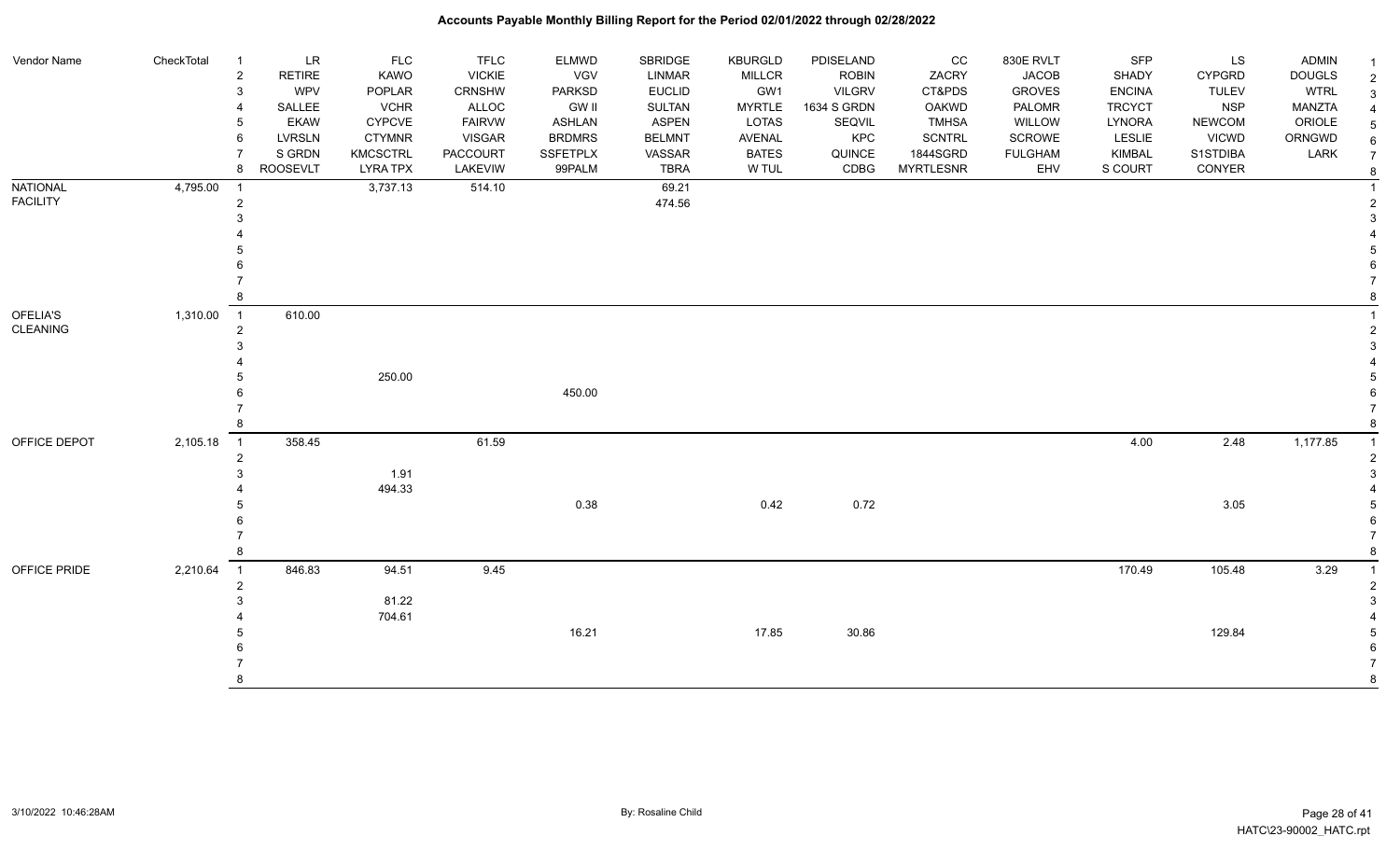| <b>Vendor Name</b> | CheckTotal   | $\overline{1}$ | <b>LR</b>     | <b>FLC</b>      | TFLC            | ELMWD           | SBRIDGE       | <b>KBURGLD</b> | PDISELAND     | CC               | 830E RVLT      | SFP           | LS            | <b>ADMIN</b>  | -1             |
|--------------------|--------------|----------------|---------------|-----------------|-----------------|-----------------|---------------|----------------|---------------|------------------|----------------|---------------|---------------|---------------|----------------|
|                    |              | $\overline{c}$ | RETIRE        | KAWO            | <b>VICKIE</b>   | VGV             | LINMAR        | <b>MILLCR</b>  | <b>ROBIN</b>  | ZACRY            | <b>JACOB</b>   | SHADY         | <b>CYPGRD</b> | <b>DOUGLS</b> | $\overline{2}$ |
|                    |              | $\sqrt{3}$     | <b>WPV</b>    | POPLAR          | <b>CRNSHW</b>   | <b>PARKSD</b>   | <b>EUCLID</b> | GW1            | <b>VILGRV</b> | CT&PDS           | <b>GROVES</b>  | <b>ENCINA</b> | <b>TULEV</b>  | <b>WTRL</b>   |                |
|                    |              | 4              | SALLEE        | <b>VCHR</b>     | ALLOC           | <b>GW II</b>    | SULTAN        | <b>MYRTLE</b>  | 1634 S GRDN   | OAKWD            | PALOMR         | <b>TRCYCT</b> | <b>NSP</b>    | <b>MANZTA</b> |                |
|                    |              | 5              | <b>EKAW</b>   | <b>CYPCVE</b>   | <b>FAIRVW</b>   | ASHLAN          | <b>ASPEN</b>  | <b>LOTAS</b>   | SEQVIL        | <b>TMHSA</b>     | WILLOW         | LYNORA        | <b>NEWCOM</b> | ORIOLE        |                |
|                    |              | 6              | <b>LVRSLN</b> | <b>CTYMNR</b>   | <b>VISGAR</b>   | <b>BRDMRS</b>   | <b>BELMNT</b> | AVENAL         | KPC           | <b>SCNTRL</b>    | SCROWE         | LESLIE        | <b>VICWD</b>  | ORNGWD        |                |
|                    |              |                | S GRDN        | <b>KMCSCTRL</b> | <b>PACCOURT</b> | <b>SSFETPLX</b> | VASSAR        | <b>BATES</b>   | QUINCE        | 1844SGRD         | <b>FULGHAM</b> | <b>KIMBAL</b> | S1STDIBA      | LARK          | $\overline{7}$ |
|                    |              | 8              | ROOSEVLT      | <b>LYRA TPX</b> | LAKEVIW         | 99PALM          | <b>TBRA</b>   | W TUL          | CDBG          | <b>MYRTLESNR</b> | EHV            | S COURT       | CONYER        |               |                |
| OFFICE TEAM        | $6,214.77$ 1 |                | 1,367.24      |                 |                 |                 |               |                |               |                  |                |               |               |               |                |
|                    |              | $\overline{2}$ |               |                 |                 |                 | 310.74        |                |               |                  |                |               |               |               |                |
|                    |              | 3              |               |                 |                 | 124.30          | 186.43        |                |               |                  |                |               |               |               |                |
|                    |              |                |               | 4,226.06        |                 |                 |               |                |               |                  |                |               |               |               |                |
|                    |              |                |               |                 |                 |                 |               |                |               |                  |                |               |               |               |                |
|                    |              |                |               |                 |                 |                 |               |                |               |                  |                |               |               |               |                |
|                    |              | 8              |               |                 |                 |                 |               |                |               |                  |                |               |               |               |                |
| OIL CHANGER INC    |              |                |               |                 |                 |                 |               |                |               |                  |                |               |               |               |                |
|                    | 101.90       | $\overline{1}$ |               | 101.90          |                 |                 |               |                |               |                  |                |               |               |               |                |
|                    |              | 2              |               |                 |                 |                 |               |                |               |                  |                |               |               |               |                |
|                    |              |                |               |                 |                 |                 |               |                |               |                  |                |               |               |               |                |
|                    |              |                |               |                 |                 |                 |               |                |               |                  |                |               |               |               |                |
|                    |              |                |               |                 |                 |                 |               |                |               |                  |                |               |               |               |                |
|                    |              |                |               |                 |                 |                 |               |                |               |                  |                |               |               |               |                |
|                    |              | 8              |               |                 |                 |                 |               |                |               |                  |                |               |               |               |                |
| <b>PACIFIC</b>     | 290.00       | $\overline{1}$ |               |                 |                 |                 |               |                |               |                  |                |               |               | 290.00        |                |
| <b>EMPLOYERS</b>   |              | 2              |               |                 |                 |                 |               |                |               |                  |                |               |               |               |                |
|                    |              | 3              |               |                 |                 |                 |               |                |               |                  |                |               |               |               |                |
|                    |              |                |               |                 |                 |                 |               |                |               |                  |                |               |               |               |                |
|                    |              |                |               |                 |                 |                 |               |                |               |                  |                |               |               |               |                |
|                    |              |                |               |                 |                 |                 |               |                |               |                  |                |               |               |               |                |
|                    |              |                |               |                 |                 |                 |               |                |               |                  |                |               |               |               |                |
|                    |              | 8              |               |                 |                 |                 |               |                |               |                  |                |               |               |               |                |
| PACWEST DIRECT     | 352.88       | $\overline{1}$ | 118.18        | 35.28           | 3.53            |                 |               |                |               |                  |                |               |               |               |                |
|                    |              | $\overline{2}$ |               |                 |                 |                 |               |                |               |                  |                |               |               |               |                |
|                    |              |                |               |                 |                 |                 |               |                |               |                  |                |               |               |               |                |
|                    |              |                |               | 195.89          |                 |                 |               |                |               |                  |                |               |               |               |                |
|                    |              |                |               |                 |                 |                 |               |                |               |                  |                |               |               |               |                |
|                    |              |                |               |                 |                 |                 |               |                |               |                  |                |               |               |               |                |
|                    |              |                |               |                 |                 |                 |               |                |               |                  |                |               |               |               |                |
|                    |              |                |               |                 |                 |                 |               |                |               |                  |                |               |               |               |                |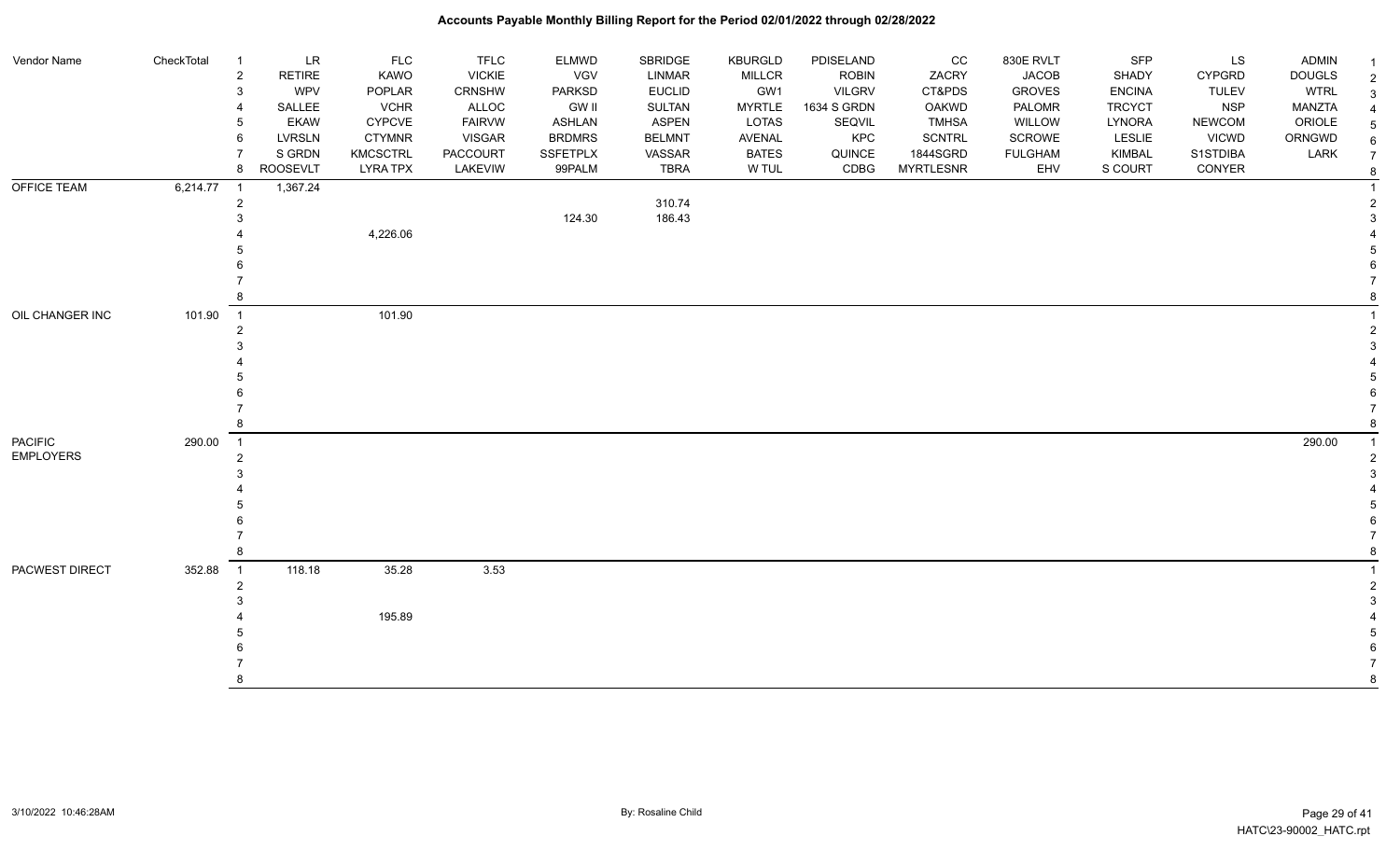| Vendor Name                            | CheckTotal | $\overline{1}$                   | ${\sf LR}$      | <b>FLC</b>      | <b>TFLC</b>     | <b>ELMWD</b>    | SBRIDGE       | <b>KBURGLD</b> | PDISELAND     | CC               | 830E RVLT      | SFP           | LS            | <b>ADMIN</b>  | -1             |
|----------------------------------------|------------|----------------------------------|-----------------|-----------------|-----------------|-----------------|---------------|----------------|---------------|------------------|----------------|---------------|---------------|---------------|----------------|
|                                        |            | $\sqrt{2}$                       | <b>RETIRE</b>   | <b>KAWO</b>     | <b>VICKIE</b>   | <b>VGV</b>      | <b>LINMAR</b> | <b>MILLCR</b>  | <b>ROBIN</b>  | ZACRY            | <b>JACOB</b>   | SHADY         | <b>CYPGRD</b> | <b>DOUGLS</b> | $\overline{2}$ |
|                                        |            | 3                                | WPV             | POPLAR          | <b>CRNSHW</b>   | <b>PARKSD</b>   | <b>EUCLID</b> | GW1            | <b>VILGRV</b> | CT&PDS           | <b>GROVES</b>  | <b>ENCINA</b> | <b>TULEV</b>  | <b>WTRL</b>   | $\mathbf{3}$   |
|                                        |            | 4                                | SALLEE          | <b>VCHR</b>     | ALLOC           | <b>GW II</b>    | <b>SULTAN</b> | <b>MYRTLE</b>  | 1634 S GRDN   | <b>OAKWD</b>     | PALOMR         | <b>TRCYCT</b> | <b>NSP</b>    | <b>MANZTA</b> | $\overline{4}$ |
|                                        |            | 5                                | <b>EKAW</b>     | <b>CYPCVE</b>   | <b>FAIRVW</b>   | <b>ASHLAN</b>   | <b>ASPEN</b>  | <b>LOTAS</b>   | SEQVIL        | <b>TMHSA</b>     | WILLOW         | LYNORA        | <b>NEWCOM</b> | ORIOLE        | 5              |
|                                        |            | 6                                | <b>LVRSLN</b>   | <b>CTYMNR</b>   | <b>VISGAR</b>   | <b>BRDMRS</b>   | <b>BELMNT</b> | AVENAL         | KPC           | <b>SCNTRL</b>    | SCROWE         | LESLIE        | <b>VICWD</b>  | ORNGWD        |                |
|                                        |            |                                  | S GRDN          | <b>KMCSCTRL</b> | <b>PACCOURT</b> | <b>SSFETPLX</b> | VASSAR        | <b>BATES</b>   | QUINCE        | 1844SGRD         | <b>FULGHAM</b> | KIMBAL        | S1STDIBA      | <b>LARK</b>   |                |
|                                        |            | 8                                | <b>ROOSEVLT</b> | <b>LYRATPX</b>  | LAKEVIW         | 99PALM          | <b>TBRA</b>   | W TUL          | CDBG          | <b>MYRTLESNR</b> | EHV            | S COURT       | CONYER        |               | 8              |
| PDQ SUPPLY INC                         | 3,688.86   | $\overline{1}$                   | 553.36          |                 |                 |                 |               |                |               |                  |                |               |               | 3,135.50      | -1             |
|                                        |            | $\overline{2}$                   |                 |                 |                 |                 |               |                |               |                  |                |               |               |               | 2              |
|                                        |            |                                  |                 |                 |                 |                 |               |                |               |                  |                |               |               |               |                |
|                                        |            |                                  |                 |                 |                 |                 |               |                |               |                  |                |               |               |               |                |
|                                        |            |                                  |                 |                 |                 |                 |               |                |               |                  |                |               |               |               |                |
|                                        |            |                                  |                 |                 |                 |                 |               |                |               |                  |                |               |               |               |                |
| PENA'S DISPOSAL,<br><b>INC</b>         |            |                                  |                 |                 |                 |                 |               |                |               |                  |                |               |               |               |                |
|                                        |            |                                  |                 |                 |                 |                 |               |                |               |                  |                |               |               |               |                |
|                                        | 4,080.17   | $\overline{1}$                   | 2,731.67        |                 |                 |                 |               |                |               |                  |                |               |               |               |                |
|                                        |            | $\overline{2}$                   |                 |                 |                 |                 |               |                |               |                  |                |               |               |               |                |
|                                        |            |                                  |                 |                 |                 | 0.58            | 164.87        |                |               |                  |                |               |               |               |                |
|                                        |            |                                  |                 | 33.21           |                 |                 | 1,149.84      |                |               |                  |                |               |               |               |                |
|                                        |            |                                  |                 |                 |                 |                 |               |                |               |                  |                |               |               |               |                |
|                                        |            |                                  |                 |                 |                 |                 |               |                |               |                  |                |               |               |               |                |
|                                        |            | 8                                |                 |                 |                 |                 |               |                |               |                  |                |               |               |               |                |
|                                        | 1,267.50   |                                  |                 |                 |                 |                 |               |                |               |                  |                |               |               |               |                |
| PERFECT CARE<br><b>LANDSCAPE MAINT</b> |            | $\overline{1}$<br>$\overline{2}$ |                 |                 |                 |                 |               |                |               |                  |                |               |               |               |                |
|                                        |            |                                  |                 |                 |                 |                 |               |                |               |                  |                |               |               |               |                |
|                                        |            |                                  |                 |                 |                 |                 |               |                |               |                  |                |               |               | 295.00        |                |
|                                        |            |                                  |                 |                 |                 |                 |               |                | 485.00        |                  |                | 243.75        |               |               |                |
|                                        |            |                                  |                 |                 |                 |                 |               |                |               |                  |                |               |               |               |                |
|                                        |            |                                  |                 |                 |                 |                 |               |                |               |                  |                |               |               |               |                |
|                                        |            | 8                                |                 | 243.75          |                 |                 |               |                |               |                  |                |               |               |               |                |
| PERSONNEL                              | 4,948.35   | $\overline{1}$                   |                 | 4,948.35        |                 |                 |               |                |               |                  |                |               |               |               |                |
| SOLUTIONS                              |            | $\overline{2}$                   |                 |                 |                 |                 |               |                |               |                  |                |               |               |               | $\overline{2}$ |
|                                        |            |                                  |                 |                 |                 |                 |               |                |               |                  |                |               |               |               |                |
|                                        |            |                                  |                 |                 |                 |                 |               |                |               |                  |                |               |               |               |                |
|                                        |            |                                  |                 |                 |                 |                 |               |                |               |                  |                |               |               |               |                |
|                                        |            |                                  |                 |                 |                 |                 |               |                |               |                  |                |               |               |               |                |
|                                        |            |                                  |                 |                 |                 |                 |               |                |               |                  |                |               |               |               |                |
|                                        |            |                                  |                 |                 |                 |                 |               |                |               |                  |                |               |               |               | 8              |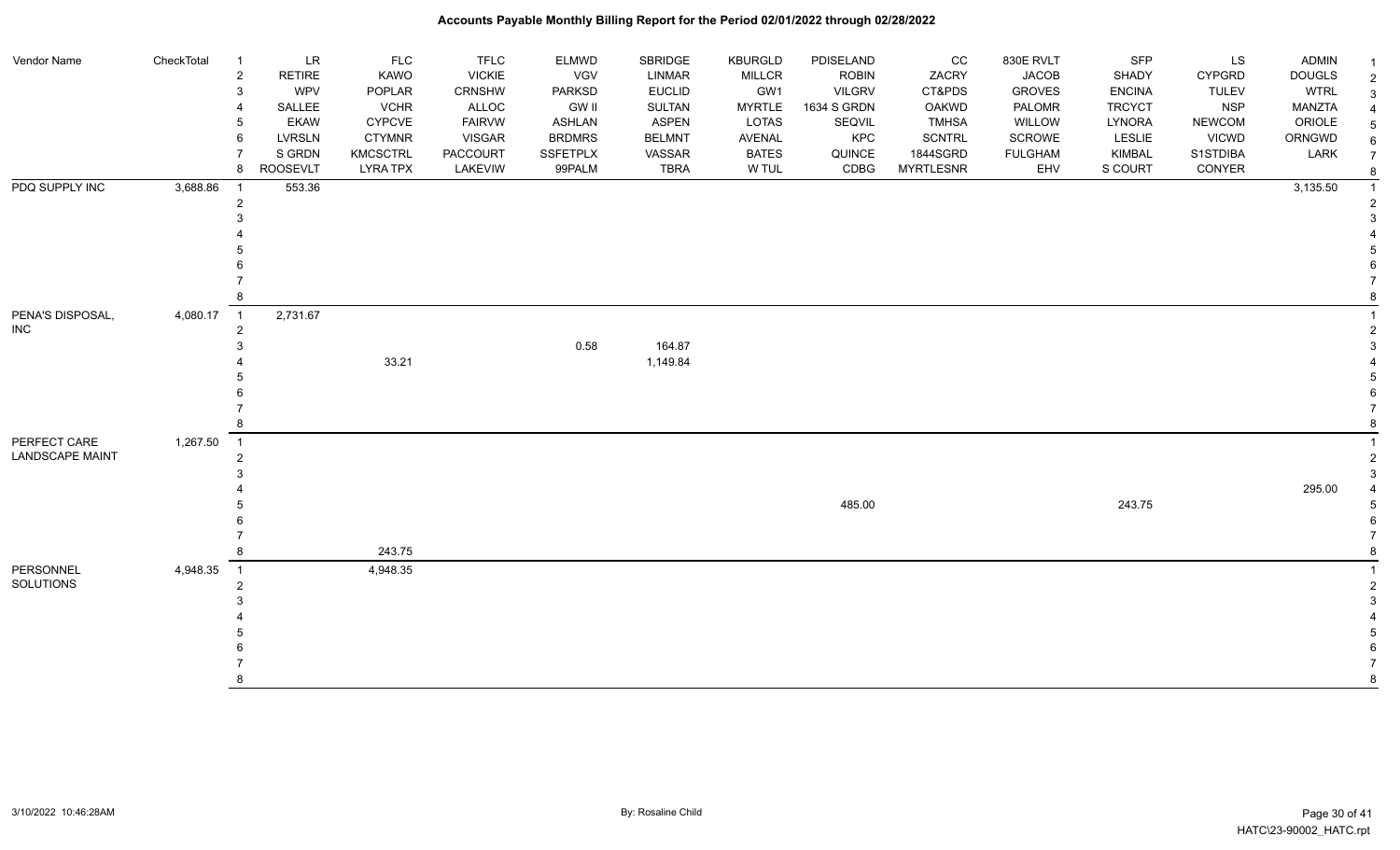| Vendor Name                   | CheckTotal | $\overline{1}$ | <b>LR</b>     | <b>FLC</b>      | <b>TFLC</b>     | ELMWD         | SBRIDGE       | <b>KBURGLD</b> | PDISELAND     | CC               | 830E RVLT      | <b>SFP</b>    | LS            | <b>ADMIN</b>  |                |
|-------------------------------|------------|----------------|---------------|-----------------|-----------------|---------------|---------------|----------------|---------------|------------------|----------------|---------------|---------------|---------------|----------------|
|                               |            | $\overline{2}$ | <b>RETIRE</b> | <b>KAWO</b>     | <b>VICKIE</b>   | VGV           | <b>LINMAR</b> | <b>MILLCR</b>  | <b>ROBIN</b>  | ZACRY            | <b>JACOB</b>   | SHADY         | <b>CYPGRD</b> | <b>DOUGLS</b> | $\overline{2}$ |
|                               |            | 3              | <b>WPV</b>    | POPLAR          | CRNSHW          | <b>PARKSD</b> | <b>EUCLID</b> | GW1            | <b>VILGRV</b> | CT&PDS           | <b>GROVES</b>  | <b>ENCINA</b> | <b>TULEV</b>  | <b>WTRL</b>   | 3              |
|                               |            | 4              | SALLEE        | <b>VCHR</b>     | ALLOC           | GW II         | SULTAN        | <b>MYRTLE</b>  | 1634 S GRDN   | OAKWD            | PALOMR         | <b>TRCYCT</b> | <b>NSP</b>    | MANZTA        |                |
|                               |            | 5              | <b>EKAW</b>   | <b>CYPCVE</b>   | <b>FAIRVW</b>   | ASHLAN        | ASPEN         | LOTAS          | SEQVIL        | <b>TMHSA</b>     | WILLOW         | LYNORA        | <b>NEWCOM</b> | ORIOLE        |                |
|                               |            | 6              | <b>LVRSLN</b> | <b>CTYMNR</b>   | <b>VISGAR</b>   | <b>BRDMRS</b> | <b>BELMNT</b> | AVENAL         | KPC           | <b>SCNTRL</b>    | SCROWE         | LESLIE        | <b>VICWD</b>  | ORNGWD        |                |
|                               |            |                | S GRDN        | <b>KMCSCTRL</b> | <b>PACCOURT</b> | SSFETPLX      | VASSAR        | <b>BATES</b>   | QUINCE        | 1844SGRD         | <b>FULGHAM</b> | KIMBAL        | S1STDIBA      | LARK          |                |
|                               |            | 8              | ROOSEVLT      | <b>LYRA TPX</b> | LAKEVIW         | 99PALM        | <b>TBRA</b>   | W TUL          | CDBG          | <b>MYRTLESNR</b> | EHV            | S COURT       | CONYER        |               |                |
| PETTY CASH - O.               | 83.22      | $\overline{1}$ | 27.21         |                 |                 |               |               |                |               |                  |                |               |               | 32.85         |                |
| VALDEZ                        |            | $\overline{2}$ |               |                 |                 |               |               |                |               |                  |                |               |               |               |                |
|                               |            |                |               |                 |                 |               | 17.85         |                |               |                  |                |               |               |               |                |
|                               |            |                |               |                 |                 |               | 5.31          |                |               |                  |                |               |               |               |                |
|                               |            |                |               |                 |                 |               |               |                |               |                  |                |               |               |               |                |
|                               |            |                |               |                 |                 |               |               |                |               |                  |                |               |               |               |                |
|                               |            |                |               |                 |                 |               |               |                |               |                  |                |               |               |               |                |
|                               | 115.26     | $\overline{1}$ | 5.88          |                 |                 |               |               |                |               |                  |                |               | 10.58         |               |                |
| PETTY CASH - R<br><b>HARO</b> |            | $\overline{2}$ |               |                 |                 |               |               |                |               |                  |                |               |               |               |                |
|                               |            |                |               |                 |                 |               |               |                |               |                  |                |               |               |               |                |
|                               |            |                |               |                 |                 |               |               |                |               |                  |                |               |               |               |                |
|                               |            |                |               |                 |                 | 10.86         |               |                | 34.41         |                  |                |               | 53.53         |               |                |
|                               |            |                |               |                 |                 |               |               |                |               |                  |                |               |               |               |                |
|                               |            |                |               |                 |                 |               |               |                |               |                  |                |               |               |               |                |
|                               |            | 8              |               |                 |                 |               |               |                |               |                  |                |               |               |               |                |
| POPLAR                        | 3,000.00   | $\overline{1}$ |               |                 |                 |               |               |                |               |                  |                |               |               |               |                |
| <b>COMMUNITY</b>              |            | $\overline{2}$ |               |                 |                 |               |               |                |               |                  |                |               |               |               |                |
|                               |            |                |               | 3,000.00        |                 |               |               |                |               |                  |                |               |               |               |                |
|                               |            |                |               |                 |                 |               |               |                |               |                  |                |               |               |               |                |
|                               |            |                |               |                 |                 |               |               |                |               |                  |                |               |               |               |                |
|                               |            |                |               |                 |                 |               |               |                |               |                  |                |               |               |               |                |
|                               |            |                |               |                 |                 |               |               |                |               |                  |                |               |               |               |                |
|                               |            | 8              |               |                 |                 |               |               |                |               |                  |                |               |               |               |                |
| PORTERVILLE                   | 75.57      | $\overline{1}$ | 75.57         |                 |                 |               |               |                |               |                  |                |               |               |               |                |
| DOOR & TRIM                   |            | $\overline{2}$ |               |                 |                 |               |               |                |               |                  |                |               |               |               |                |
|                               |            |                |               |                 |                 |               |               |                |               |                  |                |               |               |               |                |
|                               |            |                |               |                 |                 |               |               |                |               |                  |                |               |               |               |                |
|                               |            |                |               |                 |                 |               |               |                |               |                  |                |               |               |               |                |
|                               |            |                |               |                 |                 |               |               |                |               |                  |                |               |               |               |                |
|                               |            |                |               |                 |                 |               |               |                |               |                  |                |               |               |               |                |
|                               |            |                |               |                 |                 |               |               |                |               |                  |                |               |               |               |                |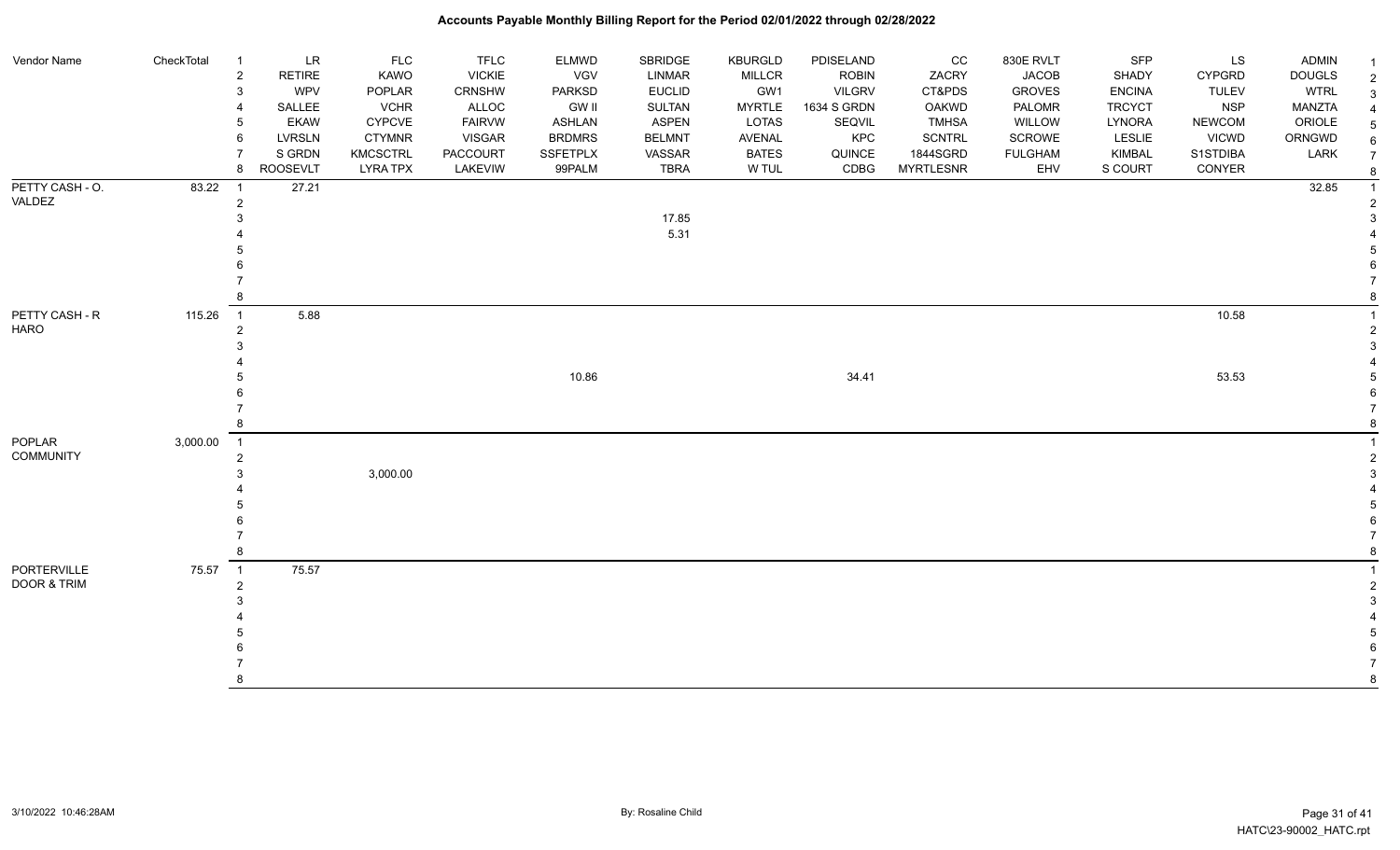| Vendor Name                                  | CheckTotal | $\overline{1}$ | LR            | <b>FLC</b>      | <b>TFLC</b>   | <b>ELMWD</b>    | SBRIDGE       | <b>KBURGLD</b> | PDISELAND     | CC               | 830E RVLT      | SFP           | LS            | <b>ADMIN</b>  |                            |
|----------------------------------------------|------------|----------------|---------------|-----------------|---------------|-----------------|---------------|----------------|---------------|------------------|----------------|---------------|---------------|---------------|----------------------------|
|                                              |            | $\overline{2}$ | <b>RETIRE</b> | <b>KAWO</b>     | <b>VICKIE</b> | <b>VGV</b>      | LINMAR        | <b>MILLCR</b>  | <b>ROBIN</b>  | ZACRY            | <b>JACOB</b>   | SHADY         | <b>CYPGRD</b> | <b>DOUGLS</b> | $\overline{1}$             |
|                                              |            | 3              | WPV           | POPLAR          | <b>CRNSHW</b> | <b>PARKSD</b>   | <b>EUCLID</b> | GW1            | <b>VILGRV</b> | CT&PDS           | <b>GROVES</b>  | <b>ENCINA</b> | <b>TULEV</b>  | <b>WTRL</b>   | $\sqrt{2}$<br>$\mathbf{3}$ |
|                                              |            |                | SALLEE        | <b>VCHR</b>     | <b>ALLOC</b>  | <b>GW II</b>    | <b>SULTAN</b> | <b>MYRTLE</b>  | 1634 S GRDN   | <b>OAKWD</b>     | PALOMR         | <b>TRCYCT</b> | <b>NSP</b>    | <b>MANZTA</b> | 4                          |
|                                              |            | 5              | <b>EKAW</b>   | <b>CYPCVE</b>   | <b>FAIRVW</b> | <b>ASHLAN</b>   | <b>ASPEN</b>  | LOTAS          | SEQVIL        | <b>TMHSA</b>     | WILLOW         | LYNORA        | <b>NEWCOM</b> | ORIOLE        | $\sqrt{5}$                 |
|                                              |            | 6              | LVRSLN        | <b>CTYMNR</b>   | <b>VISGAR</b> | <b>BRDMRS</b>   | <b>BELMNT</b> | AVENAL         | KPC           | <b>SCNTRL</b>    | SCROWE         | LESLIE        | <b>VICWD</b>  | ORNGWD        | 6                          |
|                                              |            |                | S GRDN        | <b>KMCSCTRL</b> | PACCOURT      | <b>SSFETPLX</b> | VASSAR        | <b>BATES</b>   | QUINCE        | 1844SGRD         | <b>FULGHAM</b> | <b>KIMBAL</b> | S1STDIBA      | LARK          | $\overline{7}$             |
|                                              |            | 8              | ROOSEVLT      | <b>LYRA TPX</b> | LAKEVIW       | 99PALM          | <b>TBRA</b>   | W TUL          | CDBG          | <b>MYRTLESNR</b> | EHV            | S COURT       | CONYER        |               | 8                          |
| PROVOST&                                     | 14,845.70  | -1             |               | 14,845.70       |               |                 |               |                |               |                  |                |               |               |               | $\overline{1}$             |
| <b>PRITCHARD</b>                             |            | 2              |               |                 |               |                 |               |                |               |                  |                |               |               |               | $\overline{2}$             |
|                                              |            |                |               |                 |               |                 |               |                |               |                  |                |               |               |               | 3                          |
|                                              |            |                |               |                 |               |                 |               |                |               |                  |                |               |               |               |                            |
| <b>QLT CONSUMER</b><br><b>LEASE CONSUMER</b> |            |                |               |                 |               |                 |               |                |               |                  |                |               |               |               | 5                          |
|                                              |            |                |               |                 |               |                 |               |                |               |                  |                |               |               |               | 6                          |
|                                              |            |                |               |                 |               |                 |               |                |               |                  |                |               |               |               | $\overline{7}$             |
|                                              |            |                |               |                 |               |                 |               |                |               |                  |                |               |               |               | 8                          |
|                                              | 21.82      | $\overline{1}$ |               |                 |               |                 |               |                |               |                  |                | 21.82         |               |               |                            |
|                                              |            | $\overline{2}$ |               |                 |               |                 |               |                |               |                  |                |               |               |               | $\overline{2}$             |
|                                              |            |                |               |                 |               |                 |               |                |               |                  |                |               |               |               | 3                          |
|                                              |            |                |               |                 |               |                 |               |                |               |                  |                |               |               |               |                            |
|                                              |            |                |               |                 |               |                 |               |                |               |                  |                |               |               |               | 5                          |
|                                              |            |                |               |                 |               |                 |               |                |               |                  |                |               |               |               | 6                          |
|                                              |            | 8              |               |                 |               |                 |               |                |               |                  |                |               |               |               | $\overline{7}$             |
|                                              |            |                |               |                 |               |                 |               |                |               |                  |                |               |               |               | $\bf 8$                    |
| RANDALL LEE                                  | 300.00     | $\overline{1}$ |               |                 |               |                 |               |                |               |                  |                |               |               |               | $\mathbf{1}$               |
| ROQUE DBA                                    |            | $\overline{2}$ |               |                 |               |                 |               |                |               |                  |                |               |               |               | $\sqrt{2}$                 |
|                                              |            |                |               |                 |               |                 | 300.00        |                |               |                  |                |               |               |               | 3                          |
|                                              |            |                |               |                 |               |                 |               |                |               |                  |                |               |               |               | 5                          |
|                                              |            |                |               |                 |               |                 |               |                |               |                  |                |               |               |               | 6                          |
|                                              |            |                |               |                 |               |                 |               |                |               |                  |                |               |               |               | $\overline{7}$             |
|                                              |            |                |               |                 |               |                 |               |                |               |                  |                |               |               |               | 8                          |
| RAUL V ACEVEDO                               | 4,418.39   | $\overline{1}$ | 1,463.22      |                 |               |                 |               |                |               |                  |                |               | 2,147.16      |               | $\overline{1}$             |
| <b>DBA ACE HEATING</b>                       |            | $\overline{2}$ |               |                 |               |                 |               |                |               |                  |                |               |               |               | $\sqrt{2}$                 |
|                                              |            |                |               | 301.56          |               |                 |               |                |               |                  |                |               |               |               | 3                          |
|                                              |            |                |               |                 |               |                 |               |                |               |                  |                |               |               |               |                            |
|                                              |            |                |               |                 |               |                 |               | 366.45         | 140.00        |                  |                |               |               |               | 5                          |
|                                              |            |                |               |                 |               |                 |               |                |               |                  |                |               |               |               | 6                          |
|                                              |            |                |               |                 |               |                 |               |                |               |                  |                |               |               |               | $\overline{7}$             |
|                                              |            | 8              |               |                 |               |                 |               |                |               |                  |                |               |               |               | 8                          |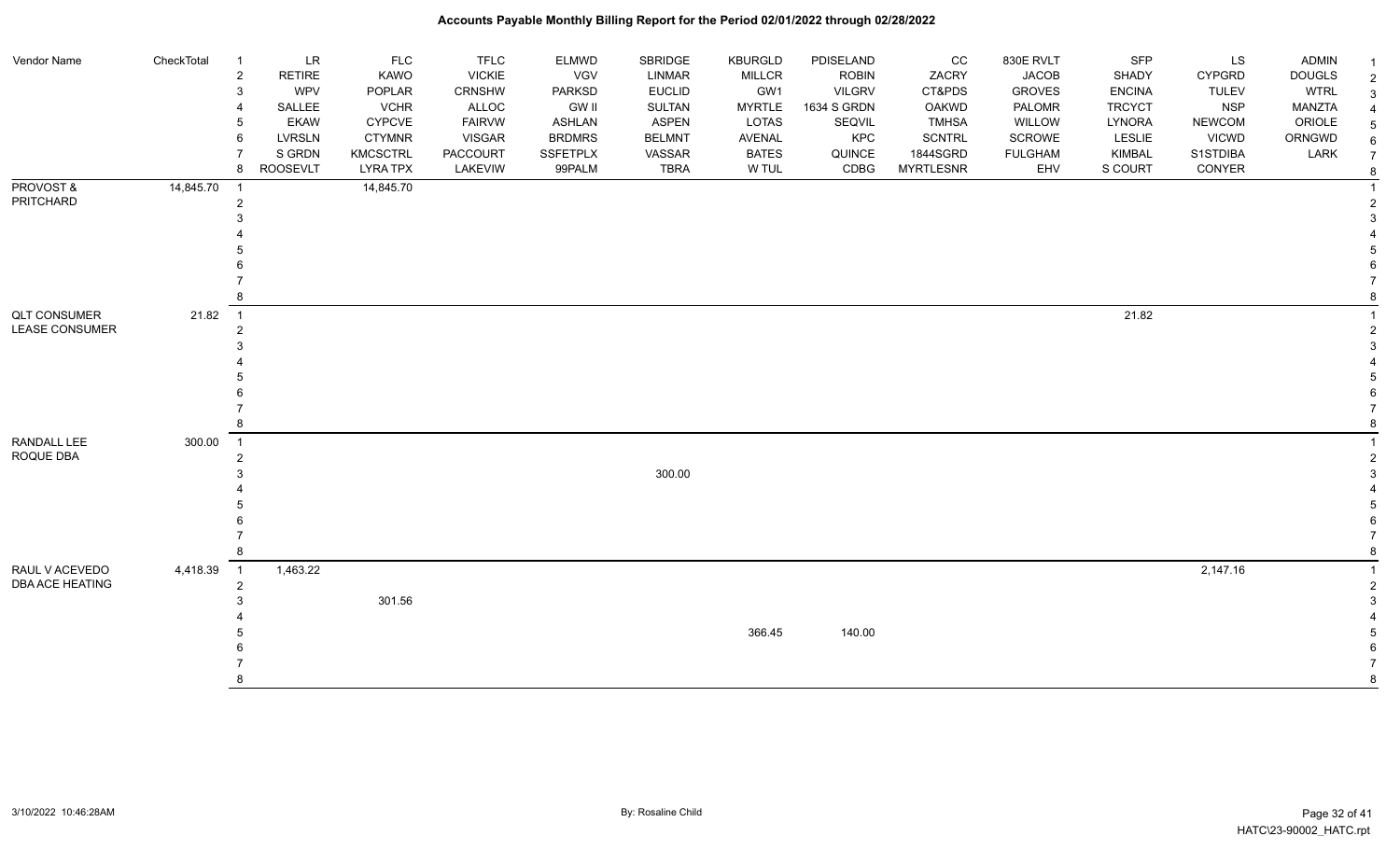| Vendor Name                             | CheckTotal | $\overline{1}$ | LR              | <b>FLC</b>      | <b>TFLC</b>     | ELMWD           | SBRIDGE       | <b>KBURGLD</b> | PDISELAND     | CC               | 830E RVLT      | <b>SFP</b>    | LS            | <b>ADMIN</b>  |  |
|-----------------------------------------|------------|----------------|-----------------|-----------------|-----------------|-----------------|---------------|----------------|---------------|------------------|----------------|---------------|---------------|---------------|--|
|                                         |            | $\overline{2}$ | <b>RETIRE</b>   | KAWO            | <b>VICKIE</b>   | VGV             | <b>LINMAR</b> | <b>MILLCR</b>  | <b>ROBIN</b>  | ZACRY            | <b>JACOB</b>   | SHADY         | <b>CYPGRD</b> | <b>DOUGLS</b> |  |
|                                         |            | 3              | WPV             | POPLAR          | <b>CRNSHW</b>   | PARKSD          | <b>EUCLID</b> | GW1            | <b>VILGRV</b> | CT&PDS           | <b>GROVES</b>  | <b>ENCINA</b> | <b>TULEV</b>  | <b>WTRL</b>   |  |
|                                         |            |                | SALLEE          | <b>VCHR</b>     | ALLOC           | <b>GW II</b>    | <b>SULTAN</b> | <b>MYRTLE</b>  | 1634 S GRDN   | OAKWD            | PALOMR         | <b>TRCYCT</b> | <b>NSP</b>    | MANZTA        |  |
|                                         |            |                | <b>EKAW</b>     | CYPCVE          | <b>FAIRVW</b>   | <b>ASHLAN</b>   | <b>ASPEN</b>  | LOTAS          | SEQVIL        | <b>TMHSA</b>     | WILLOW         | LYNORA        | <b>NEWCOM</b> | ORIOLE        |  |
|                                         |            | 6              | <b>LVRSLN</b>   | <b>CTYMNR</b>   | <b>VISGAR</b>   | <b>BRDMRS</b>   | <b>BELMNT</b> | <b>AVENAL</b>  | KPC           | <b>SCNTRL</b>    | SCROWE         | <b>LESLIE</b> | <b>VICWD</b>  | ORNGWD        |  |
|                                         |            |                | S GRDN          | <b>KMCSCTRL</b> | <b>PACCOURT</b> | <b>SSFETPLX</b> | VASSAR        | <b>BATES</b>   | QUINCE        | 1844SGRD         | <b>FULGHAM</b> | <b>KIMBAL</b> | S1STDIBA      | LARK          |  |
|                                         |            | 8              | <b>ROOSEVLT</b> | <b>LYRA TPX</b> | LAKEVIW         | 99PALM          | <b>TBRA</b>   | W TUL          | CDBG          | <b>MYRTLESNR</b> | EHV            | S COURT       | CONYER        |               |  |
| REDI-ROOTER                             | 8,250.87   | $\overline{1}$ | 2,298.20        |                 | 4,862.67        |                 |               |                |               |                  |                |               |               |               |  |
| PLUMBING, INC                           |            | $\overline{2}$ |                 |                 |                 | 145.00          |               |                |               |                  |                |               |               |               |  |
|                                         |            |                |                 |                 |                 |                 |               |                |               |                  |                |               |               |               |  |
|                                         |            |                |                 |                 |                 |                 |               |                |               |                  |                |               |               |               |  |
|                                         |            |                |                 |                 | 435.00          |                 |               |                |               |                  | 200.00         |               |               |               |  |
|                                         |            |                |                 |                 |                 | 210.00          |               |                |               |                  |                |               |               |               |  |
|                                         |            |                |                 |                 | 100.00          |                 |               |                |               |                  |                |               |               |               |  |
| RONALD MORGAN /<br><b>BUGZILLA PEST</b> |            | 8              |                 |                 |                 |                 |               |                |               |                  |                |               |               |               |  |
|                                         | 360.00     | $\overline{1}$ | 40.00           |                 |                 |                 |               |                |               |                  |                | 200.00        |               |               |  |
|                                         |            | $\overline{2}$ |                 |                 |                 |                 |               |                |               |                  |                |               |               |               |  |
|                                         |            |                |                 | 40.00           |                 |                 |               |                |               |                  |                |               |               |               |  |
|                                         |            |                |                 |                 |                 |                 |               |                |               |                  |                |               |               |               |  |
|                                         |            |                |                 |                 |                 |                 |               |                |               |                  |                |               | 80.00         |               |  |
|                                         |            |                |                 |                 |                 |                 |               |                |               |                  |                |               |               |               |  |
|                                         |            |                |                 |                 |                 |                 |               |                |               |                  |                |               |               |               |  |
|                                         |            | 8              |                 |                 |                 |                 |               |                |               |                  |                |               |               |               |  |
| S.A. CASSADAY                           | 280.90     | $\overline{1}$ | 280.90          |                 |                 |                 |               |                |               |                  |                |               |               |               |  |
| SERVICE, INC                            |            | $\overline{2}$ |                 |                 |                 |                 |               |                |               |                  |                |               |               |               |  |
|                                         |            |                |                 |                 |                 |                 |               |                |               |                  |                |               |               |               |  |
|                                         |            |                |                 |                 |                 |                 |               |                |               |                  |                |               |               |               |  |
|                                         |            |                |                 |                 |                 |                 |               |                |               |                  |                |               |               |               |  |
|                                         |            |                |                 |                 |                 |                 |               |                |               |                  |                |               |               |               |  |
|                                         |            |                |                 |                 |                 |                 |               |                |               |                  |                |               |               |               |  |
|                                         |            | 8              |                 |                 |                 |                 |               |                |               |                  |                |               |               |               |  |
| <b>SAN GABRIEL</b>                      | 2,554.40   | $\overline{1}$ |                 |                 |                 |                 |               |                |               |                  |                |               |               | 2,554.40      |  |
| <b>TEMPORARY</b>                        |            | $\overline{2}$ |                 |                 |                 |                 |               |                |               |                  |                |               |               |               |  |
|                                         |            |                |                 |                 |                 |                 |               |                |               |                  |                |               |               |               |  |
|                                         |            |                |                 |                 |                 |                 |               |                |               |                  |                |               |               |               |  |
|                                         |            |                |                 |                 |                 |                 |               |                |               |                  |                |               |               |               |  |
|                                         |            |                |                 |                 |                 |                 |               |                |               |                  |                |               |               |               |  |
|                                         |            |                |                 |                 |                 |                 |               |                |               |                  |                |               |               |               |  |
|                                         |            |                |                 |                 |                 |                 |               |                |               |                  |                |               |               |               |  |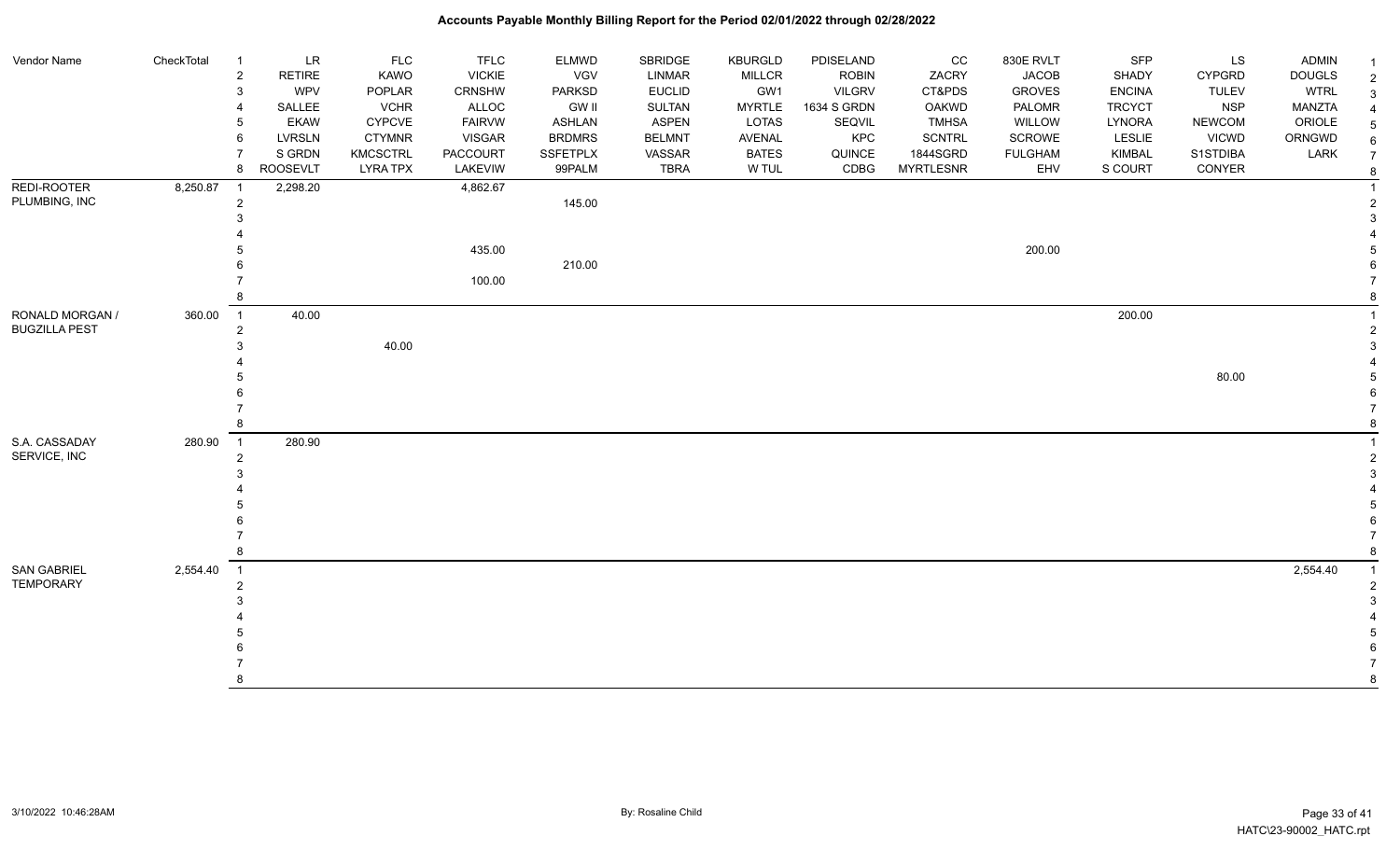| Vendor Name                        | CheckTotal | LR<br>$\overline{1}$<br>$\boldsymbol{2}$<br><b>RETIRE</b> | FLC<br>KAWO     | <b>TFLC</b><br><b>VICKIE</b> | <b>ELMWD</b><br>VGV | SBRIDGE<br>LINMAR | <b>KBURGLD</b><br><b>MILLCR</b> | PDISELAND<br><b>ROBIN</b> | cc<br>ZACRY      | 830E RVLT<br><b>JACOB</b> | SFP<br>SHADY  | LS<br>CYPGRD  | <b>ADMIN</b><br><b>DOUGLS</b> | -1<br>2        |
|------------------------------------|------------|-----------------------------------------------------------|-----------------|------------------------------|---------------------|-------------------|---------------------------------|---------------------------|------------------|---------------------------|---------------|---------------|-------------------------------|----------------|
|                                    |            | WPV<br>3                                                  | POPLAR          | CRNSHW                       | PARKSD              | <b>EUCLID</b>     | GW1                             | <b>VILGRV</b>             | CT&PDS           | <b>GROVES</b>             | <b>ENCINA</b> | <b>TULEV</b>  | <b>WTRL</b>                   | 3              |
|                                    |            | SALLEE                                                    | <b>VCHR</b>     | ALLOC                        | <b>GW II</b>        | SULTAN            | <b>MYRTLE</b>                   | 1634 S GRDN               | OAKWD            | PALOMR                    | <b>TRCYCT</b> | <b>NSP</b>    | <b>MANZTA</b>                 |                |
|                                    |            | <b>EKAW</b>                                               | CYPCVE          | <b>FAIRVW</b>                | ASHLAN              | <b>ASPEN</b>      | <b>LOTAS</b>                    | SEQVIL                    | <b>TMHSA</b>     | WILLOW                    | LYNORA        | <b>NEWCOM</b> | ORIOLE                        |                |
|                                    |            | <b>LVRSLN</b><br>6                                        | <b>CTYMNR</b>   | <b>VISGAR</b>                | <b>BRDMRS</b>       | <b>BELMNT</b>     | AVENAL                          | KPC                       | <b>SCNTRL</b>    | SCROWE                    | <b>LESLIE</b> | <b>VICWD</b>  | ORNGWD                        | 6              |
|                                    |            | S GRDN                                                    | <b>KMCSCTRL</b> | <b>PACCOURT</b>              | SSFETPLX            | VASSAR            | <b>BATES</b>                    | QUINCE                    | 1844SGRD         | <b>FULGHAM</b>            | KIMBAL        | S1STDIBA      | LARK                          | $\overline{7}$ |
|                                    |            | <b>ROOSEVLT</b><br>8                                      | <b>LYRA TPX</b> | LAKEVIW                      | 99PALM              | <b>TBRA</b>       | W TUL                           | CDBG                      | <b>MYRTLESNR</b> | EHV                       | S COURT       | CONYER        |                               |                |
| <b>SECURITY FIRST</b>              | 134.85     | $\overline{1}$                                            |                 |                              |                     |                   |                                 |                           |                  |                           |               |               |                               |                |
| <b>ALARM KING</b>                  |            | 2                                                         |                 |                              |                     |                   |                                 |                           |                  |                           |               |               |                               |                |
|                                    |            |                                                           |                 |                              |                     | 134.85            |                                 |                           |                  |                           |               |               |                               |                |
|                                    |            |                                                           |                 |                              |                     |                   |                                 |                           |                  |                           |               |               |                               |                |
|                                    |            |                                                           |                 |                              |                     |                   |                                 |                           |                  |                           |               |               |                               |                |
|                                    |            |                                                           |                 |                              |                     |                   |                                 |                           |                  |                           |               |               |                               |                |
|                                    |            |                                                           |                 |                              |                     |                   |                                 |                           |                  |                           |               |               |                               |                |
|                                    |            |                                                           |                 |                              |                     |                   |                                 |                           |                  |                           |               |               |                               |                |
| <b>SHARON J</b><br><b>ETHRIDGE</b> | 120.72     | $\overline{1}$                                            |                 |                              |                     |                   |                                 |                           |                  |                           |               |               | 120.72                        |                |
|                                    |            |                                                           |                 |                              |                     |                   |                                 |                           |                  |                           |               |               |                               |                |
|                                    |            |                                                           |                 |                              |                     |                   |                                 |                           |                  |                           |               |               |                               |                |
|                                    |            |                                                           |                 |                              |                     |                   |                                 |                           |                  |                           |               |               |                               |                |
|                                    |            |                                                           |                 |                              |                     |                   |                                 |                           |                  |                           |               |               |                               |                |
|                                    |            |                                                           |                 |                              |                     |                   |                                 |                           |                  |                           |               |               |                               |                |
|                                    |            |                                                           |                 |                              |                     |                   |                                 |                           |                  |                           |               |               |                               |                |
| SHEL-DON,                          | 242.55     | $\overline{1}$                                            |                 |                              |                     |                   |                                 |                           |                  |                           |               |               | 242.55                        |                |
| INC./NISSAN OF                     |            | $\overline{2}$                                            |                 |                              |                     |                   |                                 |                           |                  |                           |               |               |                               |                |
|                                    |            |                                                           |                 |                              |                     |                   |                                 |                           |                  |                           |               |               |                               |                |
|                                    |            |                                                           |                 |                              |                     |                   |                                 |                           |                  |                           |               |               |                               |                |
|                                    |            |                                                           |                 |                              |                     |                   |                                 |                           |                  |                           |               |               |                               |                |
|                                    |            |                                                           |                 |                              |                     |                   |                                 |                           |                  |                           |               |               |                               |                |
|                                    |            |                                                           |                 |                              |                     |                   |                                 |                           |                  |                           |               |               |                               |                |
|                                    |            |                                                           |                 |                              |                     |                   |                                 |                           |                  |                           |               |               |                               |                |
| SIDNEY C                           | 2,917.50   | $\overline{1}$                                            |                 |                              |                     |                   |                                 |                           |                  |                           |               | 2,917.50      |                               |                |
| WHEELER DBA                        |            | 2                                                         |                 |                              |                     |                   |                                 |                           |                  |                           |               |               |                               |                |
|                                    |            |                                                           |                 |                              |                     |                   |                                 |                           |                  |                           |               |               |                               |                |
|                                    |            |                                                           |                 |                              |                     |                   |                                 |                           |                  |                           |               |               |                               |                |
|                                    |            |                                                           |                 |                              |                     |                   |                                 |                           |                  |                           |               |               |                               |                |
|                                    |            |                                                           |                 |                              |                     |                   |                                 |                           |                  |                           |               |               |                               |                |
|                                    |            |                                                           |                 |                              |                     |                   |                                 |                           |                  |                           |               |               |                               |                |
|                                    |            |                                                           |                 |                              |                     |                   |                                 |                           |                  |                           |               |               |                               | 8              |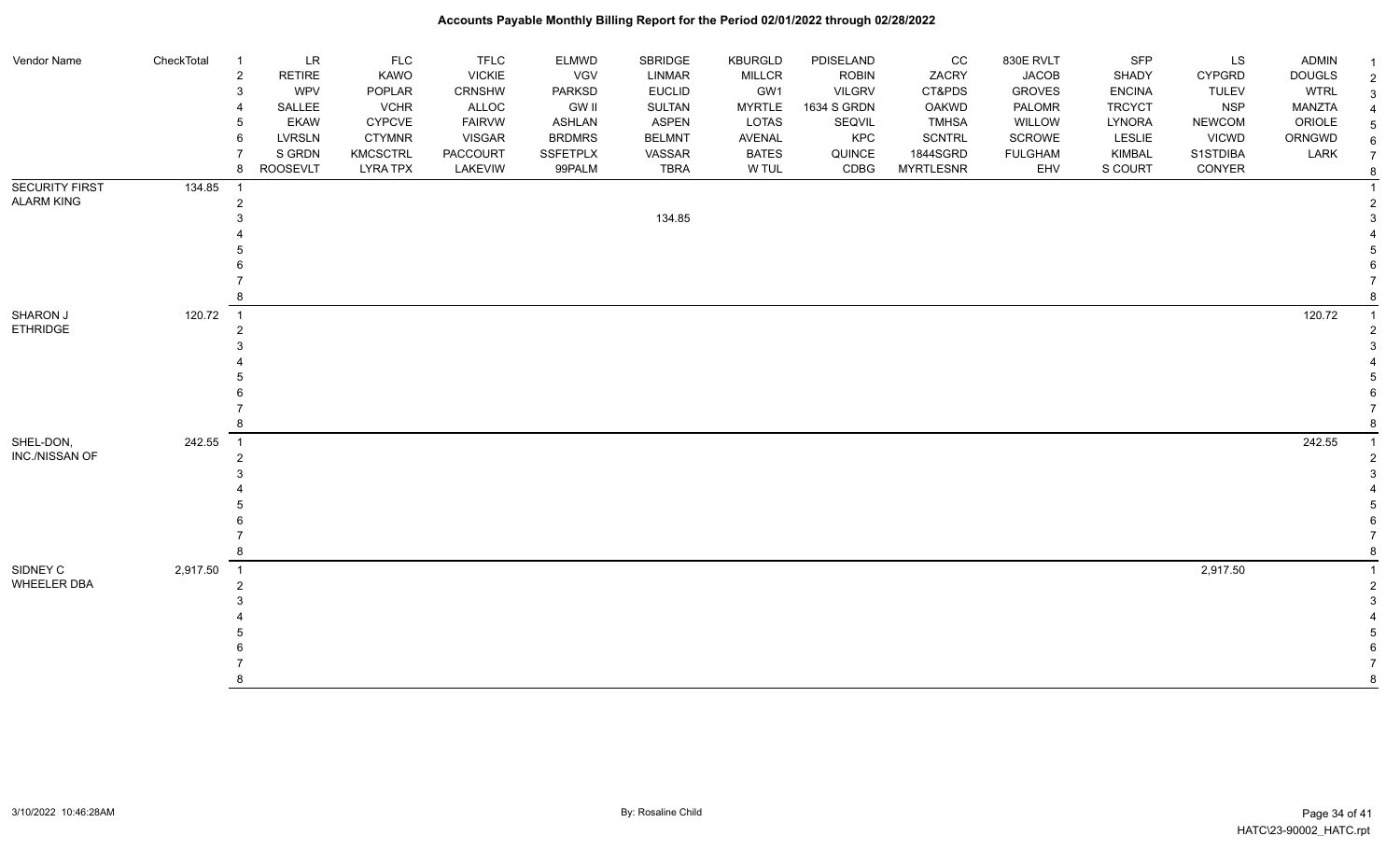| Vendor Name       | CheckTotal | $\overline{1}$ | LR              | <b>FLC</b>      | <b>TFLC</b>     | <b>ELMWD</b>    | SBRIDGE       | KBURGLD       | PDISELAND     | CC               | 830E RVLT      | <b>SFP</b>    | LS            | ADMIN         |                        |
|-------------------|------------|----------------|-----------------|-----------------|-----------------|-----------------|---------------|---------------|---------------|------------------|----------------|---------------|---------------|---------------|------------------------|
|                   |            | $\overline{c}$ | <b>RETIRE</b>   | <b>KAWO</b>     | <b>VICKIE</b>   | <b>VGV</b>      | LINMAR        | <b>MILLCR</b> | <b>ROBIN</b>  | ZACRY            | <b>JACOB</b>   | <b>SHADY</b>  | <b>CYPGRD</b> | <b>DOUGLS</b> | $\overline{2}$         |
|                   |            | 3              | <b>WPV</b>      | POPLAR          | CRNSHW          | <b>PARKSD</b>   | <b>EUCLID</b> | GW1           | <b>VILGRV</b> | CT&PDS           | <b>GROVES</b>  | <b>ENCINA</b> | TULEV         | <b>WTRL</b>   | $\mathbf{3}$           |
|                   |            |                | SALLEE          | <b>VCHR</b>     | <b>ALLOC</b>    | <b>GW II</b>    | <b>SULTAN</b> | <b>MYRTLE</b> | 1634 S GRDN   | <b>OAKWD</b>     | PALOMR         | <b>TRCYCT</b> | <b>NSP</b>    | MANZTA        | $\boldsymbol{\Lambda}$ |
|                   |            | 5              | <b>EKAW</b>     | <b>CYPCVE</b>   | <b>FAIRVW</b>   | <b>ASHLAN</b>   | <b>ASPEN</b>  | LOTAS         | SEQVIL        | <b>TMHSA</b>     | WILLOW         | LYNORA        | <b>NEWCOM</b> | ORIOLE        | .5                     |
|                   |            | 6              | <b>LVRSLN</b>   | <b>CTYMNR</b>   | <b>VISGAR</b>   | <b>BRDMRS</b>   | <b>BELMNT</b> | AVENAL        | KPC           | <b>SCNTRL</b>    | SCROWE         | LESLIE        | VICWD         | ORNGWD        | 6                      |
|                   |            |                | S GRDN          | <b>KMCSCTRL</b> | <b>PACCOURT</b> | <b>SSFETPLX</b> | VASSAR        | <b>BATES</b>  | QUINCE        | 1844SGRD         | <b>FULGHAM</b> | <b>KIMBAL</b> | S1STDIBA      | LARK          | $\overline{7}$         |
|                   |            | 8              | <b>ROOSEVLT</b> | <b>LYRA TPX</b> | LAKEVIW         | 99PALM          | <b>TBRA</b>   | W TUL         | CDBG          | <b>MYRTLESNR</b> | EHV            | S COURT       | CONYER        |               | 8                      |
| <b>SOUTHERN</b>   | 26,909.58  | $\overline{1}$ | 3,558.41        | 3,203.40        | 173.03          |                 |               |               |               | 125.42           |                | 8,237.58      | 155.40        |               |                        |
| <b>CALIFORNIA</b> |            | $\overline{2}$ |                 |                 |                 | 140.51          |               | 608.97        |               |                  |                |               |               |               |                        |
|                   |            | 3              |                 | 417.19          |                 | 332.96          |               |               |               | 95.98            |                | 131.18        | 211.60        |               | 3                      |
|                   |            |                |                 | 938.71          |                 |                 |               |               |               | 128.39           | 1,575.54       | 47.15         |               |               |                        |
|                   |            |                | 174.92          | 163.40          |                 | 147.76          | 842.90        | 522.04        | 51.41         | 60.67            |                |               | 996.38        |               |                        |
|                   |            |                |                 |                 |                 | 653.33          | 323.82        |               |               |                  | 84.08          |               |               |               |                        |
|                   |            |                |                 |                 | 266.22          | 114.06          |               |               |               |                  |                | 942.96        |               |               |                        |
|                   |            |                |                 |                 |                 | 1,484.21        |               |               |               |                  |                |               |               |               | 8                      |
| SOUTHERN          | 3,892.35   | $\overline{1}$ | 872.01          | 317.35          | 128.41          |                 |               |               |               | 157.04           |                |               |               |               |                        |
| CALIFORNIA GAS    |            | $\overline{2}$ |                 |                 |                 |                 | 182.62        | 22.24         |               |                  |                |               |               |               | $\overline{2}$         |
|                   |            |                |                 |                 |                 |                 | 189.93        |               | 73.09         | 26.42            |                |               |               |               | 3                      |
|                   |            |                |                 |                 |                 |                 |               |               |               | 43.48            | 64.57          |               |               |               |                        |
|                   |            |                |                 |                 |                 | 53.40           | 60.39         | 331.08        |               |                  |                |               |               |               |                        |
|                   |            |                |                 |                 |                 | 222.92          | 28.74         |               |               |                  |                |               |               |               |                        |
|                   |            |                |                 |                 |                 |                 |               |               |               |                  |                | 331.85        |               |               |                        |
|                   |            |                |                 |                 |                 | 786.81          |               |               |               |                  |                |               |               |               |                        |
| <b>STAPLES</b>    | 636.41     | $\overline{1}$ |                 |                 |                 |                 |               |               |               |                  |                |               |               | 636.41        |                        |
| CONTRACT AND      |            | $\overline{2}$ |                 |                 |                 |                 |               |               |               |                  |                |               |               |               | $\overline{2}$         |
|                   |            |                |                 |                 |                 |                 |               |               |               |                  |                |               |               |               |                        |
|                   |            |                |                 |                 |                 |                 |               |               |               |                  |                |               |               |               |                        |
|                   |            |                |                 |                 |                 |                 |               |               |               |                  |                |               |               |               |                        |
|                   |            |                |                 |                 |                 |                 |               |               |               |                  |                |               |               |               |                        |
|                   |            |                |                 |                 |                 |                 |               |               |               |                  |                |               |               |               |                        |
|                   |            |                |                 |                 |                 |                 |               |               |               |                  |                |               |               |               |                        |
| SULTANA           | 3,090.29   | $\overline{1}$ |                 |                 |                 |                 |               |               |               |                  |                |               |               |               |                        |
| <b>COMMUNITY</b>  |            | $\overline{2}$ |                 |                 |                 |                 |               |               |               |                  |                |               |               |               | $\overline{2}$         |
|                   |            |                |                 |                 |                 |                 |               |               |               |                  |                |               |               |               | 3                      |
|                   |            |                |                 |                 |                 |                 | 3,090.29      |               |               |                  |                |               |               |               |                        |
|                   |            |                |                 |                 |                 |                 |               |               |               |                  |                |               |               |               |                        |
|                   |            |                |                 |                 |                 |                 |               |               |               |                  |                |               |               |               |                        |
|                   |            |                |                 |                 |                 |                 |               |               |               |                  |                |               |               |               | $\overline{7}$         |
|                   |            |                |                 |                 |                 |                 |               |               |               |                  |                |               |               |               | 8                      |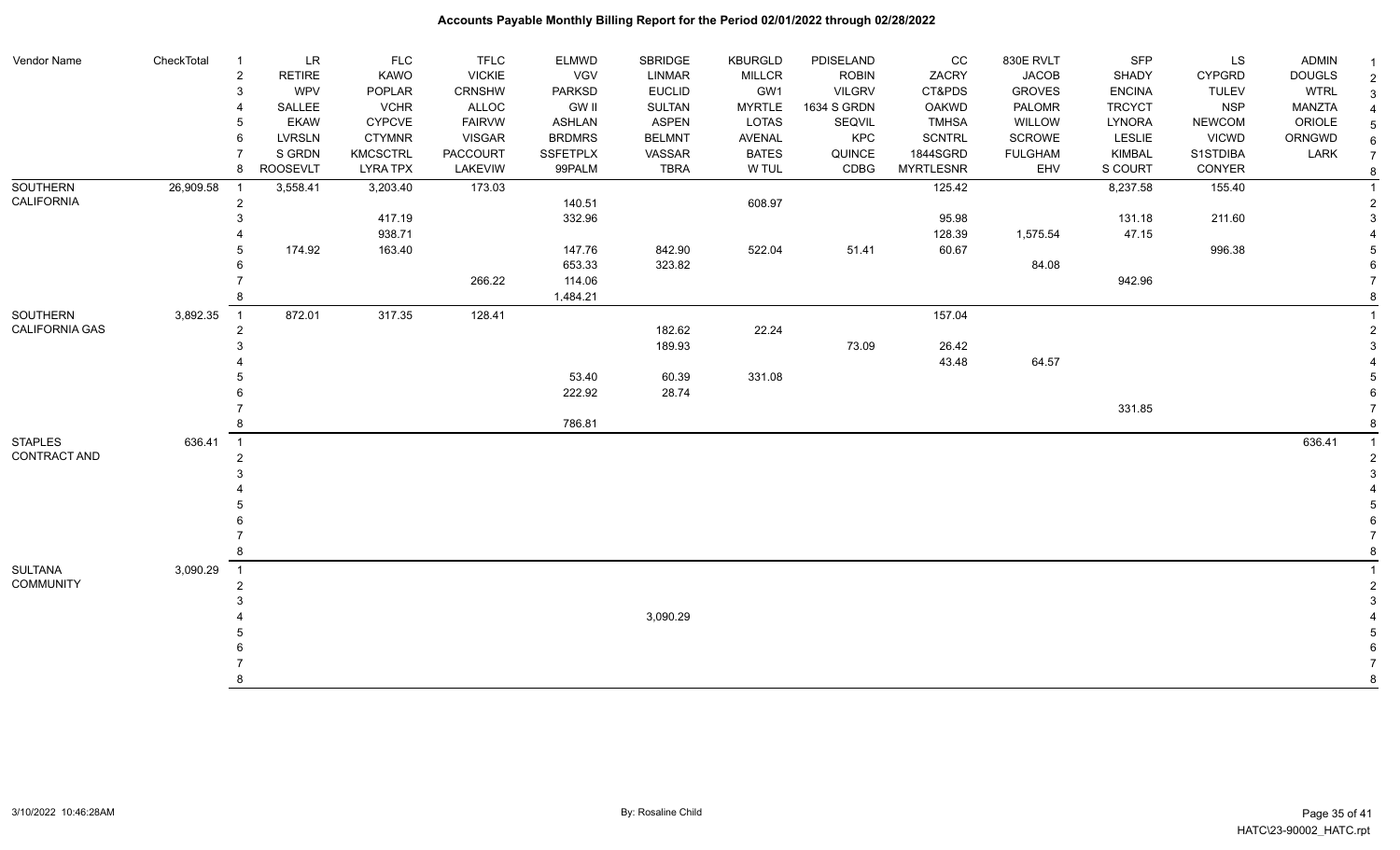| Vendor Name                      | CheckTotal | $\overline{1}$ | LR            | <b>FLC</b>      | <b>TFLC</b>   | ELMWD           | SBRIDGE       | KBURGLD       | PDISELAND     | CC               | 830E RVLT      | SFP           | LS            | <b>ADMIN</b>  |   |
|----------------------------------|------------|----------------|---------------|-----------------|---------------|-----------------|---------------|---------------|---------------|------------------|----------------|---------------|---------------|---------------|---|
|                                  |            | $\overline{c}$ | <b>RETIRE</b> | <b>KAWO</b>     | <b>VICKIE</b> | VGV             | <b>LINMAR</b> | <b>MILLCR</b> | <b>ROBIN</b>  | ZACRY            | <b>JACOB</b>   | SHADY         | <b>CYPGRD</b> | <b>DOUGLS</b> |   |
|                                  |            | 3              | <b>WPV</b>    | POPLAR          | CRNSHW        | PARKSD          | <b>EUCLID</b> | GW1           | <b>VILGRV</b> | CT&PDS           | <b>GROVES</b>  | <b>ENCINA</b> | <b>TULEV</b>  | <b>WTRL</b>   | 3 |
|                                  |            | 4              | SALLEE        | <b>VCHR</b>     | ALLOC         | <b>GW II</b>    | <b>SULTAN</b> | <b>MYRTLE</b> | 1634 S GRDN   | <b>OAKWD</b>     | PALOMR         | <b>TRCYCT</b> | <b>NSP</b>    | <b>MANZTA</b> |   |
|                                  |            | 5              | <b>EKAW</b>   | <b>CYPCVE</b>   | <b>FAIRVW</b> | ASHLAN          | <b>ASPEN</b>  | LOTAS         | SEQVIL        | <b>TMHSA</b>     | WILLOW         | LYNORA        | <b>NEWCOM</b> | ORIOLE        |   |
|                                  |            | 6              | LVRSLN        | <b>CTYMNR</b>   | <b>VISGAR</b> | <b>BRDMRS</b>   | <b>BELMNT</b> | AVENAL        | KPC           | <b>SCNTRL</b>    | SCROWE         | LESLIE        | <b>VICWD</b>  | ORNGWD        |   |
|                                  |            |                | S GRDN        | <b>KMCSCTRL</b> | PACCOURT      | <b>SSFETPLX</b> | VASSAR        | <b>BATES</b>  | QUINCE        | 1844SGRD         | <b>FULGHAM</b> | KIMBAL        | S1STDIBA      | LARK          |   |
|                                  |            | 8              | ROOSEVLT      | <b>LYRA TPX</b> | LAKEVIW       | 99PALM          | <b>TBRA</b>   | W TUL         | CDBG          | <b>MYRTLESNR</b> | EHV            | S COURT       | CONYER        |               |   |
| <b>TEKTEGRITY INC</b>            | 229.00     |                |               |                 |               |                 |               |               |               |                  |                |               |               |               |   |
|                                  |            | 2              |               |                 |               |                 |               |               |               |                  |                |               |               |               |   |
|                                  |            |                |               |                 |               |                 |               |               |               |                  |                |               |               |               |   |
|                                  |            |                |               |                 |               |                 |               |               |               |                  | 229.00         |               |               |               |   |
|                                  |            |                |               |                 |               |                 |               |               |               |                  |                |               |               |               |   |
| TERRA BELLA<br><b>IRRIGATION</b> |            |                |               |                 |               |                 |               |               |               |                  |                |               |               |               |   |
|                                  |            |                |               |                 |               |                 |               |               |               |                  |                |               |               |               |   |
|                                  |            | 8              |               |                 |               |                 |               |               |               |                  |                |               |               |               |   |
|                                  | 302.49     | $\overline{1}$ |               | 302.49          |               |                 |               |               |               |                  |                |               |               |               |   |
|                                  |            | $\overline{2}$ |               |                 |               |                 |               |               |               |                  |                |               |               |               |   |
|                                  |            |                |               |                 |               |                 |               |               |               |                  |                |               |               |               |   |
|                                  |            |                |               |                 |               |                 |               |               |               |                  |                |               |               |               |   |
|                                  |            |                |               |                 |               |                 |               |               |               |                  |                |               |               |               |   |
|                                  |            |                |               |                 |               |                 |               |               |               |                  |                |               |               |               |   |
|                                  |            |                |               |                 |               |                 |               |               |               |                  |                |               |               |               |   |
|                                  |            | 8              |               |                 |               |                 |               |               |               |                  |                |               |               |               |   |
| THE CARPET                       | 19,161.00  | $\overline{1}$ | 8,896.00      |                 |               |                 |               |               |               |                  |                |               |               |               |   |
| <b>SHOPPE</b>                    |            | $\overline{2}$ |               |                 |               |                 |               | 2,439.00      |               |                  |                |               |               |               |   |
|                                  |            |                |               |                 |               |                 |               |               |               |                  |                |               |               |               |   |
|                                  |            |                |               |                 |               |                 |               |               |               |                  |                |               |               |               |   |
|                                  |            |                |               | 3,878.00        |               |                 |               |               | 1,759.00      |                  |                |               | 2,189.00      |               |   |
|                                  |            |                |               |                 |               |                 |               |               |               |                  |                |               |               |               |   |
|                                  |            |                |               |                 |               |                 |               |               |               |                  |                |               |               |               |   |
|                                  |            | 8              |               |                 |               |                 |               |               |               |                  |                |               |               |               |   |
| THE GLASS SHOP                   | 1,132.33   | $\overline{1}$ | 144.13        |                 |               |                 |               |               |               |                  |                |               |               | 218.81        |   |
| INC.                             |            | $\overline{2}$ |               |                 |               |                 |               |               |               |                  |                |               |               |               |   |
|                                  |            |                |               |                 |               |                 |               |               |               |                  |                |               |               |               |   |
|                                  |            |                |               |                 |               |                 |               |               |               |                  |                |               |               |               |   |
|                                  |            |                |               |                 |               |                 |               |               |               | 122.89           |                |               |               |               |   |
|                                  |            |                |               |                 |               |                 | 502.59        |               |               |                  |                |               |               |               |   |
|                                  |            |                |               |                 | 143.91        |                 |               |               |               |                  |                |               |               |               |   |
|                                  |            | 8              |               |                 |               |                 |               |               |               |                  |                |               |               |               |   |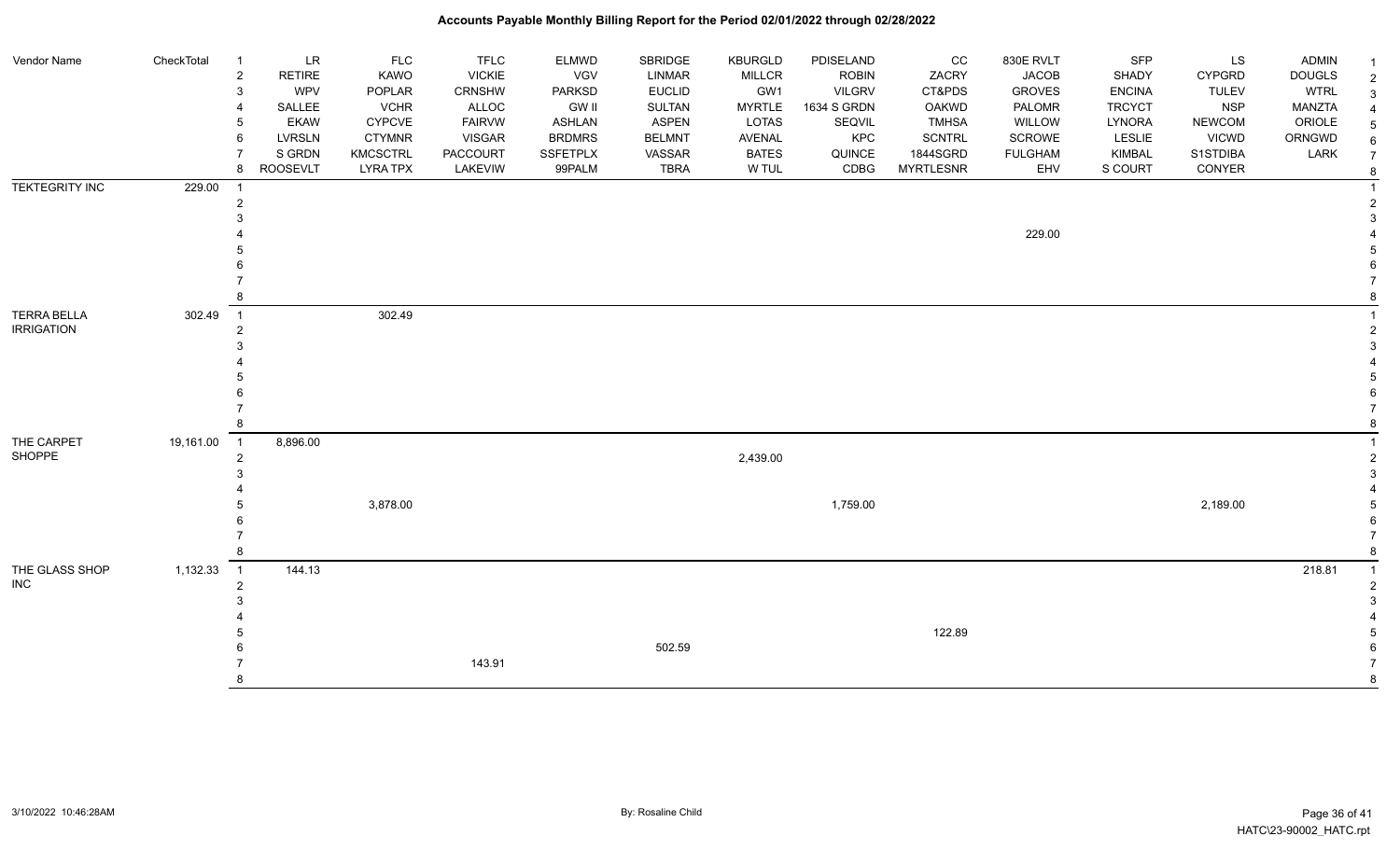| Vendor Name      | CheckTotal | $\overline{1}$             | <b>LR</b>       | <b>FLC</b>      | <b>TFLC</b>   | <b>ELMWD</b>    | SBRIDGE       | <b>KBURGLD</b> | PDISELAND     | cc               | 830E RVLT      | SFP           | LS            | ADMIN         |   |
|------------------|------------|----------------------------|-----------------|-----------------|---------------|-----------------|---------------|----------------|---------------|------------------|----------------|---------------|---------------|---------------|---|
|                  |            | $\sqrt{2}$                 | <b>RETIRE</b>   | KAWO            | <b>VICKIE</b> | <b>VGV</b>      | LINMAR        | MILLCR         | <b>ROBIN</b>  | ZACRY            | <b>JACOB</b>   | SHADY         | <b>CYPGRD</b> | <b>DOUGLS</b> |   |
|                  |            | $\mathsf 3$                | <b>WPV</b>      | POPLAR          | CRNSHW        | <b>PARKSD</b>   | <b>EUCLID</b> | GW1            | <b>VILGRV</b> | CT&PDS           | <b>GROVES</b>  | <b>ENCINA</b> | <b>TULEV</b>  | <b>WTRL</b>   | 3 |
|                  |            | 4                          | SALLEE          | <b>VCHR</b>     | ALLOC         | <b>GW II</b>    | SULTAN        | <b>MYRTLE</b>  | 1634 S GRDN   | <b>OAKWD</b>     | PALOMR         | <b>TRCYCT</b> | <b>NSP</b>    | <b>MANZTA</b> |   |
|                  |            | 5                          | EKAW            | <b>CYPCVE</b>   | <b>FAIRVW</b> | <b>ASHLAN</b>   | <b>ASPEN</b>  | LOTAS          | SEQVIL        | <b>TMHSA</b>     | WILLOW         | LYNORA        | <b>NEWCOM</b> | ORIOLE        |   |
|                  |            | 6                          | LVRSLN          | <b>CTYMNR</b>   | <b>VISGAR</b> | <b>BRDMRS</b>   | <b>BELMNT</b> | AVENAL         | KPC           | <b>SCNTRL</b>    | SCROWE         | <b>LESLIE</b> | <b>VICWD</b>  | ORNGWD        | 6 |
|                  |            | $\overline{7}$             | S GRDN          | <b>KMCSCTRL</b> | PACCOURT      | <b>SSFETPLX</b> | VASSAR        | <b>BATES</b>   | QUINCE        | 1844SGRD         | <b>FULGHAM</b> | KIMBAL        | S1STDIBA      | LARK          |   |
|                  |            | 8                          | <b>ROOSEVLT</b> | <b>LYRA TPX</b> | LAKEVIW       | 99PALM          | <b>TBRA</b>   | W TUL          | CDBG          | <b>MYRTLESNR</b> | EHV            | S COURT       | CONYER        |               |   |
| THE HOME DEPOT   | 18,871.31  | $\overline{1}$             | 427.39          | 2,691.44        |               |                 |               |                |               |                  |                |               |               | 14,512.74     |   |
| <b>SUPPLY</b>    |            | $\overline{2}$             |                 |                 |               |                 |               |                |               |                  |                |               |               |               |   |
|                  |            | 3                          |                 |                 |               |                 | 718.07        |                |               |                  |                |               |               |               |   |
|                  |            |                            |                 |                 |               |                 |               |                |               |                  |                |               |               |               |   |
|                  |            |                            |                 |                 |               |                 |               | 25.06          |               |                  |                |               | 496.61        |               |   |
|                  |            |                            |                 |                 |               |                 |               |                |               |                  |                |               |               |               |   |
|                  |            |                            |                 |                 |               |                 |               |                |               |                  |                |               |               |               |   |
|                  |            | 8                          |                 |                 |               |                 |               |                |               |                  |                |               |               |               |   |
| <b>THE</b>       | 5,045.92   | $\overline{1}$             | 414.31          |                 |               |                 |               |                |               |                  |                |               |               | 4,450.07      |   |
| SHERWIN-WILLIAM  |            | $\overline{2}$             |                 |                 |               |                 |               | 121.03         |               |                  |                |               |               |               |   |
|                  |            | 3                          |                 |                 |               |                 |               |                |               |                  |                |               |               |               |   |
|                  |            |                            |                 |                 |               |                 |               | 27.87          |               |                  |                |               |               |               |   |
|                  |            |                            |                 |                 |               |                 |               |                |               |                  |                |               |               |               |   |
|                  |            |                            |                 |                 |               |                 |               |                |               |                  |                |               |               |               |   |
|                  |            |                            |                 |                 |               |                 |               |                |               |                  |                | 32.64         |               |               |   |
|                  |            | 8                          |                 |                 |               |                 |               |                |               |                  |                |               |               |               |   |
| TK ELEVATOR      | 1,161.44   | $\overline{\phantom{0}}$ 1 |                 |                 |               |                 |               |                |               |                  |                | 1,161.44      |               |               |   |
| CORP             |            | $\overline{2}$             |                 |                 |               |                 |               |                |               |                  |                |               |               |               |   |
|                  |            | 3                          |                 |                 |               |                 |               |                |               |                  |                |               |               |               |   |
|                  |            |                            |                 |                 |               |                 |               |                |               |                  |                |               |               |               |   |
|                  |            |                            |                 |                 |               |                 |               |                |               |                  |                |               |               |               |   |
|                  |            |                            |                 |                 |               |                 |               |                |               |                  |                |               |               |               |   |
|                  |            |                            |                 |                 |               |                 |               |                |               |                  |                |               |               |               |   |
|                  |            | 8                          |                 |                 |               |                 |               |                |               |                  |                |               |               |               |   |
| T-MOBILE USA INC | 100.41     | $\overline{\phantom{0}}$ 1 | 33.61           | 10.04           | 1.00          |                 |               |                |               |                  |                |               |               |               |   |
|                  |            | $\overline{2}$             |                 |                 |               |                 |               |                |               |                  |                |               |               |               |   |
|                  |            | 3                          |                 |                 |               |                 |               |                |               |                  |                |               |               |               |   |
|                  |            |                            |                 | 55.76           |               |                 |               |                |               |                  |                |               |               |               |   |
|                  |            |                            |                 |                 |               |                 |               |                |               |                  |                |               |               |               |   |
|                  |            |                            |                 |                 |               |                 |               |                |               |                  |                |               |               |               |   |
|                  |            |                            |                 |                 |               |                 |               |                |               |                  |                |               |               |               |   |
|                  |            | 8                          |                 |                 |               |                 |               |                |               |                  |                |               |               |               |   |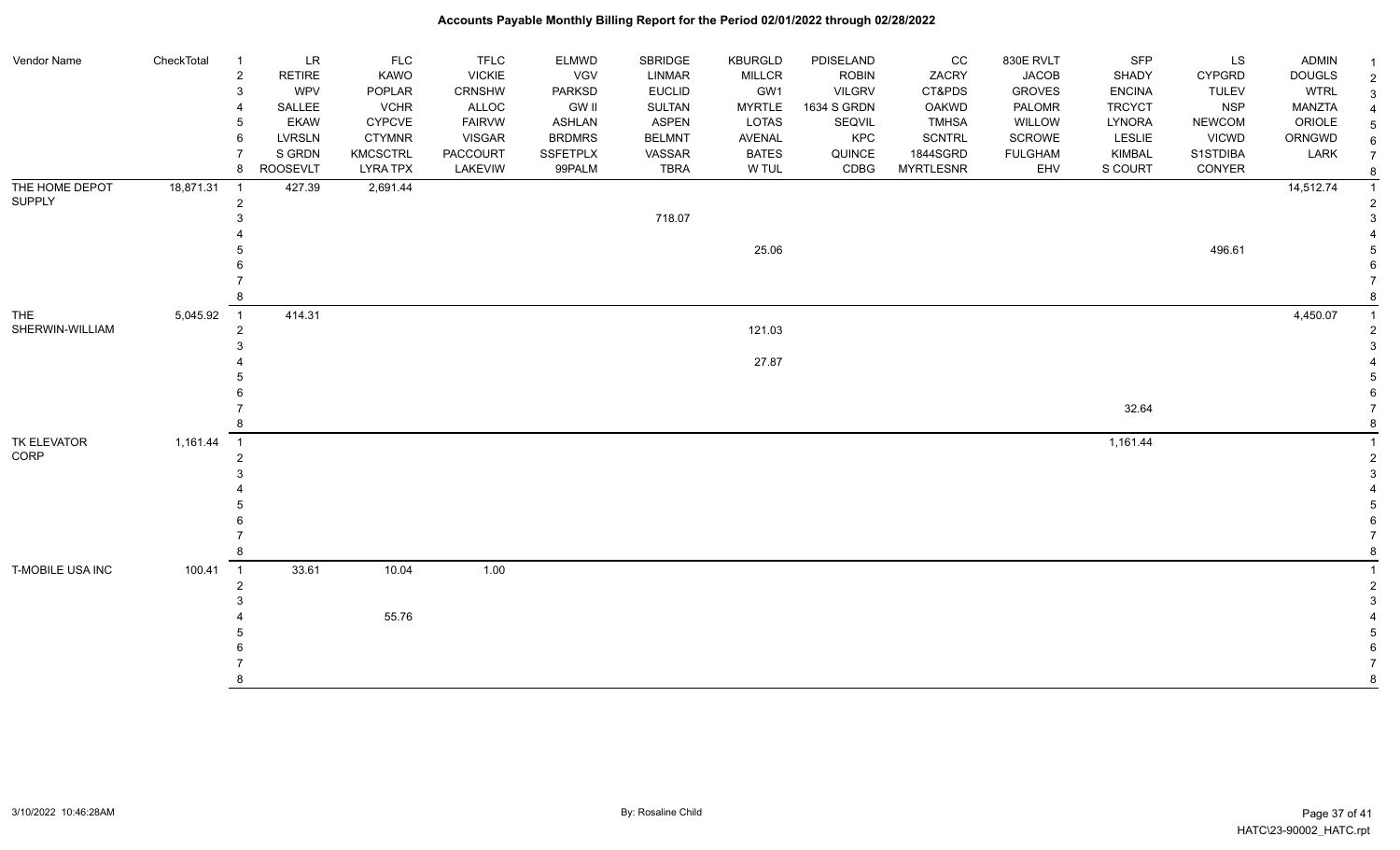| Vendor Name         | CheckTotal | $\overline{1}$ | LR              | <b>FLC</b>      | <b>TFLC</b>     | ELMWD         | SBRIDGE       | <b>KBURGLD</b> | PDISELAND     | CC               | 830E RVLT      | SFP           | LS            | <b>ADMIN</b>  | $\overline{1}$ |
|---------------------|------------|----------------|-----------------|-----------------|-----------------|---------------|---------------|----------------|---------------|------------------|----------------|---------------|---------------|---------------|----------------|
|                     |            | $\overline{2}$ | <b>RETIRE</b>   | KAWO            | <b>VICKIE</b>   | VGV           | LINMAR        | MILLCR         | <b>ROBIN</b>  | ZACRY            | <b>JACOB</b>   | SHADY         | <b>CYPGRD</b> | <b>DOUGLS</b> | $\overline{2}$ |
|                     |            | 3              | <b>WPV</b>      | POPLAR          | CRNSHW          | <b>PARKSD</b> | <b>EUCLID</b> | GW1            | <b>VILGRV</b> | CT&PDS           | <b>GROVES</b>  | <b>ENCINA</b> | <b>TULEV</b>  | <b>WTRL</b>   | 3              |
|                     |            | 4              | SALLEE          | <b>VCHR</b>     | ALLOC           | <b>GW II</b>  | <b>SULTAN</b> | <b>MYRTLE</b>  | 1634 S GRDN   | <b>OAKWD</b>     | PALOMR         | <b>TRCYCT</b> | <b>NSP</b>    | <b>MANZTA</b> |                |
|                     |            | 5              | <b>EKAW</b>     | <b>CYPCVE</b>   | <b>FAIRVW</b>   | ASHLAN        | <b>ASPEN</b>  | <b>LOTAS</b>   | SEQVIL        | <b>TMHSA</b>     | WILLOW         | LYNORA        | <b>NEWCOM</b> | ORIOLE        |                |
|                     |            | 6              | <b>LVRSLN</b>   | <b>CTYMNR</b>   | <b>VISGAR</b>   | <b>BRDMRS</b> | <b>BELMNT</b> | AVENAL         | KPC           | <b>SCNTRL</b>    | SCROWE         | LESLIE        | <b>VICWD</b>  | ORNGWD        |                |
|                     |            |                | S GRDN          | <b>KMCSCTRL</b> | <b>PACCOURT</b> | SSFETPLX      | VASSAR        | <b>BATES</b>   | QUINCE        | 1844SGRD         | <b>FULGHAM</b> | KIMBAL        | S1STDIBA      | LARK          |                |
|                     |            | 8              | <b>ROOSEVLT</b> | <b>LYRA TPX</b> | LAKEVIW         | 99PALM        | <b>TBRA</b>   | W TUL          | CDBG          | <b>MYRTLESNR</b> | EHV            | S COURT       | CONYER        |               |                |
| <b>TOMAS J</b>      | 72.40      | $\overline{1}$ |                 |                 |                 |               |               |                |               |                  |                |               |               | 72.40         |                |
| VELASQUEZ           |            | $\overline{2}$ |                 |                 |                 |               |               |                |               |                  |                |               |               |               |                |
|                     |            | 3              |                 |                 |                 |               |               |                |               |                  |                |               |               |               |                |
|                     |            |                |                 |                 |                 |               |               |                |               |                  |                |               |               |               |                |
|                     |            |                |                 |                 |                 |               |               |                |               |                  |                |               |               |               |                |
|                     |            |                |                 |                 |                 |               |               |                |               |                  |                |               |               |               |                |
|                     |            |                |                 |                 |                 |               |               |                |               |                  |                |               |               |               |                |
|                     |            |                |                 |                 |                 |               |               |                |               |                  |                |               |               |               |                |
| <b>TRANS UNION</b>  | 280.68     | $\overline{1}$ | 161.15          | 25.92           | 0.07            |               |               |                |               |                  |                | 57.69         | 12.60         |               |                |
| CORPORATION         |            | $\overline{2}$ |                 |                 |                 |               |               |                |               |                  |                |               |               |               |                |
|                     |            |                |                 |                 |                 |               |               |                |               |                  |                |               |               |               |                |
|                     |            |                |                 | 4.02            |                 |               |               |                |               | 12.82            |                |               |               |               |                |
|                     |            |                |                 | 6.41            |                 |               |               |                |               |                  |                |               |               |               |                |
|                     |            |                |                 |                 |                 |               |               |                |               |                  |                |               |               |               |                |
|                     |            |                |                 |                 |                 |               |               |                |               |                  |                |               |               |               |                |
|                     |            | 8              |                 |                 |                 |               |               |                |               |                  |                |               |               |               |                |
| <b>TRAVER SEWER</b> | 365.00     | $\overline{1}$ | 365.00          |                 |                 |               |               |                |               |                  |                |               |               |               |                |
|                     |            | $\overline{2}$ |                 |                 |                 |               |               |                |               |                  |                |               |               |               |                |
|                     |            |                |                 |                 |                 |               |               |                |               |                  |                |               |               |               |                |
|                     |            |                |                 |                 |                 |               |               |                |               |                  |                |               |               |               |                |
|                     |            |                |                 |                 |                 |               |               |                |               |                  |                |               |               |               |                |
|                     |            |                |                 |                 |                 |               |               |                |               |                  |                |               |               |               |                |
|                     |            |                |                 |                 |                 |               |               |                |               |                  |                |               |               |               |                |
|                     |            | 8              |                 |                 |                 |               |               |                |               |                  |                |               |               |               |                |
| <b>TRENIECE</b>     | 1,200.00   | $\overline{1}$ |                 |                 |                 |               |               |                |               |                  |                |               |               |               |                |
| <b>GABRIELLA</b>    |            | $\overline{2}$ |                 | 1,200.00        |                 |               |               |                |               |                  |                |               |               |               |                |
|                     |            |                |                 |                 |                 |               |               |                |               |                  |                |               |               |               |                |
|                     |            |                |                 |                 |                 |               |               |                |               |                  |                |               |               |               |                |
|                     |            |                |                 |                 |                 |               |               |                |               |                  |                |               |               |               |                |
|                     |            |                |                 |                 |                 |               |               |                |               |                  |                |               |               |               |                |
|                     |            |                |                 |                 |                 |               |               |                |               |                  |                |               |               |               |                |
|                     |            | 8              |                 |                 |                 |               |               |                |               |                  |                |               |               |               |                |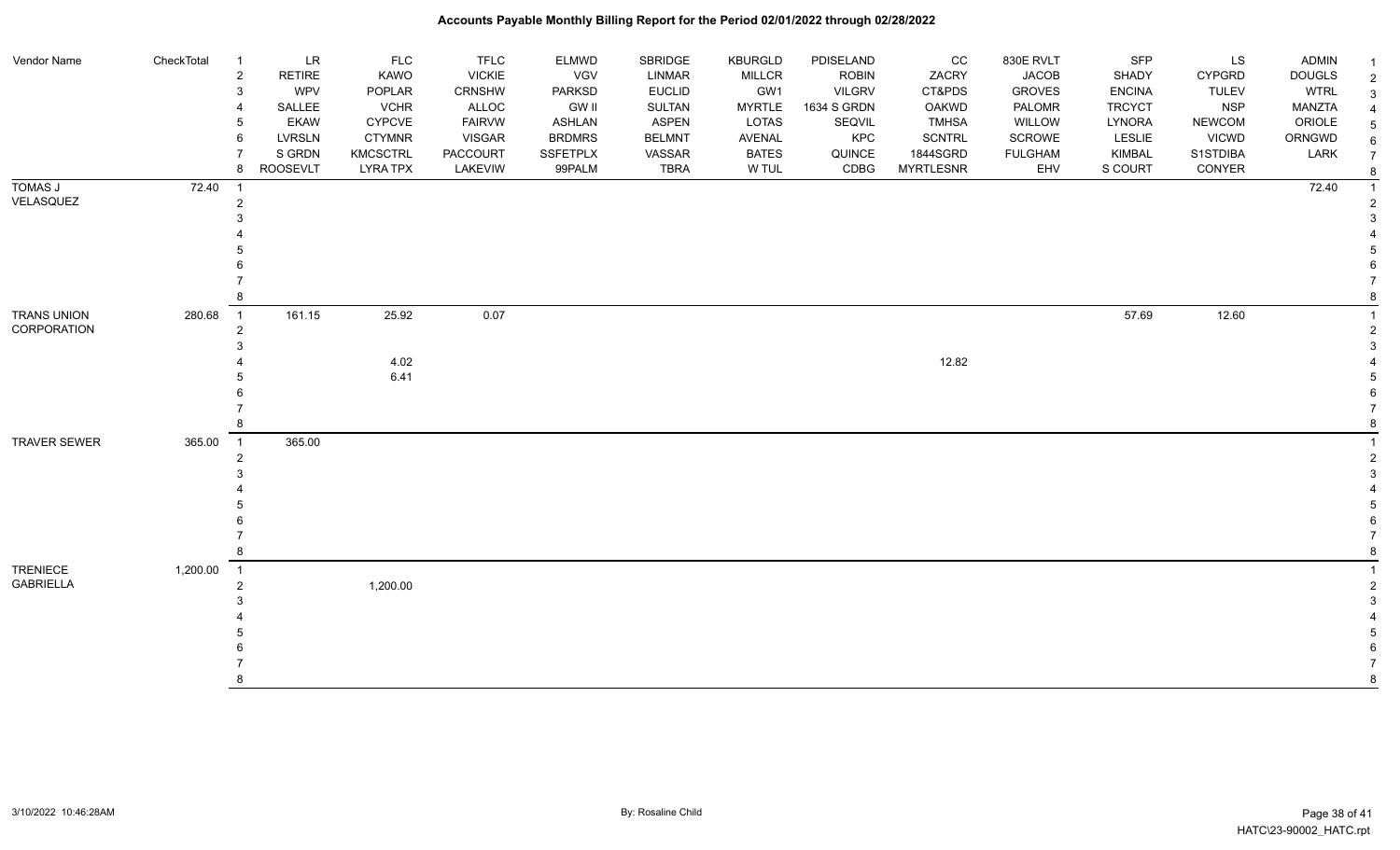| Vendor Name                  | CheckTotal | $\overline{1}$<br>$\overline{2}$ | LR<br>RETIRE    | <b>FLC</b><br>KAWO | <b>TFLC</b><br><b>VICKIE</b> | <b>ELMWD</b><br><b>VGV</b> | SBRIDGE<br><b>LINMAR</b> | <b>KBURGLD</b><br><b>MILLCR</b> | PDISELAND<br><b>ROBIN</b> | CC<br>ZACRY      | 830E RVLT<br><b>JACOB</b> | SFP<br>SHADY  | LS<br><b>CYPGRD</b> | <b>ADMIN</b><br><b>DOUGLS</b> | $\overline{2}$ |
|------------------------------|------------|----------------------------------|-----------------|--------------------|------------------------------|----------------------------|--------------------------|---------------------------------|---------------------------|------------------|---------------------------|---------------|---------------------|-------------------------------|----------------|
|                              |            |                                  | WPV             | POPLAR             | CRNSHW                       | <b>PARKSD</b>              | <b>EUCLID</b>            | GW1                             | <b>VILGRV</b>             | CT&PDS           | <b>GROVES</b>             | <b>ENCINA</b> | <b>TULEV</b>        | <b>WTRL</b>                   | 3              |
|                              |            |                                  | SALLEE          | <b>VCHR</b>        | ALLOC                        | <b>GW II</b>               | SULTAN                   | <b>MYRTLE</b>                   | 1634 S GRDN               | <b>OAKWD</b>     | PALOMR                    | <b>TRCYCT</b> | <b>NSP</b>          | MANZTA                        |                |
|                              |            |                                  | <b>EKAW</b>     | <b>CYPCVE</b>      | <b>FAIRVW</b>                | <b>ASHLAN</b>              | <b>ASPEN</b>             | LOTAS                           | SEQVIL                    | <b>TMHSA</b>     | WILLOW                    | <b>LYNORA</b> | <b>NEWCOM</b>       | ORIOLE                        | 5              |
|                              |            |                                  | LVRSLN          | <b>CTYMNR</b>      | <b>VISGAR</b>                | <b>BRDMRS</b>              | <b>BELMNT</b>            | AVENAL                          | KPC                       | <b>SCNTRL</b>    | SCROWE                    | LESLIE        | <b>VICWD</b>        | ORNGWD                        | 6              |
|                              |            |                                  | S GRDN          | KMCSCTRL           | PACCOURT                     | <b>SSFETPLX</b>            | VASSAR                   | <b>BATES</b>                    | QUINCE                    | 1844SGRD         | <b>FULGHAM</b>            | <b>KIMBAL</b> | S1STDIBA            | LARK                          | $\overline{7}$ |
|                              |            | 8                                | <b>ROOSEVLT</b> | <b>LYRA TPX</b>    | LAKEVIW                      | 99PALM                     | <b>TBRA</b>              | W TUL                           | CDBG                      | <b>MYRTLESNR</b> | EHV                       | S COURT       | CONYER              |                               | 8              |
| <b>TUCOEMAS</b>              | 6,707.44   | $\overline{1}$                   |                 |                    |                              |                            |                          |                                 |                           |                  |                           |               |                     | 6,707.44                      |                |
| FEDERAL CREDIT               |            |                                  |                 |                    |                              |                            |                          |                                 |                           |                  |                           |               |                     |                               |                |
|                              |            |                                  |                 |                    |                              |                            |                          |                                 |                           |                  |                           |               |                     |                               |                |
|                              |            |                                  |                 |                    |                              |                            |                          |                                 |                           |                  |                           |               |                     |                               |                |
|                              |            |                                  |                 |                    |                              |                            |                          |                                 |                           |                  |                           |               |                     |                               |                |
|                              |            |                                  |                 |                    |                              |                            |                          |                                 |                           |                  |                           |               |                     |                               |                |
|                              |            |                                  |                 |                    |                              |                            |                          |                                 |                           |                  |                           |               |                     |                               |                |
|                              |            |                                  |                 |                    |                              |                            |                          |                                 |                           |                  |                           |               |                     |                               |                |
| TULARE COUNTY<br>SOLID WASTE | 516.08     | $\overline{1}$<br>2              | 304.79          | 7.38               | 3.78                         |                            |                          |                                 |                           |                  |                           | 18.62         | 11.52               | 0.36                          |                |
|                              |            |                                  |                 | 8.87               |                              | 0.50                       | 15.63                    |                                 |                           |                  |                           |               |                     |                               |                |
|                              |            |                                  |                 | 113.36             |                              |                            |                          |                                 |                           |                  |                           |               |                     |                               |                |
|                              |            |                                  |                 |                    |                              | 1.77                       |                          | 1.95                            | 3.37                      |                  |                           |               | 14.18               |                               |                |
|                              |            |                                  |                 |                    |                              |                            |                          |                                 |                           |                  |                           |               |                     |                               |                |
|                              |            |                                  |                 |                    |                              |                            |                          |                                 |                           |                  |                           |               |                     |                               |                |
|                              |            |                                  |                 |                    |                              | 10.00                      |                          |                                 |                           |                  |                           |               |                     |                               |                |
| <b>TULARE GLASS</b>          | 770.54     | $\overline{1}$                   | 499.68          |                    |                              |                            |                          |                                 |                           |                  |                           |               |                     | 144.27                        |                |
| COMPANY, INC                 |            | $\overline{2}$                   |                 |                    |                              |                            |                          |                                 |                           |                  |                           |               |                     |                               |                |
|                              |            |                                  |                 |                    |                              |                            |                          |                                 |                           |                  |                           |               | 103.48              |                               |                |
|                              |            |                                  |                 |                    |                              |                            |                          |                                 |                           |                  |                           |               |                     |                               |                |
|                              |            |                                  |                 |                    |                              | 23.11                      |                          |                                 |                           |                  |                           |               |                     |                               |                |
|                              |            |                                  |                 |                    |                              |                            |                          |                                 |                           |                  |                           |               |                     |                               |                |
|                              |            |                                  |                 |                    |                              |                            |                          |                                 |                           |                  |                           |               |                     |                               |                |
| USA BLUE BOOK                | 171.33     | $\overline{1}$                   |                 | 171.33             |                              |                            |                          |                                 |                           |                  |                           |               |                     |                               |                |
|                              |            |                                  |                 |                    |                              |                            |                          |                                 |                           |                  |                           |               |                     |                               |                |
|                              |            |                                  |                 |                    |                              |                            |                          |                                 |                           |                  |                           |               |                     |                               |                |
|                              |            |                                  |                 |                    |                              |                            |                          |                                 |                           |                  |                           |               |                     |                               |                |
|                              |            |                                  |                 |                    |                              |                            |                          |                                 |                           |                  |                           |               |                     |                               |                |
|                              |            |                                  |                 |                    |                              |                            |                          |                                 |                           |                  |                           |               |                     |                               |                |
|                              |            |                                  |                 |                    |                              |                            |                          |                                 |                           |                  |                           |               |                     |                               |                |
|                              |            |                                  |                 |                    |                              |                            |                          |                                 |                           |                  |                           |               |                     |                               | 8              |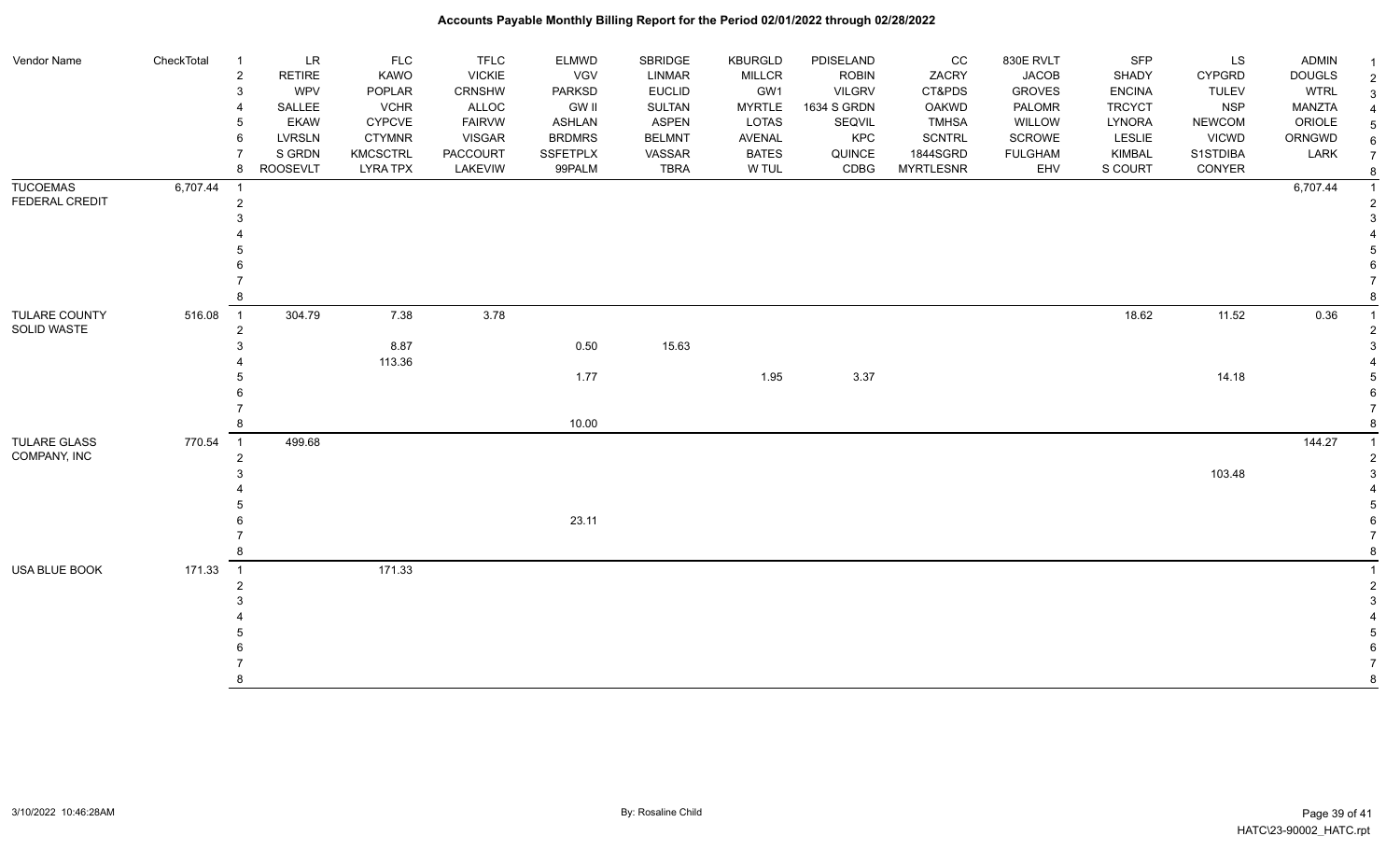| Vendor Name           | CheckTotal | $\overline{1}$             | <b>LR</b>       | <b>FLC</b>      | <b>TFLC</b>     | ELMWD           | SBRIDGE       | <b>KBURGLD</b> | PDISELAND     | CC               | 830E RVLT      | <b>SFP</b>    | LS            | <b>ADMIN</b>  | -1             |
|-----------------------|------------|----------------------------|-----------------|-----------------|-----------------|-----------------|---------------|----------------|---------------|------------------|----------------|---------------|---------------|---------------|----------------|
|                       |            | $\overline{2}$             | <b>RETIRE</b>   | KAWO            | <b>VICKIE</b>   | VGV             | <b>LINMAR</b> | <b>MILLCR</b>  | <b>ROBIN</b>  | ZACRY            | <b>JACOB</b>   | SHADY         | <b>CYPGRD</b> | <b>DOUGLS</b> | 2              |
|                       |            | $\mathbf{3}$               | WPV             | POPLAR          | CRNSHW          | <b>PARKSD</b>   | <b>EUCLID</b> | GW1            | <b>VILGRV</b> | CT&PDS           | <b>GROVES</b>  | <b>ENCINA</b> | <b>TULEV</b>  | <b>WTRL</b>   | 3              |
|                       |            | 4                          | SALLEE          | <b>VCHR</b>     | ALLOC           | GW II           | <b>SULTAN</b> | <b>MYRTLE</b>  | 1634 S GRDN   | OAKWD            | PALOMR         | <b>TRCYCT</b> | <b>NSP</b>    | <b>MANZTA</b> |                |
|                       |            | 5                          | <b>EKAW</b>     | <b>CYPCVE</b>   | <b>FAIRVW</b>   | ASHLAN          | <b>ASPEN</b>  | <b>LOTAS</b>   | SEQVIL        | <b>TMHSA</b>     | <b>WILLOW</b>  | LYNORA        | <b>NEWCOM</b> | ORIOLE        |                |
|                       |            | 6                          | <b>LVRSLN</b>   | <b>CTYMNR</b>   | <b>VISGAR</b>   | <b>BRDMRS</b>   | <b>BELMNT</b> | <b>AVENAL</b>  | KPC           | SCNTRL           | SCROWE         | <b>LESLIE</b> | <b>VICWD</b>  | ORNGWD        |                |
|                       |            | $\overline{7}$             | S GRDN          | <b>KMCSCTRL</b> | <b>PACCOURT</b> | <b>SSFETPLX</b> | VASSAR        | <b>BATES</b>   | QUINCE        | 1844SGRD         | <b>FULGHAM</b> | KIMBAL        | S1STDIBA      | LARK          | $\overline{7}$ |
|                       |            | 8                          | <b>ROOSEVLT</b> | <b>LYRA TPX</b> | LAKEVIW         | 99PALM          | <b>TBRA</b>   | W TUL          | CDBG          | <b>MYRTLESNR</b> | EHV            | S COURT       | CONYER        |               | 8              |
| <b>VISALIA AUTO</b>   | 5,005.93   | $\overline{1}$             | 1,952.32        |                 |                 |                 |               |                |               |                  |                | 1,001.19      | 750.89        |               |                |
| <b>BODY INC</b>       |            | $\overline{c}$             |                 |                 |                 |                 |               |                |               |                  |                |               |               |               |                |
|                       |            | 3                          |                 | 100.12          |                 |                 |               |                |               |                  |                |               |               |               |                |
|                       |            |                            |                 | 750.87          |                 |                 |               |                |               |                  |                |               |               |               |                |
|                       |            |                            |                 |                 |                 | 50.06           |               | 50.06          | 100.12        |                  |                |               | 250.30        |               |                |
|                       |            |                            |                 |                 |                 |                 |               |                |               |                  |                |               |               |               |                |
|                       |            |                            |                 |                 |                 |                 |               |                |               |                  |                |               |               |               |                |
|                       |            | 8                          |                 |                 |                 |                 |               |                |               |                  |                |               |               |               |                |
| VISALIA LUMBER        | 1,305.34   | $\overline{1}$             | 111.97          | 885.82          |                 |                 |               |                |               | 307.55           |                |               |               |               |                |
| COMPANY, INC          |            | $\overline{c}$             |                 |                 |                 |                 |               |                |               |                  |                |               |               |               |                |
|                       |            | 3                          |                 |                 |                 |                 |               |                |               |                  |                |               |               |               |                |
|                       |            |                            |                 |                 |                 |                 |               |                |               |                  |                |               |               |               |                |
|                       |            |                            |                 |                 |                 |                 |               |                |               |                  |                |               |               |               |                |
|                       |            |                            |                 |                 |                 |                 |               |                |               |                  |                |               |               |               |                |
|                       |            |                            |                 |                 |                 |                 |               |                |               |                  |                |               |               |               |                |
|                       |            | 8                          |                 |                 |                 |                 |               |                |               |                  |                |               |               |               |                |
| <b>WAGEWORKS INC</b>  | 789.51     | $\overline{1}$             |                 |                 |                 |                 |               |                |               |                  |                |               |               | 789.51        |                |
|                       |            | $\overline{2}$             |                 |                 |                 |                 |               |                |               |                  |                |               |               |               |                |
|                       |            | 3                          |                 |                 |                 |                 |               |                |               |                  |                |               |               |               |                |
|                       |            |                            |                 |                 |                 |                 |               |                |               |                  |                |               |               |               |                |
|                       |            |                            |                 |                 |                 |                 |               |                |               |                  |                |               |               |               |                |
|                       |            |                            |                 |                 |                 |                 |               |                |               |                  |                |               |               |               |                |
|                       |            |                            |                 |                 |                 |                 |               |                |               |                  |                |               |               |               |                |
|                       |            | 8                          |                 |                 |                 |                 |               |                |               |                  |                |               |               |               |                |
| WASTE                 | 8,276.50   | $\overline{\phantom{0}}$ 1 |                 | 7,663.79        |                 |                 |               |                |               |                  |                |               |               |               |                |
| <b>MANAGEMENT USA</b> |            | $\overline{2}$             |                 |                 |                 |                 |               |                |               |                  |                |               |               |               |                |
|                       |            | 3                          |                 |                 |                 |                 |               |                |               |                  |                |               |               |               |                |
|                       |            |                            |                 |                 |                 |                 |               |                |               |                  |                |               |               |               |                |
|                       |            |                            |                 |                 |                 |                 |               |                |               |                  |                |               |               |               |                |
|                       |            |                            |                 |                 |                 |                 |               |                |               |                  |                |               |               |               |                |
|                       |            |                            |                 |                 |                 |                 |               |                |               |                  |                |               |               |               |                |
|                       |            | 8                          |                 |                 |                 | 612.71          |               |                |               |                  |                |               |               |               |                |